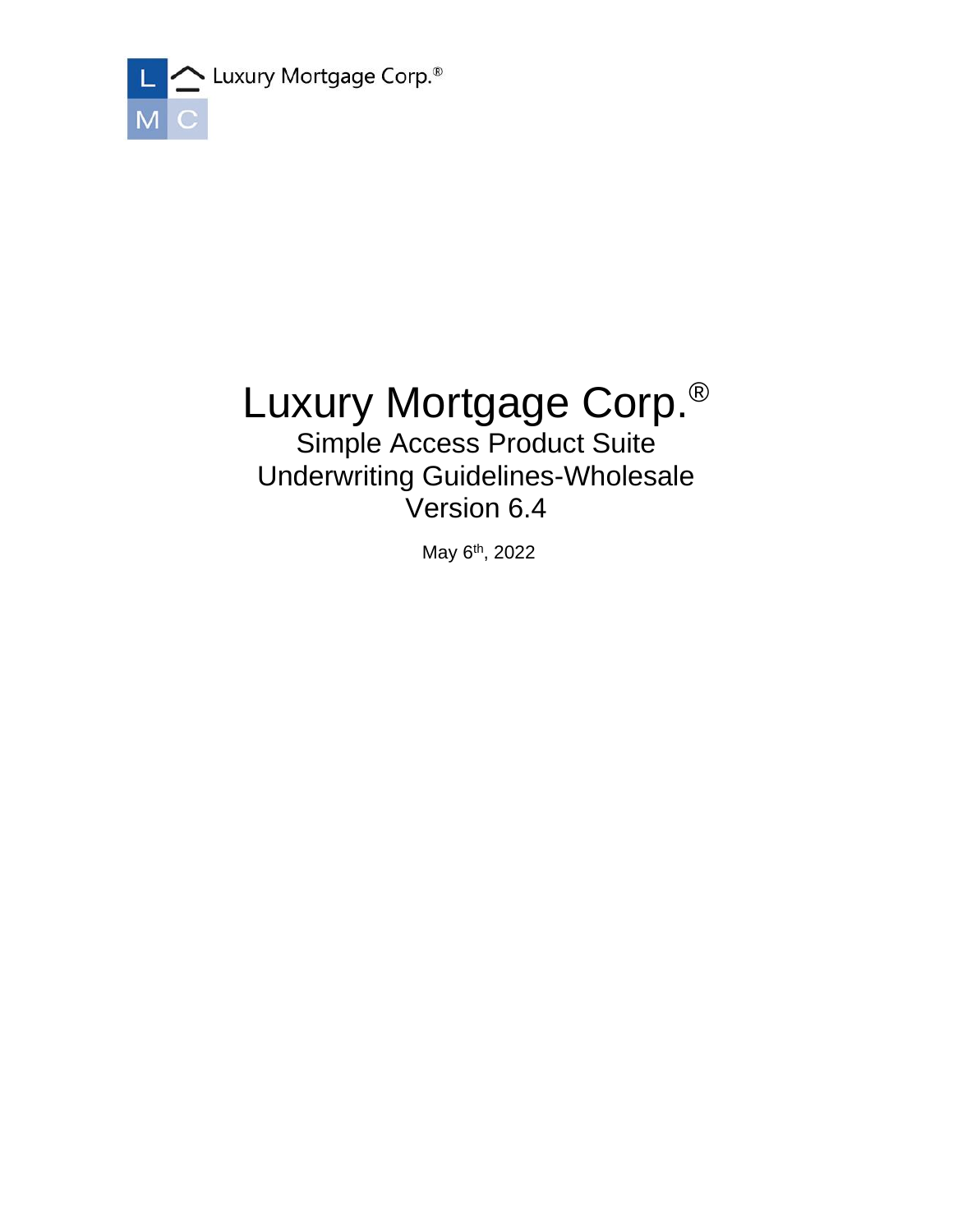| Section 3.5.1: Texas Cash Out Refinances aka Texas Home Equity Loans 14 |  |
|-------------------------------------------------------------------------|--|
|                                                                         |  |
|                                                                         |  |
|                                                                         |  |
|                                                                         |  |
|                                                                         |  |
|                                                                         |  |
|                                                                         |  |
|                                                                         |  |
|                                                                         |  |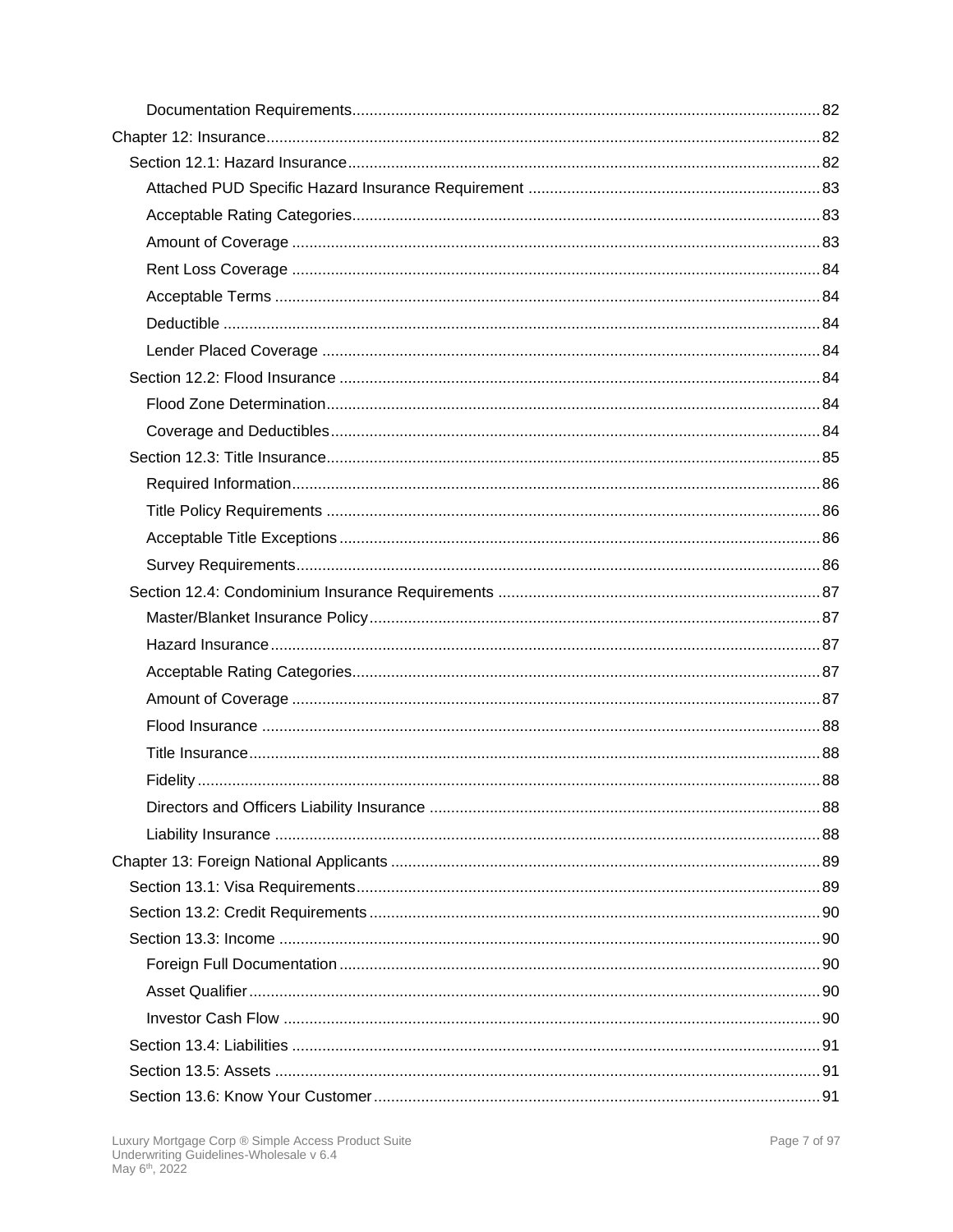| Exhibit A: Acceptable Bank List for Foreign National Asset (Globally Systemically Important Financial |  |
|-------------------------------------------------------------------------------------------------------|--|
|                                                                                                       |  |
|                                                                                                       |  |
|                                                                                                       |  |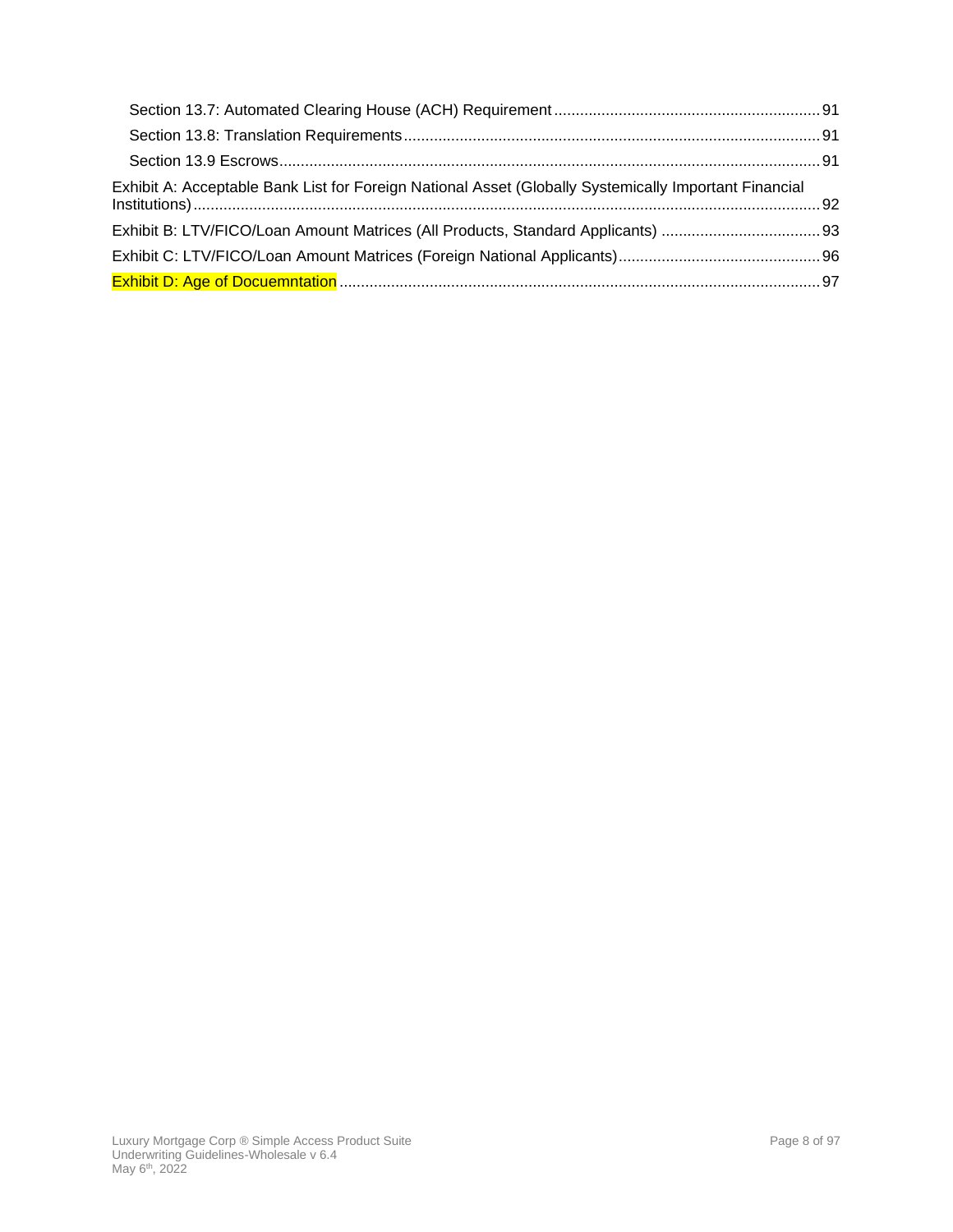# <span id="page-8-0"></span>**Chapter 1: Introduction**

# <span id="page-8-1"></span>Section 1.1: Underwriting Philosophy

Luxury Mortgage takes a common sense approach to underwriting an Applicant's creditworthiness to determine both an Applicant's willingness and ability to repay the loan. Each Applicant has a different situation, and each loan is weighed on its own merits. Our goal is to help Applicants who represent sound credit risks with their financing needs while mitigating risk for the company. Sound credit decisions are made based on weighing the following factors (the four C's of Credit):

- Cash/liquidity,
- Capacity/ability to handle the debt,
- Credit/history of repayment, and
- Collateral/property being secured.

The Simple Access suite consists of products that may fall outside of QM guidelines and may represent a higher level of risk. Luxury Mortgage will only approve loans for which the company, in its sole opinion, has a reasonable belief that the Applicant has the ability to repay the subject loan. This reasonable belief is based upon information provided by the Applicant(s) and/or independently verified by a third party. Any irregularity in Applicant profile, documentation provided, or property used to support the debt may be cause for further due diligence and/or denial of the loan.

# <span id="page-8-2"></span>Section 1.2: Guideline Overview

Loans meeting the parameters outlined in these guidelines are consistent with the Dodd Frank Wall Street Reform and Consumer Protection Act's requirement that an Applicant have the Ability-to-Repay the mortgage loan. Documentation standards are designed so that loans are made to Applicants who have demonstrated the ability and have the wherewithal to repay the debt. These programs require review and verification of documentation to ensure that the loan meets Ability-to-Repay (ATR) standards as defined in 12 CFR 1026.43. In regard to any underwriting criteria not specifically addressed in this document, Fannie Mae standards apply.

NOTE: Loans that are eligible for sale to a government-sponsored enterprise (GSE) – the Federal National Mortgage Association (Fannie Mae) or the Federal Home Loan Mortgage Corporation (Freddie Mac) – are ineligible for any Simple Access series program.

# <span id="page-8-3"></span>**Chapter 2: Applicant Eligibility**

# <span id="page-8-4"></span>Section 2.1: United States Citizens

United States Citizens are: individuals born in the United States, Puerto Rico, Guam, Northern Mariana Islands, Virgin Islands, American Samoa, or Swain's Island; Foreign-born children, under age 18, residing in the U.S. with their birth or adoptive parents, at least one of whom is a U.S. citizen by birth or naturalization; and individuals granted citizenship status by Immigration and Naturalization Services (INS).

# <span id="page-8-5"></span>Section 2.2: Permanent Resident Alien

A Permanent Resident Alien holds an I–551 Permanent Resident Card (a.k.a. "Green Card") issued by the Department of Homeland Security (DHS) U.S. Citizenship & Immigration Services (USCIS). This documents that the individual has been awarded permanent residency in the United States. The Applicant must present either an unexpired I-551 card or temporary I-551 stamp on an unexpired foreign passport.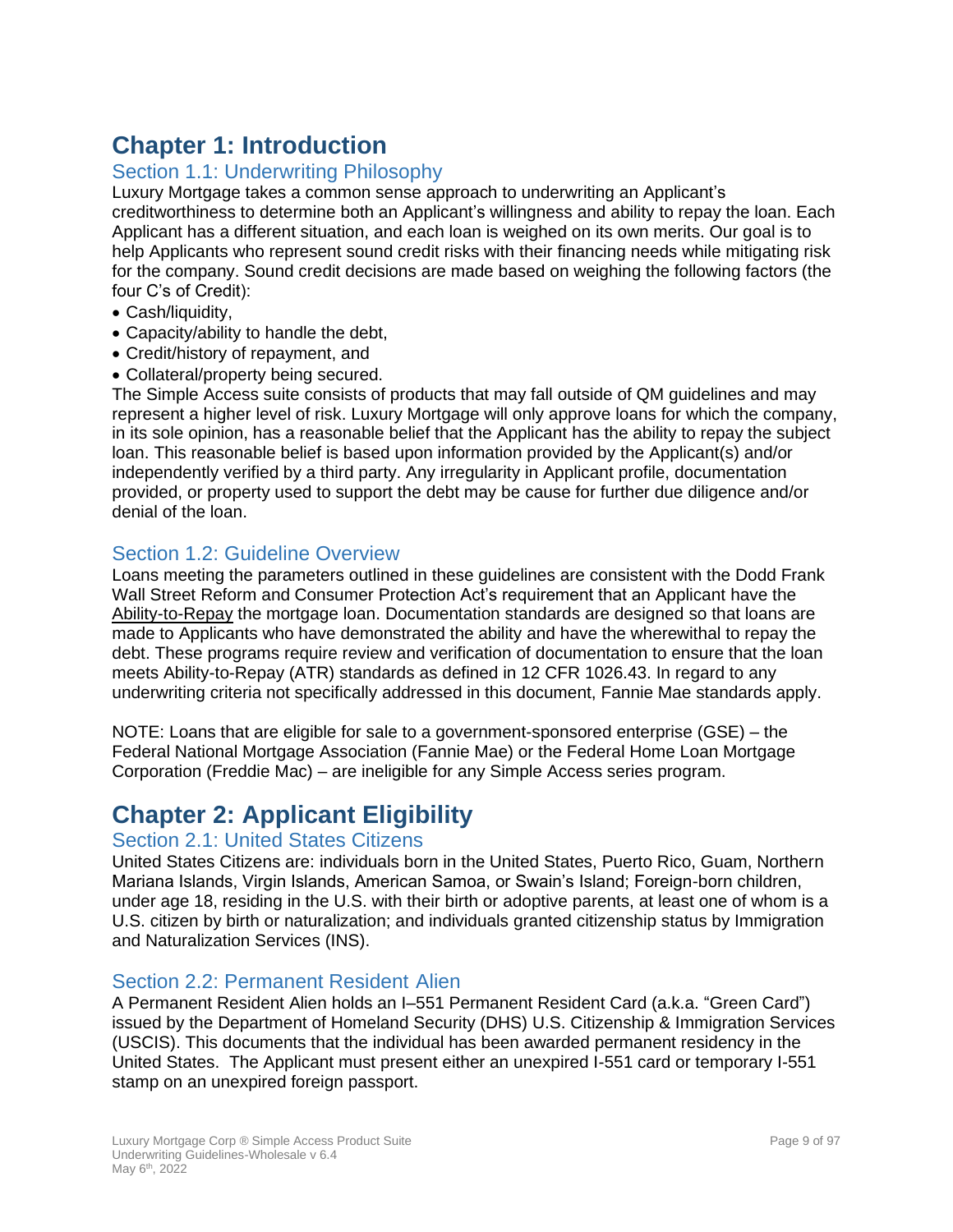# <span id="page-9-0"></span>Section 2.3: Non-Permanent Resident Alien

Non-Permanent Resident Aliens holders of following visa categories are eligible for financing: E, G, H, L, O, P, and TN visa. Applicants must have been living and working in US for at least 2 years, must have valid Social Security Number(s), have established credit history, have filed tax returns in the U.S. for two years (for Applicants relaying on full documentation income to qualify) and meet all other Simple Access guidelines based on the specific product. Non-Permanent Resident Aliens are eligible for the Investor Cash Flow product at a maximum 75 LTV.

# <span id="page-9-1"></span>Section 2.4: First Time Home Buyers

A First Time Home Buyer is defined as an individual who has not had individual ownership interest in a residential property within the last three years. First Time Home Buyers are eligible for financing under the Simple Access programs under the following criteria. These guidelines only apply when all Applicants are First Time Home Buyers, except as otherwise specified. Applicants who own their current primary residence or another property free and clear are not considered First Time Home Buyers under these guidelines and are subject to standard provisions.

#### <span id="page-9-2"></span>Section 2.4.1: Full Documentation

Eligible with a documented a 12 month rental history within the three years prior to application showing 0x30. An Applicant currently living rent free but who can document an acceptable rent payment history described in the preceding sentence is eligible under standard guidelines. Those Applicants who cannot show a 12 month rental payment history, which includes rent free, are allowed on a primary residence or second home only, max 80 LTV, and the Applicant must contribute a minimum of 10% of the purchase price from own funds. Note that the rent payment history must be the most recent one available.

#### <span id="page-9-3"></span>Section 2.4.2: Bank Statements

Eligible with a documented a 12 month rental history within the three years prior to application showing 0x30. An Applicant currently living rent free but who can document an acceptable rent payment history described in the preceding sentence is eligible under standard guidelines. Those Applicants who cannot show a 12 month rental payment history, which includes rent free, are allowed on a primary residence or second home only, max 80 LTV, and the Applicant must contribute a minimum of 10% of the purchase price from own funds. Note that the rent payment history must be the most recent one available.

#### <span id="page-9-4"></span>Section 2.4.3: 1099 Only

Eligible with a documented 12 month rental history within the three years prior to application showing 0x30. An Applicant currently living rent free but who can document an acceptable rent payment history described in the preceding sentence is eligible under standard guidelines. Those Applicants who cannot show a 12 month rental payment history, which includes rent free, are allowed on a primary residence or second home only, max 80 LTV, and the Applicant must contribute a minimum of 10% of the purchase price from own funds. Note that the rent payment history must be the most recent one available.

#### <span id="page-9-5"></span>Section 2.4.4: Asset Qualifier

Eligible with a documented a 12 month rental history within the three years prior to application showing 0x30. An Applicant currently living rent free but who can document an acceptable rent payment history described in the preceding sentence is eligible under standard guidelines. Those Applicants who cannot show a 12 month rental payment history, which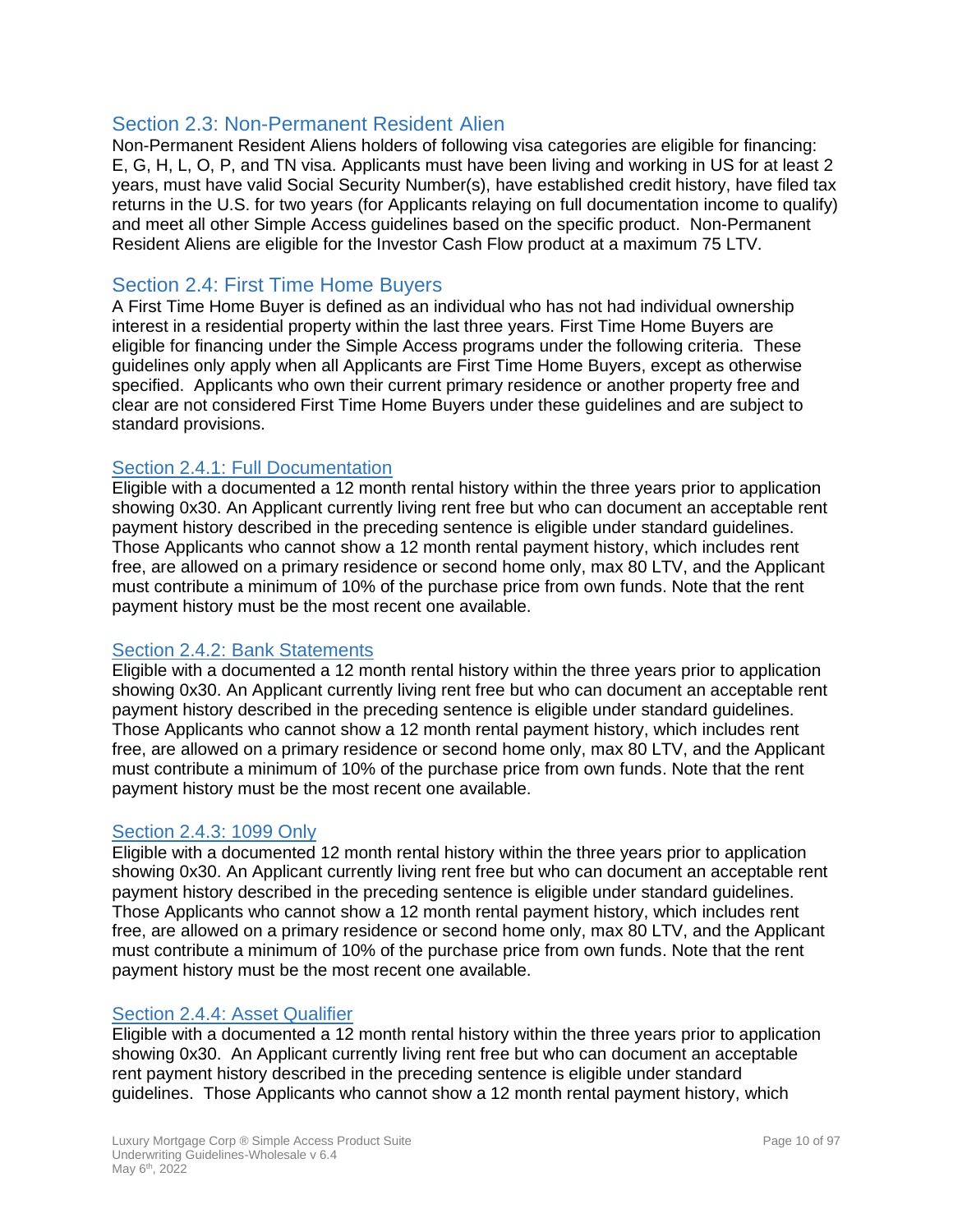includes rent free, are allowed on a primary residence or second home only, max 80 LTV, and the Applicant must contribute a minimum of 10% of the purchase price from own funds. Note that the rent payment history must be the most recent one available.

#### <span id="page-10-0"></span>Section 2.4.5: Investor Cash Flow

Not allowed. Instances where one or more Applicants is a first time home buyer are reviewed case by case. Additionally, at least one Applicant must have a 12 month history of managing rental properties. The history does not need to be in the most recent three year period. See *[Income](#page-43-2)* section for more detail.

# <span id="page-10-1"></span>Section 2.5: Non-Occupant Co-Applicants

Loans with non-occupant Co-Applicants are eligible for financing under the Simple Access product suite. A non-occupant Co-Applicant is defined as an individual who provides additional financial strength and stability to an Applicant who is unable to qualify on their own based on the underwriting guidelines. They may, but are not required to, take title to the subject property along with the occupant Applicant. All Applicants must meet credit requirements outlined in the *[Credit](#page-55-0)* section of the Underwriting Guidelines. The product specific requirements for a nonoccupant Co-Applicant are as follows:

#### <span id="page-10-2"></span>Section 2.5.1: Full Documentation

- **Method 1 |** Reduce LTV by 5% (max 75). Fully blend income and assets, or
- **Method 2 |** Occupant Applicant contributes 5% of own funds to transaction if a purchase. Front end ratio not to exceed 60% HTI on all transactions. No reduction to LTV. Blend income to determine back end ratio, non-occupant Co-Applicant may contribute remaining funds to close and reserves.

# <span id="page-10-3"></span>Section 2.5.2: Bank Statements

- **Method 1 |** Reduce LTV by 5% (max 75). Fully blend income and assets, or
- **Method 2 |** Occupant Applicant contributes 5% of own funds to transaction if a purchase. Front end ratio not to exceed 60% HTI on all transactions. No reduction to LTV. Blend income to determine back end ratio, non-occupant Co-Applicant may contribute remaining funds to close and reserves.

#### <span id="page-10-4"></span>Section 2.5.3: 1099 Only

- **Method 1 |** Reduce LTV by 5% (max 75). Fully blend income and assets, or
- **Method 2 |** Occupant Applicant contributes 5% of own funds to transaction if a purchase. Front end ratio not to exceed 60% HTI on all transactions. No reduction to LTV. Blend income to determine back end ratio, non-occupant Co-Applicant may contribute remaining funds to close and reserves.

## <span id="page-10-5"></span>Section 2.5.4: Asset Qualifier

Non-occupant Co-Applicant must be a relative. For purposes of these guidelines, a relative is defined as someone who had a relationship to the primary Applicant by blood, law, or marriage. Non-occupant Co-Applicant's debt service must be included in debt service calculation for determining qualification. Only permissible on a purchase or rate and term transaction.

- **Method 1 |** Reduce LTV by 5% (max 75). Utilize all assets, or
- **Method 2 |** Occupant Applicant must contribute 5% of own funds to transaction (purchase transaction only)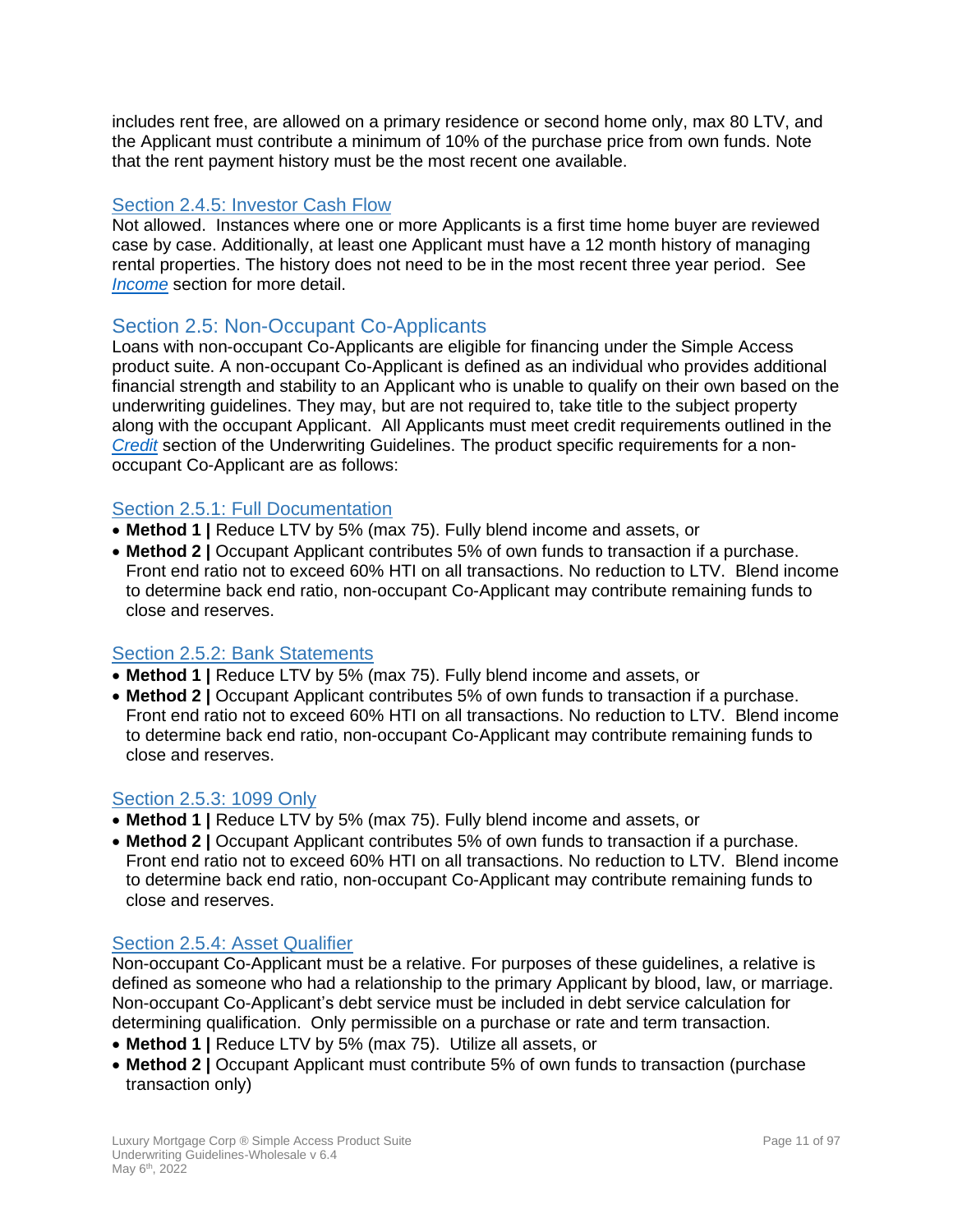#### <span id="page-11-0"></span>Section 2.5.5: Investor Cash Flow Not applicable

# <span id="page-11-1"></span>Section 2.6: Foreign Nationals

<span id="page-11-2"></span>Foreign National Applicants are eligible, see [Chapter 13](#page-88-0) for details and requirements.

# **Chapter 3: Eligible Transactions**

The eligible transactions are defined as follows:

# <span id="page-11-3"></span>Section 3.1: Purchase Money Transaction

For a mortgage loan to be considered a Purchase Money Transaction, the proceeds from the mortgage loan must be used to finance the acquisition of the subject property or to pay off the outstanding balance of a land contract or contract for deed. Proceeds from the mortgage loan may not be used to give the Applicant cash back other than an amount representing reimbursement for the Applicant's overpayment of fees and/or a legitimate pro-rated insurance premiums and real estate tax credit in locales where real estate taxes are paid in arrears, if any. A purchase transaction where there is no defined relationship between the buyer and the seller is deemed to be arm's length in nature. Luxury Mortgage will allow an Applicant to have a purchase contract assigned to them via a bona fide assignment from a third party. The purchase price to be utilized to underwrite will be the original purchase price of the property per the purchase agreement, any assignment fees must be paid by the Applicant.

# <span id="page-11-4"></span>Non-Arm's Length Purchase

A Non-Arm's Length transaction is one in which there is a direct personal or financial relationship amongst the parties, including but not limited to the buyer, the seller, the real estate agent, the appraiser, the realtor, the mortgage loan originator and/or the originating entity. Generally, the following transactions are typically considered to be "Arm's Length" in nature even though they are between relative, such as - spousal buyout due to divorce, interest buyout of an inherited property, or a gift of down payment when the source is from a relative's equity in the sale of the subject property. Additional due diligence up to and including additional appraisal products may be required. The Applicant may not have multiple roles in the transaction i.e., they may not be both the builder of the property and the Applicant on the transaction. A gift of equity is acceptable as a source of funds to close. The Applicant must state their relationship to the seller. If the seller is a relative, they must also document the most recent 12 months' payment history on the property's existing mortgage, if any. See *[Gifts](#page-50-5)* for additional information on this section.

# <span id="page-11-5"></span>Section 3.2: Rate/Term Refinance Transaction

A Rate/Term Refinance Transaction is utilized to pay off an existing first mortgage plus any junior lien loans against the subject property by obtaining a new first mortgage loan secured by the same property.

All refinances must meet any and all Net Tangible Benefit requirements in accordance with applicable state and federal regulation, as determined by Luxury Mortgage. There is no title seasoning requirement for a rate and term refinance. A transaction which meets one of the below criteria may be deemed a Rate/Term Refinance Transaction:

• Paying off the unpaid principal balance of the existing first mortgage loan including closing costs, prepaid items, and points,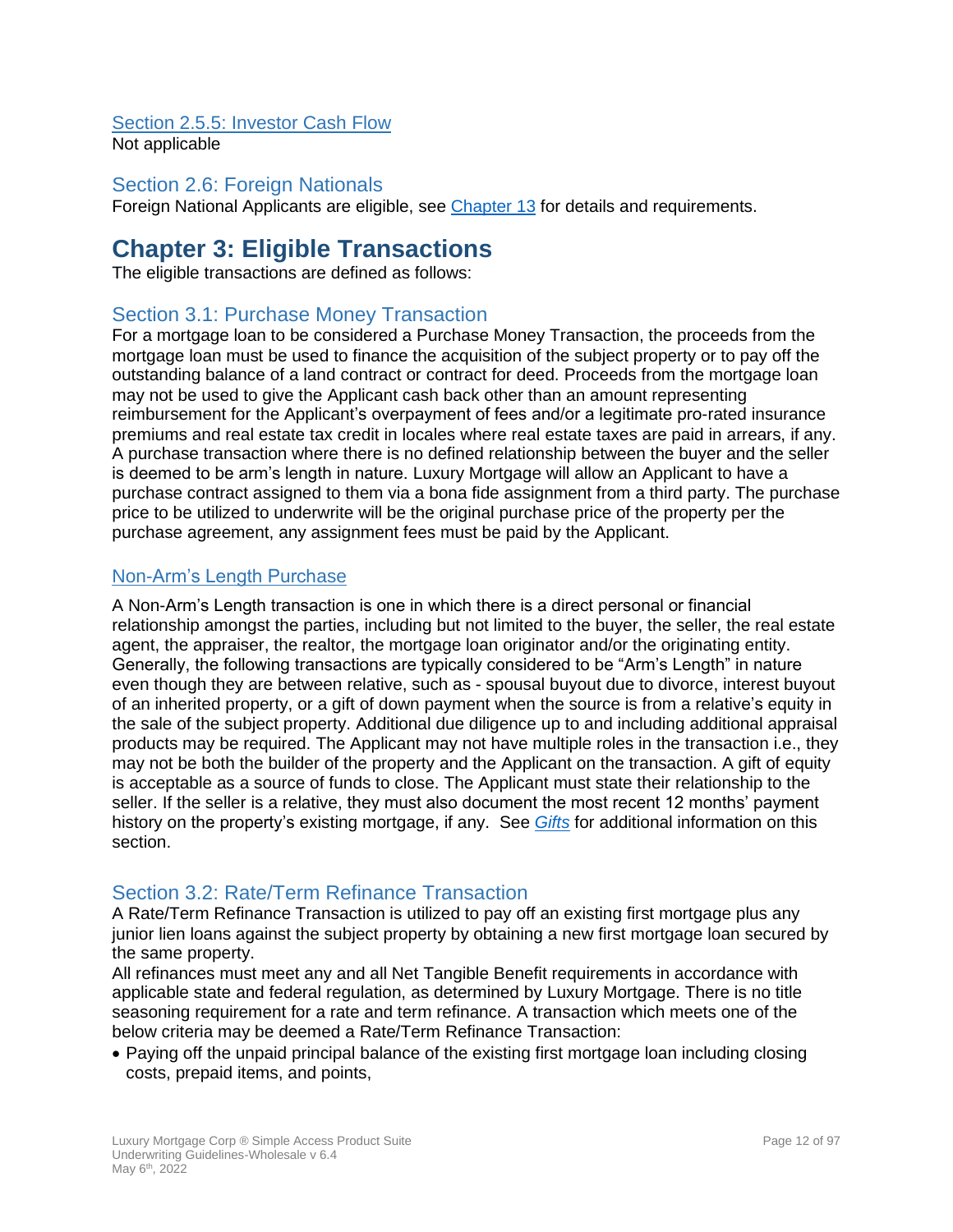- Paying off any subordinate lien(s) used to purchase the property may also be included and paid off with proceeds from the new mortgage loan,
- Paying off any subordinate lien or equity line of credit (HELOC) seasoned more than 6 months that has not had draws > \$5,000 in the past 6 months,
- The maximum cash out cannot exceed the lesser of 2% of the balance of the new refinance mortgage loan, or \$5,000,
- Buying out a co-owner or beneficiary pursuant to an agreement acceptable in its form to Luxury Mortgage. A stipulation of settlement and/or divorce decree is acceptable to meet this requirement. The Applicant does not need to be a signer on the current note.

<span id="page-12-0"></span>Technical Refinance aka Delayed Financing

- Recoupment of funds expended to purchase a property acquired for cash within the 6 months prior to application date. The closing statement evidencing a cash sale must be provided and evidence of the source of funds used to purchase must be documented as the Applicant's own. Recoupment of gift funds is deemed to be cash out. Max proceeds not to exceed Applicant's documented investment. The value utilized for LTV calculation will be the lower of the purchase price plus the documented cost of improvements or appraised value, or
- Recoupment of funds expended to improve the subject property. Improvements must have been completed within the last six months preceding the application date, funds must have been Applicants own. Cash out amount not to exceed documented improvement costs, otherwise the transaction will be deemed cash out and the amount of cash out measured by the proceeds to the Applicant above and beyond the documented costs. Value utilized for LTV calculation would be the current appraised value, unless purchased in the last 12 months in which case see determining collateral value. Acceptable documentation would include copies of invoices for work completed along with proof of payment by the Applicant.

The last two bullets may be combined, and the transaction treated as a rate and term refinance provided cash proceeds to the Applicant do not exceed the Applicant's documented cash investment.

# <span id="page-12-1"></span>Section 3.3: Cash-Out Refinance Transaction

If the proceeds to the Applicant exceed the lesser of \$5,000 or 2% of the new mortgage loan balance, OR if the transaction does not meet the rate/term criteria above it is considered a cashout refinance. There is no limit to the amount of cash out an Applicant may receive at LTVs up to 75. Above 75 LTV, the maximum permitted cash out to the Applicant is \$500k. Amounts used to pay off an unseasoned subordinate lien are deemed part of the cash out proceeds regardless of amount of cash in hand Applicant receives. No seasoning is required, however limit value utilized to lower of purchase price or appraised value for properties owned less than 6 months, properties must be arm's length purchase and we must be able to document/verify the source of funds used to purchase. Any over 6 months follow standard underwriting guidelines. Transfers from a trust, LLC, partnership, or corporation where the Applicant is a 50% or greater owner are exempt from the 6 month waiting period, provided the Applicant has had greater than or equal to 50% beneficial interest in the property for at least 6 months.

All refinances must meet any and all Net Tangible Benefit requirements in accordance with applicable state and federal regulation.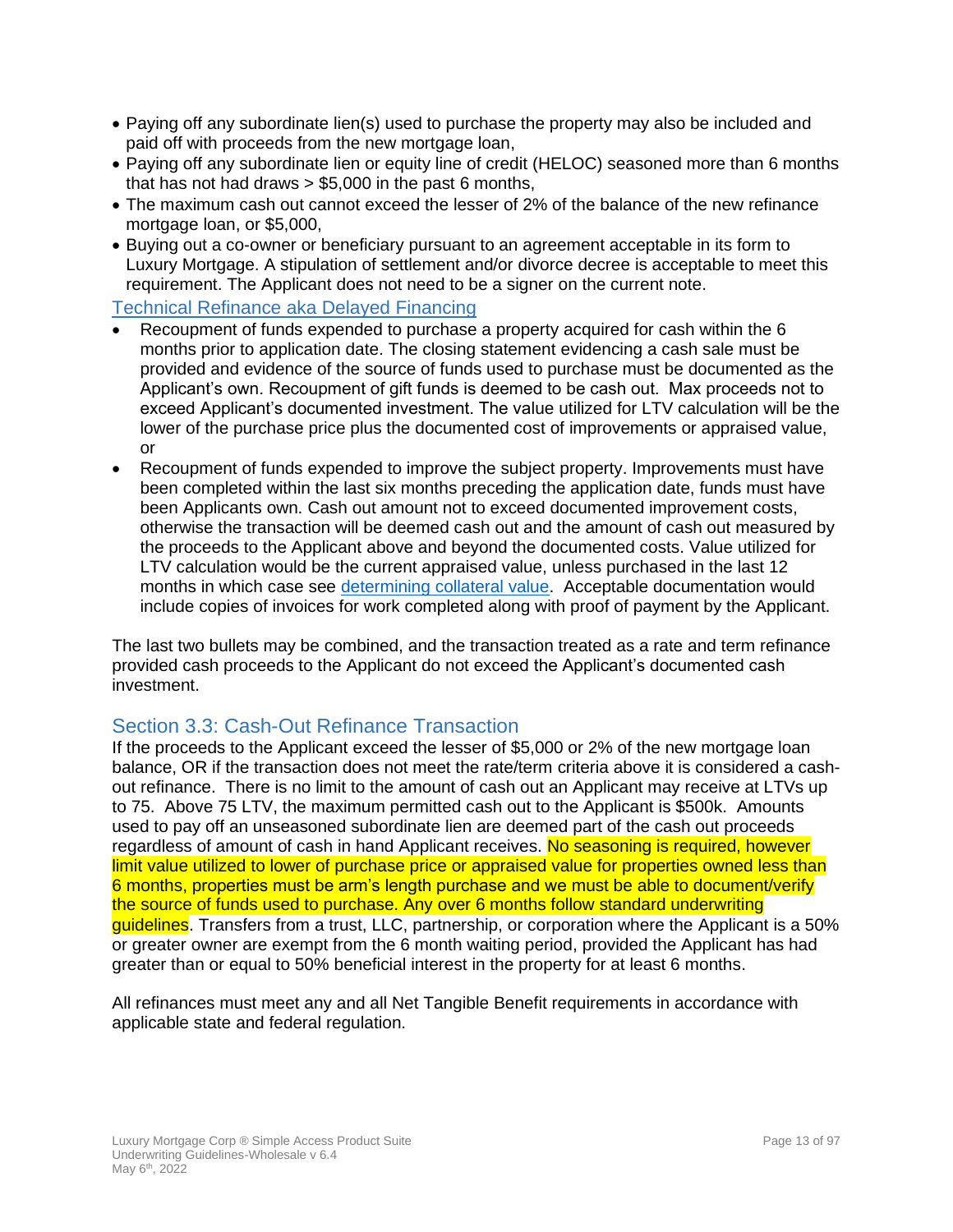# <span id="page-13-0"></span>Section 3.4: CEMA

New York Consolidation, Extension & Modification Agreement (CEMA) For all Luxury Mortgage products, property located in the state of New York may be structured as a Consolidation, Extension, and Modification Agreement (CEMA) transaction. The most current version of Fannie Mae/Freddie Mac Uniform Instrument (Form 3172) must be used. The following documentation must be provided:

- NY Consolidation, Extension and Modification Agreement (Form 3172)
- Original Note(s) Original documents signed by the Applicant
- Gap Note and Gap Mortgage, if applicable
- Consolidated Note Original documents signed by the Applicant
- Exhibit A Listing of all Notes & Mortgages being consolidated, extended, and modified
- Exhibit B Legal description of the subject property
- Exhibit C Copy of the consolidated Note
- Exhibit D Copy of the consolidated Mortgage

Lost Note Affidavits may be accepted on a case by case basis.

# <span id="page-13-1"></span>Section 3.5: Geographic Eligibility

Properties in the following states are eligible for the Simple Access product suite: AL, AR, AZ, CA, CO, CT, DC, DE, FL, GA, IL (no IO loans), LA, MA, MD, ME, MI, MN, NH, NC, NJ, NM, NY, OH, OR, PA RI, SC, TN, TX (see below for Cash Out loans), UT, VA, WA, WI, WY. Loans that fall under the definition of New York Subprime Home Loan are not eligible for the product. NY Subprime is defined as a primary residence where the loan amount is under the county's conforming limit (high balance if a high cost county, standard if not) where the APR is more than 1.75% above the comparable rate based on the Freddie Mac Mortgage Survey. This applies only to Full Documentation, Bank Statements, 1099 Only, and Asset Qualifier. See the applicable statute for additional information.

#### <span id="page-13-2"></span>Section 3.5.1: Texas Cash Out Refinances aka Texas Home Equity Loans

Texas Cash Out Refinances are eligible. Any loan which falls under the scope of Article XVI, Section 50 must meet all applicable state law requirements, see the applicable statutes for additional information. The following requirements also apply for loans under the scope of Section 50(a)(6). In the event of conflict between these guidelines and applicable state law, state law shall govern.

- Max LTV/CLTV: the lesser of product quidelines or 80/80 (existing subordinate financing may be resubordinated except for a HELOC or reverse mortgage, which must be paid off)
- Max Points/Fees: 2% (see statutes for exclusions)
- All Applicants must be on title/occupy the subject property
- All closing documents must be reviewed by a licensed Texas attorney
- Interest Only not allowed on 50(a)(6) loans
- The property must be residential in nature. See Property for additional information
- A survey must be completed confirming the following:
	- o Lot size
	- o Evidence homestead property and any adjacent land are separate
	- $\circ$  Evidence of homestead and property is a separately platted and subdivided lot for which full ingress/egress is available
	- o Properties must be served by municipal utilities, fire, and police protection
	- o Homestead must be a separate parcel within permissible acreage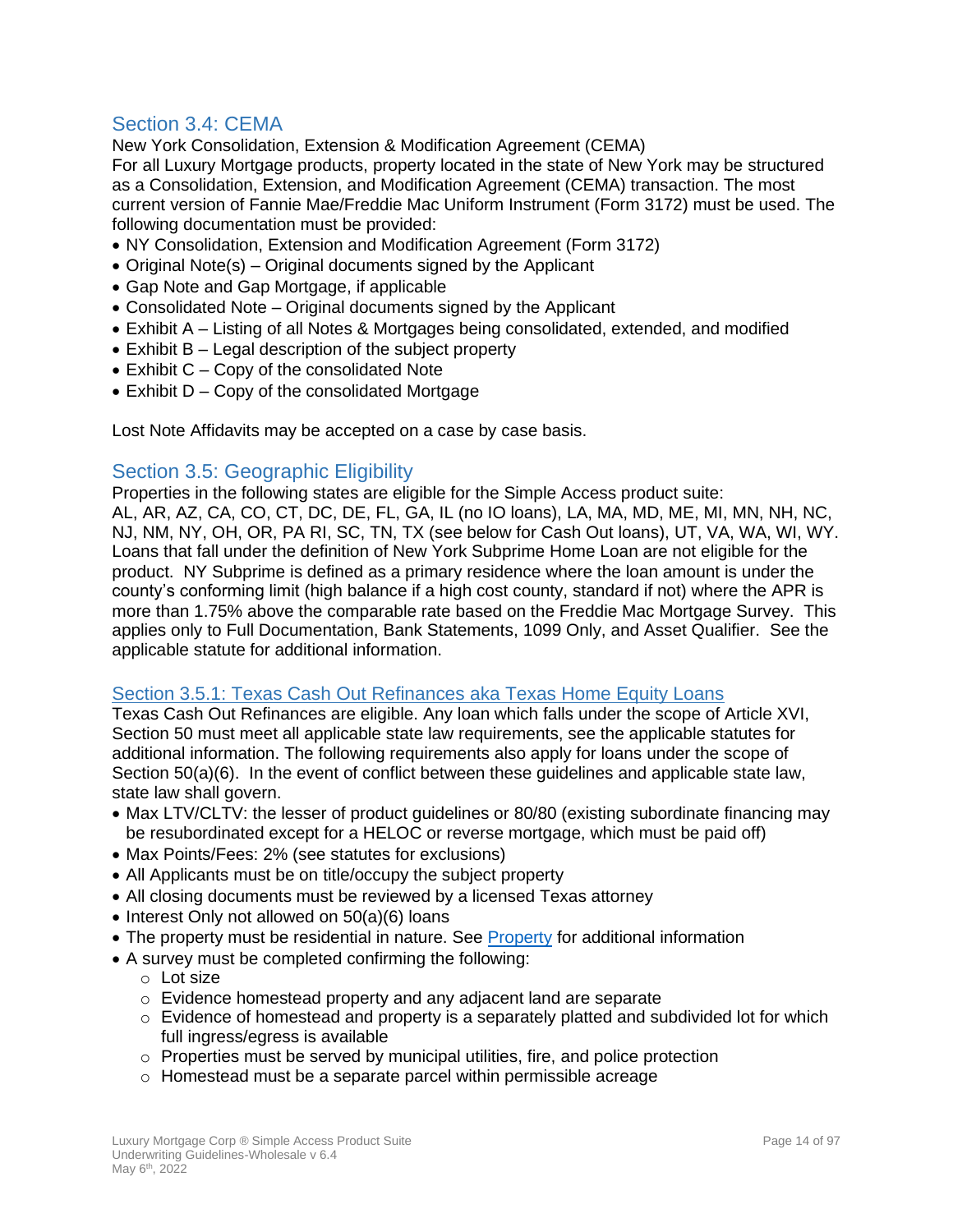- A title insurance policy written on Texas Land Title Association (standard or short) including T42 and T42.1 endorsements. For self-employed applicants operating a business from the homestead property, the title company must issue a T42.1 endorsement without exception or deletion. The title policy may not include language that:
	- $\circ$  Excludes coverage for a title defect that arises because financed origination expenses are held not to be "reasonable costs necessary to refinance"; or
	- $\circ$  Defines the "reasonable costs necessary to refinance" requirement as a "consumer credit" protection" law since the standard title policy excludes coverage when lien validity is questioned due to a failure to comply with consumer credit protection laws.
- The loan must be closed in a Texas title company's office or attorney's office. Mobile notaries are NOT permitted.
- All title holders must execute the loan application and Texas Home Equity Notice
- Non-Borrowing Spouses must execute the following:
	- o Notice Concerning Extension of Credit
	- o Security Instrument (including any Riders)
	- o Federal Truth-in-Lending (TIL) Disclosure Statement
	- o Right of Rescission Notice
	- o Discount Point Disclosure
	- o Acknowledgment of Fair Market Value
	- o Premium Pricing Disclosure
	- o Notice of Presentment of CD One Day Before Closing
	- o Texas Home Equity Affidavit and Agreement
	- o Owner's Affidavit of Compliance
	- o Receipt of Copies of Documents
	- o Certificate of Non-Cancellation of Loan

#### Closed Loan Documentation Requirements

The following additional Texas Home Equity specific documents must be included in the closing package:

- Notice Concerning Extension of Credit Defined by Section 50(a)(6) (signed by each owner of the property and each spouse of an owner)
- Acknowledgment of Fair Market Value of Homestead Property (borrower and seller must sign at closing with an appraisal attached to the Acknowledgment)
- Notice of Right to Cancel (signed by each owner of the property and each spouse of an owner)
- Texas Home Equity Security Instrument (Form 3044.1)
- Texas Home Equity Note (Form 3244.1)
- Texas Home Equity Affidavit and Agreement (Form 3185)
- Texas Home Equity Condo Rider (Form 3140.44), if applicable
- Texas Home Equity PUD Rider (Form 3150.44), if applicable
- Texas Home Equity Certificate from Originating Lender's Regarding Compliance with Section 50(a)(6) Article XVI of the Texas Constitution signed by the Seller's Attorney
- Texas Home Equity Discount Point Acknowledgment, if applicable
- Affidavit of Non-Homestead for all other dwellings, if borrower owns more than one
- Detailed closing instruction letter acknowledged by title company (Compliance Requirements for Texas Home Equity Loans)
- Note for any re-subordinating second (cannot be an (a)(6) Note, a new loan or a HELOC) with subordination agreement, if applicable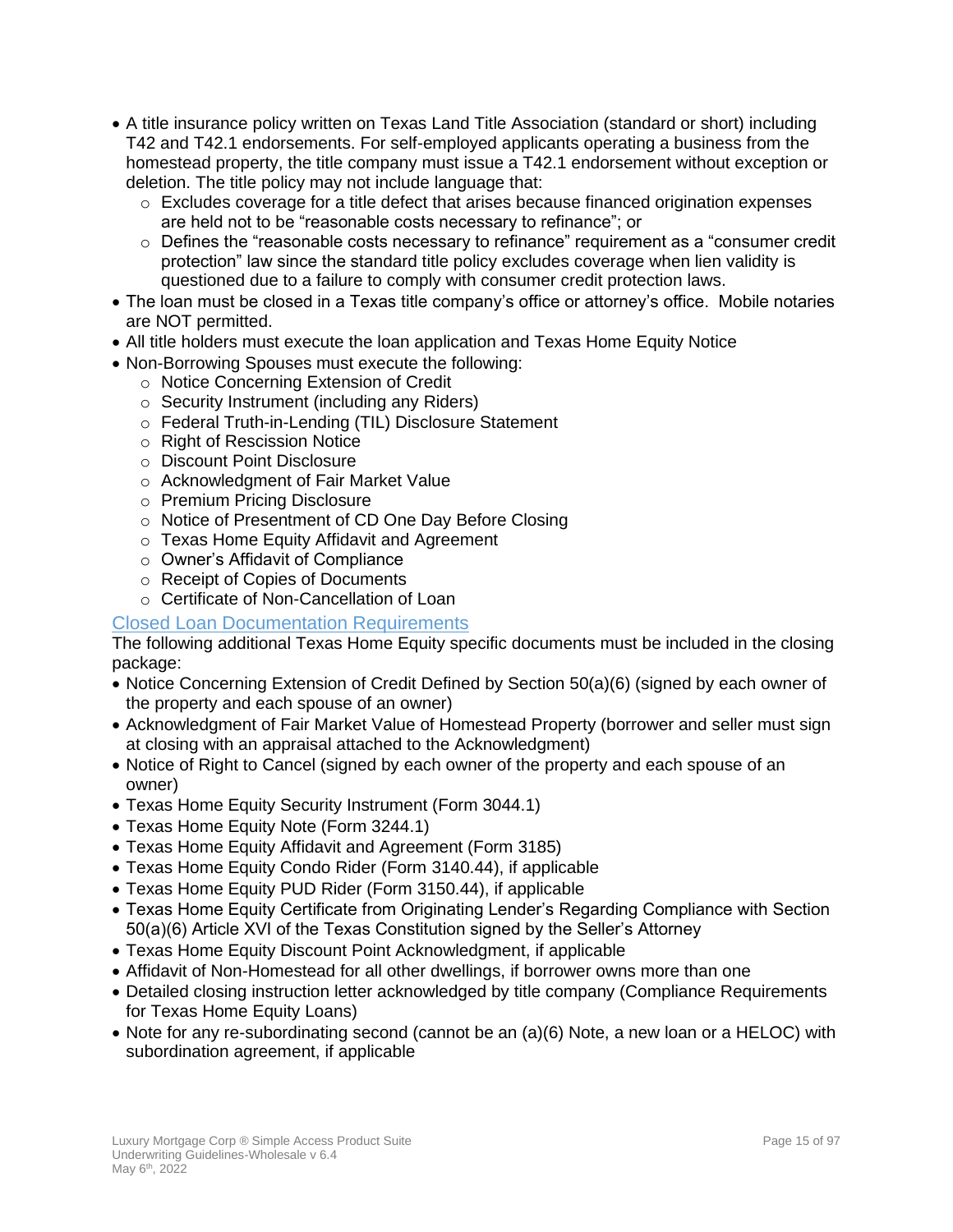# <span id="page-15-0"></span>Section 3.5.2: Refinancing an Existing Texas Home Equity Loan

An existing Home Equity Loan may be refinanced as a non-home equity loan and secured with a loan against the subject property when the following conditions are met:

- The refinance occurs at least a year after the Home Equity Loan was closed
- The additional loan amount covers only costs of refinancing and does not provide the Applicant with cash proceeds
- The LTV/CLTV does not exceed 80
- All titleholders are provided the written noticed required under Section (f)(2)(D) on a separate document no later than the third business day after the date the loan application is submitted and not less than 12 days before closing of the refinance.

# <span id="page-15-1"></span>**Chapter 4: Occupancy**

# <span id="page-15-2"></span>Section 4.1: Primary Residence

Applicant(s) are limited to one (1) Primary Residence. A Primary Residence is defined as: the property occupied (or intended to be occupied) the majority of the year by the Applicant, usually located in the same general area as the Applicant's income source, and typically, this is also the address of record used in filing the Applicant's Individual Income Tax Return Form 1040.

# <span id="page-15-3"></span>Section 4.2: Second Home

A Second Home is defined as a residence the owner uses in addition to his/her/their primary residence. Second Homes are most commonly utilized as vacation home, or as a secondary property located in a central city when the primary home is located in a suburb, but the owner works in the city. Generally, the property should be located in a natural second home market typically located at least 50 miles from the Applicant's primary residence. Note that an Applicant may have more than one second home, so long as each is in a separate geographic area and meets the below requirements.

- The property may not be leased or rented, or intended for lease or rental, other than on an occasional basis,
- The property must be suitable for year round residence. Any appraisal comment to the contrary (e.g., lack of year round necessities or access), shall constitute reason for unacceptable collateral,
- Property should be in a typical second home area, otherwise satisfactorily justified by the Applicants as a second home,
- Second Homes are not allowed on 2 to 4 multifamily property types, and
- No rental income can be used to qualify the Applicant.

# <span id="page-15-4"></span>Section 4.3: Investment Property

Properties that do not meet the definition of Primary Residence or Second Home are considered Investment Properties. Luxury Mortgage provides financing for Investment Properties.

# <span id="page-15-5"></span>**Chapter 5: Income**

#### <span id="page-15-6"></span>Section 5.1: Full Documentation

Acceptable income documentation and calculation methods are as follows:

# <span id="page-15-7"></span>Section 5.1.1: General Policy

The income of each Applicant who will be obligated for the mortgage debt must be analyzed to determine whether his/her income level can be reasonably expected to continue through at least the first three years of the mortgage loan. Income from other sources can be considered when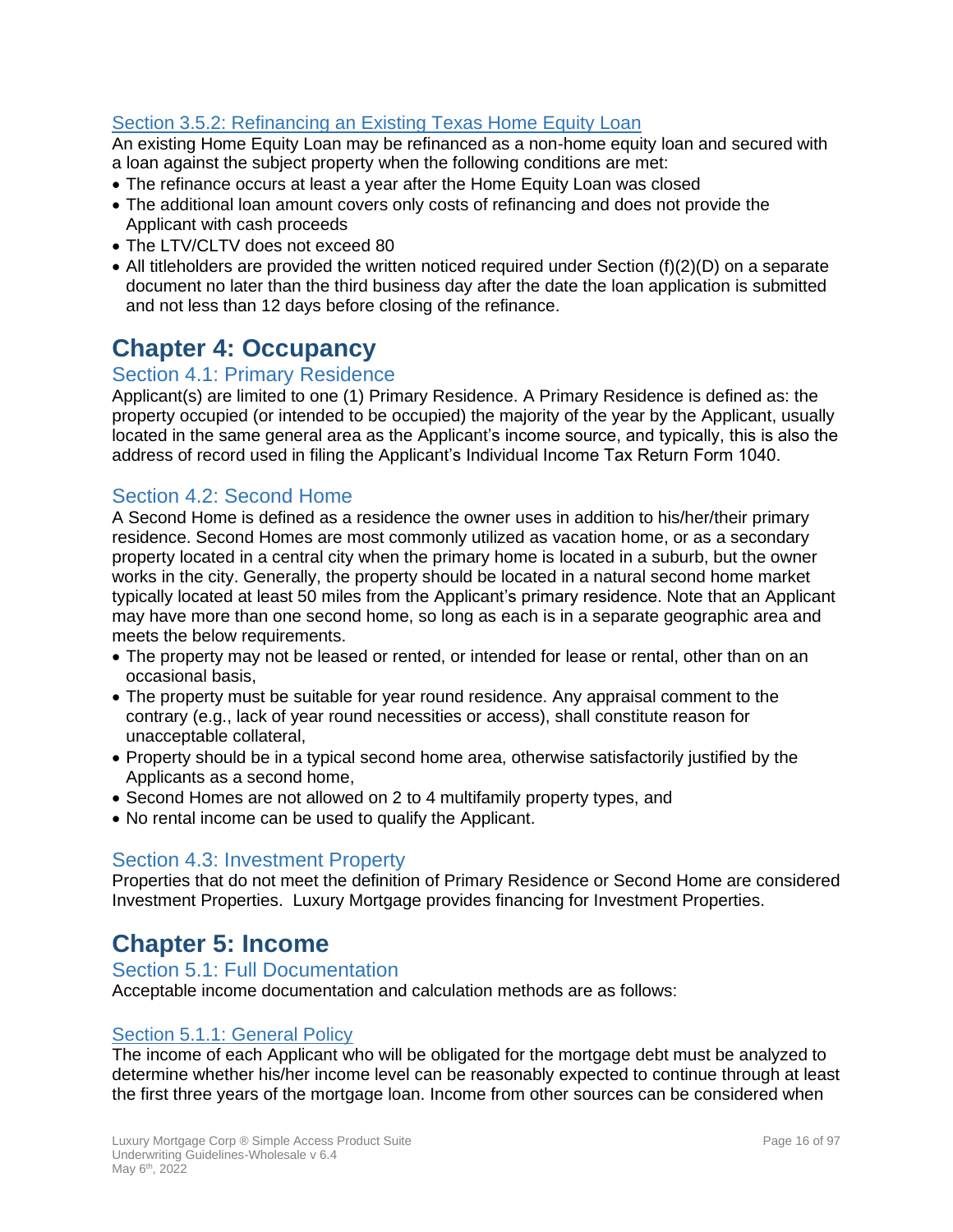properly verified and documented. All sources of income included in the loan qualification must be stable, with a reasonable expectation that at least the same level of income will continue for a minimum of three years. **In no case can income be used for qualification if there is any knowledge or documentation indicating that the income will terminate within the first three years of the loan.**

## <span id="page-16-0"></span>Section 5.1.2: Salaried Applicants

For purposes of this section, salaried Applicants are defined as those who own less than 25% of the business which is their primary income source.

#### Employment History & Stability Requirements

Applicants must generally have a two year history in their line of work. If an Applicant has less than 2 years' experience in their line of work, training or education in the same field is considered an acceptable substitute. Gaps of employment greater than 90 days must be explained in writing by the Applicant. Gaps of employment greater than 6 months require additional due diligence and a minimum two year history in the line of work prior to the gap. Job changes within the same line of work are not considered adverse factors so long as income is stable or increasing and gaps are addressed.

#### <span id="page-16-1"></span>Minimum Documentation Requirements

The following documentation must be present in the loan to make a determination of a salaried Applicant's income:

- 30 consecutive days of paystubs, the most recent one dated within 120 calendar days of the note date, including year to date income, supporting income used to qualify
- Last two years' W-2s
- Written VOE (as necessary to determine any variable income sources)

In all cases, a Verbal VOE (dated within 10 days of the note date) must be completed

Note that Luxury Mortgage reserves the right to request tax returns and/or other documentation on any Applicant if in its discretion they are required to make an accurate determination of the Applicant's income.

#### Age of Documents

Paystubs, Written VOE: 120 days, subject to the above requirements Verbal VOE: 10 days

#### Treatment of Income Sources

#### **Base Income**

Use 30 days' worth of paystubs to develop an average of income. Compare with year to date income and address any discrepancies. Underwriting may also, in its direction, require paystubs current through funding. Applicants who are subject to a temporary salary reduction must be able to qualify on the income most recently documented in file as of the closing date.

#### **Bonus Income**

Generally, an Applicant must have a two year history of bonus income from the same employer in order to consider the bonus as part of the qualifying income. If an Applicant has a 1-2 year history of earning bonus income, it may be considered acceptable with favorable factors to offset.

For example, an Applicant who switched jobs within the same line of work and has received one bonus from their current employer may be acceptable provided the Applicant can document a likelihood of continuance of bonus income at the new employer. An Applicant who has a history of receiving bonuses and switches within the same line of work may have their previous bonus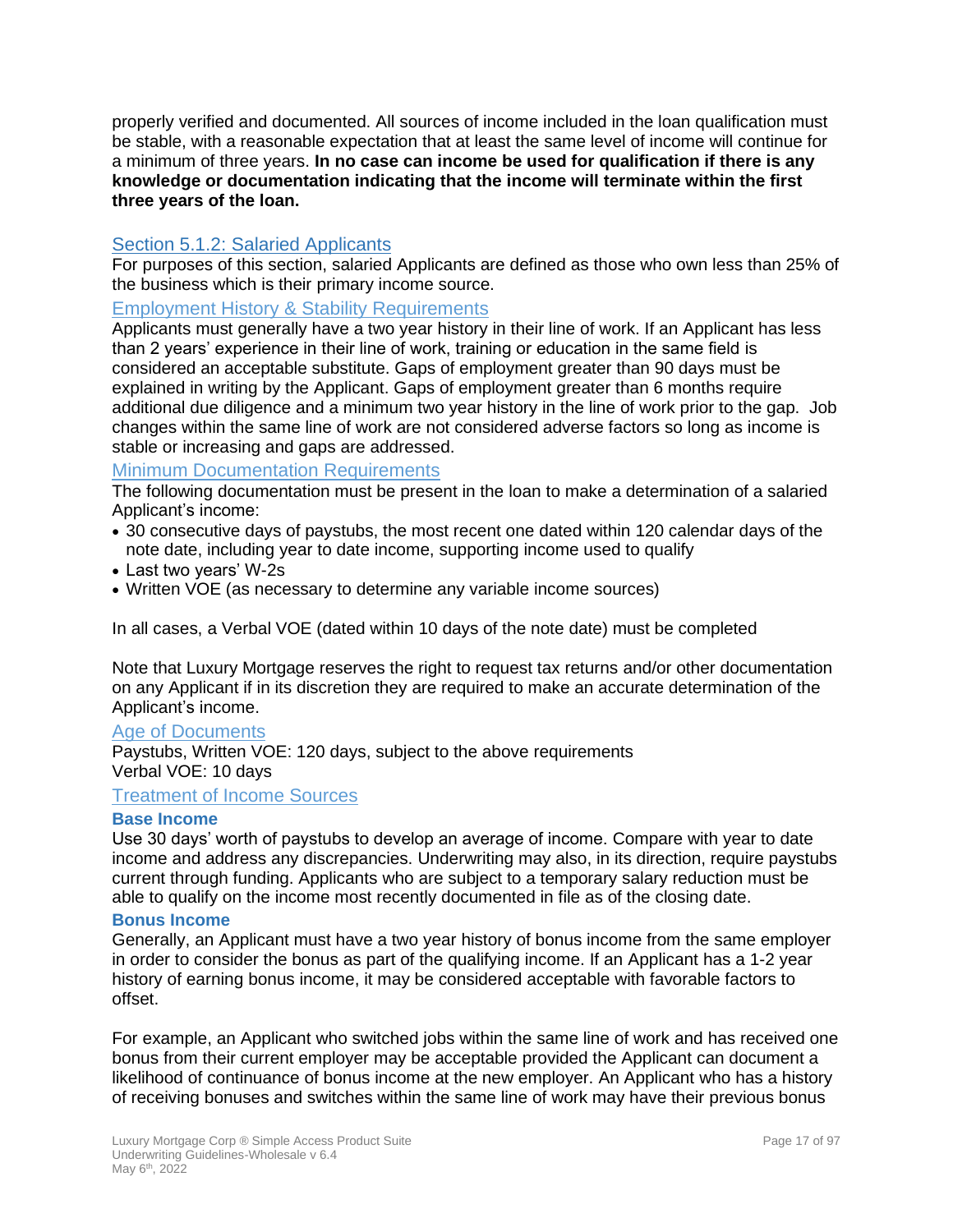considered qualifying income if the new employer provides documentation on an expectation of bonus at the new job.

Bonus income must be separately documented and calculated.

#### **Overtime Income**

Overtime income can be used to qualify the Applicant if he/she has received this income for the past two years, and it will likely continue. If the employment verification states that the overtime income is unlikely to continue, it may not be used in qualifying. Develop an average of overtime income for the past two years. Periods of receipt less than two years may be acceptable, provided the underwriter can justify and document the reason for using the income for qualifying purposes. In all cases, document receipt of year to date overtime income in line with or greater than the average being used to qualify.

#### **Commission Income**

A commissioned Applicant is one who receives more than 25 percent of his/her annual income from commissions. Commission income may fluctuate from year to year and therefore, an average of the last two years of income should be used in qualifying the Applicant. To include commission income as qualifying income the Applicant must have a consecutive, and most recent two-year history in the same field and the commission income must be determined and separately stated for the two-year period.

Annual earnings should be level or increasing from one year to the next. If the trend for the commission earnings shows a decline, an explanation must be provided by the Applicant, and it may be disqualified from consideration.

| Length of Time Income Received                                                                        | Requirement                                                                                                                                                               |
|-------------------------------------------------------------------------------------------------------|---------------------------------------------------------------------------------------------------------------------------------------------------------------------------|
| Applicants whose commission income was<br>received for more than one year, but less<br>than two years | May be considered favorably if the underwriter<br>can document the likelihood that the income will<br>continue and soundly rationalize accepting the<br>commission income |
| Commission income earned for less than<br>one year                                                    | Not considered effective income                                                                                                                                           |

Exceptions may be made for situations in which the Applicant's compensation was changed from salary to commission within a similar position with the same employer. In all cases, document receipt of year to date commission income in line with or greater than the average being used to qualify.

#### **Restricted Stock Units**

Restricted stock units are shares offered by an Applicant's employer to an Applicant as an additional form of compensation. The shares typically vest over a period of time. Once vested the Applicant may then liquidate them at any time. Restricted stock units are acceptable as a form of income provided the Applicant has a two year history of receipt and three year expectation of vesting continuance.

#### **Stock Options**

Corporate stock options are frequently used by an employer as an incentive to attract new hires or to compensate employees with a more direct interest in the success of the company. Stock options may be utilized as income if a two year history of vesting, and exercise can be documented and three year expectation of continuance.

#### **Partial Year Paid Applicants**

Certain Applicants (such as teachers or forest fire fighters) may be paid for only part of the year. The underwriter must ensure that the monthly qualifying income calculation incorporates this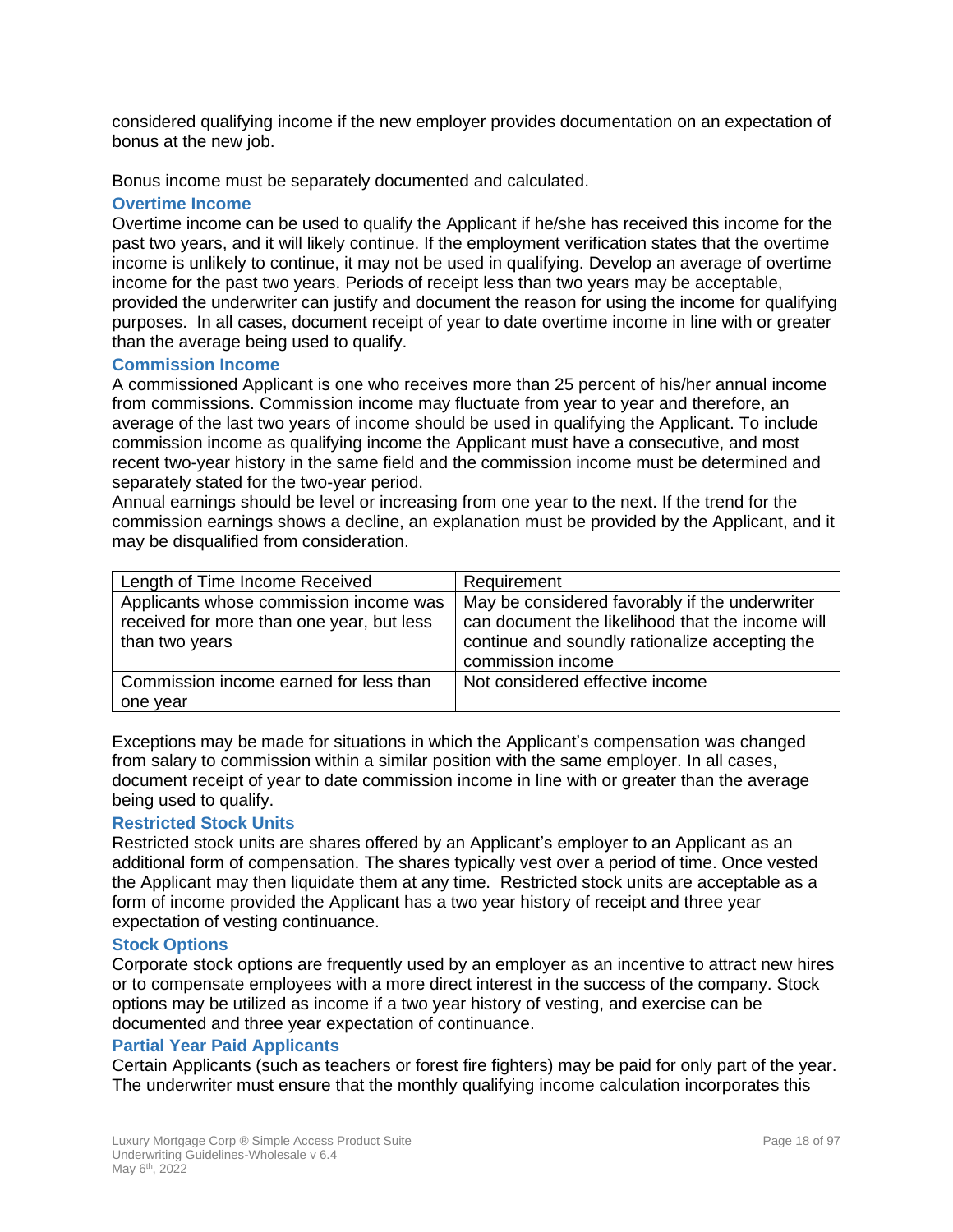partial-year employment. To determine a partial year paid Applicant's qualifying income, the monthly salary is multiplied by the number of months the Applicant is paid and divided by 12.

# **Part-time or Second-job Income**

For qualifying purposes, "part-time" income refers to employment taken to supplement the Applicant's income from regular employment. Part-time employment is not a primary job, and it is generally worked less than 40 hours.

- Part-time and seasonal income can be used to qualify the Applicant if it is documented that the Applicant has worked the part-time job consistently for the past two years and plans to continue.
- Part-time income received for less than two years may be included as qualifying income, provided that the underwriter justifies and documents that the income is likely to continue.

Part-time income not meeting these requirements may not be used in qualifying. Underwriting may, in its discretion require additional documentation to support the use of part-time or seasonal employment.

#### **Gratuities and Tips**

Gratuities and tips can only be included in qualifying income if they have been included in the prior two years' of taxable income. This income source is usually found on W-2s or 1040s. The income should be reported to the IRS and averaged, unless declining. Current receipt of tip income must be verified and be consistent with the tip income received in the previous two years.

#### **Seasonal Income**

In order to use seasonal job income (i.e., income based on annually recurring but temporary circumstance) as qualifying income, the income should have a two-year historical record and be verified via the Applicant's most recent pay stub and previous year's W2s. Examples of seasonal employment include umpiring baseball games in the summer or working at a department store during the holiday shopping season. Seasonal income is considered uninterrupted, and may be used to qualify the Applicant, if it can be documented that the Applicant has worked the same job for the past two years and expects to be rehired the next season. Additionally, if an Applicant has a history of seasonal employment and seasonal unemployment income, the unemployment income may be considered effective income per the requirements listed in the [Unemployment Compensation](#page-29-0) section.

#### **Employment Contracts/Raises**

An employment contract is a legally enforceable written document executed jointly by the employer and employee. Employment agreements and offer letters are additional forms of acceptable employment documentation, provided they are fully executed by all parties and afford the same information as previously described. The contract (including employment agreements and offer letters) should define pertinent employment details including employment start date, the Applicant's length of employment and salary. The contract terms should be reasonable relative to the role. The Applicant must also meet employment stability standards as outlined above. Guaranteed performance raises and bonuses from an Applicant's current employer may also be considered under this section. Qualify an Applicant utilizing the income documented in the employment contract as defined provided:

- The employment contract is fully executed by the employer and employee and does not contain contingencies, and
- The Applicant will start employment or begin receipt of the income (as applicable) within 60 days of closing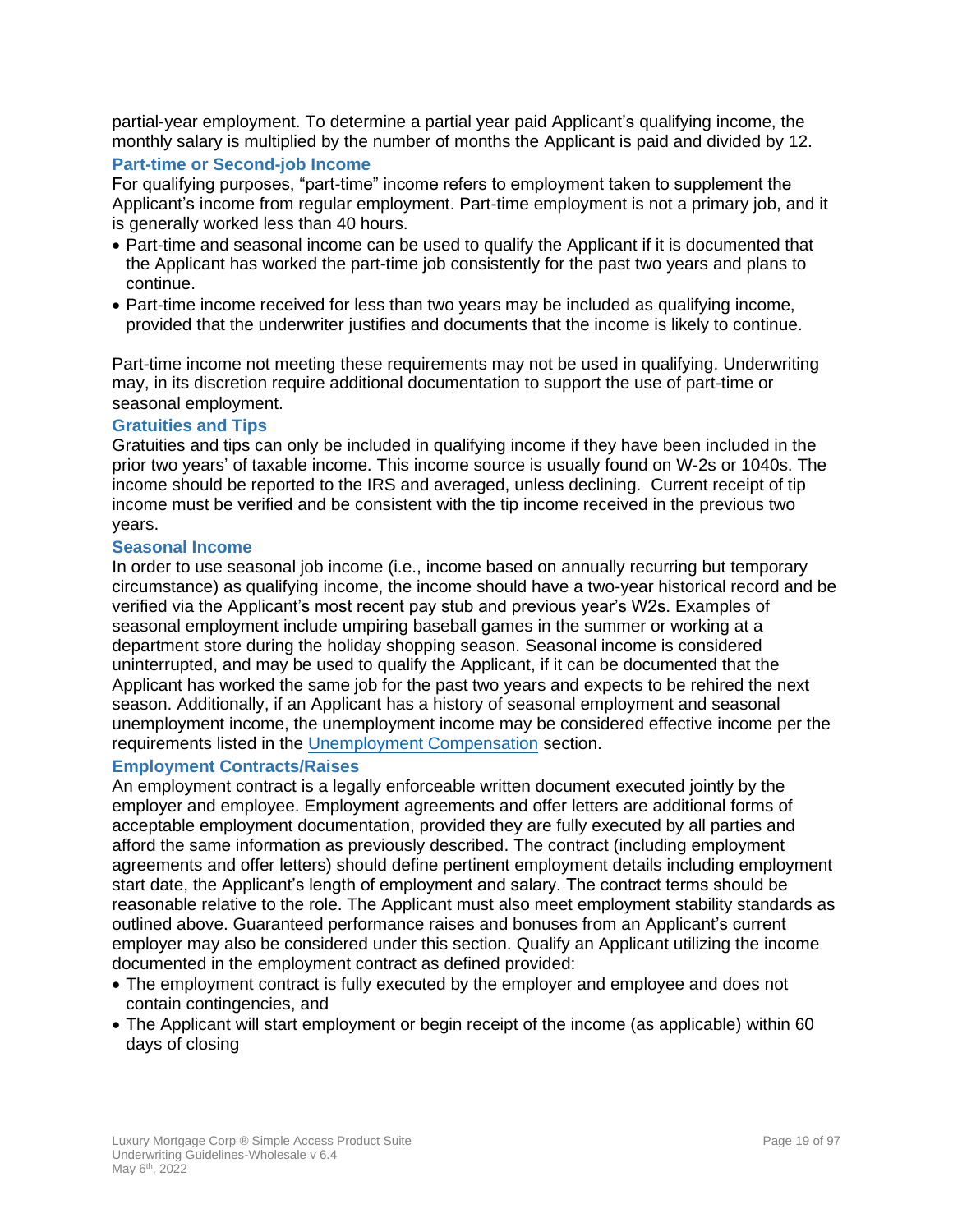#### **Family Owned Business**

An Applicant who is employed by a family owned business (but is not self-employed) or employed by an interested party to the property sale, purchase, or financing transaction may represent a less predictable source of income. In addition to normal employment verification, an Applicant employed by a family owned business is required to provide evidence that he/she is not an owner of the business, which may include: copies of signed personal federal tax returns or a signed copy of the corporate federal tax return showing ownership percentage.

#### **Recent Conversion from W-2 to 1099**

An Applicant who has converted from a W-2 employee to a 1099 employee and does not yet have filed tax returns available may be considered under this program provided the following:

- They are in the same or a substantially similar role in a contractor position as they were in a W-2 employee,
- They are in the same industry, and
- They can provide a contract(s) which are customary to their industry stating their new terms of employment

When these conditions are met, the underwriter may consider the income stable. The Applicant must provide their last two year's tax returns in all cases as well as a year-end and/or year to date profit and loss statement and balance sheet (as applicable). The new 1099 income should be greater than or equal to their previous W-2 income. The underwriter should utilize the Applicant's last two year's W-2 income less 2106 expenses claimed to develop an average of income which the profit and loss statements should support. Expenses claimed on the profit and loss statement should be reasonable to the Applicant's line of work, provided they are not reimbursed per the Applicant's contractor. Two years employment in the same line of work prior to the conversion should also be verified.

#### **Applicants Recently Converted to K-1**

An Applicant who has recently been made a partner in their employer (typically, but not necessarily, a law firm, accounting firm, etc.) may also have their income considered stable. Applicants must provide their most recent two year's tax returns with all supporting documents and a copy of their partnership agreement. Income shall be calculated based on the most recent two years' W-2 income compared with any guaranteed payments they are to receive under their new compensation structure. Guaranteed payments being lower than previous W-2 income does not necessarily disqualify the use of an average of the W-2 income, however it may require additional due diligence be completed. A minimum of two years of employment in the same lime of work must be verified.

Applicants who are switching employers AND changing from a W-2 to K-1 position may be considered under this guideline, provided the ownership interest in the new firm is of a minimal nature. The calculation of the income in this situation shall generally be the more conservative of guaranteed payments or historic income. A minimum of two years of employment in the same lime of work must be verified.

Applicants who become a partner in their current employer with an ownership interest greater than or equal to 25% may also be considered under this guideline. In addition to two years of personal income tax returns, the company's most recent two years of tax returns must be provided to ensure no losses were incurred by the business which would need to be taken into account. A minimum of two years of employment in the same lime of work must be verified.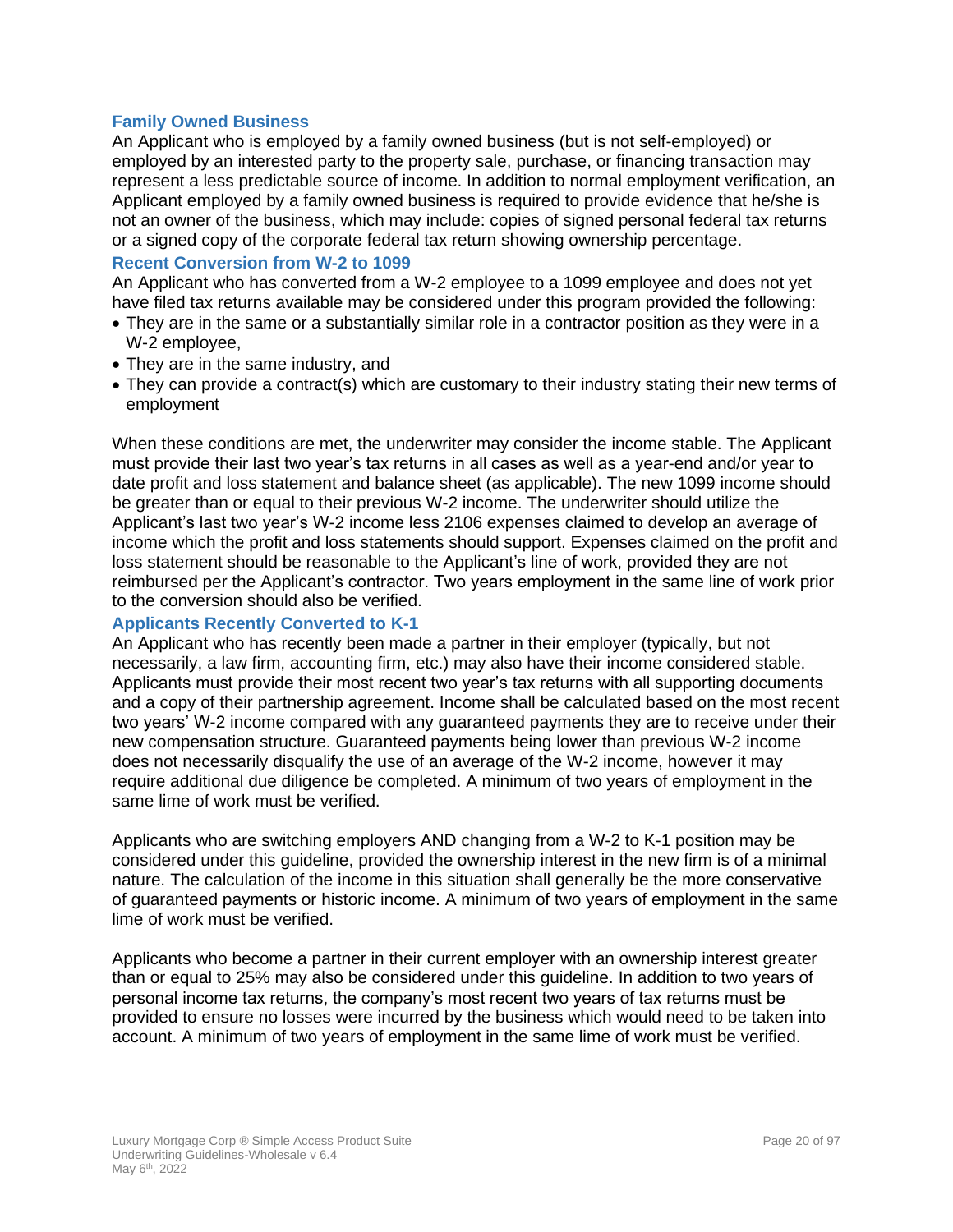# <span id="page-20-0"></span>Section 5.1.3: Self-Employed Applicants

For purposes of this section, Applicant is deemed to be self-employed when their primary income source is from a business that they have an ownership interest in which is 25% or greater.

#### Employment History & Stability Requirements

Applicants must generally have a two year history in their line of work. If an Applicant has less than 2 years' self-employment, a lesser history with a general minimum of one year may be acceptable provided the Applicant has a minimum 2 year previous history in the same line of work. Gaps of employment greater than 90 days must be explained in writing by the Applicant. Gaps of employment greater than 6 months require additional due diligence and a minimum two year history in the line of work prior to the gap. A CPA letter used to verify self-employment addressed to a broker (or To Whom it May Concern) is acceptable provided the information on the letter is re-verified either verbally or in writing by Luxury Mortgage prior to closing. The reverification shall be good for 60 days from the date it was completed.

#### Minimum Documentation Requirements

The following documentation must be present in the loan to make a determination of a selfemployed Applicant's income:

- Most recent one or two years personal federal tax returns
- Any K-1s relating to self-employment listed on personal federal tax return(s) provided
- Most recent one or two years business federal tax returns for primary business(s) relied upon for qualifying
- Year end and/or year to date profit and loss statement and balance sheet for primary business(s) relied upon for qualifying, if the note date of the loan will be more than 120 days removed from the end date of the most recent tax returns provided.

#### Age of Documents

Paystubs (if utilized): 120 days, subject to the [salaried Applicant](#page-16-1) requirement Profit and loss statement/balance sheet: 120 days

CPA, EA, or licensed tax preparer letter or equivalent: 120 days

#### <span id="page-20-1"></span>Treatment of Income Sources

#### **Method One | One Year's Returns**

Applicant provides the most recently filed one (1) year of personal and business federal tax returns along with an Applicant prepared profit and loss statement/balance sheet. Income is generally calculated based on the tax return and compared to the trend on the profit and loss. See below for instances where the income listed on the profit and loss statement may be included with qualifying income. The income trend should be stable or positive. If not, two years of returns must be provided. The tax returns provided should cover a 12 month period of selfemployment.

#### **Method Two | Two Year's Returns**

Applicant(s) provide the most recently filed two (2) years of personal and business federal tax returns. Income is generally calculated based on a 24 month average of the tax returns provided if income is increasing and a 12 month average of the most recent year's returns if income is decreasing. See below for instances where the income listed on the profit and loss statement may be included with qualifying income. If income is decreasing, an explanation and/or additional documentation may be required. A year end and/or year to date profit and loss statement & balance sheet prepared by the Applicant may be required.

For either method of documenting self-employed income, the below may be added back to the Applicant's income calculation:

• Depreciation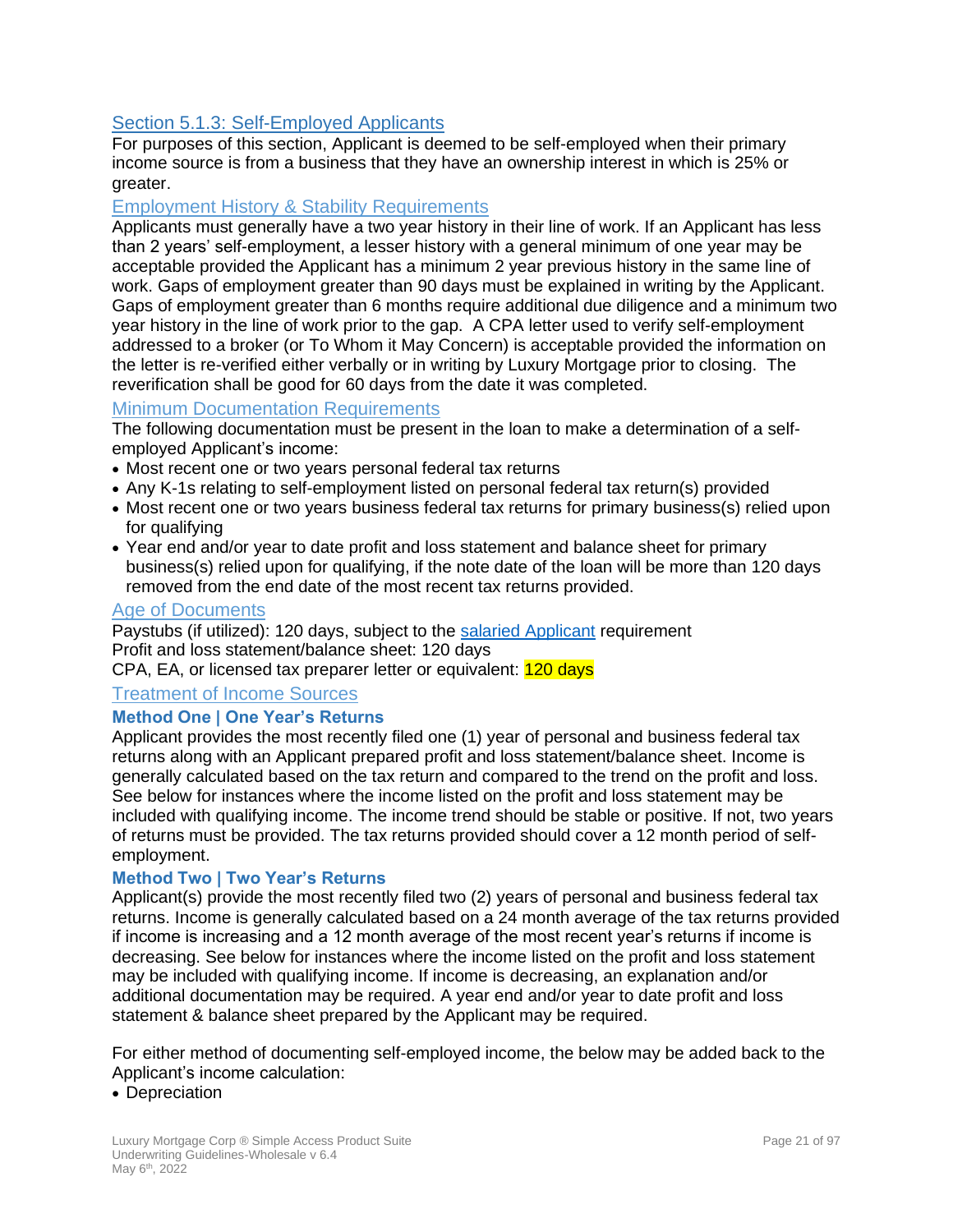- Amortization
- Pension contributions directly contributed to Applicant
- Any expense(s) that can reasonably be documented to be one time and non-recurring
- Net operating loss carryforwards from years prior to the tax returns provided
- Business expenses for debts already included in the DTI
- Business Use of Home
- Mileage

## Use of Interim Financials to Determine Qualifying Income

A self-employed Applicant may include either year end or year to date financials as part of their qualifying income. Income will be averaged over the period of the tax returns and the profit and loss statements provided. The Applicant must provide their bank statements from the account utilized for their business for the period covered by the P&L and their bank statements must show deposits which support the P&L. Any significant changes to the income stream must be acceptably explained and/or documented in order to be considered.

#### Business Income not Used to Qualify

Luxury Mortgage does not require an Applicant to provide corporate/partnership tax return(s) or interim financials if the income generated by the entity is not considered to qualify. The underwriter must ensure that there are no losses from businesses that are not being considered. K-1s reflecting income on the tax return(s) which are not being used to qualify the Applicant and which do not reflect losses do not need to be provided. K-1's and business returns (as applicable) reflecting losses on the tax return years provided must be furnished by the Applicant.

# Types of Business Structures

There are four basic types of business structures:

- Sole proprietorships
- Corporations
- Limited liability or "S" corporations
- Partnerships

#### **Sole Proprietor**

A sole proprietor generally files a Schedule C with their personal tax returns which reflects their business' income.

#### **Partnership**

Partnership income is generally shown on Schedule K-1 and is filed with the Applicant's personal federal tax returns as well as with the partnership returns. If the Applicant or Applicants combined controls 25% or more of the business entity, the Applicant(s) will need to provide the entity(s) tax returns.

#### **Corporation**

If the Applicant, or Applicants combined, control 25% or more of the business entity, the Applicant(s) will need to provide the entity(s) tax returns.

#### **Use of Profits from a Corporation**

In addition to the self-employed income or salary paid to the Applicant(s) by the Corporation, net income from the corporation may be considered as additional qualifying income. In order to use business "net profits" from a Corporation as a qualifying income source, the Applicant(s) on the loan application must document receipt of the income during the time period of tax returns the Applicant provides. Additionally, the following requirements must also be met:

• The Applicant(s) must have a legal right to the additional income by obtaining a corporate resolution or other comparable document that establishes that right,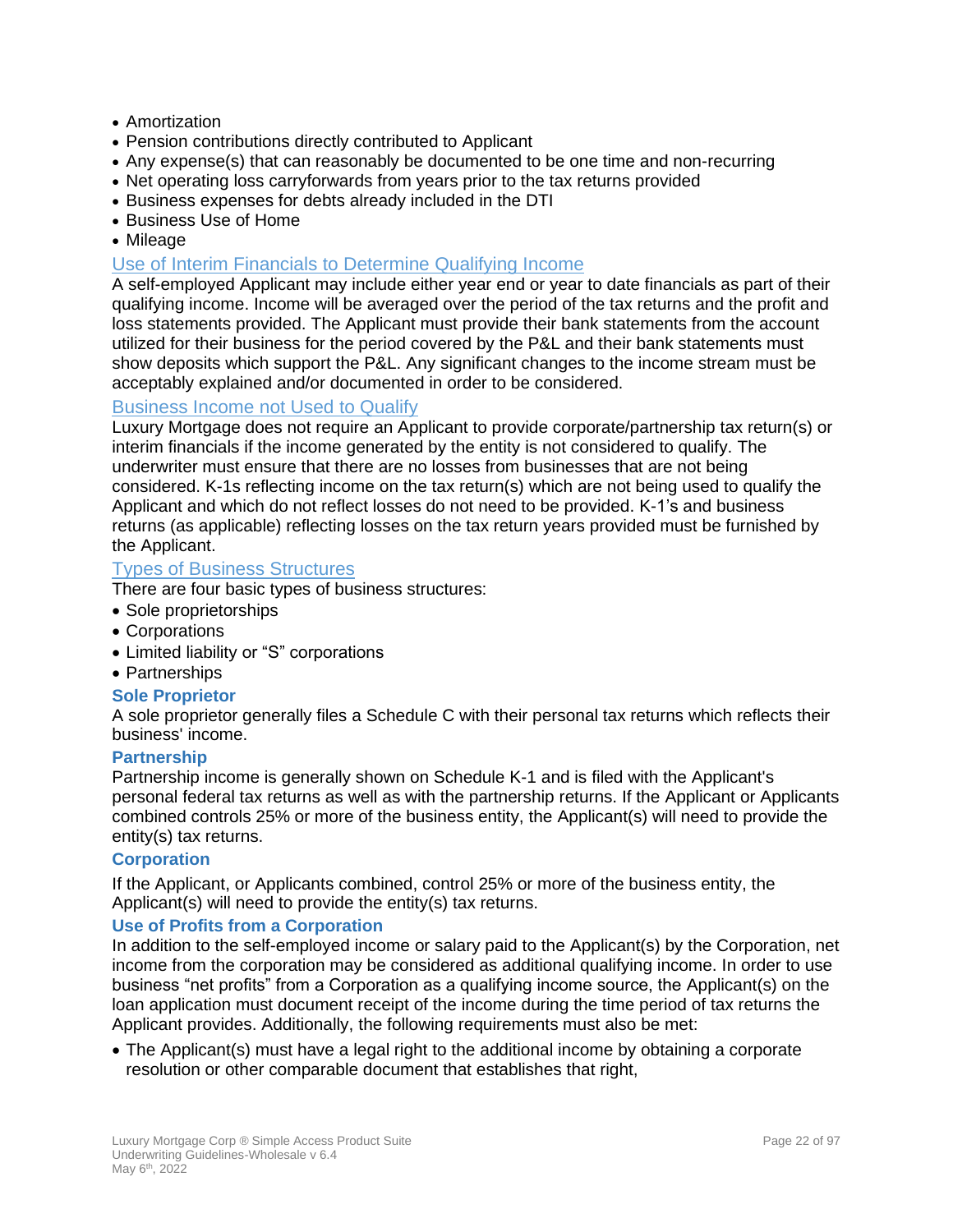- Verification from the accountant for the company indicating that the business can support the ongoing distribution of the corporate profits at the same or increasing level,
- Luxury Mortgage's analysis of the business must also support that the business is capable of providing the Applicant(s) with the additional income.

Note that these requirements do not apply to an "S" Corp. Receipt of net income for those businesses is sufficiently documented by the K-1 the Applicant(s) receive.

#### **Limited Liability Company (LLC)**

Limited Liability Companies file taxes using partnership tax returns. The partnership tax return requirements listed above apply to these companies.

# <span id="page-22-0"></span>Section 5.1.4: Asset Utilization

#### Distributions from Non-Retirement Accounts

Non-retirement assets may be set up for regular distribution payments and used as qualifying income. Regular distributions from non-retirement assets must be set up and one month's distribution received prior to closing. The following requirements must be met:

- Applicant(s) can provide supporting documentation verifying that they have had ownership of financial assets for a minimum of 12 months and that they have unrestricted access. Any deposits >10% of the face value of the account as of the most recent statement must be sourced and documented. Gift funds or other unacceptable deposits will be deducted from the total assets available.
- Distribution income cannot be used for qualification if there is any knowledge or documentation indicating that the distribution will terminate within the next three years.
- Assets accounts utilized to derive income (distributions) cannot be used for reserves or down payment, nor may income generated from the accounts (i.e., interest, dividends, capital gains) be used for qualifying in addition to distributions
- Distribution income from financial assets must be verified by providing all of the following:
	- $\circ$  Year-end statements for most recent year to evidence ownership and value of the assets,
	- $\circ$  Written verification from the financial institution managing the assets to evidence that regular monthly distributions have been set up. It must provide amount, frequency, and duration of the distributions.
	- $\circ$  Most recent two months' statements for account(s) utilized for distribution

#### **Qualifying Balances**

- Checking/Savings: 100%
- Marketable securities: 80%
- Retirement assets: See Below

Other assets may be used on a case-by-case basis based on Applicant's ability to access the funds without restriction or penalty. Account balances must be verified within 120 days of the note date, via statements or other verification of the account balance, unless more recent is required based on underwriter's discretion.

#### **Calculation Method**

Any distribution set up must have 84 months of continuance. Example: An Applicant has \$700,000 in qualified assets after application of discount. The maximum distribution that can be utilized would be \$8,333 per month (\$100,000 per year).

#### Distributions from Retirement Accounts

Retirement assets may be set up for regular distribution payments and used as qualifying income. Regular distributions from retirement assets must be set up and one month's distribution received prior to closing. The distribution must have at least 3 years' worth of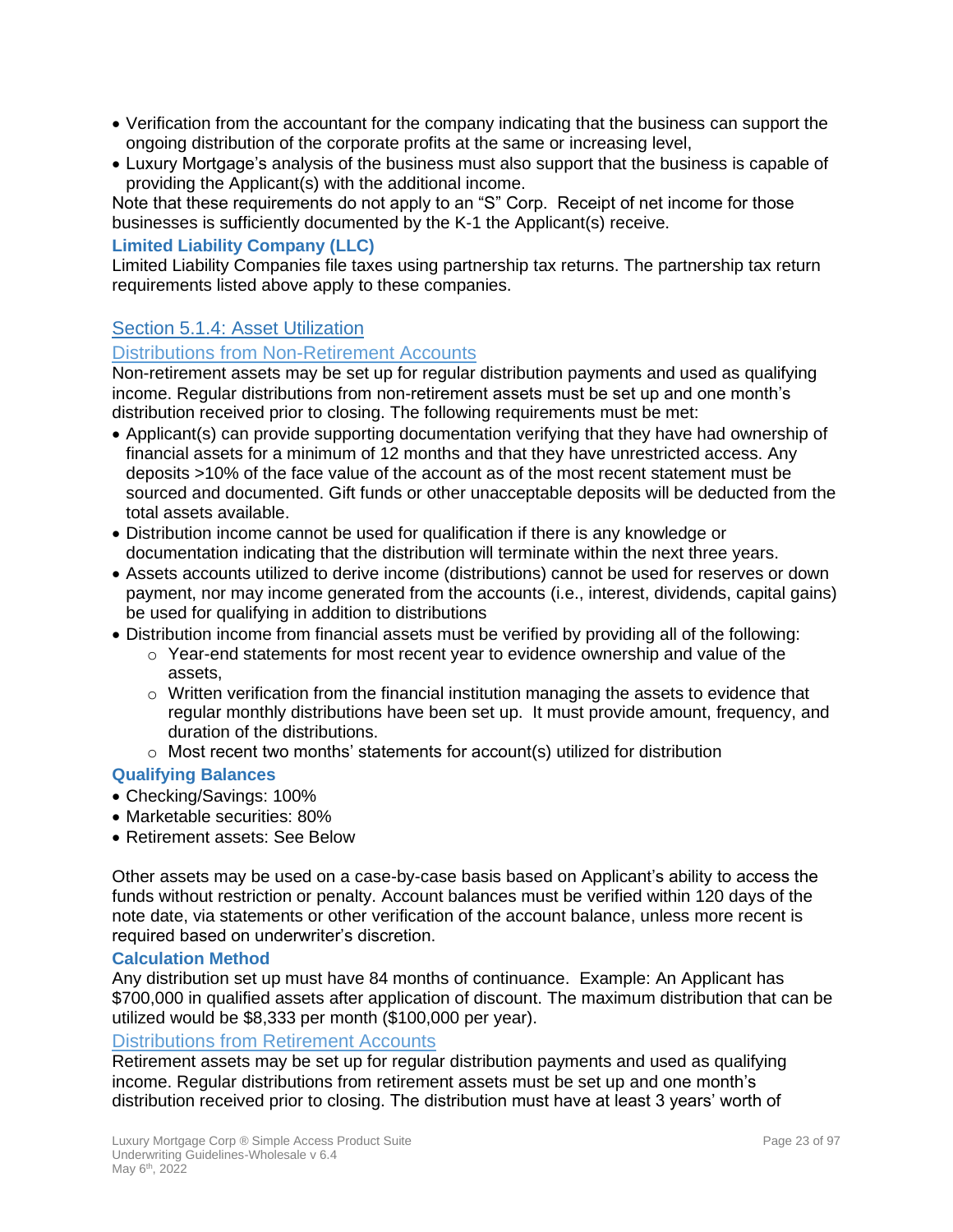continuance at the time of closing based on qualifying balance. Utilize 80% of the vested value to determine the qualifying balance. The Applicant utilizing this income must be of retirement age. Account balances must be verified within 120 days of the note date, via statements or other verification of the account balance, unless more recent is required based on underwriter's discretion.

## Passive Asset Utilization

Applicants with accumulated liquid assets who do not wish to set up asset distributions may be qualified by utilizing their assets divided by a 10 year (120 months) term and adding the result to monthly income. In order to determine the assets available under this guideline, calculate the qualified liquid assets available to the Applicant(s) less the funds needed for the transaction's funds to close and reserves. Utilize the haircuts calculated under the Asset section of this Underwriting Guideline. Assets utilized must be financial assets (cash/cash equivalents, marketable securities, retirement assets, etc.). To meet asset requirements up to 10% of the assets utilized may come from cash out proceeds (this is only allowable on Methods 2 and 3) Accounts utilized for Passive Asset Utilization may not be used for dividends, interest, capital gains, or other income sources. Account balances must be verified within 120 days of the note date, via statements or other verification of the account balance, unless more recent is required based on underwriter's discretion.

# <span id="page-23-0"></span>Section 5.1.5: Other Income Sources

#### **Annuity**

Annuity income is acceptable with a copy of the annuity contract or letters from the organization providing the income. The income must continue for three years from the closing date. Provide one of the following showing receipt of the income:

- The most recent year's W-2s, 1099s, or Federal Income Tax Returns, or
- 12 months bank statements reflecting regular deposits of the annuity income.

#### Capital Gains

If capital gains income is customary for Applicant's occupation and/or the Applicant has a constant turnover of assets resulting in gains or losses, capital gains may be considered as qualifying income. A two year history of capital gains income/losses must be documented by obtaining copies of the Applicant's signed federal income tax returns (Schedule D) to determine earning trend. If trend results in a gain, it may be added as effective income, or consistently show a loss, it must be deducted from the total income. Anticipated continuation of income must be verified through assets/property that can be sold in the future.

Example: Luxury Mortgage can consider the capital gains for an individual who purchases old houses, remodels them, and sells them for profit.

#### Interest/Dividend

Investment income may be used as stable monthly income. When markets are stable, documented earnings may generally be used. During periods of volatility or when verified earnings do not appear to be supported by current market conditions, the underwriter may use an earnings rate of 3%. To include interest or dividend income from cash or marketable securities in qualifying income, the following guidelines will be used:

- The income must have been received for the past two years as verified by tax returns,
- Verification that the underlying cash deposits and/or securities still exist must be obtained within 30 days of closing, and
- Any required funds necessary for closing on the subject transaction must be subtracted prior to the calculation of interest/dividend income. If using the accounts for funds to close, impute a 3% return on the remaining assets with no amortization of the account balance.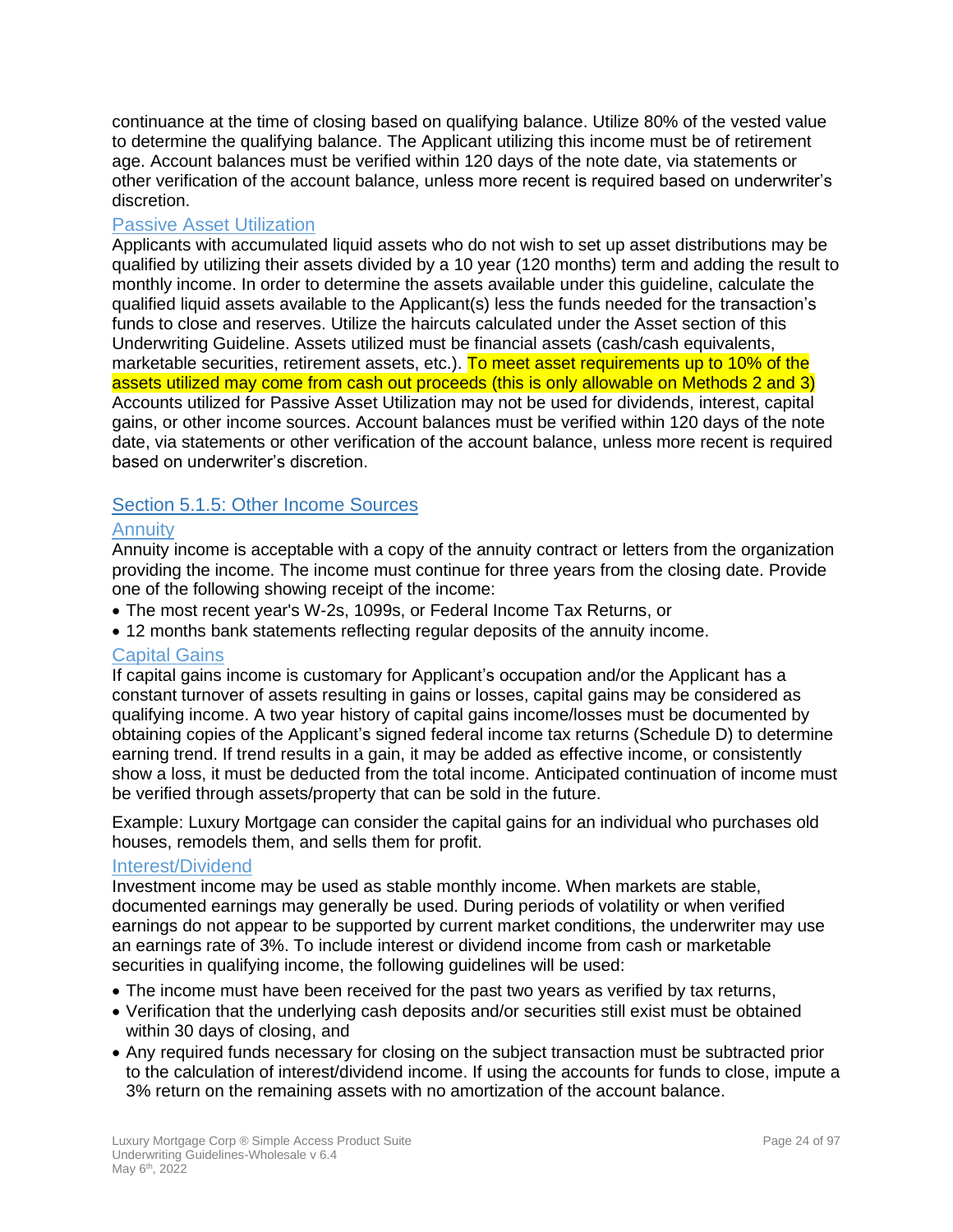Additionally:

- Year-to-date interest and dividend income should be averaged with the last two years as verified by the Applicants' tax returns, unless declining,
- Year-to-date earnings can be imputed by applying a realistic market-rate of interest to the account balances and averaging over the number of months,
- Do not include margined securities in the calculation of interest/dividend income.
- Interest from pass-through tax entities (partnerships and S corporations) may be included on a case-by-case basis

#### K-1 Income

For Applicants relying upon K-1 income for qualification, generally the underwriter will utilize the income listed as Net Ordinary Income, Net Rental Income, Dividends, Interest, Capital Gains, or other pass through income sources. No history of distributions is required. If business returns are provided, the income figure may be adjusted utilizing the same criteria as described in [Treatment of Income Sources](#page-20-1) for self-employed Applicants.

In instances where an Applicant has multiple investments in real estate entities or similar entities but does not own a sufficient percentage of the entity to be entitled to copies of the entity's returns, the underwriter may add distributions to the pass through net ordinary or net rental income (or loss) to determine the Applicant's cash flow. A two year history of distributions on K-1s (though not specifically from each entity) must be documented. The income should be averaged on a "per year" and not "per entity" basis. The following criteria must be met to utilize this calculation:

- The Applicant must be a limited partner (in the event of an LLC or partnership),
- The Applicant's ownership interest must be 24.99% or less,
- The Applicant must be a passive partner,
- The Applicant must have a two year history of receipt of distributions,
- The Applicant affirmatively states that there is no obligation for future capital contributions, and
- The Applicant affirmatively states that the amount of capital withdrawals is expected to continue in the future.

#### Notes Receivable Income

Principal and Interest income from a note receivable can be used to qualify. The note must evidence continuance for at least three years. In order to include notes receivable income to qualify an Applicant, he/she must provide:

- A copy of the note to establish the amount and length of payment (minimum three years), and
- Evidence that these payments have been consistently received for the last 12 months through tax returns and deposit slips and/or cancelled checks.

If the Applicant is not the original payee on the note, it must be established that the Applicant is now a holder in due course and able to enforce the note.

#### Rental/Investment Property Income

Rental income can be utilized as qualifying income by Applicants who own investment properties. Generally, the Applicant does not need a history of managing properties in order to rely upon rental income.

#### **Method One | Tax Returns**

Utilize the net figure on schedule E page 1 of most recent year's tax return adding back depreciation, amortization and interest claimed. Deduct the principal and interest component of the mortgage payment(s) tied to the property (if any). Current property tax, property insurance and homeowner's association dues expenses do not need to be documented. For purposes of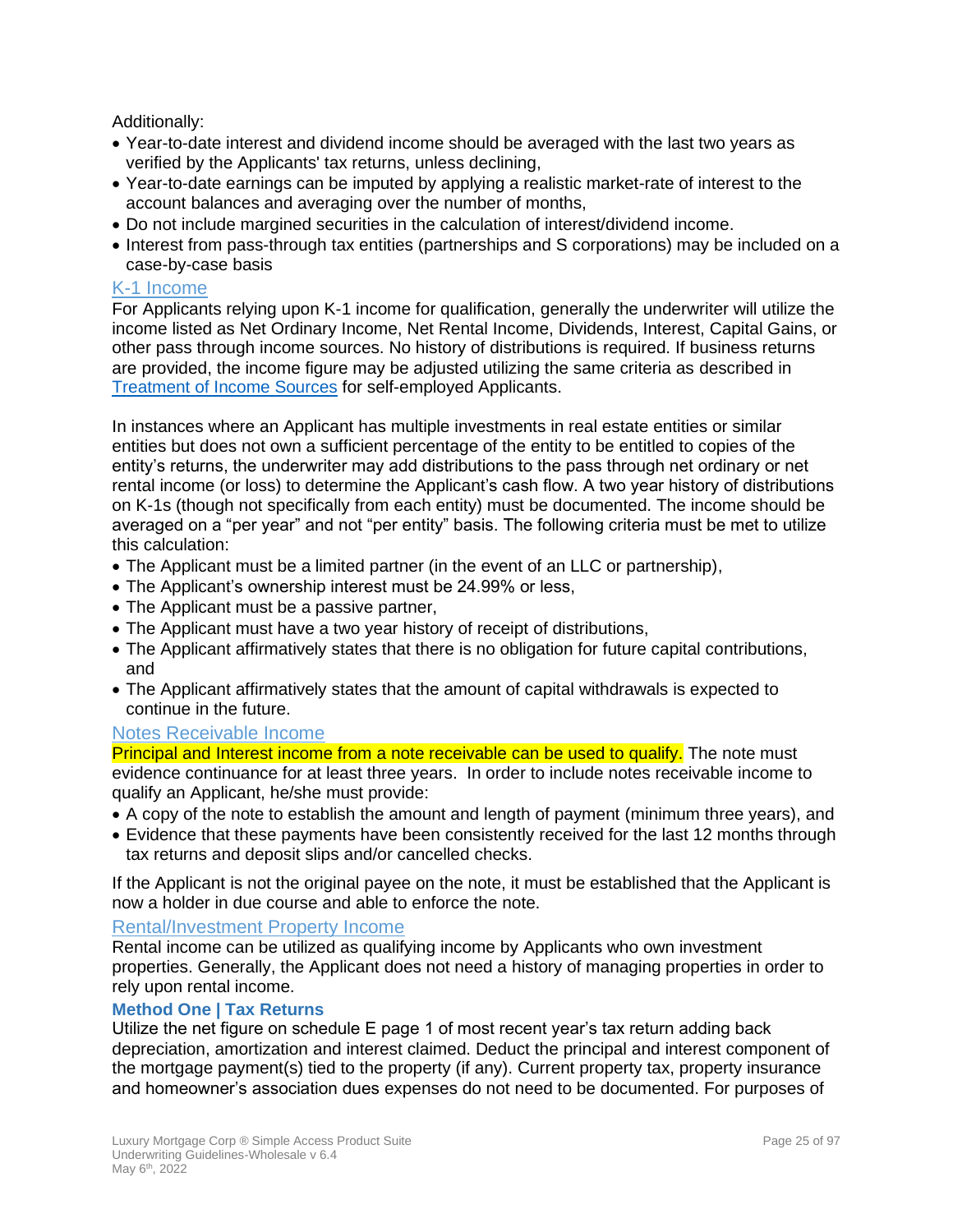determining PITIA on non-subject rental properties owned, 1/12<sup>th</sup> of expenses claimed on the 1040's and not added back may be used.

#### **Method 2 | Lease**

Use 75% of current lease less documented PITIA (principal, interest, taxes, insurance, and homeowner's association dues). If lease is materially greater than income listed on tax return(s), Applicant to provide supporting explanation/documentation. An expired lease which has converted to month to month is acceptable for this purpose. In the event the tenancy is at will with no formal lease agreement in place, a letter from the Applicant outlining terms may be accepted. Document current receipt of the lease income within 60 calendar days of the note date with the most recent one month's check in all cases where a lease is utilized.

Any leases provided must be a minimum 12 month term, except as otherwise specified. Short term rents will be averaged over the most recent 12 month period, and leases must be in place. Gaps are acceptable, however the leases will still be averaged over a 12 month period. A 25% vacancy still applies if relying on leases to qualify.

In the event the subject transaction is a purchase transaction where one or more units are being transferred vacant, the appraiser's opinion of market rents as disclosed on the Comparable Rent Schedule may be used on the vacant units. If transferred subject to a lease agreement, provides copies of the leases. When relying upon leases or appraiser's opinion of market rents, a 25% vacancy factor must be applied to the gross rents and if leases are supplied the lesser of the two must be used.

#### **Rental Income from Applicant Occupied Property**

The rent for multiple unit property where the Applicant resides in one or more units and charges rent to tenants of other units may be used for qualifying purposes. Calculate as described in the preceding section. No management history is required.

Rent for the tenant-occupied units only may be considered gross income, only after deducting vacancy and/ or expenses. It may not be used as a direct offset to the mortgage payment.

#### **Income from Roommates in a Single Family Property**

Income from roommates in a single family property occupied as the Applicant's primary residence is not acceptable. Rental income from boarders, however, is acceptable if the boarders are related by blood, marriage, or law. The rental income may be considered effective if shown on the Applicant's tax return. If not on the tax return, rental income paid by the boarder may not be used in qualifying. Document receipt of rents within 60 calendar days of the note date if relying on a lease for qualification.

#### **Principal Residence Being Vacated by an Applicant (a/k/a Departing Residence)**

When an Applicant vacates a principal residence in favor of another principal residence, the rental income, reduced by the appropriate vacancy factor, may be considered in the underwriting analysis. The Applicant needs to evidence sufficient equity in the vacated property defined by an LTV ratio of 75% or less. Equity can be evidenced by a residential appraisal no more than 6 months old, an automated valuation tool to be run by Luxury Mortgage's underwriter, or by comparing the unpaid principal balance against the original purchase price of the property. 75% of the monthly gross rental income less the property's PITIA is utilized for qualification. A properly executed lease agreement (that is, a lease signed by the Applicant and the lessee) of at least one year's duration after the loan is closed is required. Evidence of the security deposit and/or evidence the first month's rent was paid to the homeowner must also be provided.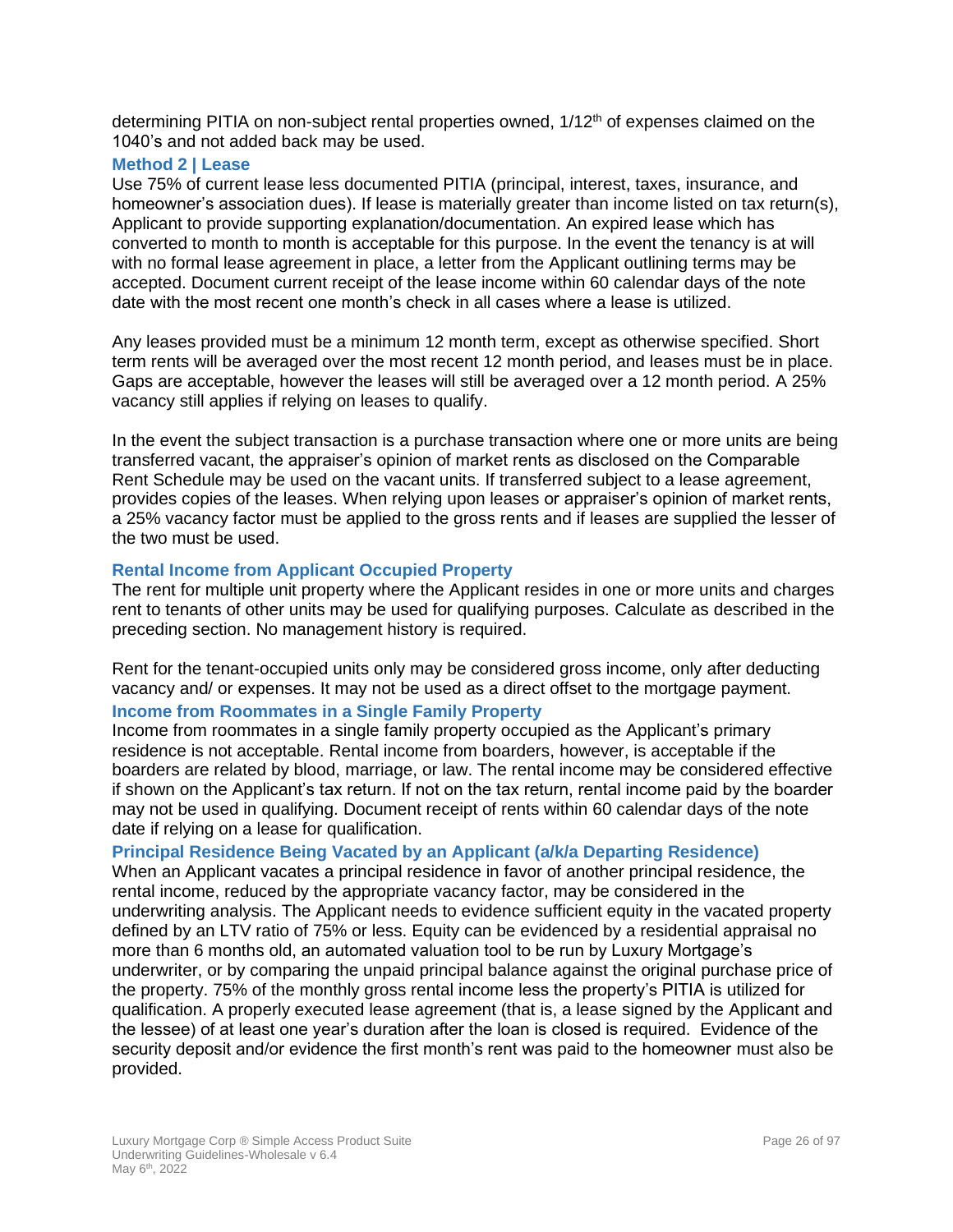#### **Accessory Unit Rental Income**

Rental income from an accessory unit may be utilized towards qualifying income. On a purchase transaction, 75% of the appraiser's opinion of market rental income may be utilized unless the property will be transferred subject to a lease agreement for the accessory unit, in which case use the lesser of the two. On a refinance transaction, the rental income must be listed on the Applicant's tax returns AND supported by a lease, unless the underwriter can justify reliance upon a lease alone. Document receipt of rents within 60 days calendar days of the note date for a refinance if relying on a lease for qualification. When used on the subject property, the appraiser must be able to verify with the building department that the accessory unit is a.) legal and b.) may legally be rented.

#### Royalty/Lease Income (Other than Real Estate)

Lender must carefully consider the source and method in quantifying this type of income and develop a comfort as to its reasonableness and continuity. Royalty/lease income is found on Schedule E of the personal tax return. To use royalty or lease income:

- Copies of the contracts or leases should be obtained. The payers of the leases/contracts should be identified,
- The income should have a two-year minimum track record,
- A two-year average of the income should be used, unless declining, and
- Evidence of at least three (3) year continuance is required.

#### Trust Income

Trust income is an acceptable source of income and can be verified via K-1 Statements, Schedule B, Schedule D or Schedule E of the personal federal tax return depending on the composition of the trust assets.

- Income from trusts may be used if guaranteed and if constant payments will continue for at least the first three years of the mortgage term.
- Required trust income documentation includes a copy of the Trust Agreement or other trustee statement, confirming the:
	- o Amount of the trust,
	- o Frequency of distribution, and
	- o Duration of payments.

Trust account funds may be used for the required cash investment if the Applicant provides adequate documentation that the withdrawal of funds will not negatively affect income.

#### Alimony, Child Support, and Separate Maintenance Income

Generally, Luxury Mortgage requires proof of payment obligation for the past 6 months as evidenced by the divorce decree, a signed separation agreement, or a notarized agreement signed as is dictated by local custom. The underwriter will determine eligibility of usage based on an expectation of continuance of at least 3 years.

Alimony, child support, or maintenance income may be considered effective, if:

- Payments are likely to be received consistently for the first three years of the mortgage
- The Applicant provides the required documentation, which includes one of the following:
	- o Final divorce decree,
	- o Legal separation agreement,
	- o Court order, or
	- o Voluntary payment agreement, and
- The Applicant can provide acceptable evidence that payments have been received during the last 6 months, such as:
	- o Cancelled checks,
	- o Deposit slips,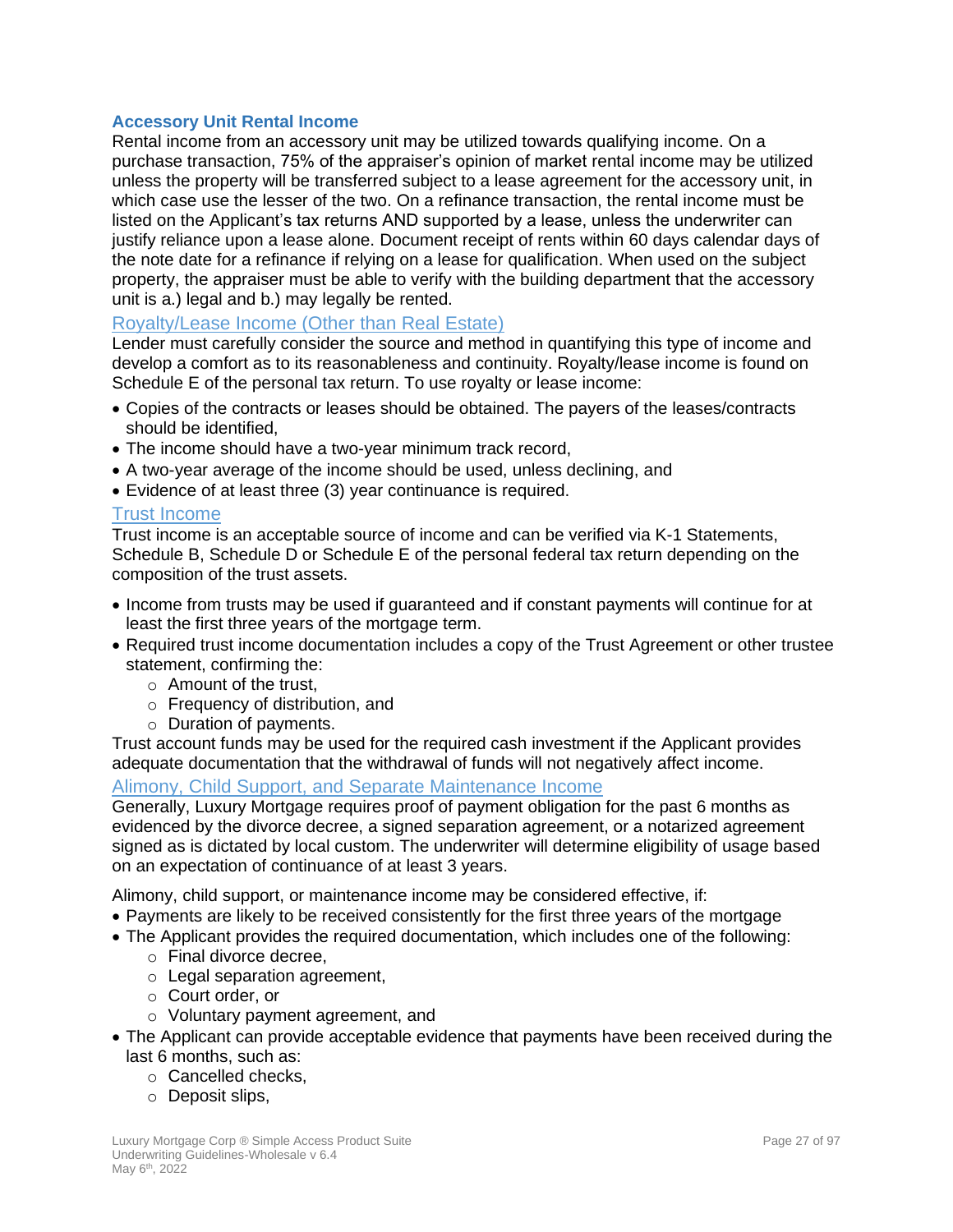- o Tax returns, or
- o Court records.

#### Notes:

- Periods less than 6 months may be acceptable, provided that the underwriter can adequately document the payer's ability and willingness to make timely payments.
- Child support and non-taxable alimony may be "grossed up" under the same provisions as non-taxable income sources.

#### Automobile Allowance and Expense Account Payments

An automobile allowance may be included in qualifying income provided evidence of receipt for two years is verified via either a written verification received from Applicant's employer or paystubs reflecting receipt. The Applicant's employer must confirm the payments will continue. The full amount of the allowance is added to the Applicant's monthly income and the full amount of the lease/loan payment is added to liabilities.

#### Disability Income

Disability income may be included as qualifying income provided the Applicant's current eligibility, including the amount and terms of the disability payment income, is verified through a copy of the awards letter, or other verification provided by: the employer, insurance company or government agency (e.g., Social Security Administration, Department of Veterans Affairs). The underwriter may not request any medical documentation or make any inquiry regarding the nature of the disability or its duration. Any discussion regarding an Applicant's disability should be limited to a request for the above-required documentation.

#### Foster Care Income

Foster care income may be included as qualifying income provided: proof of receipt for the previous 24 months and the income for providing foster parent care services to foster children is paid to the Applicant by a governmental agency and is verified by copies of checks or contracts/agreements with the governmental agency.

#### Housing Allowance

In some cases, Applicants may be able to use certain housing allowances (such as military and clergy) as qualifying income provided:

- The housing allowance has a history of being a part of the historical salary,
- The amount of the allowance must be verified in writing by the employer, and
- There is proof of receipt of the income for the most recent 12 months. This requirement is only for non-military housing allowance.

In some instances, this income is non-taxable (such as clergy). If documented as non-taxable via most recent two years tax returns, the non-taxable portion may be grossed up by 1.25% for qualification purposes

#### Government Assistance Programs

Income received from government assistance programs is acceptable as long as the income has been received for the previous 24 months and the paying agency provides documentation indicating that the income is expected to continue for at least three years. Copies of checks, award letters or grant statements are acceptable documentation.

#### Mortgage Credit Certificates

If a government entity subsidizes the mortgage payments either through direct payments or tax rebates, these payments may be considered as acceptable income. Either type of subsidy may be added to gross income, or used directly to offset the mortgage payment, before calculating the [Qualifying Ratios.](#page-73-7)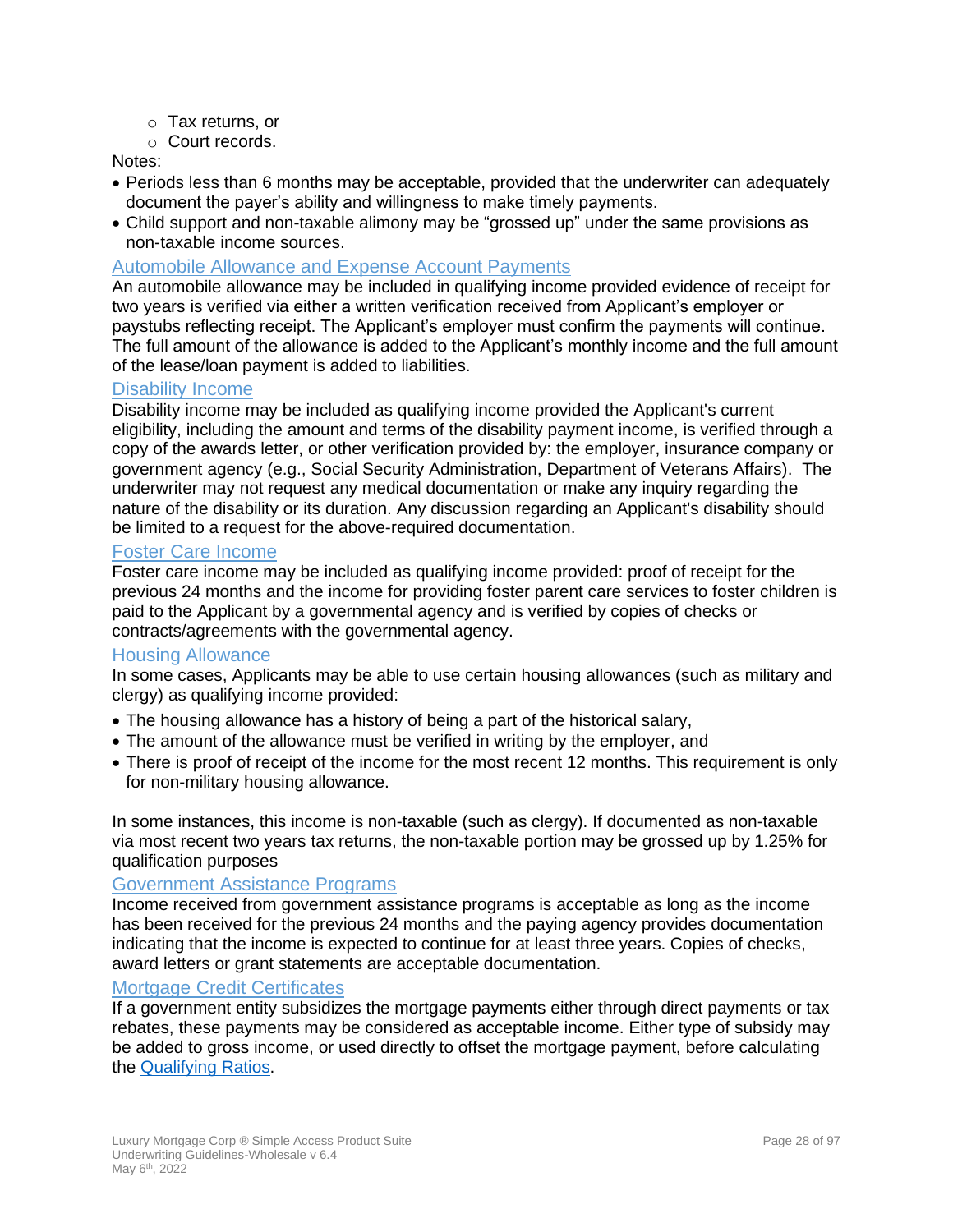# Homeownership Subsidies

A monthly subsidy may be treated as income if an Applicant is receiving subsidies under the housing choice voucher home ownership option from a public housing agency (PHA). Although continuation of the homeownership voucher subsidy beyond the first year is subject to Congressional appropriation, for the purposes of underwriting, the subsidy will be assumed to continue for at least three years.

- If the Applicant is receiving the subsidy directly, the amount received is treated as income. The amount received may also be treated as nontaxable income and be "grossed up" by 25 percent, which means that the amount of the subsidy, plus 25 percent of that subsidy may be added to the Applicant's income from employment and/or other sources.
- Luxury Mortgage may treat this subsidy as an "offset" to the monthly mortgage payment (that is, reduce the monthly mortgage payment by the amount of the home ownership assistance payment before dividing by the monthly income to determine the payment-to-income and debt-to-income ratios). The subsidy payment must not pass through the Applicant's hands. The assistance payment must be:
	- o Paid directly to the servicing creditor, or
	- o Placed in an account that only the servicing creditor may access.

Note: Assistance payments made directly to the Applicant must be treated as income.

#### Retirement/Pension Income

Retirement income must be verified from the former employer, custodian of the assets, or from federal tax returns. If any retirement income will cease within the first full three years of the mortgage loan, it may not be used in qualifying.

Retirement income and/or pension income must be verified using at least one of the following options:

- Written verification from the financial institution holding the assets/organization/company supplying the income,
- Copy of most recent award letter,
- Copies of the most recent 3 months check stubs evidencing consistent receipt of the income,
- Copies of the most recent 3 months bank statements that verify receipt of the direct deposit,
- Most recent 2 years 1099 tax forms, or
- Most recent 2 years personal tax returns.

#### Social Security Income

Social Security income must be verified with the Social Security Administration or on Federal tax returns. If any benefits expire within the first full three years of the loan, the income source may not be used in qualifying. Any portion of the Social Security Income which is non-taxable can be grossed up by 25%. Social Security income can be used as qualifying income provided the income is verified via one of the following:

- A copy of the Social Security Administration Award Letter,
- 3 months bank statements that verify receipt of the benefits via direct deposit,
- 3 months most recent check stubs,
- Most recent 2 year's 1099 tax forms, or
- Most recent 2 year's personal tax returns. Social Security income is found on the front page of the personal tax return.

The following suffixes to the social security number will indicate what type of social security benefit is being received: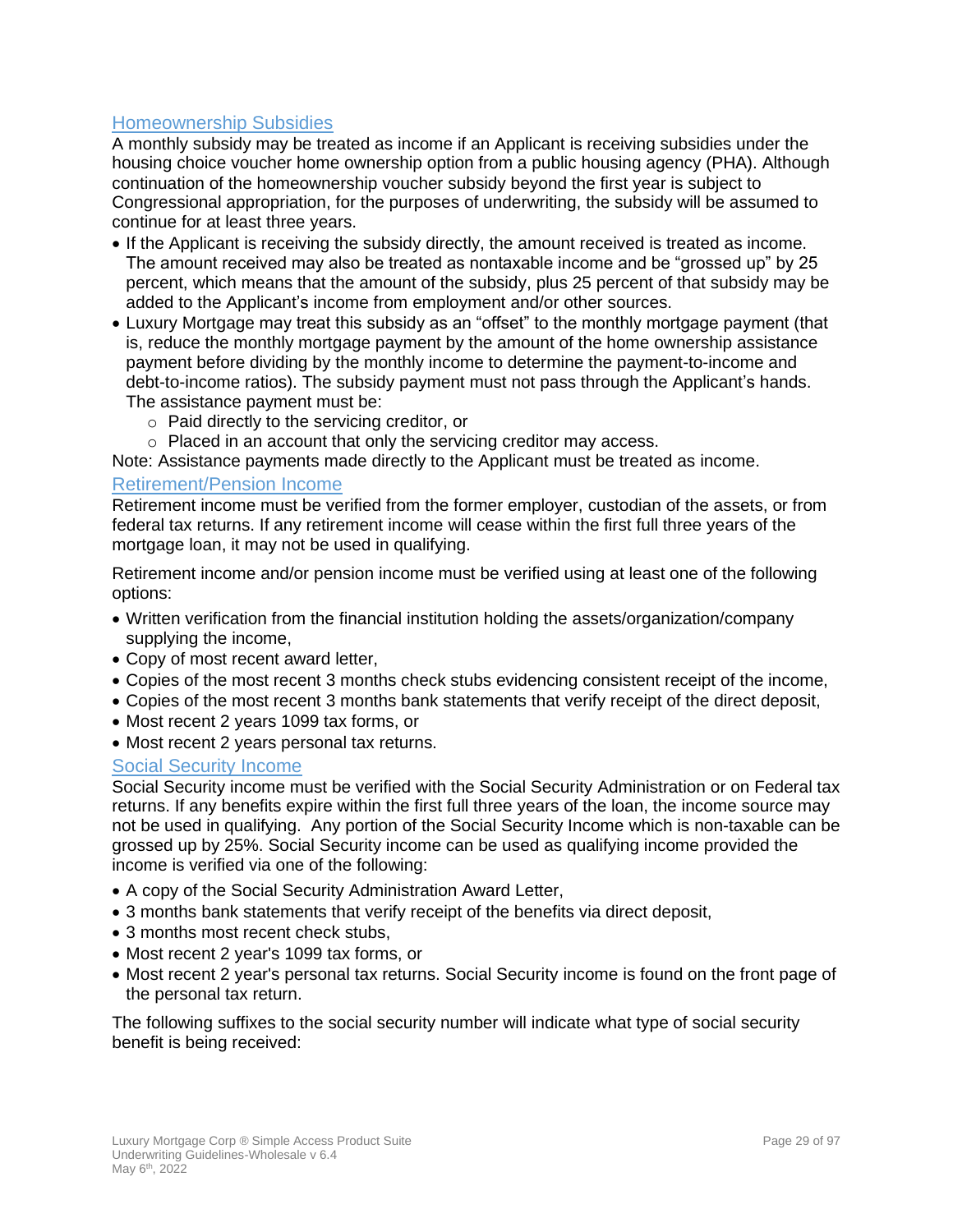| <b>Suffix</b> | <b>Description</b>                                                        |
|---------------|---------------------------------------------------------------------------|
|               | Disability or retirement benefit                                          |
| B             | The person is still alive, and the spouse is receiving the benefit        |
|               | <b>Child Beneficiary</b>                                                  |
|               | The person is deceased, and the surviving spouse is receiving the benefit |

# Supplemental Security Income

Supplemental Security Income may be included as qualifying income provided verification can be obtained by one of the following:

- A copy of the awards letter,
- 3 months bank statements that verify receipt of the benefits via direct deposit, or
- 3 months most recent monthly disbursement checks.
- Continuance of at least three years for Supplemental Social Security Income for "child beneficiary" must be evidenced.

If any benefits expire within the first full three years of the loan, the income source may not be used in qualifying.

#### <span id="page-29-0"></span>Unemployment Compensation

Unemployment compensation (such as that received by seasonal workers) may be considered as acceptable stable income provided it is properly documented, has been received for the past two years and is predictable and likely to continue. Unemployment income is found on the front page of the personal tax return.

#### Veterans Benefits

Veteran's benefits, other than educational assistance, can be included as qualifying income provided the income is verified via one of the following: a letter or distribution form or a Statement of Earnings from the Department of Veterans Affairs (VA).

- Direct compensation for service-related disabilities from the Department of Veterans Affairs (VA) is acceptable, provided that lender obtained documentation from the VA.
- Education benefits used to offset education expenses are not acceptable.

If any benefits expire within the first full three years of the loan, the income source may not be used in qualifying.

#### Temporary Leave Income

Temporary leave from work is generally short in duration and for reasons of maternity or parental leave, short-term medical disability, or other temporary leave types that are acceptable by law or the Applicant's employer. Applicants on temporary leave may or may not be paid during their absence from work. If the underwriter is made aware that an Applicant will be on temporary leave at the time of closing of the mortgage loan and that Applicant's income is needed to qualify for the loan, the lender must determine allowable income and confirm employment as described below:

- The Applicant's employment and income history must meet standard eligibility requirements as described above
- The Applicant must provide written confirmation of his or her intent to return to work.
- Document the Applicant's agreed-upon date of return by obtaining verification either from the Applicant or directly from the employer (or a designee of the employer when the employer is using the services of a third party to administer employee leave). See FNMA's Selling Guide for examples of acceptable documentation. This documentation does not have to comply with the Allowable Age of Credit Documents policy.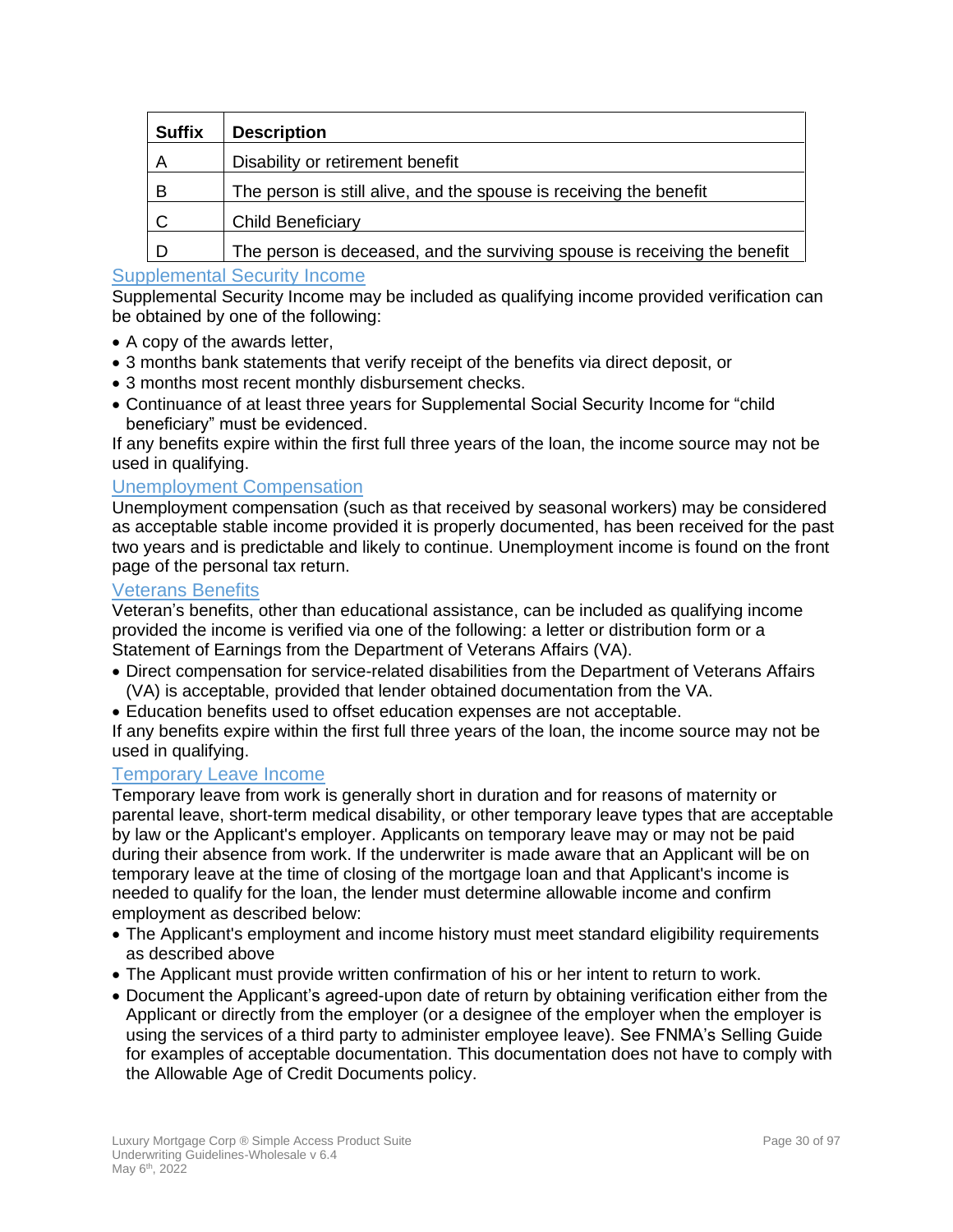- The lender must receive no evidence or information from the Applicant's employer indicating that the Applicant does not have the right to return to work after the leave period.
- The lender must obtain a verbal verification of employment. If the employer confirms the Applicant is currently on temporary leave, the lender must consider the Applicant employed. Furloughed Applicants do not follow this guideline section.
- The lender must verify the Applicant's income in accordance with the other provisions of this guide. The lender must obtain the amount and duration of the Applicant's "temporary leave income," which may require multiple documents or sources depending on the type and duration of the leave period and "regular employment income." The latter may include but is not limited to, the income the Applicant receives from employment on a regular basis that is eligible for qualifying purposes (for example, base pay, commissions, and bonus).

Note: Income verification may be provided by the Applicant, by the Applicant's employer or by a third-party employment verification vendor.

#### **Requirements for Calculating Income Used for Qualifying**

If the Applicant will return to work as of the first mortgage payment date, the lender can consider the Applicant's regular employment income in qualifying.

If the Applicant will not return to work as of the first mortgage payment date, the lender must use the lesser of the Applicant's temporary leave income (if any) or regular employment income. If the Applicant's temporary leave income is less than his or her regular employment income, the lender may supplement the temporary leave income with available liquid financial reserves. Note that these reserves would be in addition to any other reserves required under this guide.

#### **Following are instructions on how to calculate the "supplemental income":**

Supplemental income amount = available liquid reserves divided by the number of months of supplemental income

Total qualifying income = supplemental income plus the temporary leave income

Available liquid reserves = subtract any funds needed to complete the transaction (down payment, closing costs, other required debt payoff, escrows, and minimum required reserves) from the total verified liquid asset amount.

Number of months of supplemental income: the number of months from the first mortgage payment date to the date the Applicant will begin receiving his or her regular employment income, rounded up to the next whole number.

After determining the supplemental income, the lender must calculate the total qualifying income. The total qualifying income that results may not exceed the Applicant's regular employment income.

The same assets utilized to meet the liquid reserve requirement for this section may not be used for asset distribution.

#### Other Income

Other income sources, whether taxable or non-taxable, must be verified unless otherwise indicated in the specific Product Profile. Non-taxable income should be distinguished from nonreported income as non-taxable income sources are not taxed, the "value" to the Applicant is greater. Unless otherwise noted, all non-taxable income sources may be grossed up by a factor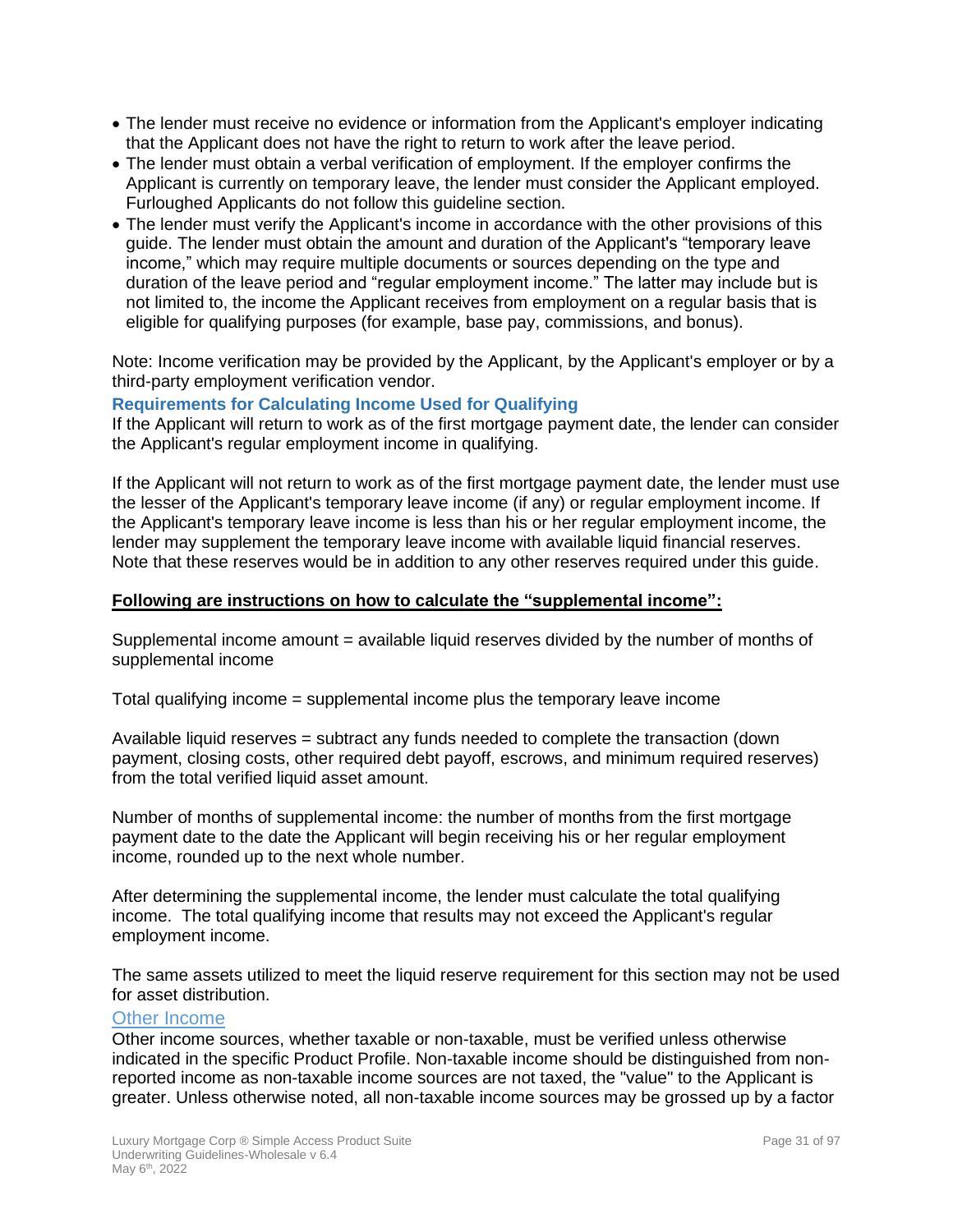of 25% provided the non-taxable status of the income is verified. All sources of income included in the loan qualification must be stable, with a reasonable expectation that at least the same level of income will continue to be received for a minimum of three years. Provided there is no evidence that the income source will cease within the next three years, it can be reasonably assumed that the income will continue. In no case can income be used for qualification if there is any knowledge or documentation indicating that the income will terminate within the next three years.

# <span id="page-31-0"></span>Section 5.1.6: Unacceptable Sources of Income

Examples include, but are not limited to, the following:

- Temporary or non-recurring income
- Retained Earnings
- Educational Benefits
- Trailing Spouse/Co-Applicant income
- Income that cannot be verified, is not stable or will not continue.
- Non-reported income (also known as undocumented income) **cannot** be used as a qualifying income source. Gift income, even if received on a regular and on-going basis, is **not** eligible income.
- Income derived from Medical Marijuana dispensaries, or any business or activity related to recreational marijuana use, growing, selling, or supplying of marijuana, even if legally permitted under state or local law.
- Any income sources that are illegal under local, state and/or federal law
- Gains from trading Cryptocurrency
- Foreign Bank Statements cannot be used for income purposes

# <span id="page-31-1"></span>Section 5.1.7: Tax Transcripts

The W-2's, 1099's, and tax returns provided by an Applicant must be verified by the IRS. In the event the most recent year's information cannot be verified due to a recent filing, the income may be considered in accordance with the Full Documentation guidelines at underwriter discretion with the following documentation:

• Previous year's W-2's, 1099's, and/or tax returns/tax transcripts

| In the cases of tax return<br>transcripts for most recent<br>year not being available:                        | Proof of electronic filing or stamped copy showing<br>$\bullet$<br>received by the IRS<br>Proof of payment of any liability due<br>$\bullet$<br>If a substantial increase in income is sought to be<br>$\bullet$<br>utilized for qualifying the Applicant an explanation must<br>be provided. The underwriter will perform additional due<br>diligence on the loan and may require additional<br>documentation to substantiate the income shown on the<br>returns. |
|---------------------------------------------------------------------------------------------------------------|--------------------------------------------------------------------------------------------------------------------------------------------------------------------------------------------------------------------------------------------------------------------------------------------------------------------------------------------------------------------------------------------------------------------------------------------------------------------|
| <b>When Applicant is relying</b><br>on W-2 income to qualify,<br>and W-2 transcripts are not<br>yet available | A WVOE or year end paystub is required to be provided<br>$\bullet$<br>in support of the W-2, based on underwriter's discretion                                                                                                                                                                                                                                                                                                                                     |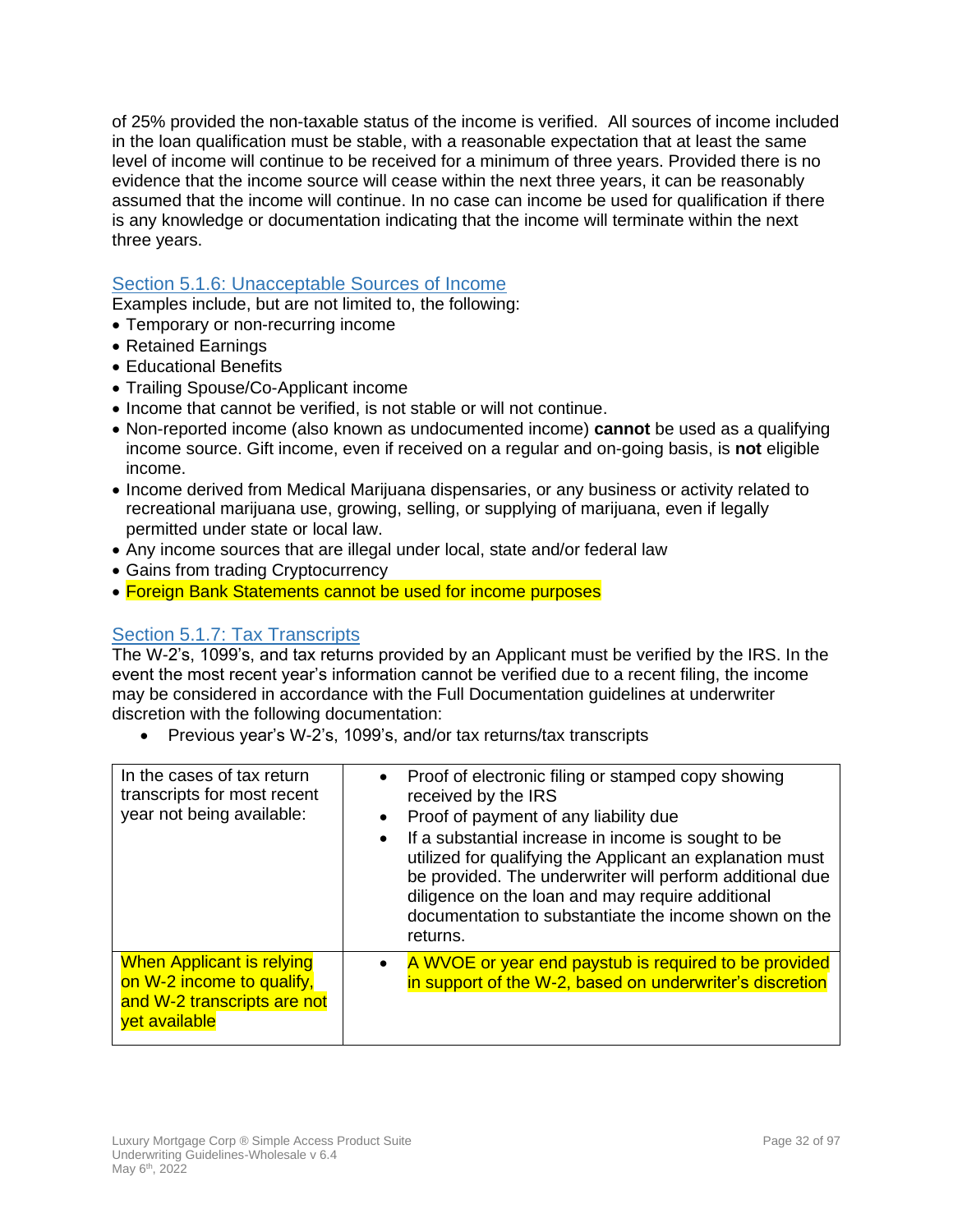Transcripts are required for the broadest category of documentation provided. If an applicant provides solely W-2's or 1099's, those documents need to be validated. If an applicant provides 1040's in addition to W-2's or 1099's, then only the 1040's need to be validated.

Note: If transcripts are not available, we will require record of attempt to pull. (i.e., document showing no record found).

# <span id="page-32-0"></span>Section 5.2: Bank Statements

## <span id="page-32-1"></span>Section 5.2.1: Product Eligibility

In order to be eligible for the Bank Statements product, at least one Applicant on the loan must derive their primary income source from a self-employed activity. Self-employed is defined as ownership interest of 25% or greater.

Applicants generally must have been self-employed for at least two years in the same business. Co-Applicants who are not self-employed may provide supplemental income from other income sources. Applicants who have been self-employed less than two years, but not less than one year prior to application, are eligible with an additional six months of reserves and two years of previous experience in the same line of work. The applicant must provide at least 12 months of bank statements supporting their self-employment. Applicants self-employed less than two years must be underwritten with 12 months of bank statements.

A CPA, EA, or licensed tax preparer letter or equivalent document verifying self-employment must be provided in all cases. The letter is valid for **120 days.** 

The letter shall state:

- The name of the business (if there is one),
- The Applicant's percentage ownership,
- The length of self-employment, and
- That the business/Applicant are active and/or in good standing as may be the case per state reporting.

Note: The letter or alternate documentation must cover all above points.

Example of Alternate Documentation: For a Limited Liability Corporation (LLC), an operating agreement and Secretary of State Printout would meet the above requirements.

The existence of the business will also be verified by the Luxury Mortgage underwriting team. A letter addressed to a broker (Or To Whom it May Concern), it is acceptable provided the information on the letter is re-verified either verbally or in writing by Luxury Mortgage prior to closing. The reverification shall be good for 60 days from its effective date. The business' operations and revenues may also be re-verified prior to closing at underwriter's discretion to show consistency with the historic average shown on the bank statements used to underwrite the loan. The newest bank statements in the file must be no more than 120 calendar days old as of the note date, based on the end date of the statement.

An Applicant who is not truly self-employed but receives income from investments that they own (i.e., interest, dividends, trusts, distributions from partnerships where the Applicant is a limited partner, rental real estate, etc.) may be eligible for this program. There should not be evidence of significant employment income for the Applicant who is seeking eligibility for the bank statement program. Significant employment income appearing on the bank statements should only be from a Co-Applicant. An Applicant who falls under this guideline may only utilize personal bank statements. A CPA letter is not required to validate self-employment. 24 months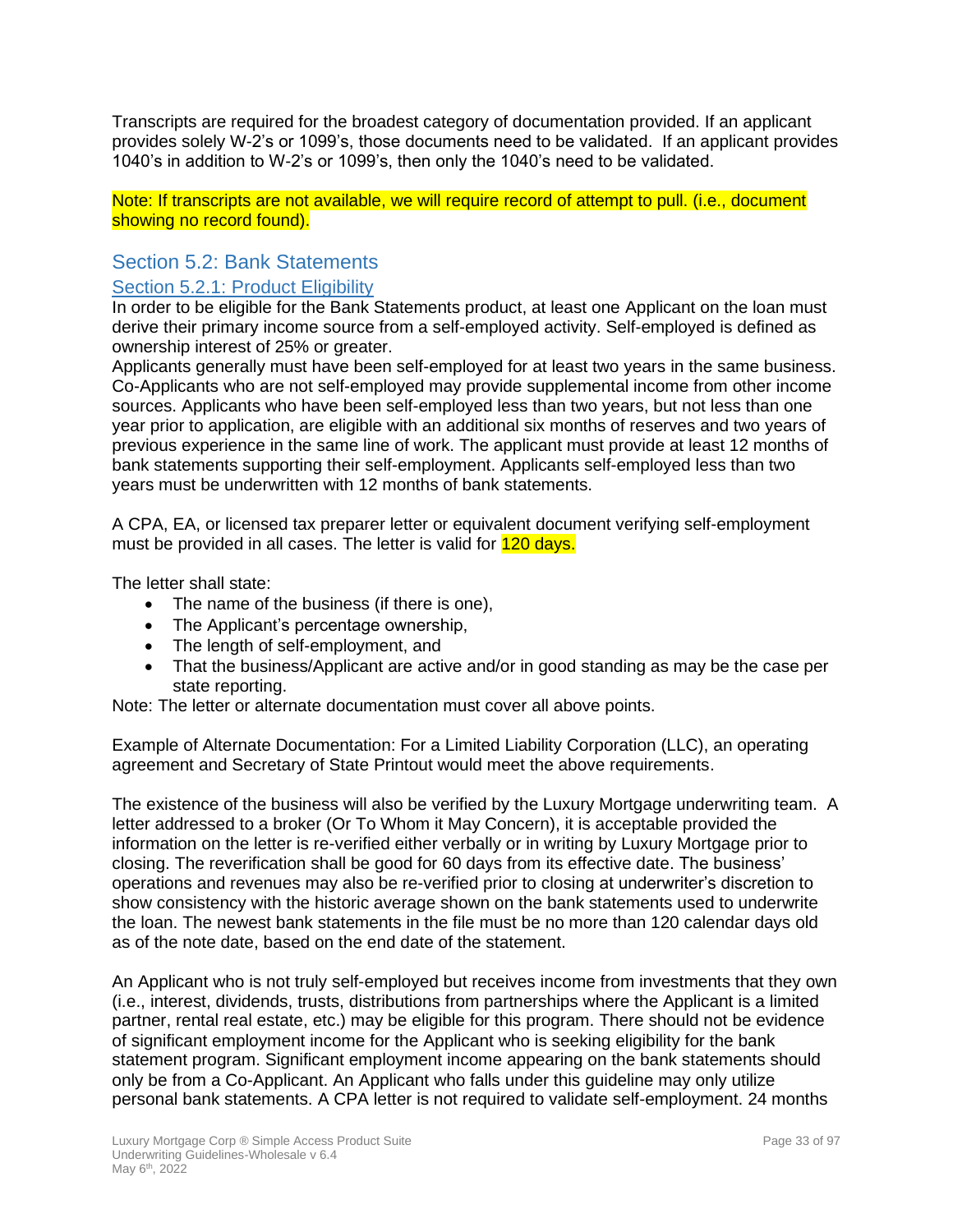of bank statements are required for this guideline. The Applicant must be able to document the source of their investments to show continuance of income.

#### The below represents acceptable documentation:

- If the Applicant's income is derived primarily from dividends, interest, or capital gains, the Applicant should provide brokerage account statements confirming ownership of the assets,
- If the Applicant's income is derived primarily from through trust income, provide the trust agreement and/or trustee's statements, or
- If the Applicant's income is derived through other sources such as passive investments in partnerships, the Applicant should provide a detailed narrative on their income stream and a CPA's letter or other documentation confirming that the Applicant still owns the assets generating the income.
- If relying on rental income, see Rental Income section for calculation purposes. All other above requirements must still be provided including 24 months of personal bank statements.

Gift income is not eligible as a source of income under this product.

Any income sources that are illegal under local, state and/or federal law are not eligible under this product.

#### 1099 Contractor

An Applicant who is a contractor and compensated on a 1099 basis may be considered selfemployed for this program with confirmation from a CPA, EA, or Licensed tax preparer that the Applicant is a 1099 contractor and files Schedule C or Schedule E with the IRS (personal tax returns). If an Applicant receives some W-2 income as part of their independent contractor employment, that income may be considered so long as their CPA confirms it is part of their self-employed income

# Service & Tip Industry

Due to the cash nature of the service and tip industry, Applicants employed therein may participate in the Bank Statements program. Employment must be verified through traditional means. Base salary is verified with pay stubs and W2s. Qualified tips are averaged over time. Utilize the bank statement analysis to determine tip income. At least two corporate reference letters are required. 12 (or 24) months bank statement deposits will be utilized to calculate tip income. Neither a P&L nor a business license is required. Current receipt of tip income must be verified prior to closing.

#### <span id="page-33-0"></span>Section 5.2.2: Bank Statement Types

#### Personal Accounts

Provide the most recent 12 months of personal bank statements preceding application date. Evaluate deposits to verify that they are part of the Applicant's income stream. Any deposits that are abnormal to the Applicant's typical deposits must be sourced/documented to be considered as part of income. Total all eligible deposits and divide by 12 to determine monthly income. Provide the most recent 3 months of business statements to verify that income is coming from Applicant's business and the business is providing positive cash flow. Transfers coming from only one (1) business may be utilized to qualify. Transfers between personal accounts are not considered as part of an Applicant's income stream. Transfers from a business account to an Applicant's personal account may be utilized in the income calculation provided they meet the other requirements of this section. Significant and/or repeated transfers from an Applicant's personal account to their business account should be scrutinized carefully as they may be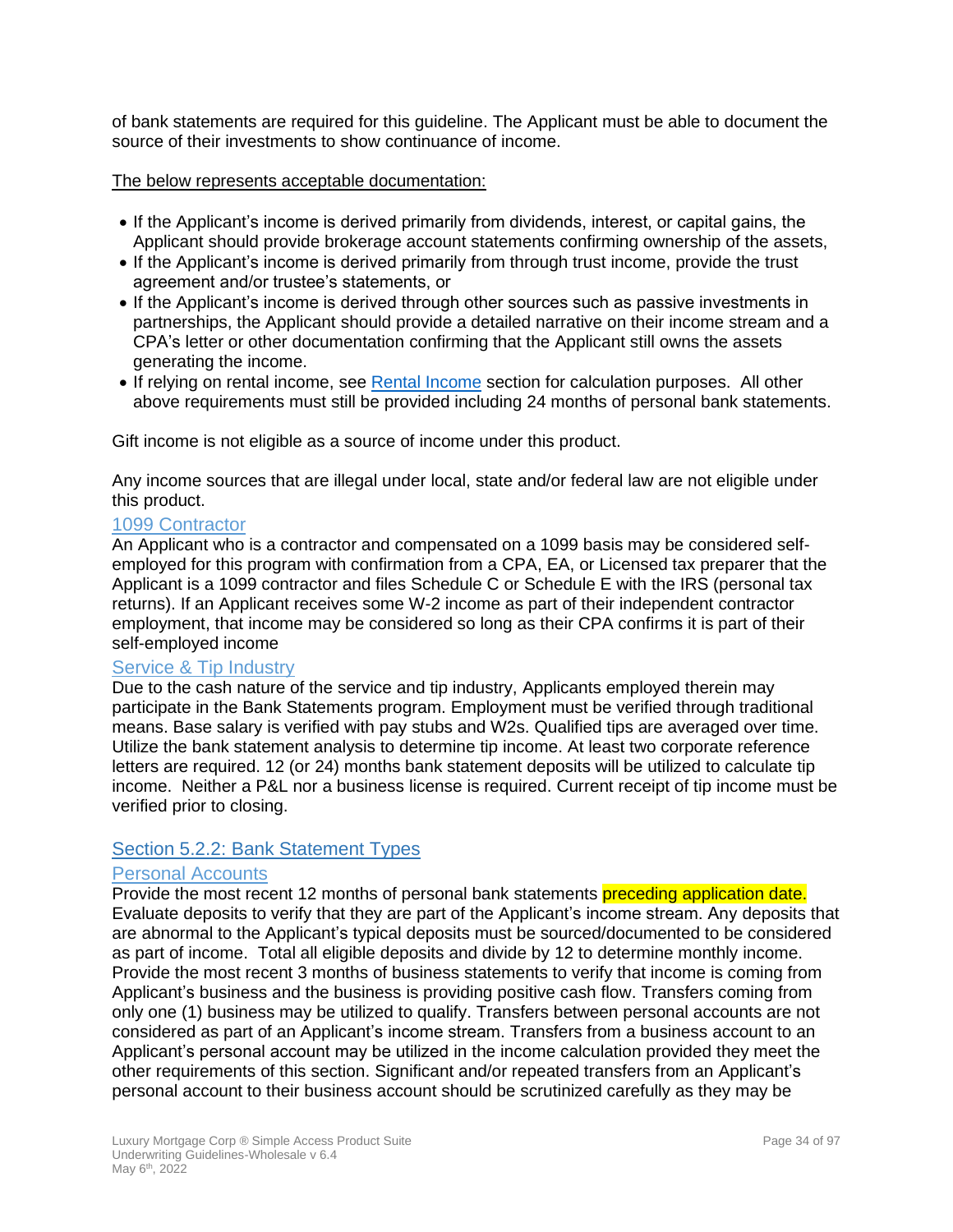indicators of poor financial health. If an applicant does not document a separate business account from which utilized deposits originate, the account will be underwritten as a business account per the [Comingled Account](#page-34-0) guidelines. Updated statements through funding may be required at underwriter's discretion.

24 months of statements may also be provided. Where 24 months are provided, complete the analysis described over a 24 month period.

#### Business Accounts

Provide the most recent 12 months of business bank statements preceding application date. Three options for evaluating business bank statements are available. Multiple accounts may be utilized for calculating the business' cash flow, however, the same method must be applied to all accounts. Multiple businesses may also be used to determine qualification provided each is separately verified in accordance with these underwriting guidelines Transfers between an Applicant's business accounts are not considered deposits. Any abnormal deposits will need to be sourced and documented. Abnormal deposits will typically be those that are greater than 50% of the average monthly eligible deposits and that are out of the ordinary in form, amount, or frequency Updated statements through funding may be required at underwriter's discretion. To utilize business bank statements for the income calculation, the Applicant(s) combined must own 25% or more of the business. Updated statements through funding may be required at underwriter's discretion.

24 months of statements may also be provided. Where 24 months are provided, complete the analysis described below over a 24 month period.

#### **Method One | Uniform Expense Ratio**

Multiply eligible deposits received by a 50% expense ratio. Then multiply the result by applicant's ownership percentage and divide by 12. As long as this expense ratio is reasonable to the applicant's line of work and the applicant qualifies, no further information is required.

#### **Method Two | Profit and Loss Statement**

Provide a CPA, EA, or licensed tax preparer prepared profit and loss statement covering the period of bank statements provided. As long as the eligible deposits on the business statements support at least 75% of the gross receipts listed on the P&L, use the net income on the P&L for qualifying based on the Applicant's pro-rata share of ownership. The resulting income should be reasonable to the Applicant's line of work.

#### **Method Three | CPA Letter for Expense Ratio**

Provide a CPA, EA, or licensed tax preparer letter stating the business' expense ratio based on the most recent year's filed tax return. The CPA letter may not include any exculpatory language.

#### The calculation is as follows:

Expense ratio x the business' total deposits over the 12 month period shown on bank statements.

Total from above – the total deposits.

Net deposits x the Applicant's pro-rata ownership percentage  $\div$  12.

The resulting income should be reasonable to the Applicant's line of work.

#### <span id="page-34-0"></span>Comingled Accounts

Comingled accounts refer to Applicants who do not maintain separate business and personal accounts. These accounts will be treated as business accounts for purposes of determining income. Utilize one of the above methods to calculate income.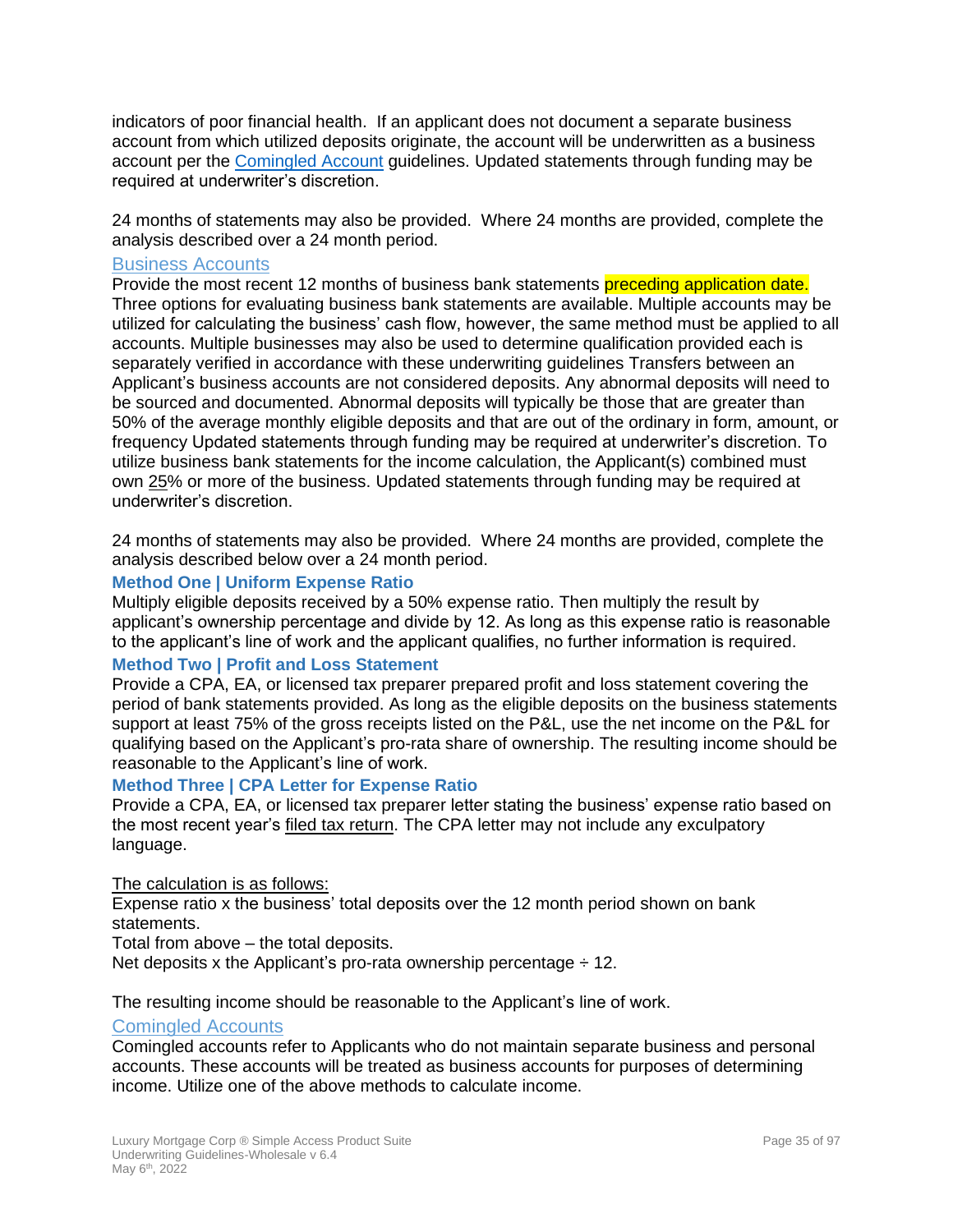# <span id="page-35-0"></span>Section 5.2.3: Non-Sufficient Funds (NSFs)

Non-Sufficient Funds (NSF) is a term used to indicate that a demand for payment (a check) cannot be honored because insufficient funds are available in the account on which the instrument was drawn. In simplified terms, a check has been presented for clearance, but the amount written on the check exceeds the available balance in the account. An NSF will be counted against the Applicant when the Applicant's account is overdrawn. Returned check situations that cause NSFs will be considered separately. Returned checks that do not result in a negative balance are not considered NSFs.

A distinction is made between overdrafts and NSFs covered with Applicant's own funds (e.g., savings accounts, "sweep" accounts) versus use of a line of credit or credit card accounts to cover NSFs. In order to avoid treatment as an NSF, there cannot be a fee associated with curing an overdraft.

| An instance                | • One time that an account is overdrawn and   |
|----------------------------|-----------------------------------------------|
|                            | subsequently brought current.                 |
|                            | • May have multiple NSFs, however it is still |
|                            | the same instance until the account is        |
|                            | brought current.                              |
| Second instance            | If the account is brought current and         |
|                            | becomes overdrawn again, the second time      |
|                            | would be considered a second instance         |
| Allowances                 |                                               |
| In 12 months of statements | Maximum Three Instances allowed               |
| In 24 months of statements | Regardless of which 12 month period the       |
|                            | instances occurred in, a maximum of Six       |
|                            | Instances allowed.                            |

NSFs are countered on an "instance" basis.

A significant number of NSFs in a single instance will be subject to scrutiny.

#### <span id="page-35-1"></span>Section 5.2.4: Income Trend

Bank statements should show a stable or increasing trend of deposits. If the trend is declining and/or irregular, additional documentation may be required up to and including an additional 12 months of statements.

#### Acceptable Variance Levels

In the event that 12 months of statements are provided, a decline in deposits 6 months over 6 months of up to 10% is allowed. Beyond 10%, an additional 12 months of statements is required. In the event that 24 months of bank statements are utilized to determine the applicant's income, variances year over year are likely to occur. If the deposit trend is increasing or stable, no additional review is required. If the eligible deposits are declining, it should be addressed as per below. If the decline of deposits is greater than 10% year over year, then the account is ineligible for use in the income calculation.

The deposit trend is measured by calculating the percent change from year one (months 13-24 on the worksheet, previous year) to year two (months 1-12 on the worksheet, most recent year). Eligible deposits from year one should be subtracted from year two, and the difference divided by year one's eligible deposits to determine the change.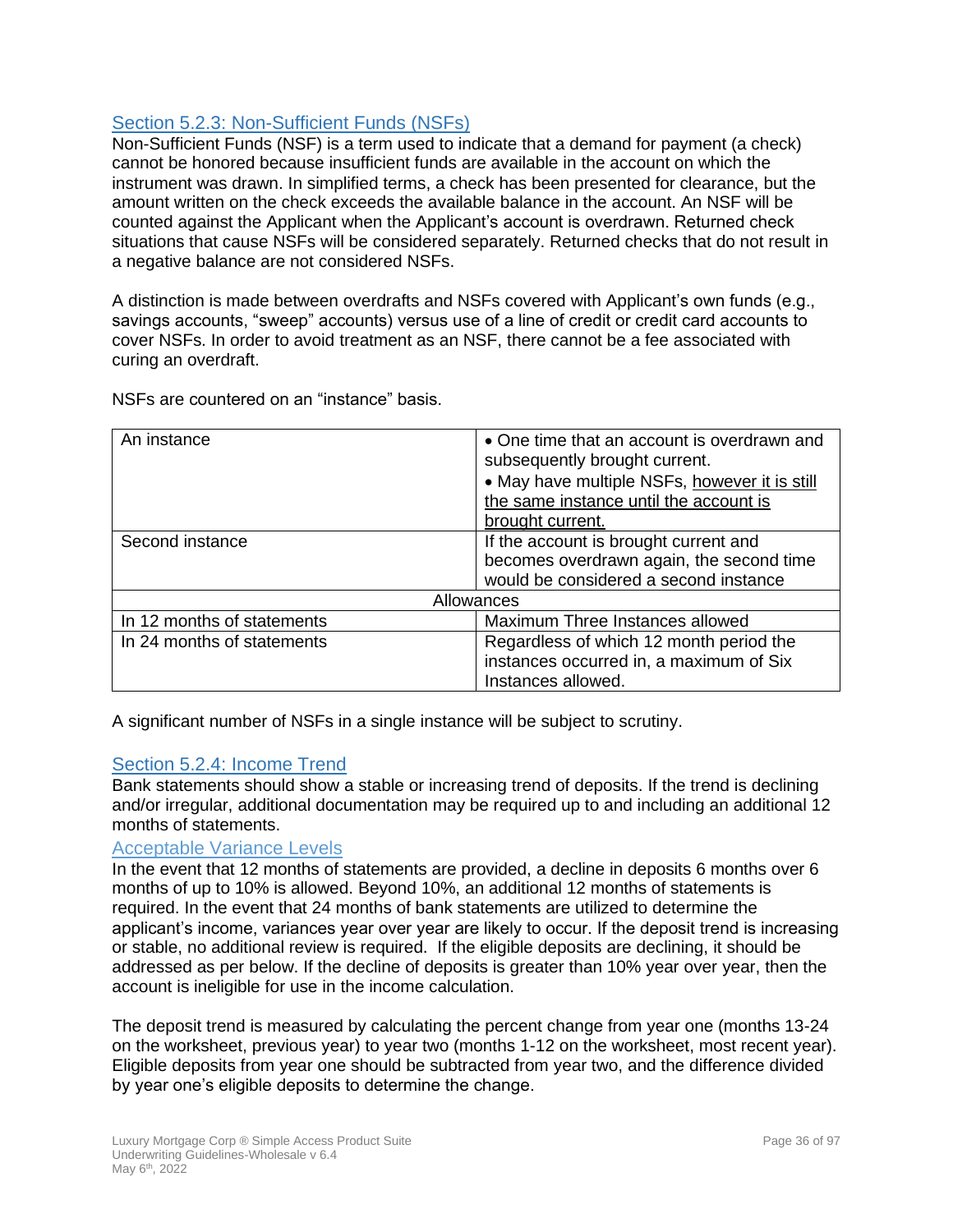For example, if year one eligible deposits are \$100,000 and year two eligible deposits are \$80,000, the percent change would be a 20% decline (\$80,000-\$100,000/\$100,000) =-20%

In the event that 24 months of statements are provided, a declining deposit trend should be underwritten as follows:

| Scenario                                                                         | Requirement                                                                 |
|----------------------------------------------------------------------------------|-----------------------------------------------------------------------------|
| If the eligible deposits declined year over<br>year by less than 5%              | • Utilize a 24 month average                                                |
| If the eligible deposits declined by greater<br>than 5% up to 10% year over year | • Utilize a 12 month average of the most<br>recent year's eligible deposits |
| If the eligible deposits declined year over<br>year by more than 10%             | • The account is ineligible.                                                |

The Applicant must provide a written explanation for a decline >5% in year over year eligible deposits. The explanation must address the reason for the decline and whether or not this event will continue into the future.

## Section 5.2.5: Co-Applicant Income

Full documentation from a Co-Applicant who is not self-employed may be used to supplement bank statement income. See full documentation guidelines for additional information on acceptable sources and requirements. Taxable income is counted on a "gross" amount regardless of the net deposit shown on bank statements. Deposits resulting from these income sources should be deducted from the bank statement analysis. Non-Taxable income may be grossed up by 25%. Tax returns for Applicant must not be provided, otherwise the loan will have to be underwritten based on Full Documentation

### Section 5.2.6: Other Income Sources

### Rental Income

#### **Purchase**

Utilize the appraiser's opinion of market rent to determine rental income. No lease is required, however if a lease is in place after purchase, then utilize the lesser of the lease or the appraiser's opinion of market rent. If the subject property is vacant, the appraiser's opinion of market rents as listed on the comparable rent schedule may be utilized. If a lease is in place and will be transferred with the purchase, the lease must also be obtained and the lesser of the lease or appraiser's opinion of market rents must be used. Utilize a 25% vacancy factor to determine gross rental income. If the property is a primary residence (i.e., a 2-4 unit property), add the rental income to gross income and do not offset the PITIA. If the property is an investment property, calculate the subject property's rental income on a net basis. No rental management history is required, except as otherwise specified. Rental income may not be utilized on a second home.

#### **Subject Property Refinance**

Utilize 75% of the current lease income. Do not include rental deposits as part of the income stream. If the property is a primary residence (i.e., 2-4 unit property), add the rental income to gross income and do not offset the PITIA. If the property is an investment property, calculate the subject property's rental income on a net basis. No rental management history is required except as otherwise specified, however the property must be currently leased to utilize the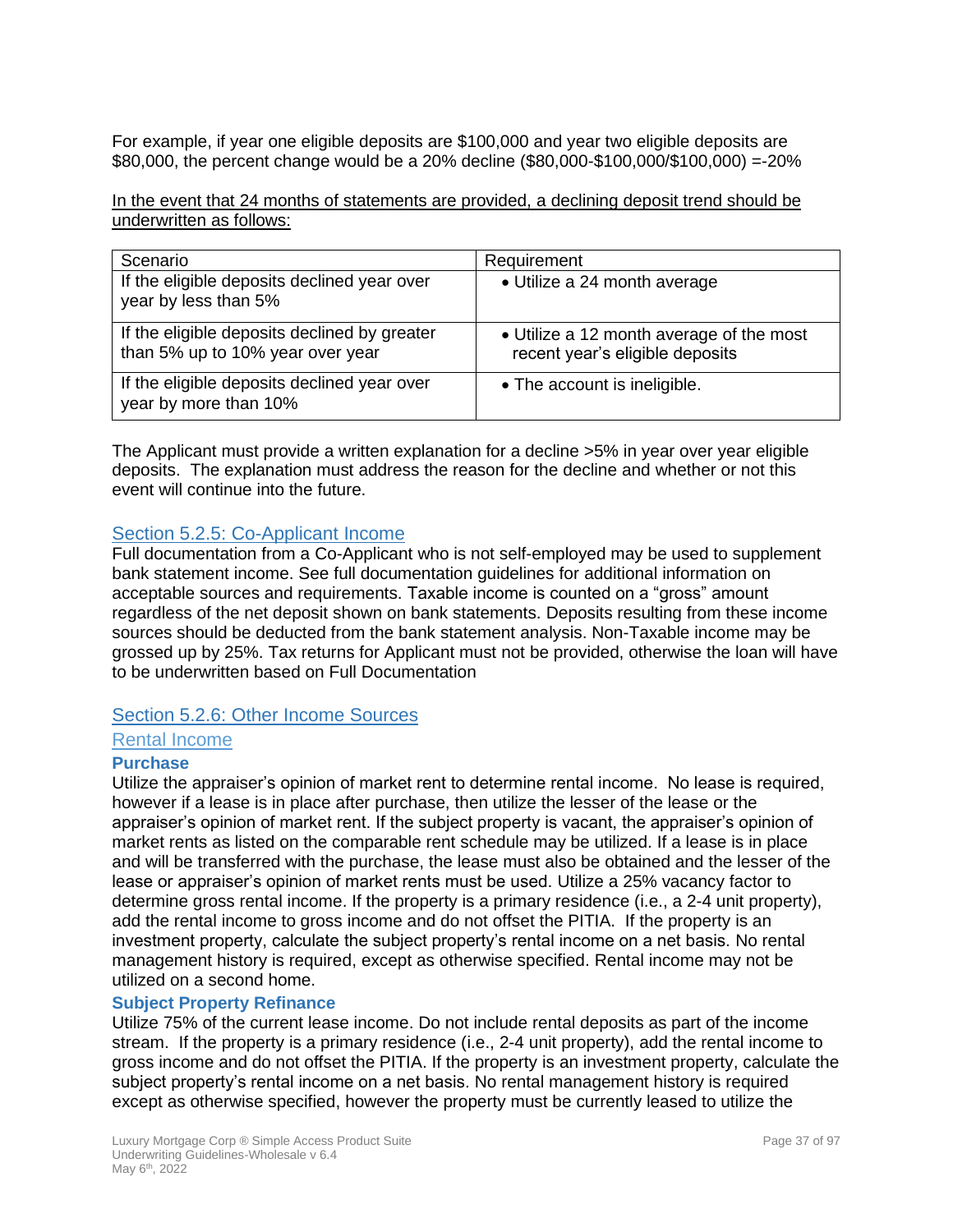income. A lease that has expired and converted to month to month is acceptable for this purpose. In the event the tenancy is at will with no formal lease agreement in place, a letter from the Applicant outlining terms may be accepted. The Applicant must document one months' receipt of rental income, dated within 60 calendar days of the note date in all cases. Rental income may not be utilized on a second home. Properties that have historically been rented on a short term basis will have their rents averaged over the most recent 12 month period. Gaps are acceptable however the leases will still be averaged over a 12 month period. A 25% vacancy factor still applies.

### **Non-Subject Property**

Utilize 75% of the current rental income less documented PITIA to qualify. Do not include rental deposits as part of the income stream. No rental management history is required, however the property must be currently leased to utilize the income. A lease that has expired and converted to month to month is acceptable for this purpose. In the event the tenancy is at will with no formal lease agreement in place, a letter the Applicant outlining terms may be accepted. The Applicant must document the most recent one months' receipt of rental income, dated within 60 calendar days of the note date in all cases. Rental income may not be utilized on a second home. Properties that have historically been rented on a short term basis will have their rents averaged over the most recent 12 month period. Gaps are acceptable however the leases will still be averaged over a 12 month period. A 25% vacancy factor still applies.

#### **Accessory Unit Rental Income**

Rental income from an accessory unit may be utilized towards qualifying income. On a purchase transaction, 75% of the appraiser's opinion of market rents may be utilized. On a refinance transaction, the rental income must be documented by a lease and proof of receipt of most recent one month's rental income dated within 60 calendar days of closing. 75% of the rents may be utilized. If being utilized on the subject property, the appraiser must be able to verify with the building department that the accessory unit is a.) legal and b.) may legally be rented.

#### **Income from Roommate in a Single Family Residence**

See *[Full Documentation](#page-25-0)* guidelines for guidance. Note that tax return requirement listed in that section does not apply. Show 12 months' receipt of boarder income to consider it effective income.

#### **Principal Residence Being Vacated by an Applicant (a/k/a Departing Residence)**

When an Applicant vacates a principal residence in favor of another principal residence, the rental income, reduced by the appropriate vacancy factor, may be considered in the underwriting analysis. 75% of the monthly gross rental income less the property's PITIA is utilized for qualification.

The following are required:

- A properly executed lease agreement (that is, a lease signed by the Applicant and the lessee) of at least one year's duration after the loan is closed
- Evidence of the security deposit and/or evidence the first month's rent was paid to the homeowner must also be provided.
- The Applicant needs to evidence sufficient equity in the vacated property defined by an LTV ratio of 75% or less. Equity can be evidenced by a residential appraisal no more than 6 months old, an automated valuation tool to be run by Luxury Mortgage's underwriter, or by comparing the unpaid principal balance against the original purchase price of the property.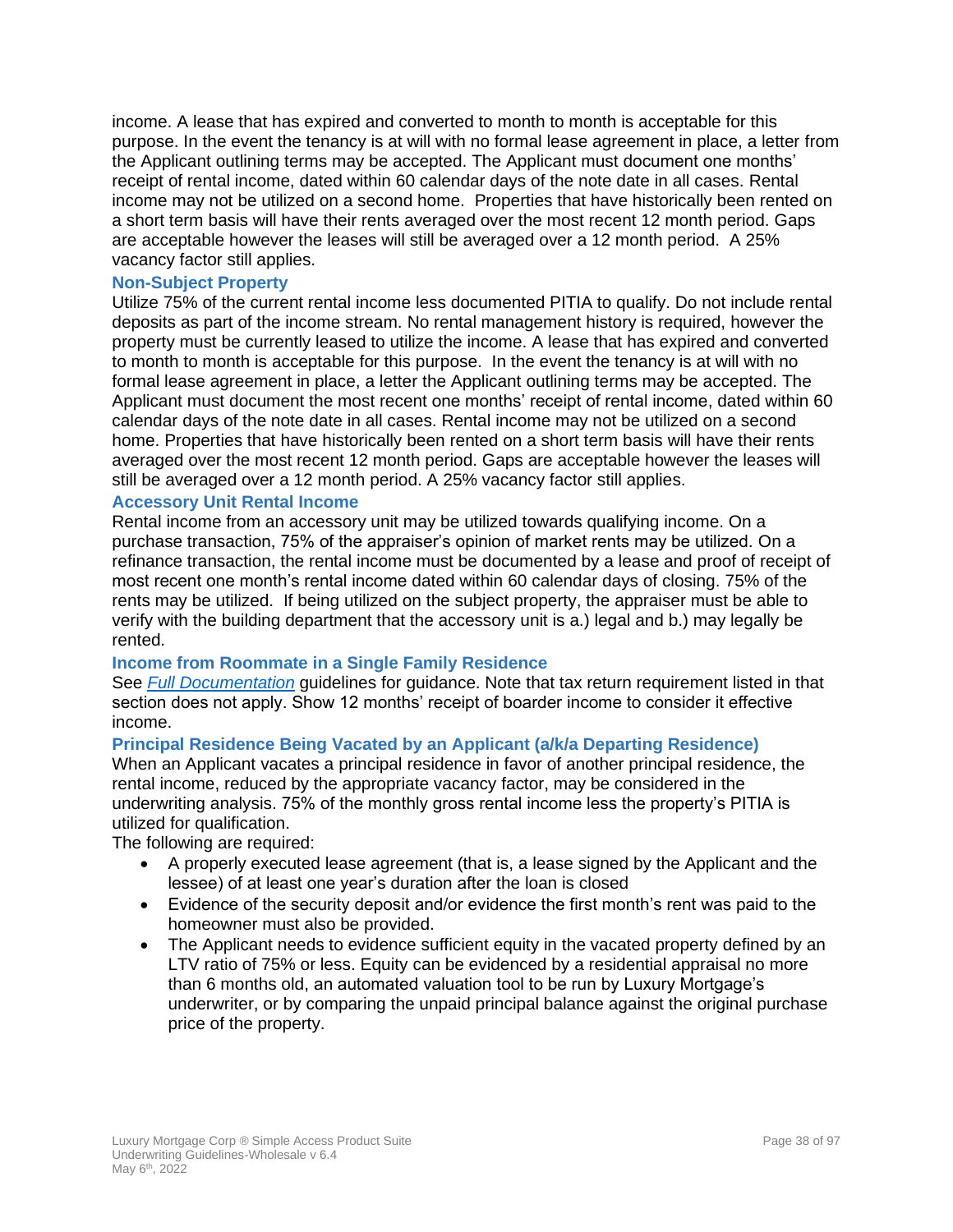### Full Documentation Supplemental Income Sources

Applicants relying on bank statements to calculate DTI may supplement their income with the following sources:

- Social Security,
- Pension,
- Asset Utilization/Distribution,
- Alimony,
- Child support, and
- Second job income.

Utilize the full documentation guidelines for eligibility, documentation requirements, and calculation methods. Provide W-2's and 1099's as applicable, but do not provide tax returns. If other income sources are used to qualify the Applicant, the Applicant's primary income source (>50%) must be the income calculated based on the bank statements less expense ratio if applicable.

# Section 5.3: 1099 Only Product

### Section 5.3.1: Product Eligibility

The 1099 Only product is designed for Applicants who receive compensation either in the form of commission or on an independent contractor basis and receive IRS form 1099 at year end. In order to be eligible, the Applicant's primary income source (>50% of qualifying income) must be income as calculated on 1099s provided less applicable expense ratio. The re-verification shall be good for 60 days. Two year's employment history must be verified via either a written VOE, CPA's letter, or other documentation relevant to the Applicant's circumstances. The 1099s provided should cover a complete calendar year. In the event that the Applicant converted from W-2 to 1099 during the previous year, the W-2 to 1099 guidelines should be utilized. An applicant who is an independent contractor and receives a portion of their independent contractor income as W-2 may have the W-2 income included in the income calculation as long as a CPA/EA/licensed tax preparer letter is provided verifying the W-2 income is not the result of employment income. The letter will be good for 60 days. A letter addressed to the broker or to whom it may concern is acceptable provided the information is reverified verbally by Luxury Mortgage The 1099 income used to qualify may not come from a source owned by any of the Applicants on the loan file nor from a family owned business.

The following documentation is required for this program:

- Most recent one or two years of 1099s
- If the note date is more than 120 days into the calendar year:
	- $\circ$  Documentation of receipt of year to date income within 120 calendar days of the note date is required via one of the following:
		- A check stub or checks showing receipt of YTD income, or
		- Bank statements showing receipt of YTD income
- A CPA, EA, or licensed tax preparer completed profit and loss statement or expense ratio letter, depending on method utilized
- Transcripts of the 1099s/W-2's provided by the IRS.
- If 1099 transcripts are not available,
	- o Obtain bank statements showing at least 90% gross receipt income that is payable to borrower or borrower's LLC, and
	- o Documentation of attempted transcript pull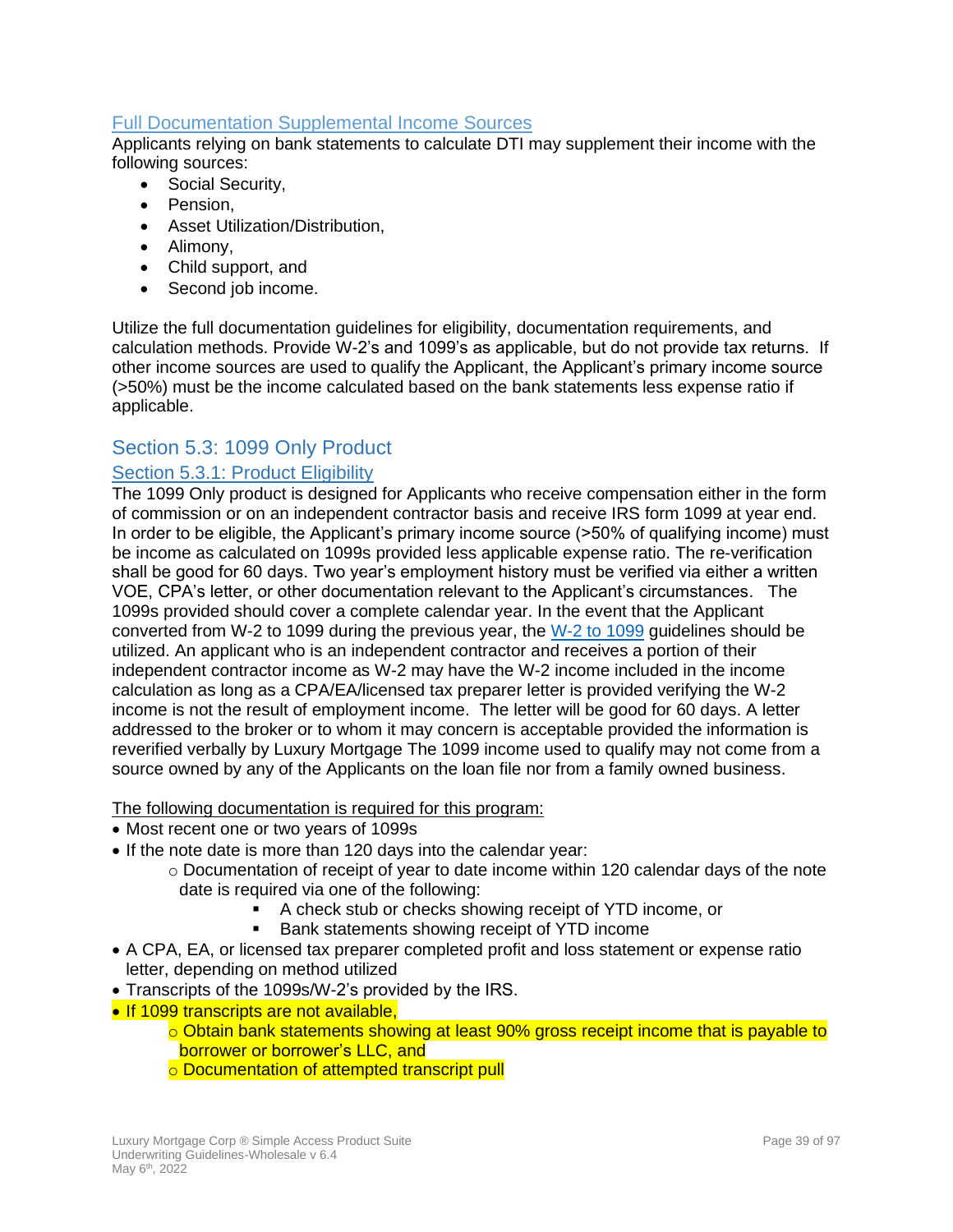Any income sources that are illegal under local, state and/or federal law are not eligible under this product.

In the event that the 1099's are issued to an entity, the borrower's ownership interest in the entity must be 100% as documented via a CPA letter or equivalent documentation.

### Section 5.3.2: Income Calculation Methods

Qualifying income is based on the 1099s provided less an applicable expense ratio using one of the methods described. Complete the analysis below based on the numbers of years of 1099's provided. In the event two years of 1099s are provided, a 24 month average of net income shall be utilized in the event of stable or increasing gross receipts. A 12 month average of net income shall be utilized in the event of declining gross receipts. Year to date gross receipts should support the 1099s supplied and relied upon to qualify.

#### Method One | Uniform Expense Factor

Apply a 25% expense factor to all eligible gross receipts. So long as this expense ratio is reasonable to Applicant's line of work and Applicant qualifies, no further information is required.

### Method Two | Profit and Loss Statement

Provide a CPA, EA, or licensed tax preparer prepared profit and loss statement covering the calendar years of 1099s provided. If two years of 1099's provided and the gross receipt trend is stable or increasing, a profit and loss statement covering two years should be provided. If the gross receipt trend is declining, a profit and loss statement covering the most recent calendar year must be provided and utilized to qualify. As long as the gross receipts on the 1099s support at least 90% of the gross receipts listed on the P&L, use the net income on the P&L for qualifying income. The resulting income should be reasonable to the Applicant's line of work.

### Method Three | CPA Letter for Expense Ratio

Provide a CPA, EA, or licensed tax preparer letter stating the Applicant's expense ratio based on their most recent year's tax return. The letter may not include any exculpatory language. Multiply the expense ratio by the gross receipts shown on the 1099s relied upon for qualification. Deduct that figure from the gross receipts listed on the 1099(s) and use the resulting number to qualify, averaged over the number of months of income provided. The resulting income should be reasonable to the Applicant's line of work. If the gross receipt trend is declining, the income shall be calculated based on the most recent year's 1099(s) only less the stated expense ratio.

### Section 5.3.3: Co-Applicant Income

Full documentation from a Co-Applicant who is does not rely on 1099s may be used to supplement the 1099 income. See full documentation guidelines for additional information on acceptable sources and requirements.

Taxable income is counted on a "gross" amount.

Non-Taxable income may be grossed up by 25%.

Section 5.3.4: Other Income Sources

Rental Income

#### **Subject Property Purchase**

Utilize the appraiser's opinion of market rent to determine rental income. Utilize a 25% vacancy factor to determine gross rental income. No lease is required, however if a lease is in place, then utilize the lesser of the lease or the appraiser's opinion of market rent.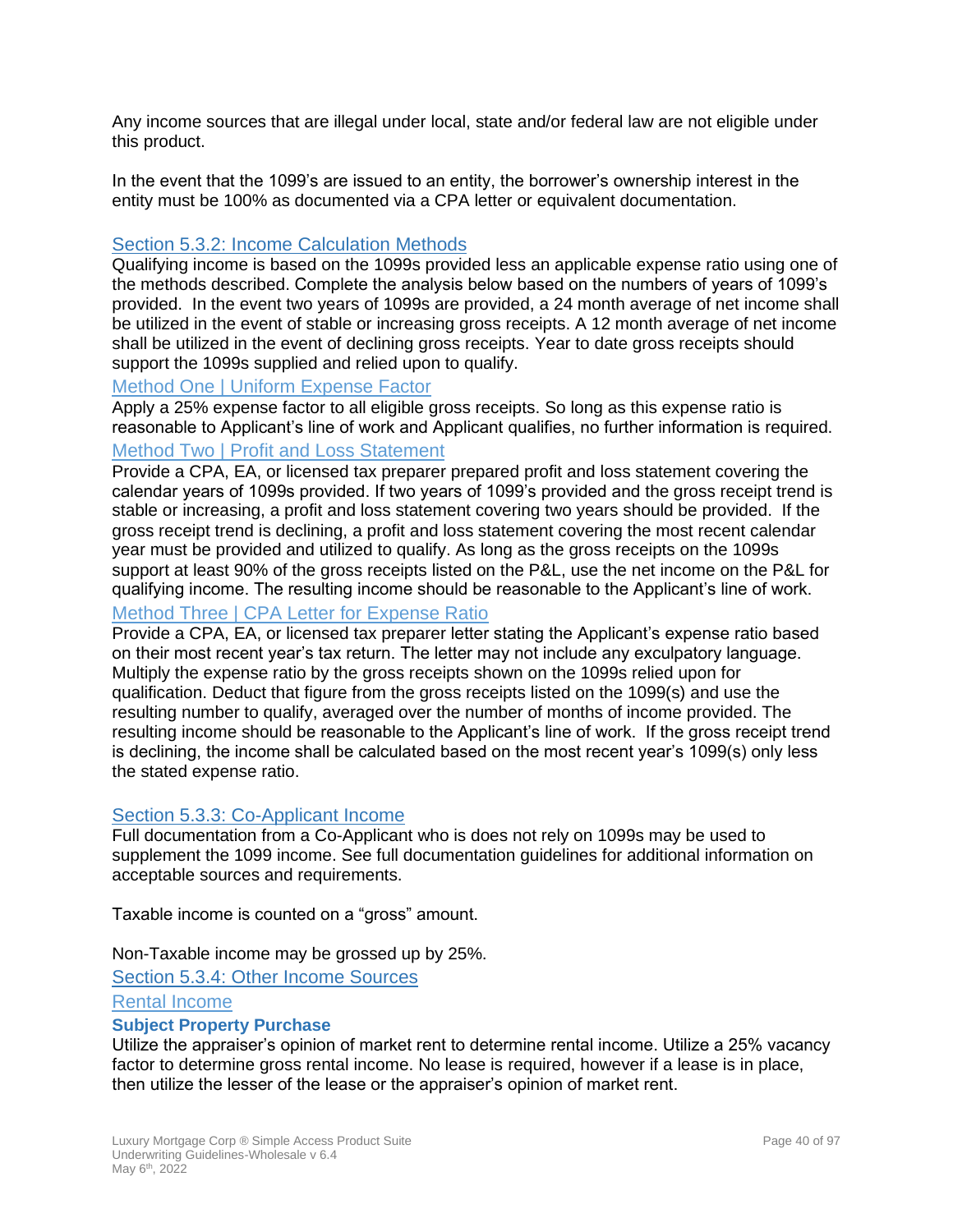If the property is a primary residence (i.e., 2-4 unit property), add the rental income to income and do not offset the PITIA.

If the property is an investment property, calculate the subject property's rental income on a net basis. No rental management history is required, except as otherwise specified.

Rental income may not be utilized on a second home. **Subject Property Refinance** Utilize 75% of the current lease income.

If the property is a primary residence (i.e., 2-4 unit property), add the rental income to income and do not offset the PITIA.

If the property is an investment property, calculate the subject property's rental income on a net basis. No rental management history is required, except as otherwise specified, however the property must be currently leased to utilize the income. A lease that has expired and converted to month to month is acceptable for this purpose. In the event the tenancy is at will with no formal lease agreement in place, a letter from the Applicant outlining terms may be accepted. The Applicant must document one months' receipt of rental income, dated within 60 calendar days of the note date in all cases.

Rental income may not be utilized on a second home.

Properties that have historically been rented on a short term basis will have their *income* averaged over the most recent 12 month period and hair cut of 75% is required. If less than 12 months can be reviewed as exception. Gaps are acceptable however the leases will still be averaged over a 12 month period.

#### **Non-Subject Property**

Utilize 75% of the current rental income less documented PITIA to qualify. No rental management history is required, however the property must be currently leased to utilize the income. A lease that has expired and converted to month to month is acceptable for this purpose. In the event the tenancy is at will with no formal lease agreement in place, a letter from the Applicant outlining terms may be accepted. The Applicant must document most recent one months' receipt of rental income, dated within 60 calendar days of the note date in all cases.

Rental income may not be utilized on a second home.

Properties that have historically been rented on a short term basis are subject to case by case review to utilize the income. If allowed, income would be averaged over the most recent 12 month period. Gaps are acceptable however the leases will still be averaged over a 12 month period.

#### **Income from Roommate in a Single Family Residence**

See *[Full Docu](#page-25-0)mentation* guidelines for guidance. Note that tax return requirement listed in that section does not apply. Show 12 months' receipt of boarder income to consider it effective income.

#### **Accessory Unit Rental Income**

Rental income from an accessory unit may be utilized towards qualifying income.

On a purchase transaction, 75% of the appraiser's opinion of market rent may be utilized.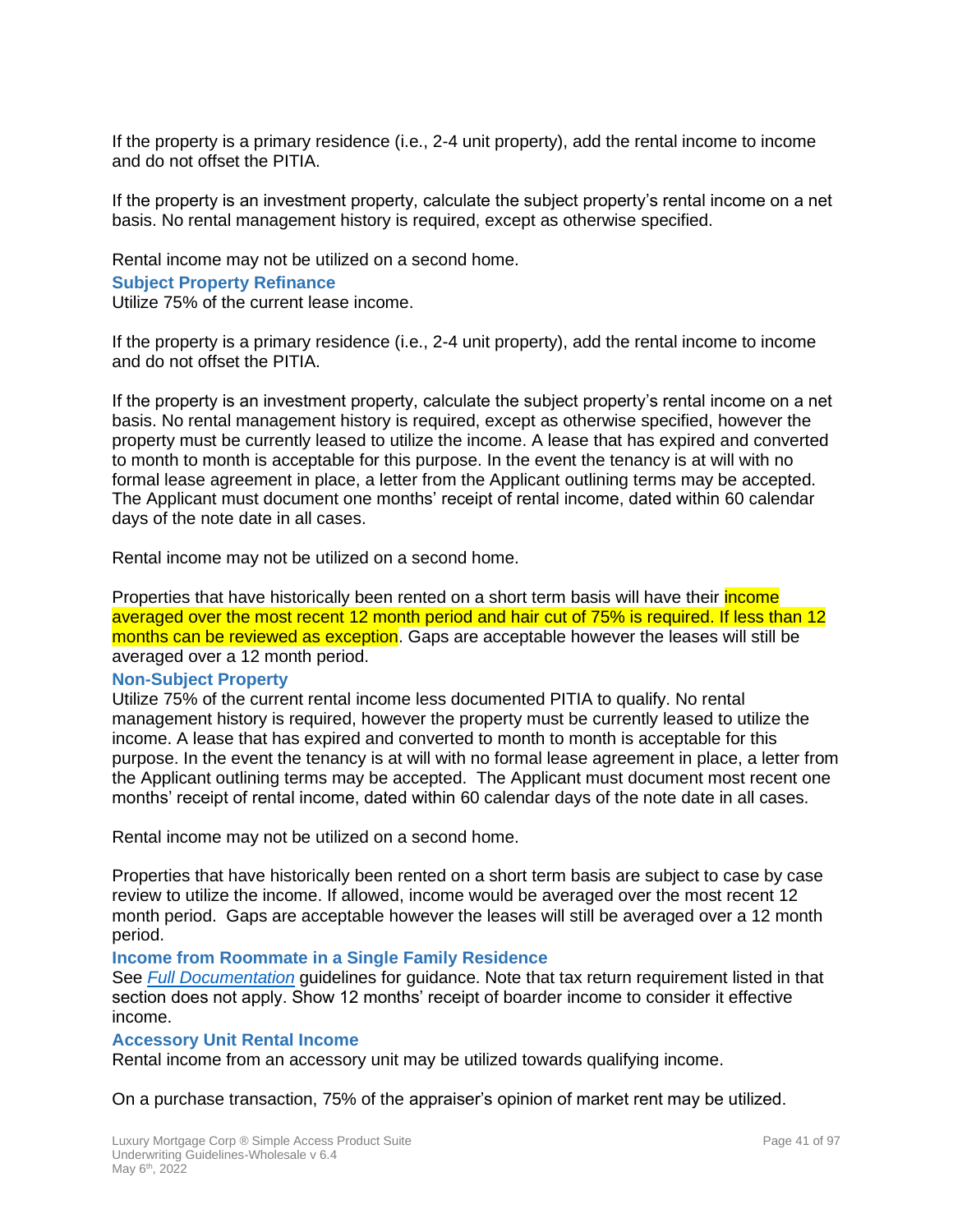On a refinance transaction, the rental income must be documented by a lease, and proof of receipt of most recent one month's rental income, dated within 60 calendar days of closing. 75% of the rents may be utilized. If utilized on the subject property, the appraiser must be able to verify with the building department that the accessory unit is a.) legal and b.) may legally be rented.

**Principal Residence Being Vacated by an Applicant (a/k/a Departing Residence)**

When an Applicant vacates a principal residence in favor of another principal residence, the rental income, reduced by the appropriate vacancy factor, may be considered in the underwriting analysis. 75% of the monthly gross rental income less the property's PITIA is utilized for qualification.

The following are required:

- A properly executed lease agreement (that is, a lease signed by the Applicant and the lessee) of at least one year's duration after the loan is closed.
- Evidence of the security deposit and/or evidence the first month's rent was paid to the homeowner must also be provided.
- The Applicant needs to evidence sufficient equity in the vacated property defined by an LTV ratio of 75% or less. Equity can be evidenced by a residential appraisal no more than 6 months old, an automated valuation tool to be run by Luxury Mortgage's underwriter, or by comparing the unpaid principal balance against the original purchase price of the property.

### Other Income Sources

Applicants relying on 1099s less applicable expense ratio to calculate DTI may supplement their income with the following sources:

- Social Security,
- Pension,
- Asset Utilization/Distribution,
- Alimony,
- Child Support, and
- <span id="page-41-1"></span>• Second Job income.

Utilize the full documentation guidelines for eligibility, documentation requirements, and calculation methods. Provide W-2's and 1099's as applicable, but do not provide tax returns. The Applicant must verify these alternative income sources without providing tax documents other than W-2's/1099's, and they must derive their primary income source from self-employed activity calculated based on the 1099(s) less the applicable expense ratio.

## Section 5.4: Asset Qualifier

# Section 5.4.1: Product Eligibility

Total post-closing assets must meet one of the three requirements below. Funds to close must be documented in accordance with guideline requirements.

<span id="page-41-0"></span>Section 5.4.2: Asset Calculations and Requirements Calculation Methods

#### **Method 1 | Mortgage Only**

Total post-closing assets must equal 125% of all outstanding mortgage debt for which the Applicant has personal liability. Any mortgage debt which an applicant may document in compliance with Sections 8.5 or 8.7 may be omitted from this calculation.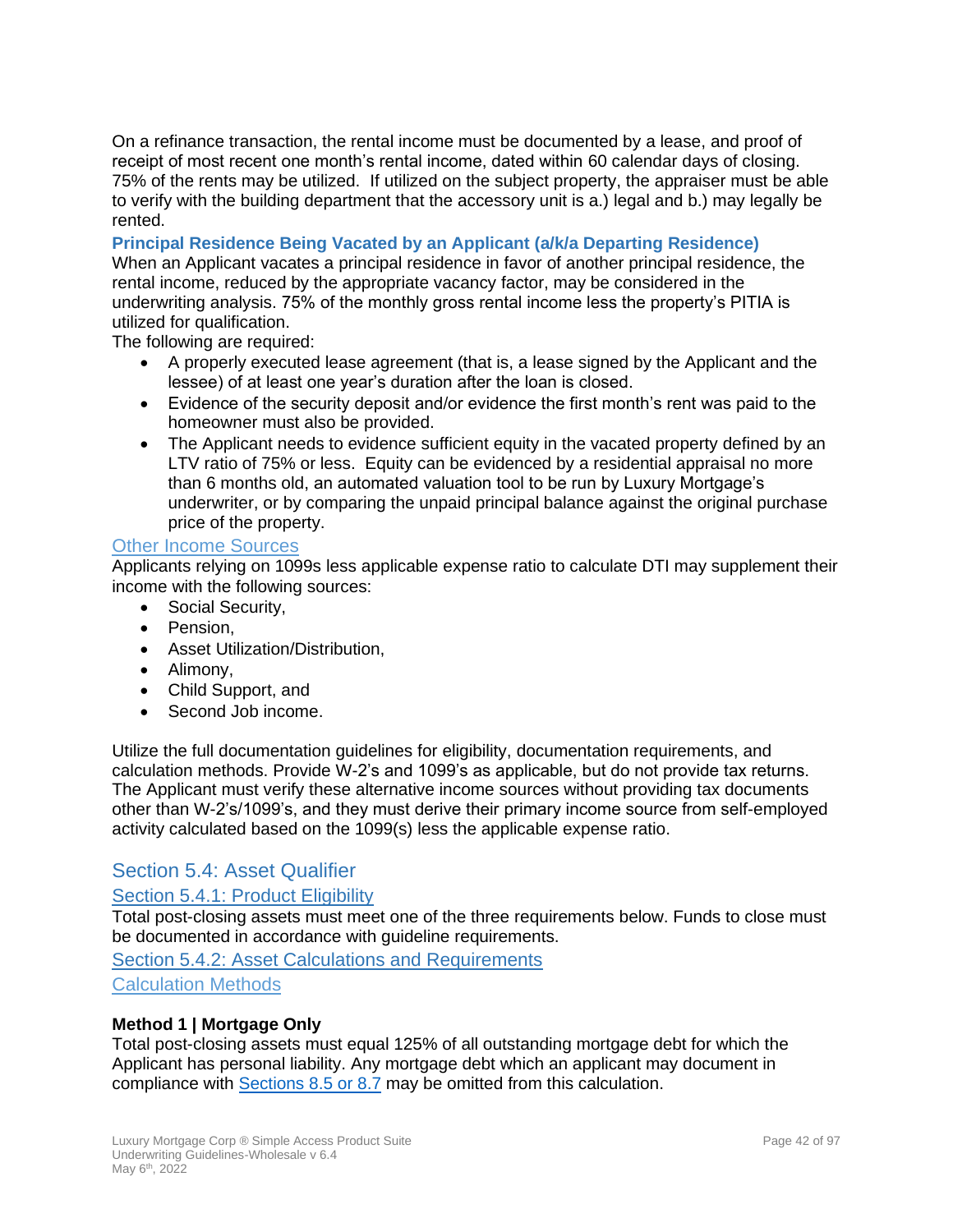### **Method 2 | Simplified**

Total post-closing assets must equal 110% of the mortgage amount on the subject property plus 25% of all other outstanding debt (mortgage and consumer). Any debt which an applicant may document in compliance with Sections 8.5 or 8.7 may be omitted from this calculation.

### **Method 3 | Traditional**

- 100% of loan amount
- 36 months of total of other debt service, as determined by the liability section of this quideline. Do not include PITIA on rental properties, as that is addressed separately. Do not include the subject property's PITIA.
- 36 months of net loss on rental real estate properties as determined below in this section. Do not include the subject property's PITIA.

### Eligible Asset Types

Assets are determined based on the below calculation:

- Cash and cash equivalents: 100% of face value
- Marketable securities (excludes unvested RSUs and Stock options): 80%
- Retirement funds: 70% unless if Applicant is of retirement age, then use 80%. If utilizing retirement account, document Applicant's ability to access the funds.
- Cash surrender value of an annuity or life insurance contract: 100%
- Bitcoin: 50%, unless liquidated and deposited into another account
- To meet asset requirements up to 10% of the assets utilized may come from cash out proceeds (this is only allowable on Methods 2 and 3)
- The proceeds from any documentable sale of home or business by borrower over the prior 6 months

The balance of any loans secured against financial assets being used for asset qualification will be netted against the asset's value before application of discount, without regard to the total amount that may be drawn. The Applicant(s) may only use their proportionate share of any accounts jointly held with parties who are not on the loan application. If no specified percentage of ownership is listed, it will be assumed the account is divided evenly amongst the account holders.

#### Documentation Requirements

The most recent 6 months of statements must be provided for any account that will be utilized for asset qualification. Asset balances must be verified within 120 days of the note date via statements or other verification of the account balance, unless more recent required based on underwriter's discretion. The statements must be analyzed for deposit activity. Any deposit greater than 10% of the face value of the account of the most recent statement must be sourced and documented.

Business accounts used for funds to close should follow standard asset requirements.

Gift funds do not need to be seasoned any longer than would be required under standard asset requirements. Gift funds may be utilized for funds to close a purchase only.

Any deposits which cannot be sourced will be deducted from the end value of the account. Note: taxes, insurance, and HOA/common charges on non-subject properties do not need to be documented if utilizing Methods 1 or 2.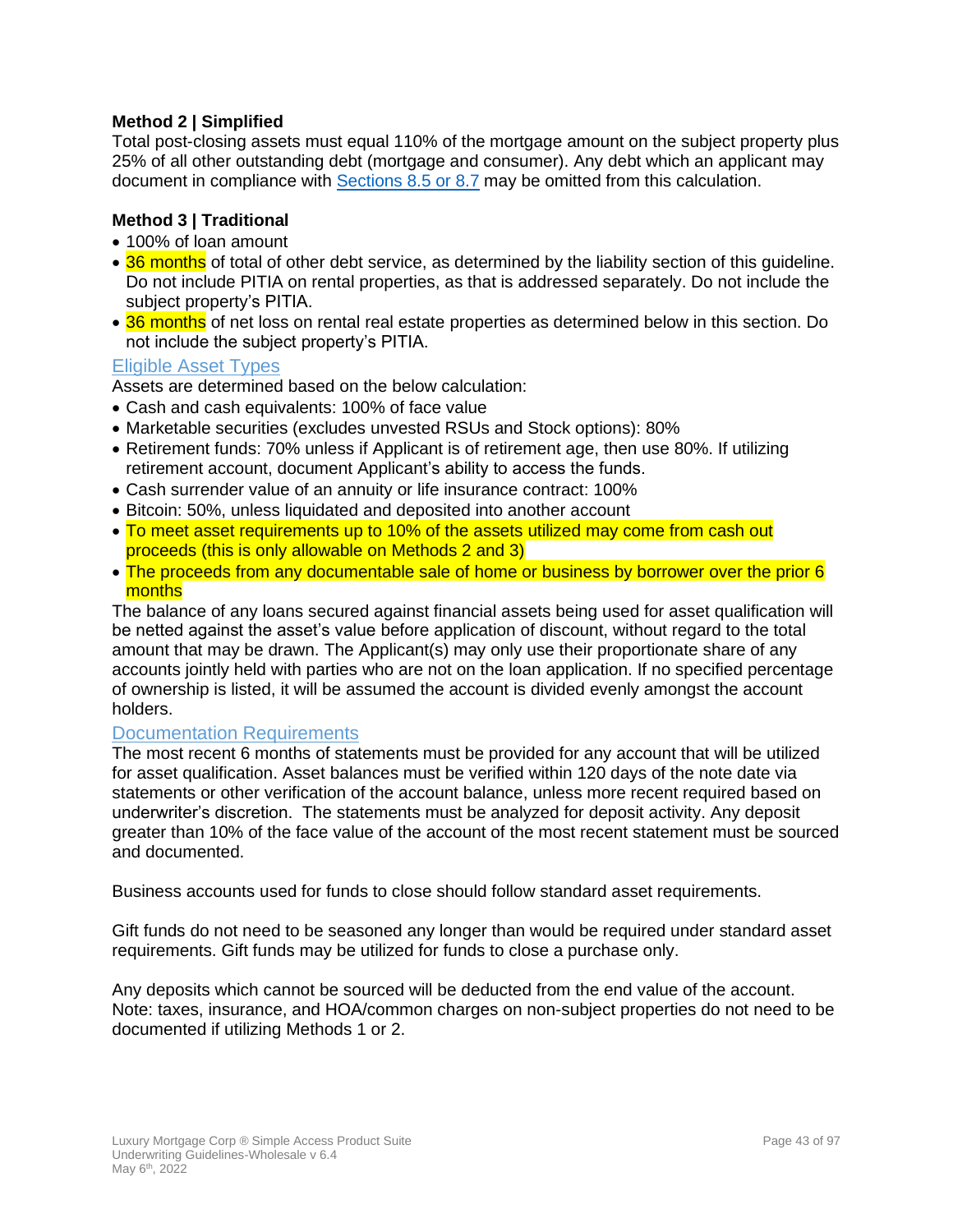The residual income for the Asset Qualifier product must meet or exceed \$1,500 per month. For purposes of the product, gross income is determined by taking available assets and dividing by 48 months. Do not impute tax deductions when determining residual income.

Pre-Closing Quality Control

On Asset Qualifier loans, Luxury Mortgage will order a re-verification of assets as part of its qualify control measure.

### Ineligible Asset Types

- Business funds (may be used for funds to close)
- Non-liquid assets (automobiles, artwork, business net worth etc.)
- Face value of life insurance. Cash value of a vested life insurance policy is allowed at 100%. When used for reserves the cash value must be documented but does not need to be liquidated or received by Applicant.
- Unvested restricted stock
- Stock options, unless exercised
- Securities that are not publicly traded
- Cryptocurrency other than Bitcoin

### Rental Property Calculation (Method 3 Only)

Rental properties are counted on a net basis based on 75% of lease less PITIA to determine impact on debt service. Net rent can never exceed \$0 for determining impact.

For example, a property with a lease of \$1,600 and PITIA of \$1,500 would have \$300 per month added to debt service (\$1,600 x 75% less \$1,500 = -\$300). A lease of \$2,400 and PITIA of \$1,500 would have \$0 per month added to the debt service  $(\$2,400 \times 75\% = \$1,800$  less  $\$1,500$ = \$300). Since the result is greater than \$0, nothing is added to the debt service.

Each rental property is countered separately. Other REO (including any rental properties) require additional reserves. Document at least 3 months receipt of rental income to utilize. If no rent can be documented for the property, include the full PITIA in its debt service.

# Section 5.5: Investor Cash Flow

### Section 5.5.1: Product Eligibility

Qualification is determined solely based the debt service coverage ratio (DSCR) of the subject property only, as defined by rents divided by proposed PITIA (based on the qualifying rate and payment) unless the [interest only payment](#page-44-0) is utilized, see *[Qualifying Ratios](#page-73-0)* for more detail. Must meet the following:

- The loan must be eligible for treatment as a business purpose loan. This is required due to the exemption a business purpose loan has from the following regulations:
	- o ATR, QM, and HPML requirements
- At least one Applicant on the loan must have at least a 12 month history of owning and managing rental properties, though it does not need to have been in the most recent three years. See [below](#page-44-1) for criteria to waive this requirement.
- Ownership/management of commercial properties is acceptable for this requirement.
- Documentation to substantiate the management history must be provided.
- No income or employment is verified for this product.
- No DTI is developed.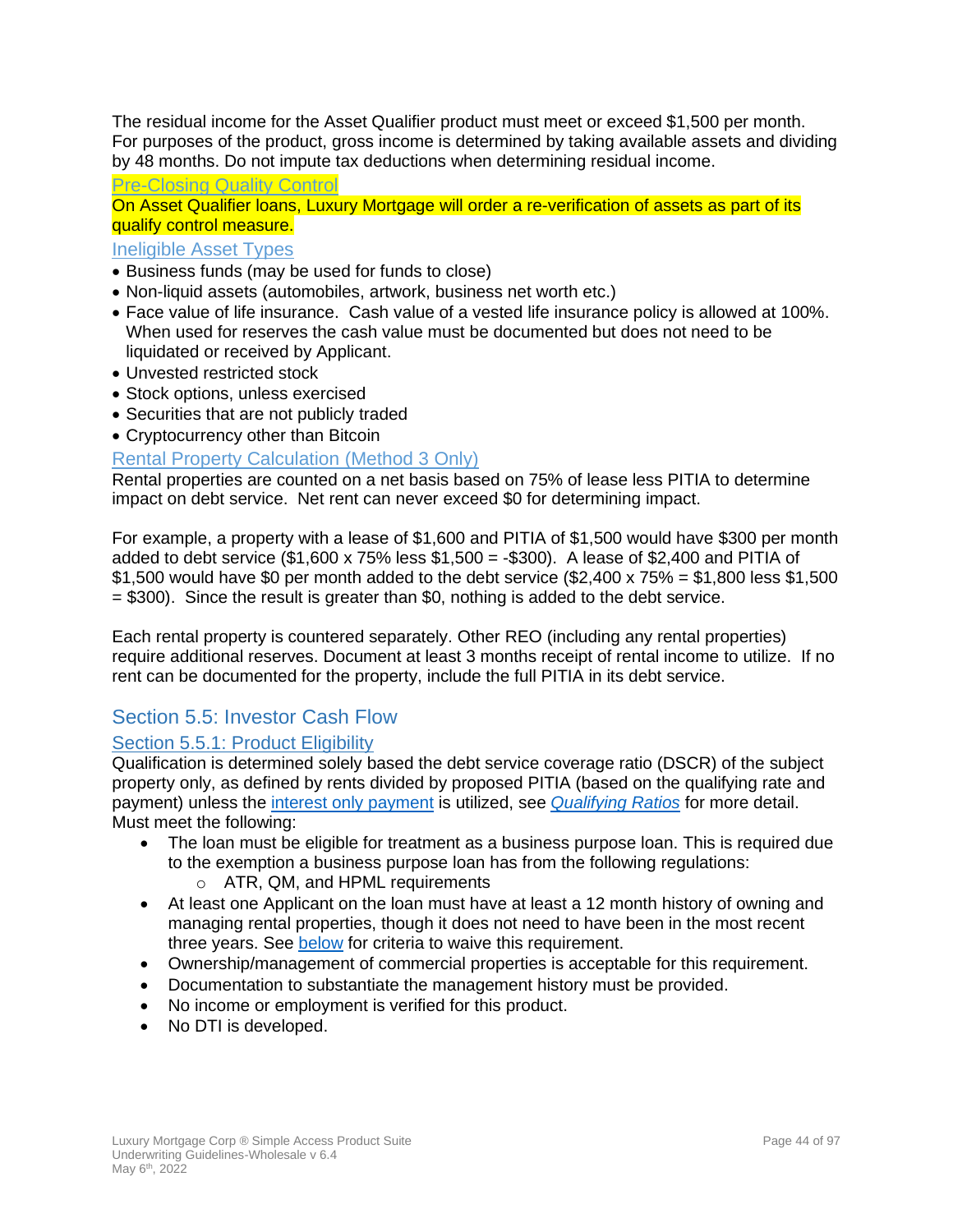# Section 5.5.2: Qualification

The debt service coverage ratio is subject to the following requirements. Note that the DSCR is calculated precisely and may not be rounded up. Note: that certain DSCR levels i.e., <1.0 may be subject to pricing adjustments.

- Up to 70 LTV:
	- $\circ$  FICO >=700: No minimum
	- $\circ$  FICO <700: 1.000
- Above 70 and up to 75 LTV:
	- $\circ$  FICO >=700 and purchase: no minimum (DSCR <1.0 must have at least a 1 year PPP)
	- o FICO <700 or refinance: 1.000
- Above 75 LTV: 1.000

Example: Rents of \$1,000 and PITIA of \$800. DSCR=\$1,000/\$800=1.25. This would be eligible for the product.

Rents of \$800 and PITIA of \$1,200. DSCR=\$800/\$1,200=.66. This would not be eligible for the product unless LTV is <=75, FICO >=700, and Applicant has an additional 6 months PITIA reserves.

### <span id="page-44-0"></span>Interest Only Payment Qualification

The interest only payment on a loan with an interest only payment feature may be used in lieu of an amortizing payment to calculate the Qualifying Payment and the DSCR, provided the LTV does not exceed 75 and the FICO score on the file is not less than 680. The amortizing payment described in the Qualifying Payment section must be used on a loan which does not meet the criteria laid out here. The taxes, insurance, homeowner's association dues, and any other payments included in the "TIA" of the PITIA must still be calculated in the DSCR.

### <span id="page-44-1"></span>Landlord History Waiver

Applicants who meet all of the below criteria are not required to document a previous 12 month history of owning and managing rental properties. Underwriting may, in its discretion, request a motivation letter or other information as necessary to establish the loan as a business purpose loan. In instances where there are multiple Applicants and all Applicants do not meet the below requirements, the file is subject to additional due diligence to verify it will be a business purpose loan.

#### Purchase Transactions:

- 680 FICO
- 1.0 DSCR based on a 30 year amortizing payment
- 0x30x12 on all housing trade lines as of the application date
- No mortgage forbearances with a missed payment in the most recent 12 months prior to the application date
- Applicant must own their current primary residence
- Properties acquired within the last 12 months with proof of 3 or more months of rent received prior to application date

### Refinance Transactions:

- 680 FICO
- 1.0 DSCR based on a 30 year amortizing payment
- 0x30x12 on all housing trade lines as of application date
- No mortgage forbearances with a missed payment in the most recent 12 months prior to the application date
- Applicant must own their current primary residence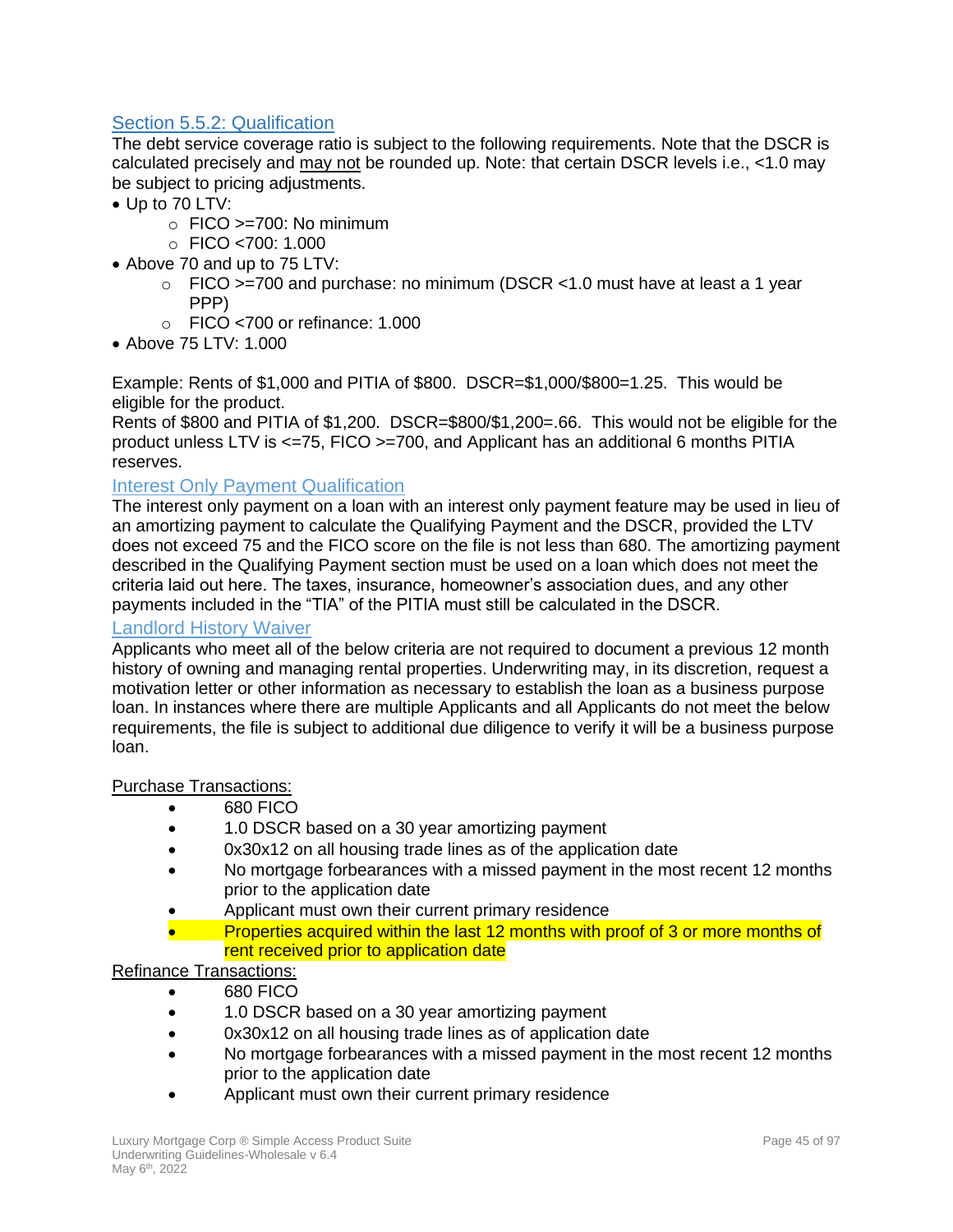- If the property was acquired in the last 12 months
- At least 3 consecutive months receipt of rent are provided prior to application date
- Cn Multi-Unit Properties (for requirements above) only 1 unit is required to be verified

### Determination of Rents

### **Purchase**

Use 100% of the market rents as determined by the appraiser's comparable rent schedule. No lease is required.

| Scenario                                                                                                                 | Requirements                                                                                                                                                                                                                                                                                                                                                                                                                  |
|--------------------------------------------------------------------------------------------------------------------------|-------------------------------------------------------------------------------------------------------------------------------------------------------------------------------------------------------------------------------------------------------------------------------------------------------------------------------------------------------------------------------------------------------------------------------|
| If a lease is in place and will continue after                                                                           | The lesser of the market rents or the current                                                                                                                                                                                                                                                                                                                                                                                 |
| closing                                                                                                                  | rents will be utilized.                                                                                                                                                                                                                                                                                                                                                                                                       |
| If a property is subject to an at will tenancy<br>without a written lease agreement which will<br>continue after closing | Documentation from the seller of the property<br>outlining the terms of the lease will be<br>acceptable as a lease agreement provided it<br>includes:<br>the tenant's name,<br>address, and<br>$\bullet$<br>monthly rent<br>$\bullet$                                                                                                                                                                                         |
| If an Applicant has a tenant in place on a<br>lease which will commence within 60 days of<br>purchase                    | Lease may be included within the<br>determination of the subject property's cash<br>flow as the current rents with the following:<br>The rental income utilized may not<br>$\bullet$<br>exceed the appraiser's opinion of<br>market rents.<br>Applicant must provide the executed<br>$\bullet$<br>lease AND<br>Proof of receipt of 1st months' rent<br>$\bullet$<br>and/or security deposit due per the<br>terms of the lease |

#### **Refinance**

Use the lesser of current lease or 100% of market rents as determined by the appraiser's comparable rent schedule. Applicant must provide leases in place. An expired lease which converts to month to month either based on language or, per state law, which converts to month-to-month is acceptable.

| Scenario                                         | <b>Requirements</b>                             |
|--------------------------------------------------|-------------------------------------------------|
| If the property is subject to an at will tenancy | A letter from the Applicant outlining the terms |
| without a written lease agreement                | of the lease will be acceptable as a lease      |
|                                                  | agreement with proof of the most recent         |
|                                                  | month's rental income provided the letter       |
|                                                  | includes:                                       |
|                                                  | $\bullet$ The tenant's name,                    |
|                                                  | Address,<br>$\bullet$                           |
|                                                  | Monthly rent, AND<br>$\bullet$                  |
|                                                  | How long the lease has been active              |
| If an Applicant has a tenant in place on a       | Lease may be included within the                |
| lease which will commence within 60 days of      | determination of the subject property's cash    |
| closing                                          | flow as the current rents with the following:   |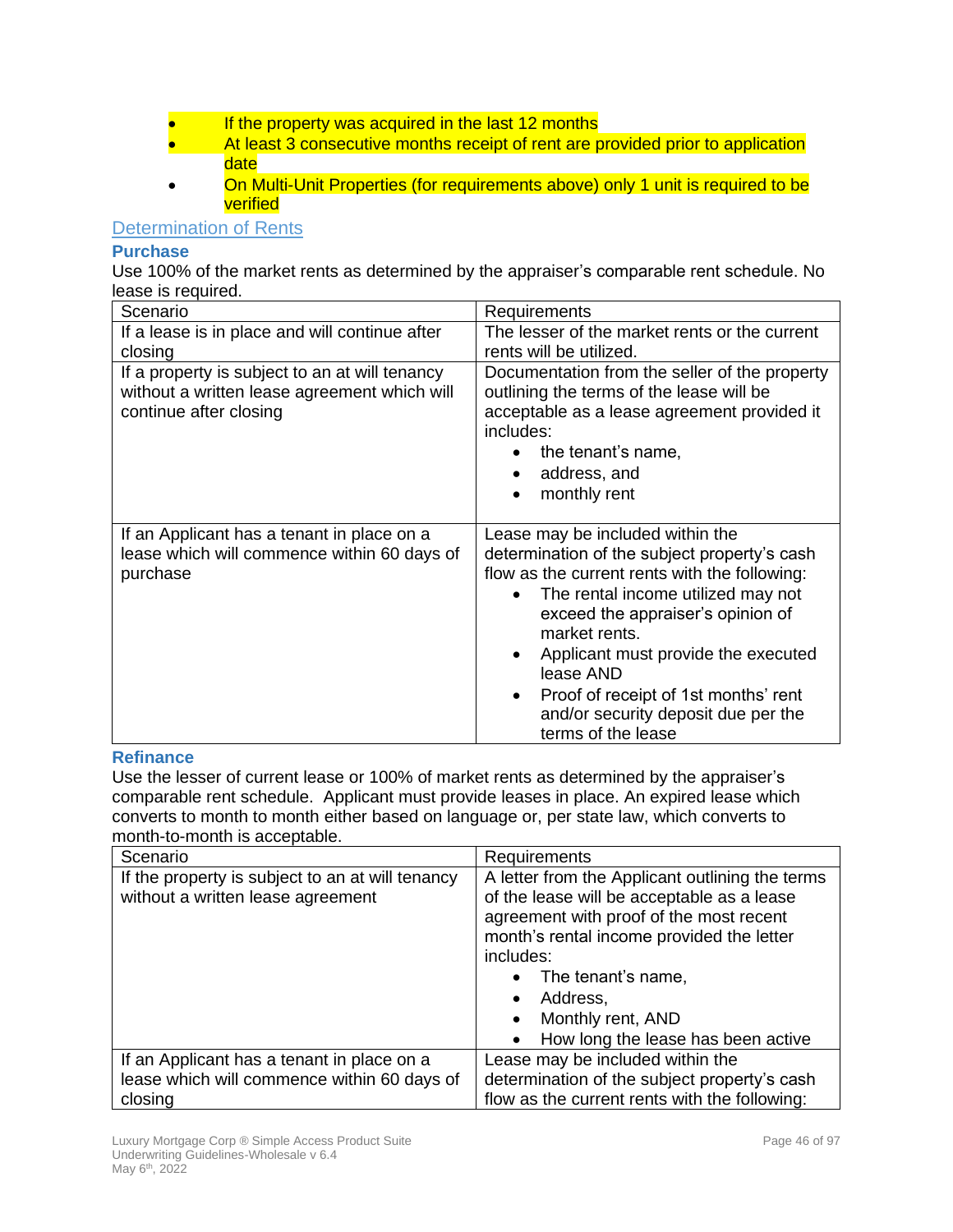| If the unit is subject to a long term lease<br>agreement and the lease agreement exceeds<br>the market rents              | The rental income utilized may not<br>$\bullet$<br>exceed the appraiser's opinion of<br>market rents.<br>Applicant must provide the executed<br>lease AND<br>Proof of receipt of 1st months' rent<br>$\bullet$<br>and/or security deposit due per the<br>terms of the lease<br>The lease may be used to calculate the<br><b>DSCR</b> provided:<br>The lease will continue for at least six<br>months after the note date AND<br>Two months of rents due prior to the<br>application date are documented as<br>received timely. |
|---------------------------------------------------------------------------------------------------------------------------|--------------------------------------------------------------------------------------------------------------------------------------------------------------------------------------------------------------------------------------------------------------------------------------------------------------------------------------------------------------------------------------------------------------------------------------------------------------------------------------------------------------------------------|
| If properties rented on a short term basis<br>where the actual rents exceed the market<br>rents may use the actual rents. | Provided the following are met:<br>A 12 month average for the period<br>preceding the application will be<br>developed,<br>A 25% vacancy factor applies to the<br>$\bullet$<br><b>DSCR</b> calculation, AND<br>The gross rents may not be declining<br>$\bullet$<br>more than 10% 6 months over 6<br>months.                                                                                                                                                                                                                   |
| If the unit is currently vacant                                                                                           | Utilize 100% of the market rent shown on the<br>comparable rent schedule.                                                                                                                                                                                                                                                                                                                                                                                                                                                      |

### **Multi-Year Lease**

In the event an Applicant has a multi-year lease, an increase coming within 12 months, and which will continue for 12 months after the adjustment may be utilized to calculate the DSCR. The increased rents utilized to underwrite under this section may not exceed the appraiser's opinion market rent of the unit(s) in question.

### **Accessory Unit Rental Income**

Rental income from an accessory unit may be utilized towards qualifying income. On a purchase transaction or a refinance transaction, the lesser of the lease or appraiser's opinion of market rent may be utilized if leased, and 100% of the appraiser's opinion of market rents may be utilized if vacant. If utilized on the subject property, the appraiser must be able to verify with the building department that the accessory unit is a.) legal and b.) may legally be rented.

### **Documentation for Other Owned Properties**

Mortgage statements for other properties listed on the Applicant's Schedule of Real Estate Owned are necessary solely to the extent that they are required to validate the payment history of the related mortgage. Other documentation related to the carrying costs of other properties owned such as the property tax bills, homeowner's insurance bills, and/or homeowner's association dues statements is **not** required.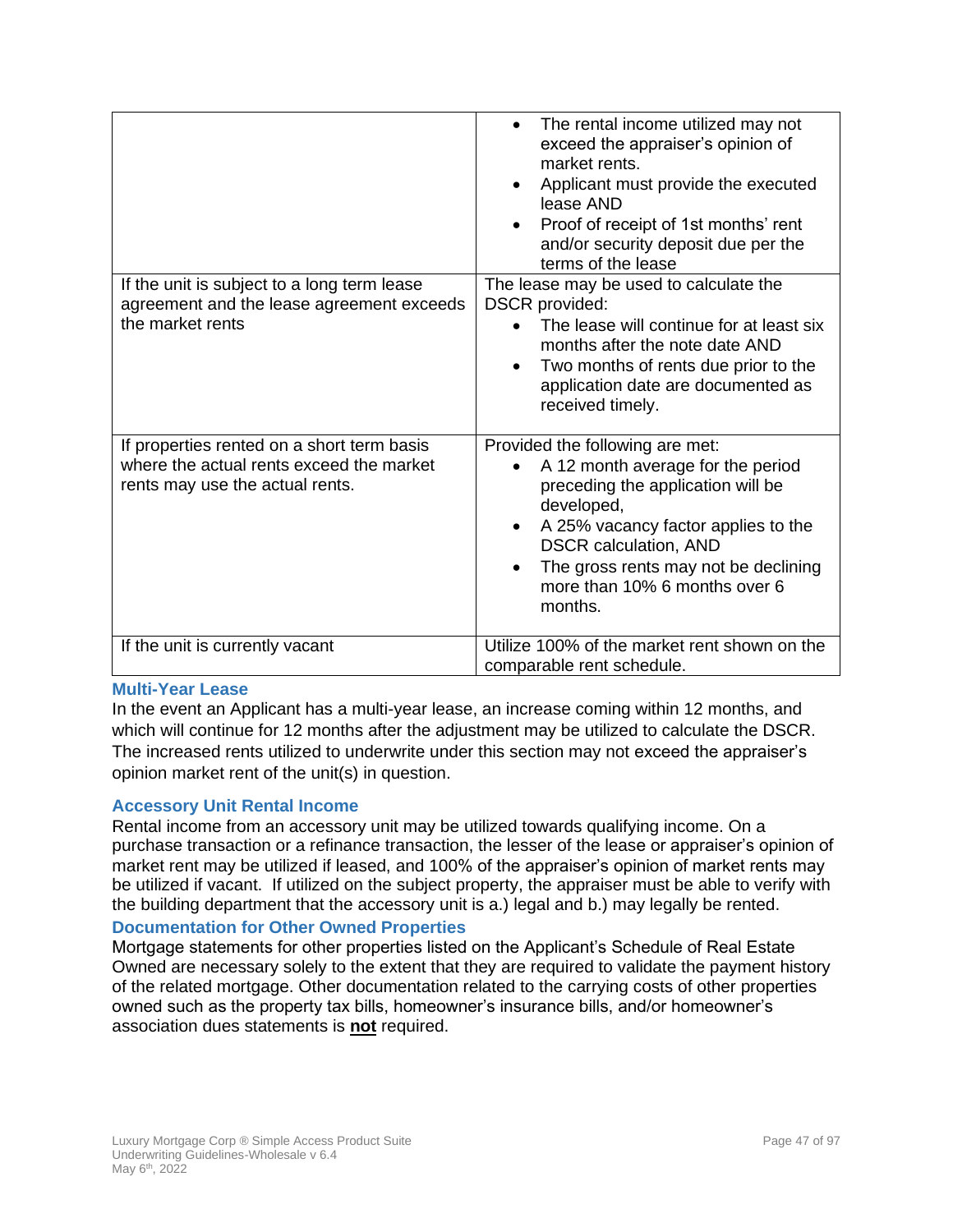# **Chapter 6: Assets**

The accumulation and availability of liquid assets are a strong factor indicating a sound credit risk. Asset documentation is required to evidence funds needed to cover down payment and other related closing costs as well as satisfy the reserve requirements per program guidelines. Not all asset types are acceptable for each program's reserve requirement. Assets statements are generally valid for 120 days. Asset statements provided must cover at least 60 days.

# Section 6.1: Down Payment

On purchase transactions, Applicants must make the down payment with funds from their own resources. Generally, all earnest money deposits must be fully documented including the source of the down-payment from the Applicant's account(s) and the evidence of transfer to the closing agent. Gift funds may be utilized towards down payment requirements subject to the gift section below.

### Section 6.2: Reserves

Reserves are those assets which are liquid or may be liquidated and are available to Applicant(s) post-closing of the mortgage loan. Reserves include cash and other assets that are easily and readily convertible to cash by the Applicant. Reserves are calculated using the qualifying payment (see *[Qualifying Ratios](#page-73-0)* for details) and are measured by the number of months of monthly housing expense (PITIA- Principal, Interest, Taxes, Insurance, Association dues/Special assessments) that an Applicant could pay using his or her financial assets. PITIA includes:

- Principal and Interest
- Real Estate Taxes
- Homeowner's Insurance (Hazard, Flood, etc.)
- Ground Rent
- Special Assessments
- Owner's Association Fees
- Cooperative monthly fees
- Payments for Subordinate Financing

The requirements for reserves for each program are as follows:

| Section 6.2.1: Full Documentation |  |
|-----------------------------------|--|
|-----------------------------------|--|

| Requirements                              |                                   |
|-------------------------------------------|-----------------------------------|
| Loan amount up to \$1.5MM                 | 6 months PITIA                    |
| Loan amount above \$1.5MM and up to \$2MM | 9 months PITIA                    |
| Loan amount above \$2MM and up to \$4MM   | 12 months PITIA                   |
| LTV > 85                                  | Additional 3 months PITIA         |
| DTI >50 and increased residual income not | Additional 6 months PITIA         |
| met                                       |                                   |
| Other real estate owned* (see below)      | 2 months of each property's PITIA |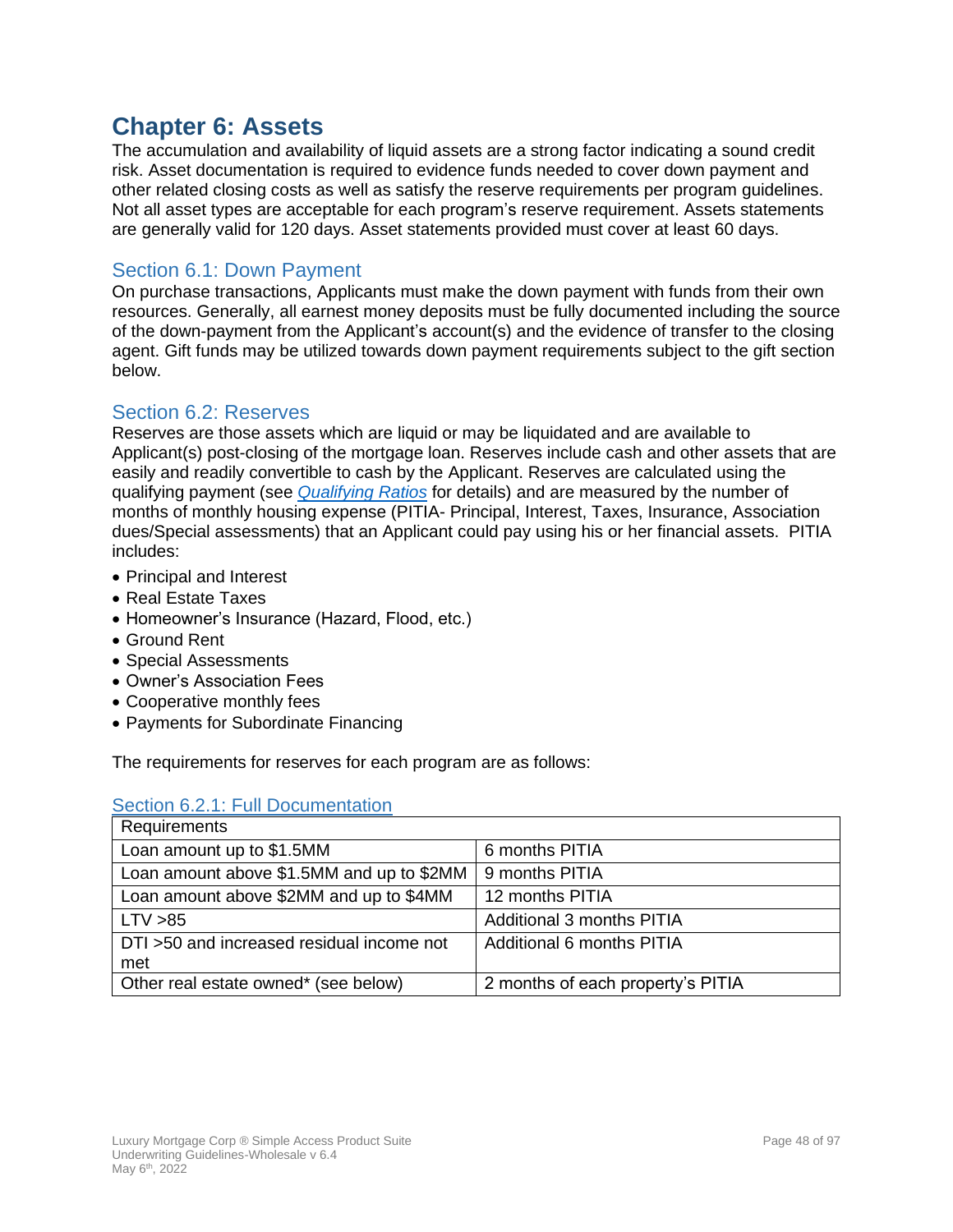# Section 6.2.2: Bank Statements

| Requirements                                     |                                   |
|--------------------------------------------------|-----------------------------------|
| Loan amount up to \$1.5MM                        | 6 months PITIA                    |
| Loan amount above \$1.5MM up to \$2MM            | 9 months PITIA                    |
| Loan amount above \$2MM up to \$4MM              | 12 months PITIA                   |
| LTV > 85                                         | Additional 3 months PITIA         |
| DTI >50 and increased residual income not<br>met | Additional 6 months PITIA         |
| Other real estate owned                          | 2 months of each property's PITIA |
| 1-2 Years Self-Employed                          | Additional 6 months PITIA         |

### Section 6.2.3: 1099 Only

| Requirements                                     |                                   |
|--------------------------------------------------|-----------------------------------|
| Loan amount up to \$1.5MM                        | 6 months PITIA                    |
| Loan amount above \$1.5MM and up to \$2MM        | 9 months PITIA                    |
| Loan amount above \$2MM and up to \$4MM          | 12 months PITIA                   |
| LTV > 85                                         | Additional 3 months PITIA         |
| DTI >50 and increased residual income not<br>met | Additional 6 months PITIA         |
| Other real estate owned                          | 2 months of each property's PITIA |

## Section 6.2.4: Asset Qualifier (Method 3 Only)

No separate reserves required-see **Section 5.4.2** for post-closing asset requirements

## Section 6.2.5: Investor Cash Flow

| Requirements                              |                           |
|-------------------------------------------|---------------------------|
| Loan amount up to \$1.5MM                 | 6 months PITIA            |
| Loan amount above \$1.5MM and up to \$2MM | 9 months PITIA            |
| Loan amount above \$2MM and up to \$4MM   | 12 months PITIA           |
| DSCR < 1.0                                | Additional 6 months PITIA |
| Other real estate owned                   | None required             |

## Section 6.2.6: Foreign National

12 months PITIA reserves required for the subject property if relying on Method Two (DSCR) for income qualification. No additional reserves required for Method One (Asset Qualifier).

### Full Documentation-Other Properties Owned

In the event Method 1 is utilized to calculate rental income on a non-subject rental property,  $1/12<sup>th</sup>$  of the expenses claimed may be utilized to calculate the "TIA" of the "PITIA". The mortgage statement(s) must still be provided, the taxes, insurance, and HOA dues statements do not.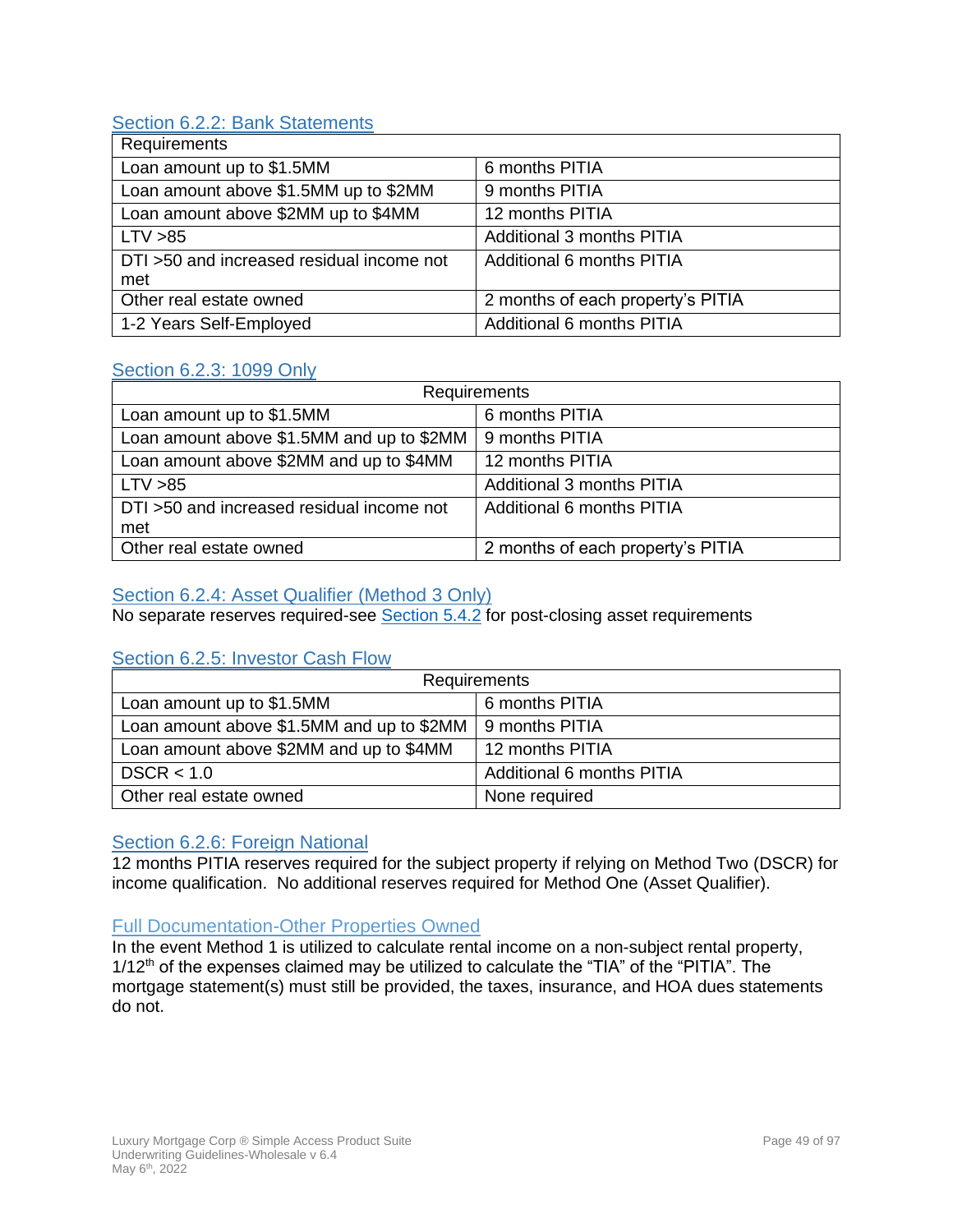# Section 6.3: Asset Eligibility

The following provides a list of assets and when they can be utilized for down payment and or reserves. Items not identified on this list may be acceptable on a case by case basis, if preapproved by Luxury Mortgage. Note that this section relates solely to the utilization of assets to meet the funds to close or reserve requirements. In the instance of a conflict between this section and the *[Asset Utilization](#page-22-0) or [Asset Qualifier](#page-41-1)* guideline sections, the latter shall apply.

### Annuities/Cash Value of Life Insurance

The cash value of an annuity or a whole life insurance policy is an acceptable source for funds needed to close or for reserves and is defined as 100% of the cash surrender value of the annuity/life insurance contract, net of any loans. If being used for funds to close, document the liquidation. If penalties for failure to repay the loan are limited to the surrender of the policy/contract, payments on a loan secured by the cash value of an Applicant's life insurance policy do not have to be considered in the total debt-to-income ratio.

### Borrowed Funds - Secured

Borrowed Funds from a secured loan may be used as a source of closing funds or reserves. In order to utilize Borrowed Funds:

- The loan must be secured by an asset already owned by the Applicant (e.g., CDs, marketable securities, other real estate, life insurance policies and retirement accounts),
- The terms of repayment for the loan and the secured nature of the loan must be verified by obtaining a copy of the note, and
- The value of the remaining asset must be reduced by the amount of the secured loan balance

### Business Assets

Cash from a business account(s) may be acceptable provided the funds are not required to service the business' current liabilities. These funds may be eligible on loans where the Applicant can evidence that the withdrawal of the funds will not impact the operation of the business. Additionally, the amount of business assets that may be utilized would be restricted to the percentage of ownership interest the Applicant(s) has in the business. The Applicant(s) on the loan must own a combined 51% or greater interest in order for the funds to be utilized. One of the following must be provided:

- CPA, EA, or licensed tax preparer's letter stating that the use of the funds in the transaction will not have a material adverse impact on the business' operations, or
- Complete a Cash Flow Analysis based on the following:
	- o Determine the business' monthly operating expenses based on either the most recent year's tax returns or average deductions on **three months'** worth of business bank statements
	- $\circ$  Deduct three months' worth of expenses from current business account balance to determine available balance. Then apply Applicant's ownership percentage to the result to determine available business assets that may be utilized for the transaction.

Any funds which have been transferred into personal accounts prior to application date may be utilized without restriction.

### Checking, Savings or Share Accounts

Funds held in a checking or savings or share accounts (credit unions) may be used for the down payment, closing costs, and financial reserves. The underwriter must investigate any indication of borrowed funds such as recently opened accounts, recent large deposits or account balances that are considerably greater than the average balance over the previous few months. Luxury Mortgage will require a written explanation of the source of funds from the Applicant and must verify the source of funds. The funds must be U.S. dollar deposits in institutions located in the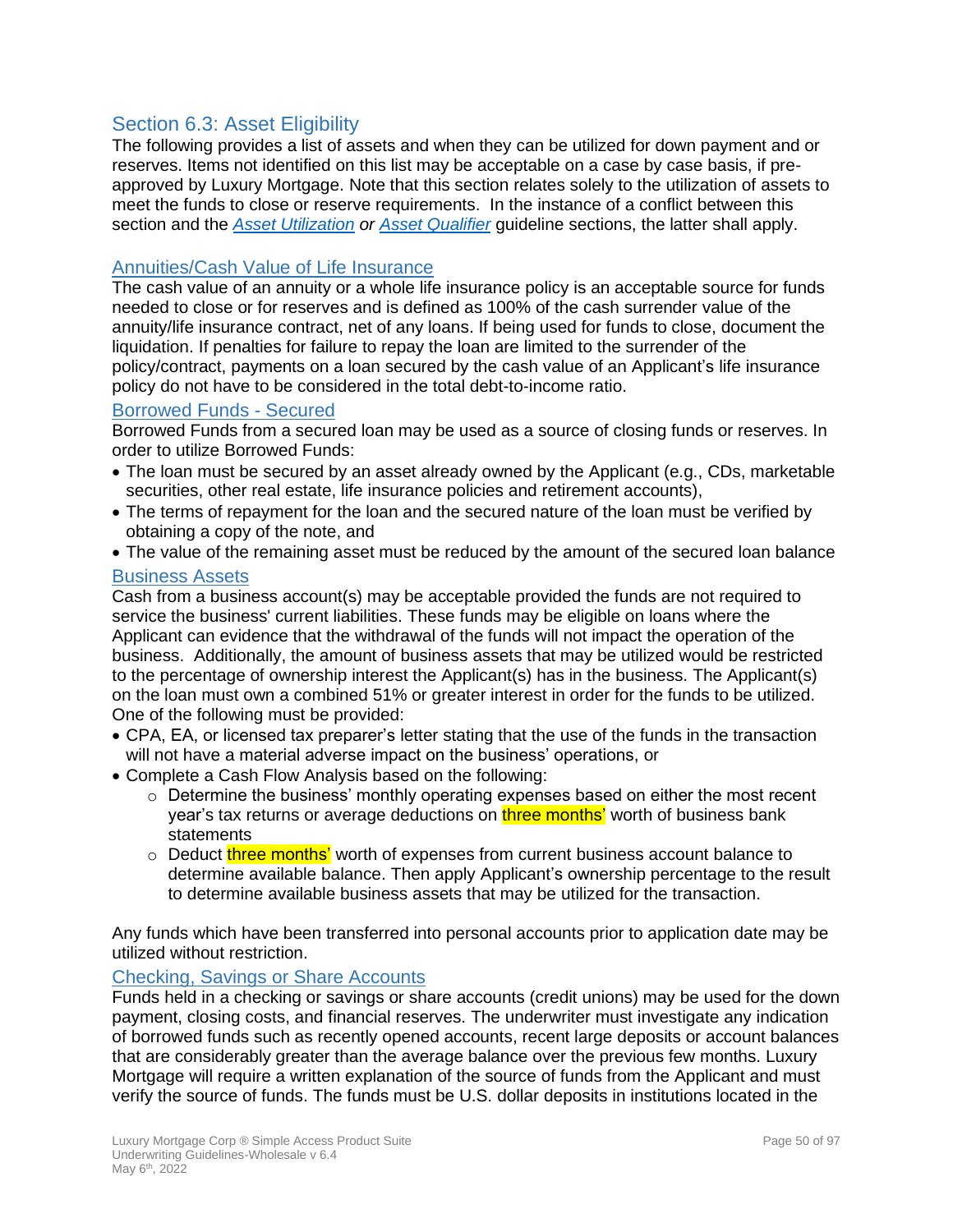U.S. A joint access letter is not needed to use 100% of the assets held in an account held jointly with non-borrowing account holders.

## Proceeds from a Cash-Out Refinance

Cash-out proceeds from a subject property refinance may be used as closing costs or as a source of debt pay down/off for all products and as post-closing reserves on a loan with an LTV up to 75. Cash-out proceeds are eligible for Passive Asset Utilization or Asset Qualification under the Asset Qualifier product. Proceeds from a Technical Refinance or a refinance where borrower is solely recouping documented expenditures (see [Rate/Term Refinance](#page-11-0) for definition), which represent the Applicant's own funds being recouped, may be used as reserves and towards Asset Utilization and Asset Qualifier requirements.

### Certificates of Deposit (CD)

Certificates of Deposit are an acceptable source of funds for down payment, closing costs and reserves. Funds must be U.S. dollar deposits in institutions located in the U.S. Utilize 100% of the face value of the account.

### Custodial Accounts for Children or Others

Custodial accounts for children or others are an acceptable source of funds for down payment, closing costs and reserves. 529 Accounts are **not** acceptable. Document the Applicant's ability to access the funds in order to utilize them.

#### Cryptocurrency Assets

Applicants with Bitcoin assets may utilize the assets for funds to close and for reserves. To utilize as reserves, 50% of the face value of the asset will be utilized, unless liquidated in which case 100% will be utilized. To utilize for funds to close, the assets must be liquidated and deposited into another account prior to closing with same documented. Bitcoin is the only eligible Cryptocurrency all others are ineligible.

#### **Foreign Deposit**

Funds that are on deposit in institutions located outside the United States or non-U.S. denominated funds in a deposit institution located in the U.S are considered foreign deposits. These deposits can be subject to exchange-rate risk and country risk. The use of foreign deposits for down payment, closing funds and reserves requires that:

- Proof the transferred funds belonged to Applicant(s) for 60 Days prior to transfer,
- Funds must be transferred into a U.S. bank/deposit account, and
- Proof of wire transfer must be documented in the loan

Assets which are held in an approved institution may be used for post-closing reserves and may remain in the foreign country. Refer to [Exhibit A](#page-91-0) for the approved list.

### Gift Funds

An Applicant of a mortgage loan may use funds received as a personal gift from an acceptable donor as a source of funds to close, closing costs, and funds to pay down debts. The gift donor must be a relative. A relative is any person related by blood, legal proceedings, marriage, or adoption and also includes a fiancé or domestic partner. Gift funds from an employer may be acceptable on a case by case basis. Gift funds may not be used for reserves. The Applicant must contribute 5% of the purchase price from their own funds, except as otherwise specified. A purchase of a primary residence with an LTV <=80 does not require an Applicant contribution, except as otherwise specified. Gifted funds are not allowed for loan amounts >\$3MM.

Gifts funds are an eligible under the following guidelines:

• The gift donor may not be, or have any affiliation with, the builder, the developer, the real estate agent, or any other interested party to the transaction.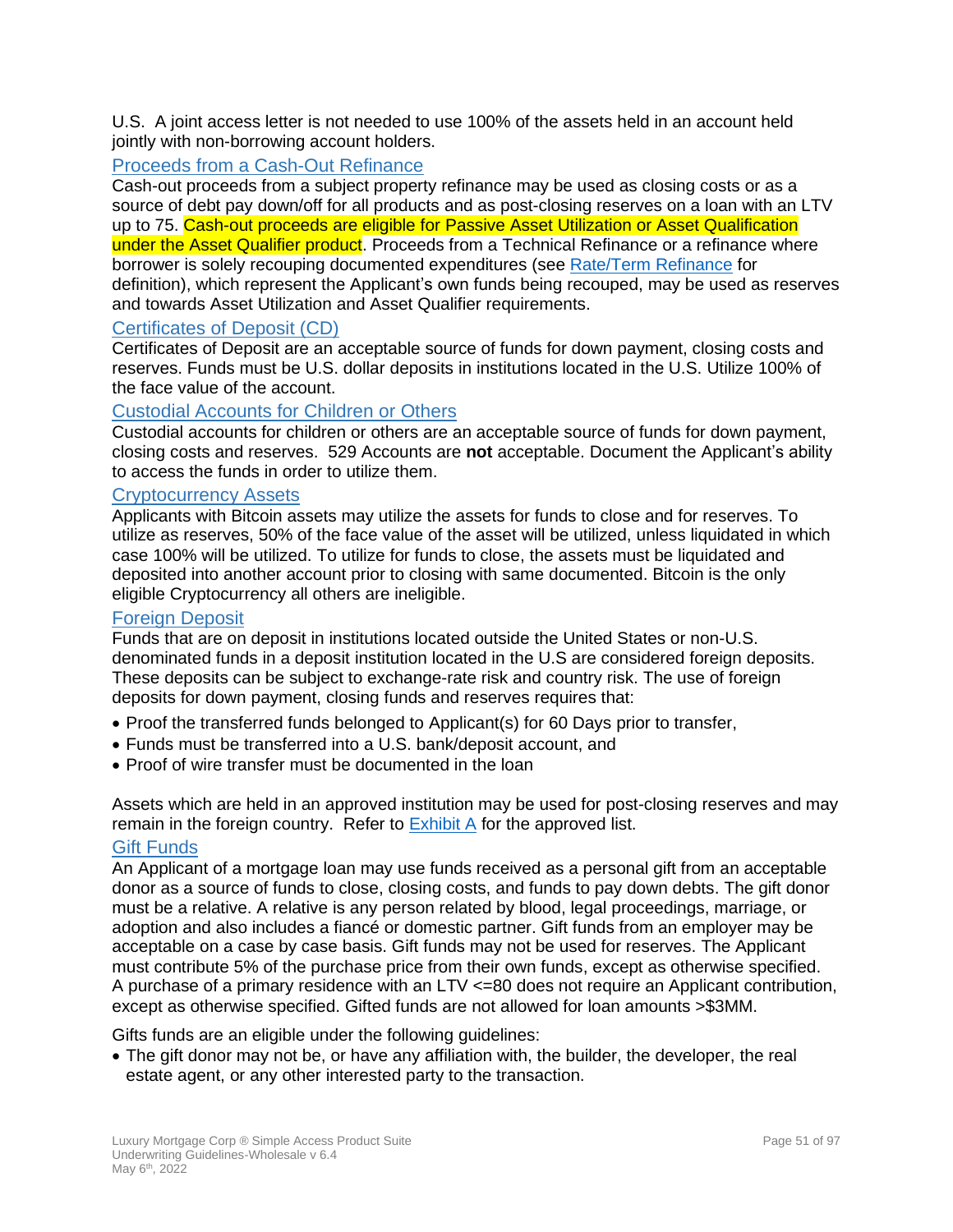- The gift funds must be transferred to the Applicant. Documentation such as one of the following is required to evidence gift funds are either in the donor's account or have been transferred from the donor's account to the Applicant:
	- $\circ$  A copy of the donor's check and the Applicant's deposit slip,
	- $\circ$  A copy of the donor's withdrawal slip and the Applicant's deposit slip,
	- o A copy of the donor's check to the closing agent, or
	- o A settlement statement showing receipt of the donor's check
- Information related to the donor and gift are provided in an executed "gift letter" provided by the donor that specifies:
	- $\circ$  The name and address of the receiving party,
	- $\circ$  The name and address of the donor party,
	- o The donor's relationship to the Applicant/receiving party,
	- $\circ$  The dollar amount of the gift,
	- $\circ$  A statement from the donor that no repayment is expected,
	- $\circ$  The property being financed, and
- The date the funds were (or will be) transferred

### Gift of Equity

Gift of Equity refers to a gift received from the seller of the property. The seller must be a relative of the Applicants. A Gift of Equity represents a portion of the seller's equity in the property which is transferred to the buyer as a credit in the transaction. The loan to value is limited to the lesser of 75% or the product guidelines on files with a Gift of Equity. The Gift of Equity must be referenced in the purchase agreement and on the settlement statement. A fully executed gift letter must also be provided. All occupancies and products are eligible, subject to the above gift requirements. For a primary residence or second home, an Applicant contribution is not required. For an investment property, a 5% contribution must be made by the Applicant.

## Marketable Bonds and Securities

Marketable Securities such as stocks, government bonds and mutual funds (net of margin) are acceptable sources of funds for down payment, closing costs, and reserves provided their value can be verified. Marketable Securities must be traded on a major market exchange (e.g., NYSE, AMEX, and NASDAQ) where market activity and valuation can be readily determined. Marketable Securities can be used for closing funds provided they are liquidated and reserves at 80% of the verified market value net of margin loan balance. A joint access letter is not needed to use 100% of the assets held in an account held jointly with non-borrowing account holders.

### Liquidation Requirements

Document the liquidation of the funds and the end balance.

### Non-Borrowing Titleholders

Funds from a non-borrowing spouse who is/will be a titleholder may be utilized as funds to close (not reserves) on a primary residence or second home. These funds will not be considered gift. Two months' asset statements must be provided, and any large deposits sourced/documented acceptably.

### Stock Options - if Exercisable

Vested Stock Options are an acceptable source of funds for down payment and closing costs if they are immediately available to the Applicant. Vested Stock Options are acceptable for reserves at 70% of the current market value limited to the strike price value. The value of vested Stock Options can be documented by: referencing a statement that lists the number of options and the option price and using the current stock price to determine the gain that would be realized from exercise of an option and the sale of the optioned stock.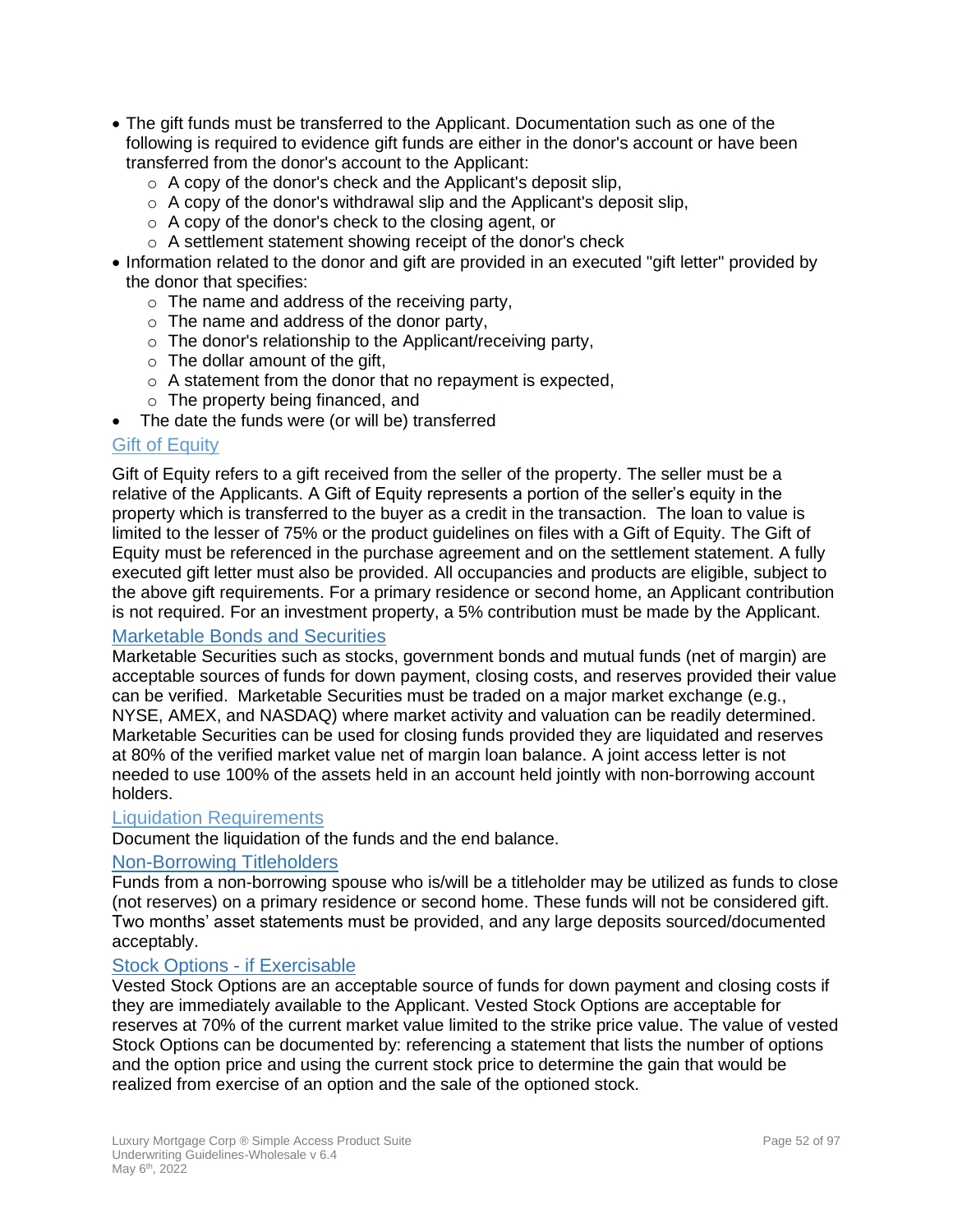If the brokerage firm or fiduciary that negotiated the execution of the Stock Options did not deduct income taxes from the net proceeds, Lender must ensure that the Applicant will not suffer severe cash flow or liquidity problems when the taxes come due.

Non-vested Stock Options are **not** an acceptable source of funds for the down payment, closing costs, or reserves.

### Proceeds from Sale of Applicant's Personal Assets

Proceeds from the sale of Applicant's personal assets are an acceptable source of funds for down payment, closing costs and reserves on a case-by-case basis. Documentation of the sale is required.

### Proceeds from Sale of Real Estate

Proceeds from the sale of real estate are an acceptable source of funds for funds to close and reserves. The closing of the other real estate transaction must take place prior to or simultaneous with the subject closing and the net proceeds to the Applicant must be verified via a fully executed Closing Disclosure or equivalent settlement statement.

### Proceeds from the Pending Sale of Real Estate

In instances where an Applicant owns real property that is under contract to sell but will not close prior to the consummation of the subject transaction, the equity in the property in question may be used towards post-closing reserves. In order for an Applicant to be eligible under this guideline, the following criteria must be met:

- The transaction in question must be subject to a bona fide arm's length purchase and sales contract, listing the seller as either the owner individually or through an entity created for their benefit,
- The transaction in question must have a contracted closing date within 90 days of the closing of the subject transaction. An "on or about" date is acceptable for this purpose,
- The transaction in question may not be subject to any outstanding financing contingencies. If there were any financing contingencies in the purchase and sales contract, then there must be evidence in the file that the contingencies have been cleared,
- The Applicant must provide an estimated settlement statement drawn up by the attorney or closing agent representing them in the transaction in question confirming the estimated proceeds, net of any seller closing costs and/or lien payoffs, and
- The Applicant must provide a letter attesting to the number and amount of outstanding liens on the property that is involved in the transaction in question

If all of these parameters are met, up to 50% of the Applicant's documented share of the proceeds may be utilized towards the post-closing reserve requirement.

### Relocation Benefits

When the Applicant's employer assumes responsibility for paying off the existing mortgage in connection with a corporate relocation plan, Luxury Mortgage will require a copy of the executed buyout agreement to document the source of funds. In order to utilize Relocation Benefits paid by an employer to an Applicant for funds to close each of the following must be met:

- A copy of the executed buy-out agreement to purchase the existing residence must be provided,
- Any closing costs and points that may be included in the relocation package may be used, however, the Applicant must provide funds for prepaid items unless specifically stated in the relocation package,
- At closing, a copy of the fully executed settlement statement must be provided as evidence of sale and release from liability.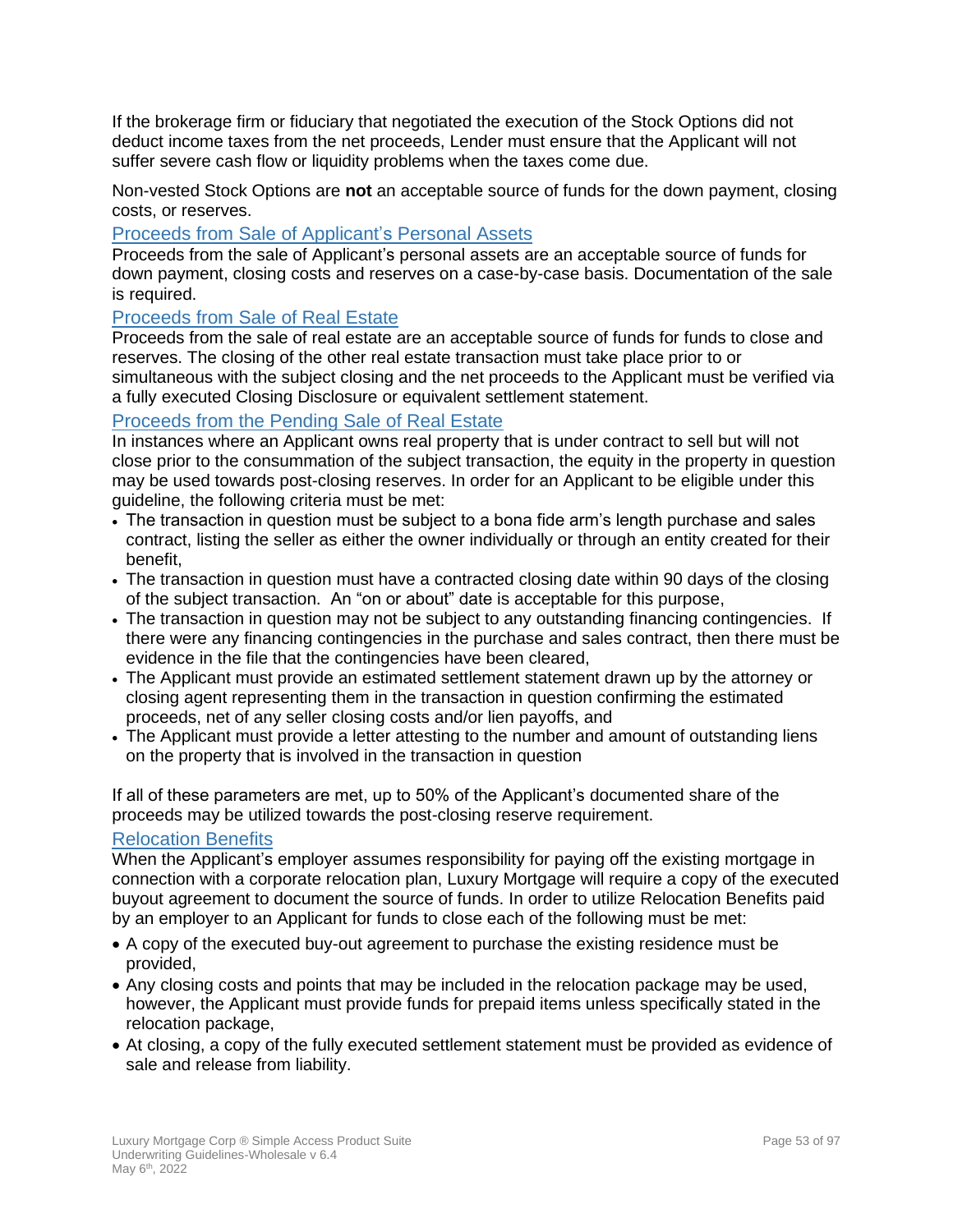If the conditions above are met, the PITIA on the existing residence can be eliminated from the debt-to-income ratio analysis.

### Rental or Lease Credits

Rent credit for option to purchase is an acceptable source of funds toward the down payment. Applicants are not required to make a minimum contribution from their own funds beyond standard guideline requirements for the rental payments in order for to be credited toward the down payment. Credit for the down payment is determined by calculating the difference between the market rent and the actual rent paid for the last 12 months. The market rent is determined by the appraiser in the appraisal for the subject property. Only the portion of the rental payment that exceeds the fair market rent can be applied to the down payment or closing costs.

In order to use credits granted to an Applicant from a rent with an option to buy lease arrangement as closing funds, the following guidelines **should** be followed:

- The lease agreement must state how the credit will be accrued, and
- The Applicant must provide:
	- $\circ$  Copies of canceled checks/money orders to evidence a history of a minimum of 12 months, and
	- $\circ$  Copy of rental/purchase agreement evidencing a minimum original term of 12 months
- The appraiser must provide: A Fannie Mae Form 1007 single-family comparable rent schedule for the property.
- Rental or lease credits **cannot** be used to calculate reserve requirements.

### Repayment of a Loan

A lump sum repayment of a loan can be used as an asset for down payment, closing costs and reserves provided the initial loan and the repayment can be verified and documented.

#### Retirement Accounts

Vested funds from Individual Retirement Accounts, Annuities, (IRA/Keogh accounts) and taxfavored retirement savings accounts (401(k) accounts) are acceptable sources of funds for down payment, closing costs, and reserves.

Verify the ownership of the accounts and the Applicant's actual receipt of the funds realized from the liquidation of the assets, if needed to complete the transaction. When funds from retirement accounts are used for reserves, we do not require the funds to be withdrawn from the account(s). If the Retirement Account only allows withdrawal based on the Applicant's employment termination, retirement (unless the Applicant is of retirement age), or death, Luxury Mortgage will **not** consider the vested funds as effective reserves.

Eligible Retirement Accounts may be included in the reserves or funds to close requirements as indicated above. For reserve purposes utilize the vested balance amount minus any outstanding loans and/or funds liquidated to complete the transaction at 70% of net value if Applicant is not of retirement age. If the Applicant is of retirement age, utilize 80%.

### Tax Deferred Exchange (1031 exchange)

Transactions involving 1031 exchange are permitted for investment properties. The Internal Revenue Code provides that a taxpayer may sell an asset (personal property or real property) and defer payment of capital gains tax, if that taxpayer uses the proceeds to acquire a like-kind replacement asset. Funds are controlled by a Qualified Intermediary (QI) or Accommodator or Facilitator, an individual or business entity that is sanctioned as a safe harbor by the IRS and provides the following functions/services in a 1031 exchange:

• Acquires the relinquished property from the Exchanger and causes it to be transferred to the buyer,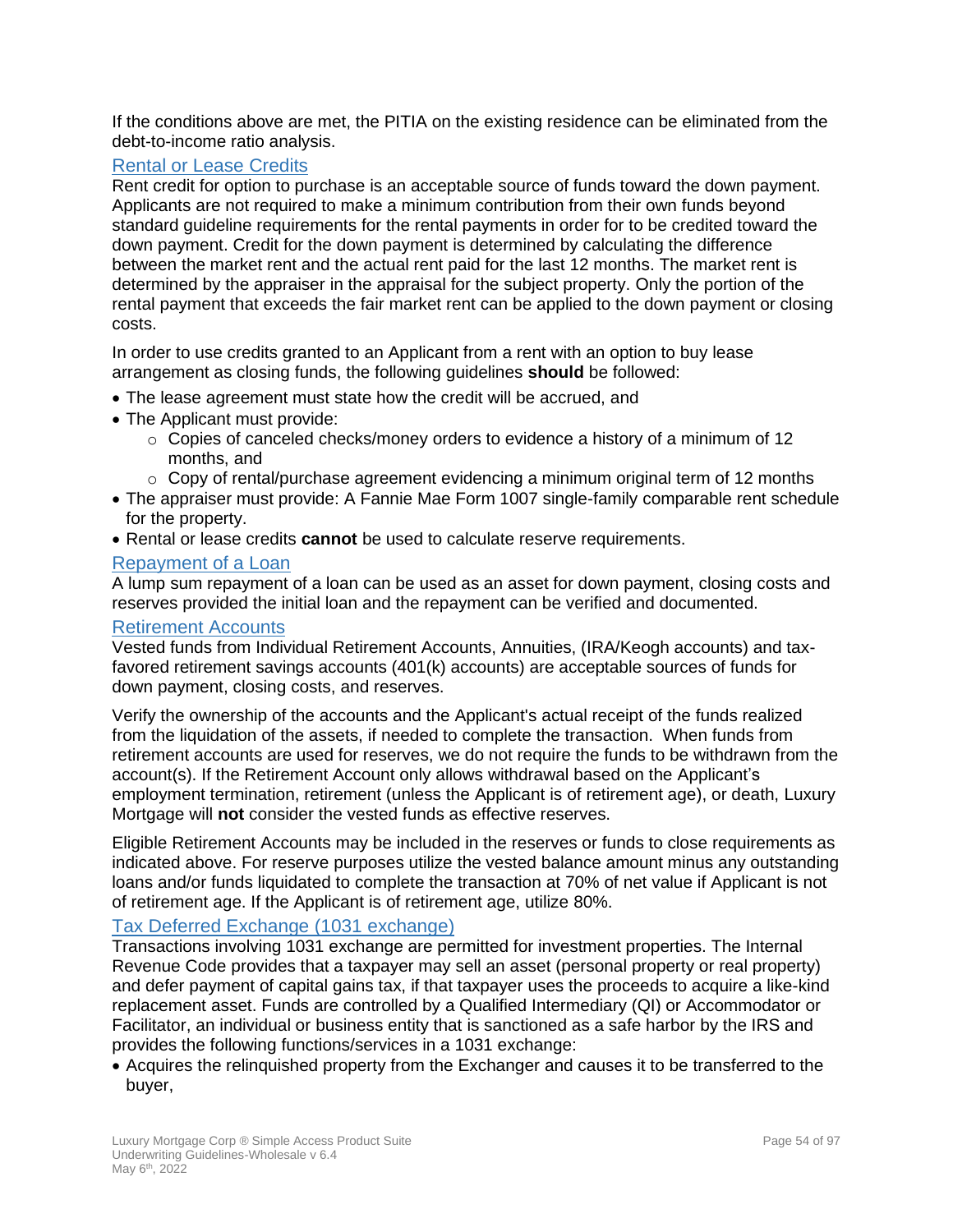- Holds the exchange proceeds to avoid exchanger's actual or constructive receipt of funds, and
- Acquires the replacement property and causes it to be transferred to the exchanger.

The QI/Accommodator/Facilitator cannot be the taxpayer, a related party, or an agent of the taxpayers. Provide the sales contract for the sold property along with the 1031 exchange agreement in addition to any other documents required under standard requirements in this guideline. Title can be held in an entity, please follow the respective requirements in the *[Title](#page-78-0)  [Vesting](#page-78-0)* section of the Underwriting Guidelines

Transactions involving 1031 Exchange must meet following criteria to be eligible for financing:

- The exchanged property must be identified within 45 days from the date of sale of the relinquished property
- All 1031 proceeds of the initial sale must be controlled by Qualified Intermediary (QI), Accommodator or Facilitator, with supporting documentation provided, and
- All 1031 proceeds of the initial sale must be re-invested in the like-kind property within 180 days of that sale.

When exchanging property, replacement property must be "like-kind" property.

Example: Real property has to be exchanged with real property, not personal property. Should exchange funds be used to provide earnest money deposit, the tax payer must sign an Assignment of Purchase and Sale Agreement with the QI/Accommodator/ Facilitator prior to the disbursement.

### Trust Account Funds

Funds from an Applicant's Trust Account are an acceptable source for the down payment, closing costs, and reserves provided the Applicant has immediate access to the funds. Written documentation of the value of the Trust Account from either the trust manager or the trustee and document the conditions under which the Applicant has access to the funds and the effect, if any, that the withdrawal of funds will have on trust income used in qualifying the Applicant for the mortgage. The trust agreement or trust certificate should be provided.

#### U.S. Savings Bonds

U.S. Savings Bonds are an acceptable source of funds for down payment, closing costs and reserves. To use U.S. Savings Bonds for closing funds and cash reserves calculations, the Applicant should provide a list of amounts, serial numbers, and maturity dates of the bonds. Photocopies should **not** be made. U. S. Savings Bonds should be based on their purchase price unless the redemption value can be documented.

## Section 6.4: Ineligible Asset Types

Examples include, but are not limited to, the following:

- Unsecured Borrowed Funds: Unsecured loans, unsecured credit lines, advances against overdraft protection or advances against credit cards or lines are **not acceptable** sources for funds needed to close or for reserve requirements.
- Cash on Hand: Generally, cash on hand is **not** an acceptable source of funds.
- Non-marketable Securities: Non-marketable Securities are not traded on a major stock market exchange, and their valuation and market value cannot readily be obtained. Generally, nonmarketable securities (stocks and bonds) are **not** used to calculate cash reserve requirements.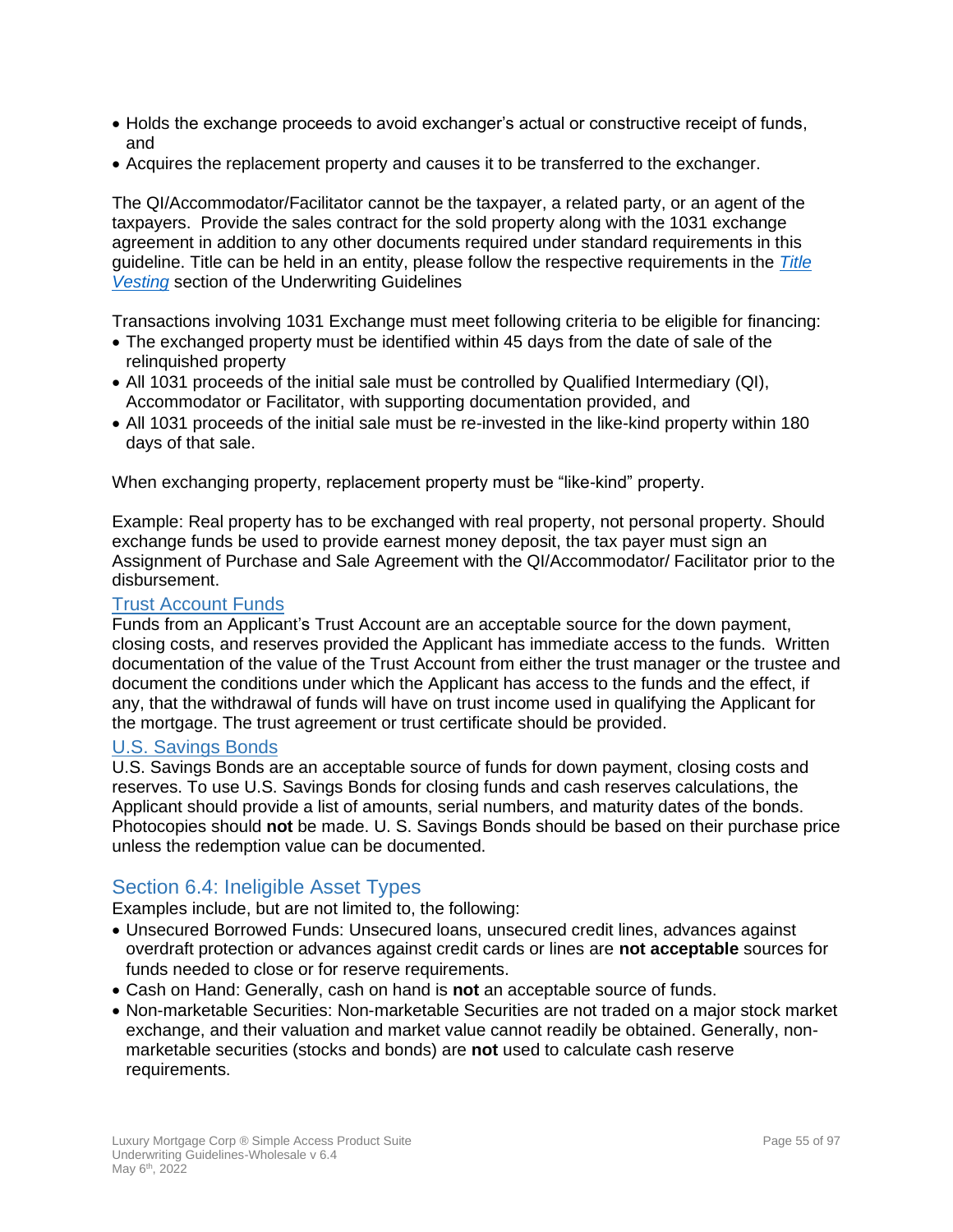- Sweat Equity (Work Equity): Generally, sweat equity is not an acceptable source of funds for the down payment, closing costs, or reserves, since it is difficult to accurately assess the contributory value of sweat equity work.
- Restricted Securities: Generally, Restricted Securities are **not** an acceptable source of funds. Restricted Securities cannot be readily traded due to Rule 144 and Security and Exchange Commission (SEC) regulations.
- Assets generated from activity that is illegal on a local, state, and/or federal level.
- Cryptocurrency: Any Cryptocurrency other than Bitcoin

# **Chapter 7: Credit Requirements**

Utilization and timely repayment of credit is a strong positive factor in determining an Applicant's credit risk profile. This chapter of the guideline addresses requirements for Applicant's credit profile. A merged credit report is required from all Applicants containing information from all three credit bureaus. A report for any Applicant containing only two bureaus is acceptable to the extent that it is the totality of the information available on said Applicant. Applicants with only one bureau reporting are not acceptable. Any frozen bureaus must be unfrozen, and credit information obtained. The credit report is good for 120 days from report date to the note date.

# Section 7.1: Trade Line Requirement

Each Applicant must have three trade lines and a credit history covering 24 months preceding application date. One trade line must have been active within the last 6 months. At least one trade line must be seasoned for 24 months. The same trade line may be used to cover both the 24 month history and active requirement. The trade lines do not need to currently be open. If an Applicant's spouse is the only Co-Applicant listed, only one Applicant is required to meet this guideline. Authorized user accounts may not be utilized to satisfy this requirement. Below are the permissible exceptions to this requirement.

## Section 7.1.1: U.S. Citizen Living Overseas

An Applicant who is a US citizen but currently living overseas and does not meet the trade line requirements may utilize one of the below options to meet this requirement. In order to utilize this guideline, the Applicant must have at least one credit score reporting.

### **Method One | Financial Institution Letter**

The Applicant may provide one (1) reference letter from a financial institution with whom the Applicant has a deposit relationship (minimum two year relationship preceding note date). The letter must outline contact information for the institution, Applicant's name, and account number(s), and detail the types and lengths of the institution's relationship with the Applicant. The letter should also state whether or not the Applicant is in good standing. The institution providing the letter must be an institution approved by Luxury Mortgage. Refer to [Exhibit A.](#page-91-0)

### **Method Two | Foreign Credit Reference Letters**

The Applicant may provide three (3) reference letters from creditors in the Applicant's country of residence. Credit reference letter must be on institution letterhead and reflect telephone number, address, and website. The reference letters must in combination meet the Trade Line Requirement of the Underwriting Guidelines.

## Section 7.1.2: Applicants with Insufficient Trade Lines

Alternate credit which would be acceptable to FNMA may be used to bridge a credit trade line gap in the following circumstances. An Applicant who has three trade lines on their credit report but does not meet one or more of the requirements for a 24 month history, 24 month seasoned trade line, or active trade line in the last 6 months preceding application date: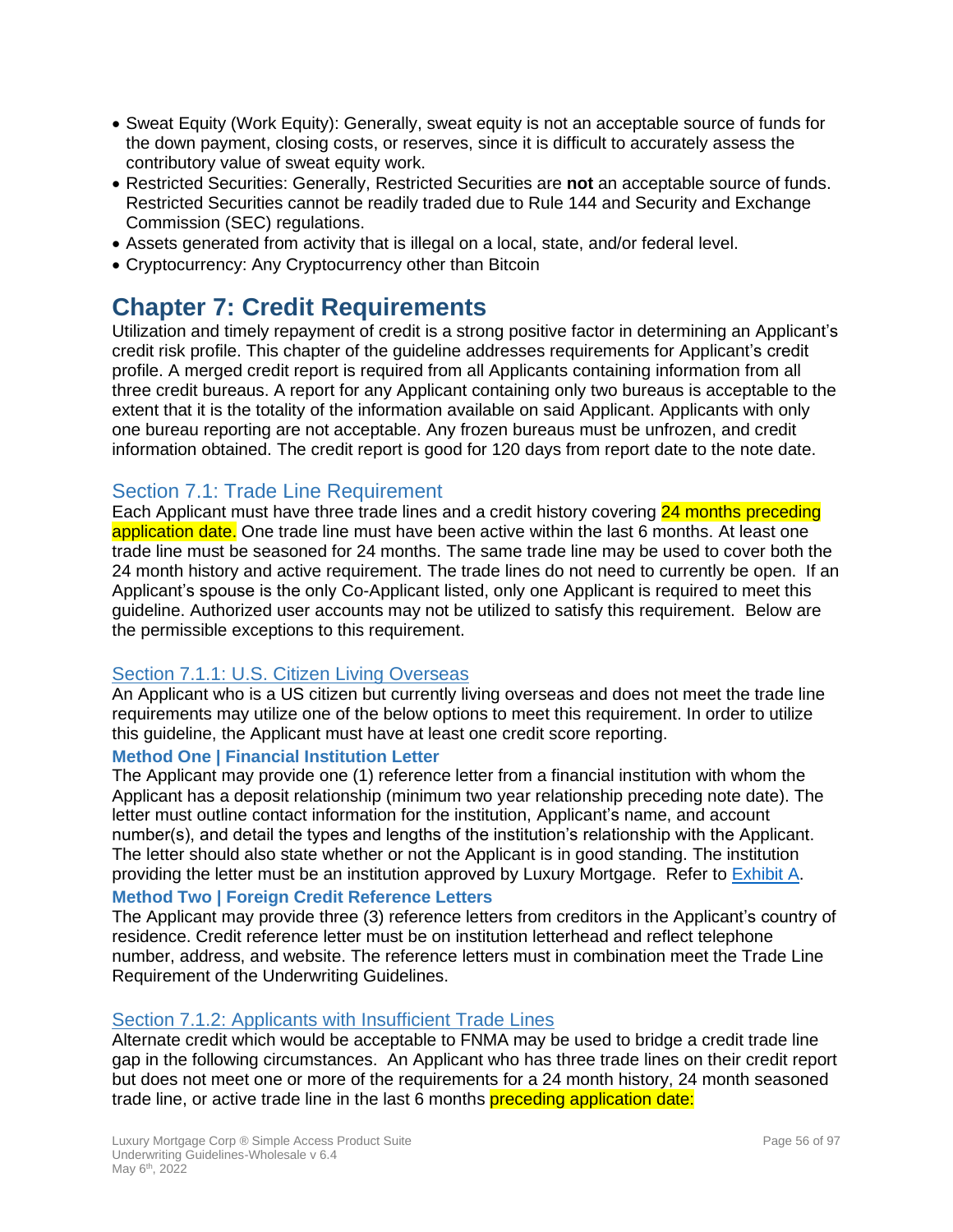- $\circ$  Provide one additional trade line showing 0x30x12. One of the trade lines on credit or the alternative must be a housing line showing 0x30x12, or
- o Provide two additional trade lines showing 0x30x12

### **Section 7.1.3: Unmarried Joint Applicants**

Unmarried joint Applicants who meet at least two of the three below criteria may be treated as spouses for determining compliance with the trade line requirements (within the meaning of Section 7.1)

- Reside together for at least two years,
- Hold at least one joint trade line, and
- Jointly hold asset accounts

# Section 7.2: Credit Score Used for Underwriting

| Program                                                 | Requirements                                                                                                                                                                                                                                                                                                                                                                                                                                                       |
|---------------------------------------------------------|--------------------------------------------------------------------------------------------------------------------------------------------------------------------------------------------------------------------------------------------------------------------------------------------------------------------------------------------------------------------------------------------------------------------------------------------------------------------|
| Full Documentation,<br>Bank Statement, and<br>1099 Only | • Use the middle score of the primary income earner.<br>An Applicant's documented income may not be excluded<br>$\circ$<br>to determine the primary income earner on a loan<br>• If there is no primary earner (i.e., both applicants have the same<br>income) then lowest middle score should be used                                                                                                                                                             |
| <b>Asset Qualifier</b>                                  | • Generally, use the lowest middle score on the loan.<br>• If one Applicant is providing 75% or more of the assets for the<br>subject transaction, including funds to close and all post-closing<br>reserve requirements, in accounts that are either solely in their<br>name or jointly with persons who are not Applicants on the<br>transaction, then they are deemed to be the primary asset<br>contributor and their FICO may be used for guideline purposes. |
| <b>Investor Cash Flow</b>                               | • Use the lowest middle score on the loan.                                                                                                                                                                                                                                                                                                                                                                                                                         |

# Section 7.3: Credit Inquiries

Careful consideration must be given to determine if numerous inquiries reported on the credit report require an explanation from the Applicant and/or an investigation to uncover if any new credit obligations resulted from the inquiries. A letter of explanation must be requested for inquiries appearing on the credit report when there is not a recently established trade line reflected in the loan. The inquiry letter may be waived on Investor Cash Flow loans at underwriter's discretion. If a new account resulted from the inquiry, it must be verified, and the obligation included in the qualifying debt ratio calculation.

## Section 7.4: Housing Payment History

The housing references provided or listed on credit may not exceed 1x30x12 in the aggregate, however, note that 1x30x12 may have an associated pricing adjustment. Any housing lates in the last 12 months preceding the application date and above the 1x30x12 that resulted in a Significant Derogatory Credit Event may be permissible subject to the requirements outlined below and may be subject to a price adjustment.

A borrower who is currently rent free or living without a housing payment history is eligible per guidelines, provided they are not a first time home buyer. Their current lack of housing payment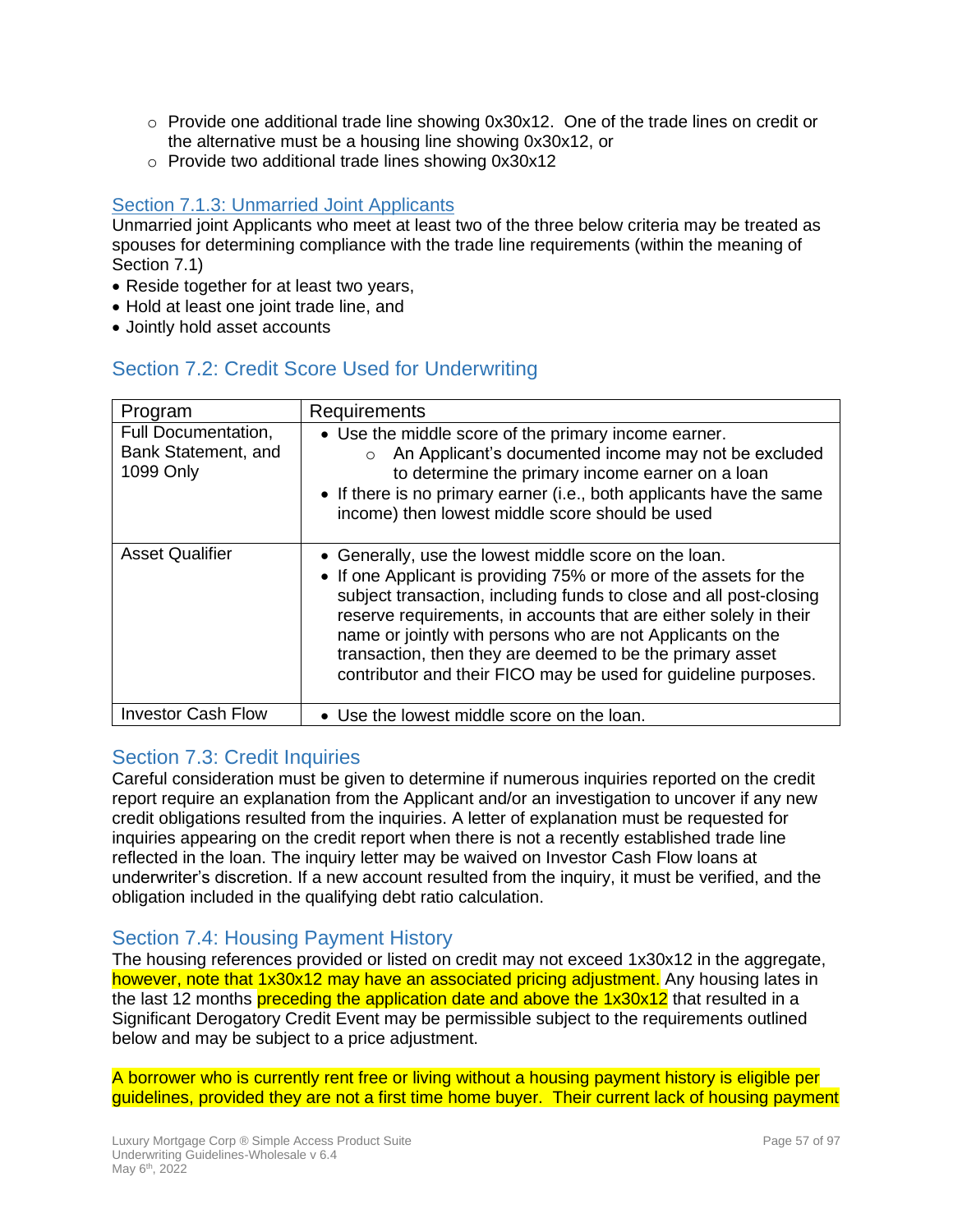must be verified by rent free letter, deed of ownership, and/or any other supporting documentation that can prove status. Also, any housing payments they had responsibility for in the preceding 12 month period from application date must be documented.

### Rental History

If an Applicant rents from a professional management company, a fully completed and signed VOR may be utilized. If an Applicant rents from a private landlord, the most recent 12 months' consecutive cancelled checks (front and back) along with a copy of the lease must be provided.

### Mortgages/HELOC<sub>s</sub>

If an Applicant has a mortgage from an institutional lender not reporting on credit, a fully signed and completed VOM may be utilized. If an Applicant has a private mortgage, the most recent 12 months' consecutive cancelled checks (front and back) along with a copy of the note must be provided.

# Section 7.5: Significant Derogatory Credit Events

Applicants who have completed any of the below within the four years preceding the application date are subject to additional guideline requirements based on length removed from the event completion date or discharge/dismissal date to application date. All events must have been completed prior to application date.

- Foreclosure
- Short Sale
- Deed in Lieu of Foreclosure
- Short Payoff
- Bankruptcy (any chapter, either dismissed or discharged and includes Applicants current in bankruptcy proceedings)
	- $\circ$  Note: Any Applicants who are in active Bankruptcy (any chapter) are not eligible
- Modifications
	- $\circ$  Exception exists when modifications are directly related to the resolution of a COVID related forbearance, it would not be considered a significant derogatory credit event. The forbearance guidance would apply in these circumstances and 3 payments following the end of the forbearance period would be needed
- 120+ day mortgage late

Note: Active NOD or Lis Pendens not allowed. An historic NOD or Lis Pendens is not against guidelines; however, the underlying event will be evaluated against the Significant Credit Event and Housing Payment History requirements guidelines.

| Length of Time                      | Program allowed                             |
|-------------------------------------|---------------------------------------------|
| 0-2 Years Removed from Credit Event | • Doc Types Allowed: Full Doc Only          |
|                                     | • Maximum LTV: 70                           |
| 2-4 Years Removed from Credit Event | • Doc Types Allowed: All                    |
|                                     | • Maximum LTV: 75                           |
|                                     | Note: Exactly 2 years removed from a credit |
|                                     | event considered under this category        |

### Mortgage Tradelines in Forbearance

Applicants who had one or more mortgage trade lines placed in forbearance must meet one of the below requirements: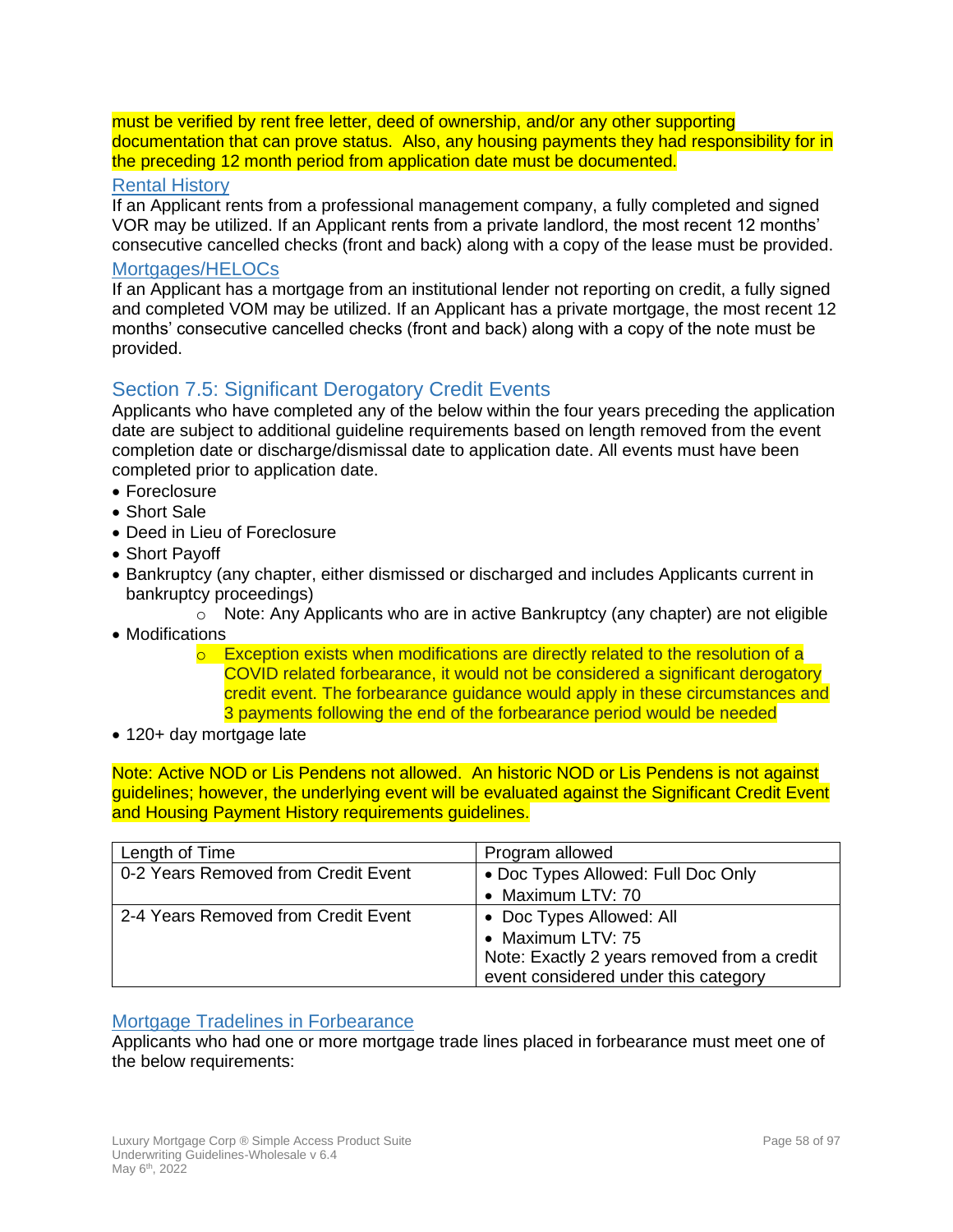| <b>Payment History</b>                                                                                        | Requirement                                                                                                                                                                                                                                     |
|---------------------------------------------------------------------------------------------------------------|-------------------------------------------------------------------------------------------------------------------------------------------------------------------------------------------------------------------------------------------------|
| If all payments are made as originally<br>scheduled during the forbearance period with<br>no payments missed: | The account(s) in question must be<br>reinstated prior to application but there is no<br>waiting period.                                                                                                                                        |
| If one or more payments on one or more<br>accounts are missed due to forbearance:                             | • Then the account in question must be<br>reinstated AND<br>• Three monthly payments must be made<br>as scheduled after completion of the<br>forbearance period and prior to the<br>application date<br>Note: An Applicant may have missed more |
|                                                                                                               | than three payments during the forbearance<br>period and/or have the missed payments be<br>added onto the loan's unpaid principal<br>balance and still be eligible under this<br>guideline, provided the requirements listed<br>here are met    |

## Non-Mortgage Trade Lines in Forbearance

Any non-mortgage trade line in forbearance may remain in forbearance, however the payment must be included in the Applicant's DTI/Debt Service.

# Section 7.6: Judgment/Tax Lien

Any outstanding judgments or tax liens may remain open under the following conditions:

- Must be on a repayment agreement,
- Document the most recent 6 months' payments preceding the application date made in a timely manner,
- Include payment in the DTI or debt service, and

• If the judgment or tax lien is recorded against the property, it must be subordinated If the conditions above are not met, the judgment or tax lien must be paid off prior to or at closing. Cash out proceeds may be utilized for this purpose

If borrower has tax deferred liability which is not a lien, refer to Fannie Mae guidelines

## Section 7.7: Collections/Charge-Offs

Open adverse credit must generally be paid off prior to or at closing, however if an individual account balance is under \$2,500 and the aggregate of accounts outstanding is under \$10,000 it may remain open. Any collections or charge off's greater than this amount may remain open provided they do not and may not affect title. Otherwise, they must be paid off. Medical collections may remain open regardless of amount.

# Section 7.8: Disputed Accounts

Any disputed accounts on an Applicant's credit report require additional due diligence. When an account in dispute is a collection account and the balance is less than or equal to \$250, the dispute may remain open. Otherwise, the following guidelines must be adhered to: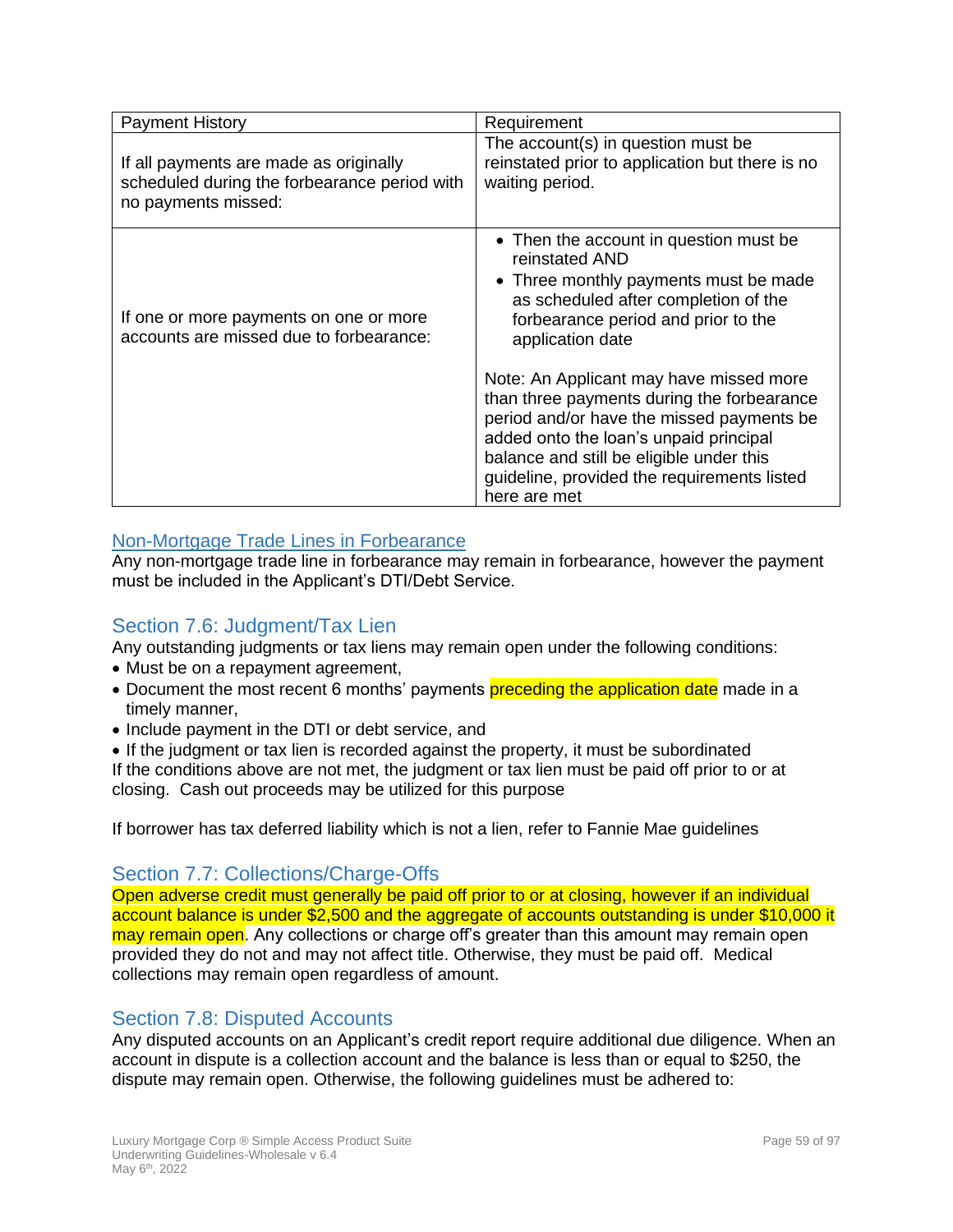| <b>Account Status</b>                                                                                                                                                                    | Requirement                         |
|------------------------------------------------------------------------------------------------------------------------------------------------------------------------------------------|-------------------------------------|
| Account with zero balance and no derogatory<br>information in the two years preceding the<br>credit report date                                                                          | • No action required                |
| Account with zero balance and derogatory<br>information in the two years preceding the<br>credit report date including active collections<br>and charge offs not excluded above          | • Remove and pull new credit report |
| Account with a positive balance and no<br>derogatory information in the two years<br>preceding the credit report date                                                                    | • No action necessary               |
| Account with a positive balance and<br>derogatory information in the two years<br>preceding the credit report date including<br>active collections and charge offs not<br>excluded above | • Remove and pull new credit report |

Note: A credit supplement is not allowed to document disputed accounts. A new report must be pulled.

# Section 7.9: Other Derogatory Credit

Any derogatory credit on an Applicant's credit report in the last 12 months preceding application date not otherwise addressed must be acceptably explained by the Applicant. An underwriter may request an explanation of any patterns of delinquent credit outside of the 12 month period.

# Section 7.10: Credit Counselling

Applicants who have experienced credit or financial management problems in the past may have elected to participate in consumer counseling sessions to learn how to correct or avoid such problems in the future. Whether Applicants have or have not completed participation in the sessions before closing on the mortgage transaction is not relevant since it is the Applicant's credit history that is of primary importance. The existence of credit counselling on a loan does not preclude financing under standard terms.

## Section 7.11: Public Record Search

The underwriter is responsible for verifying all existing public records to ensure that are no outstanding judgements or liens against all Applicants. It is encouraged that additional tools (Fraud Guard report, Lexis Nexis, reports, etc.) which leverage public, private, and proprietary data sources be utilized to aid in assessing credit profile.

# **Chapter 8: Liabilities**

The liabilities of all Applicants must be accurately documented and considered in order to make a sound credit risk decision. This chapter of the guideline generally does not apply to the Investor Cash Flow product as the product qualifies on the debt service coverage ratio of the subject property only.

For each liability, underwriting must determine the unpaid principal balance, the terms of repayment, the Applicant's payment history, and verify any other liability that is not shown on a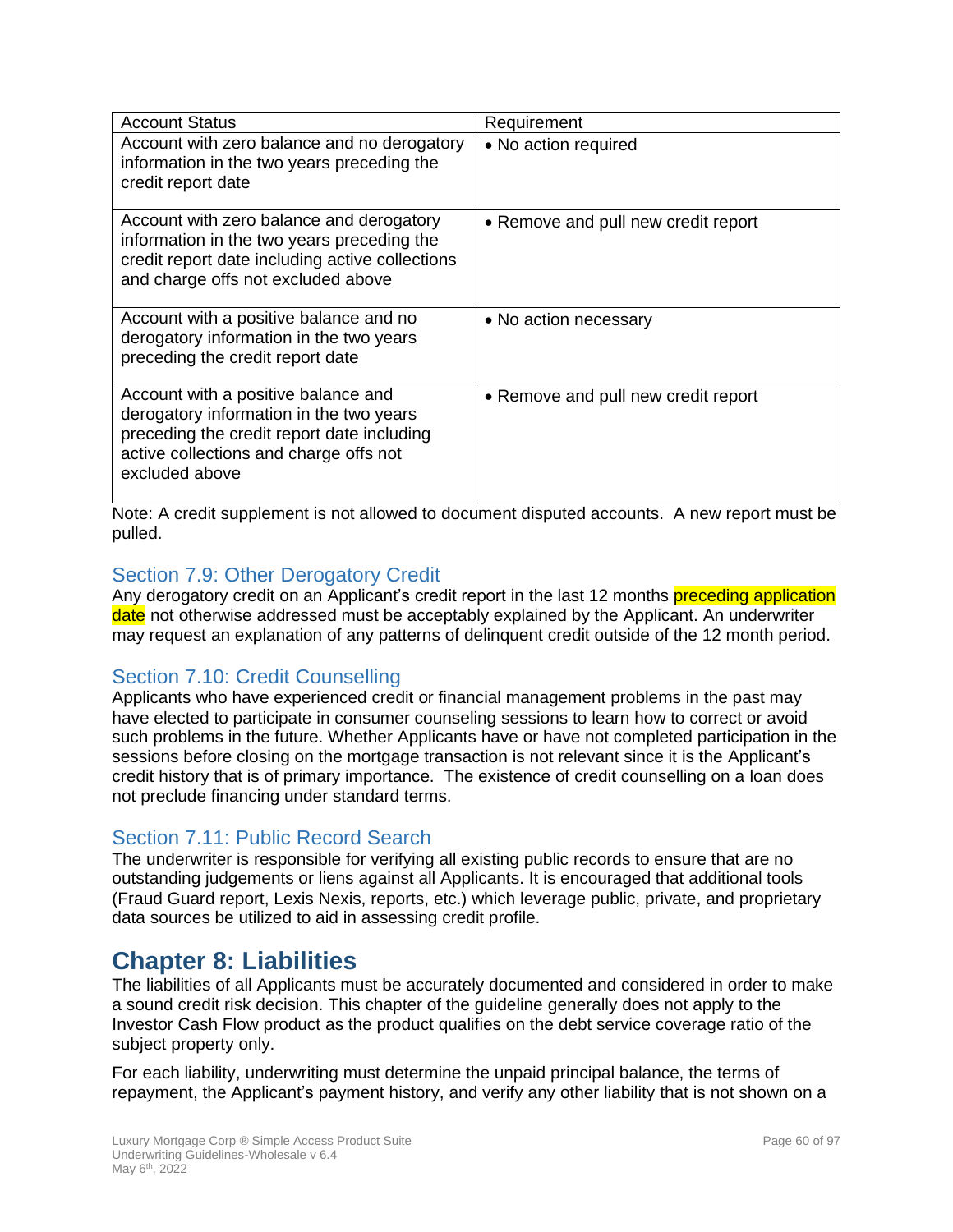credit report by obtaining documentation from the Applicant or creditor. If the credit bureau report does not contain a reference for each significant open debt shown on the loan application—including outstanding mortgage debt, bank, student, or credit union loans the underwriter must document separate credit verification.

If a current liability appears on the credit bureau report that is not shown on the loan application, the Applicant will be required to provide a reasonable explanation for the undisclosed debt. Documentation may be required to support the Applicant's explanation.

If the Applicant discloses, or Luxury Mortgage discovers additional liabilities after the underwriting decision has been made, up to and concurrent with the closing, the underwriter must recalculate the Applicant's debt-to-income ratio for loan closing qualification.

Debt payments, such as a student loan or balloon payment note scheduled to begin or come due within 12 months of the mortgage loan closing, must be included as anticipated monthly obligations during the underwriting analysis. Balloon-payment notes that come due within one year of loan closing must be considered in the underwriting analysis.

## Section 8.1: Alimony/Child Support/Separate Maintenance

For Full Documentation, Bank Statements, and 1099 Only, alimony may be deducted from income rather than included as a liability provided that the alimony payments are tax deductible to the payor. If not, the payments must be included as a liability.

For Asset Qualifier, it is included as part of the debt service.

Child support and separate maintenance must be included as a liability on all four product types. Document the terms of the payment via either the divorce decree, separation agreement, court order, or notarized agreement signed by all parties and their attorneys.

## Section 8.2: Installment Debt (including Mortgages)

Installment loans (i.e., car loan, student loan, etc.) must be included in the DTI/Debt Service. Utilize the payment listed on the credit report for qualifying. Installment debt with less than 10 months remaining may be excluded from DTI/Debt Service, as long as the Applicant has the assets to make the remaining payments. Installment debt may be paid off with proceeds from a cash out refinance. Applicants may pay down the debt to less than 10 months to exclude the payment, the assets used must be sourced. Applicants may also pay off the balance on an installment debt to exclude the payment from the DTI/Debt Service. Source the funds utilized. If no payment listed, obtain documentation of the current payment. If the payment on an account is subject to imminent change (I.E., an ARM or Interest Only loan that is near adjustment) document what the new payment will be and utilize that payment in determining the DTI/Debt Service. See [Lease Payments](#page-62-0) for information related to instances when installment debt is in the form of a lease. An authorized user account may be removed via supplement, and omitted from DTI/debt service, provided there is no evidence in the file the Applicant is paying the account in question. The following additional requirements apply on a TX 50(A)(6) loan:

- If the payoff of debt is a condition of qualification, the payoff(s) must be included on the closing statement and disbursed directly to the creditor by the title company.
- Luxury Mortgage may not require any other Luxury Mortgage debt be paid off as a part of the transaction as a condition of loan approval.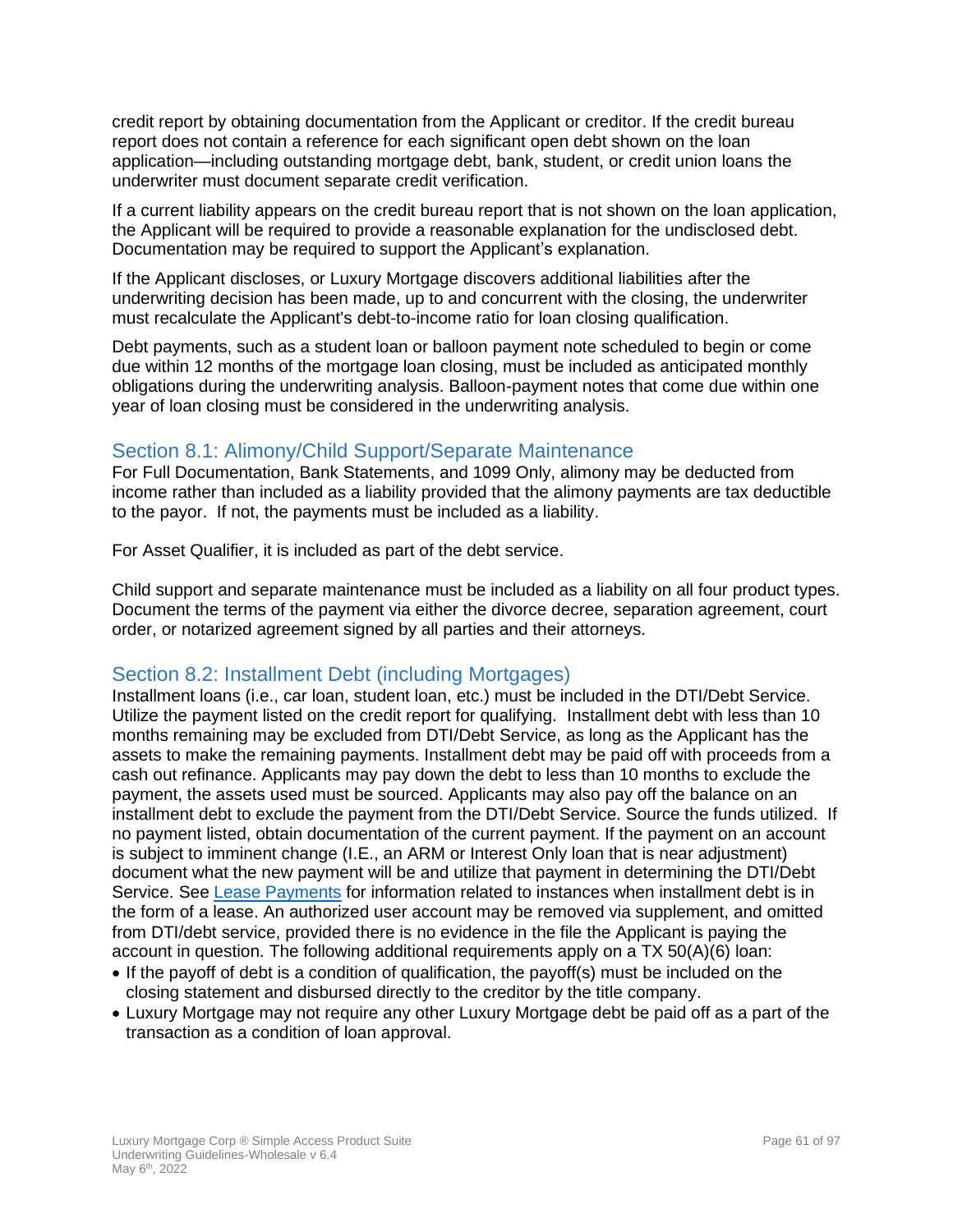# Section 8.3: Revolving Debt (including HELOC)

Use actual payment on credit report, unless the Applicant can document a lower payment. If no payment can be documented, use 5% of outstanding balance (except for a HELOC, in which case use 1%). If no balance, no payment needs to be included. Deduct 30 day charge accounts from available liquid assets or use 5% of the balance as a payment. 30 day charge accounts do not need to be considered on the Investor Cash Flow product. Revolving debt may be paid off prior to or at closing to have the payment excluded from the DTI/Debt Service. The account(s) do not need to be closed. When the Applicant pays off an account prior to closing, document the funds used for payoff. If paid at closing on a purchase or rate and term refinance transaction, document the Applicant brought the funds to closing necessary to pay off the account(s). If on a refinance loan proceeds will be used to pay off revolving debt, the transaction will be deemed cash out. An authorized user account may be removed via supplement, and omitted from DTI/debt service, provided there is no evidence in the file the Applicant is paying the account in question. The following additional requirements apply on a TX 50(A)(6) loan:

- If the payoff of debt is a condition of qualification, the payoff(s) must be included on the closing statement and disbursed directly to the creditor by the title company.
- Luxury Mortgage may not require any other Luxury Mortgage owned debt be paid off as a part of the transaction as a condition of loan approval.

# Section 8.4: Student Loans

If a payment exists on credit report, use that payment. If deferred and no payment listed, use 1% of the outstanding balance, the **documented payment upon forbearance exit** or document the fully amortized payment.

# Section 8.5: Business Debt in Applicant's Name

When a self-employed Applicant claims that a monthly obligation that appears on his or her personal credit report is being paid by the Applicant's business, the underwriter must be able to verify that the obligation was actually paid out of company funds and that this was considered in its cash flow analysis of the Applicant's business.

The account payment does not need to be considered as part of the Applicant's individual recurring monthly debt obligations if:

- The account in question does not have a history of delinquency,
- The business provides acceptable evidence that the obligation was paid out of company funds (such as 6 months of canceled company checks), and

• The underwriter's analysis of the business took payment of the obligation into consideration. The account payment does need to be considered as part of the Applicant's individual recurring monthly debt obligations in any of the following situations:

- If the business does not provide sufficient evidence that the obligation was paid out of company funds,
- If the business provides acceptable evidence of its payment of the obligation but the Cash Flow Analysis of the business does not reflect any business expense related to the obligation (such as an interest expense and taxes and insurance, if applicable, are equal to or greater than the amount of interest that one would reasonably expect to see deducted on the tax returns given the amount of financing shown on the credit report and the age of the loan) and it is reasonable to assume that the obligation has not been accounted for in the underwriter's analysis, or
- If the account in question has a history of delinquency.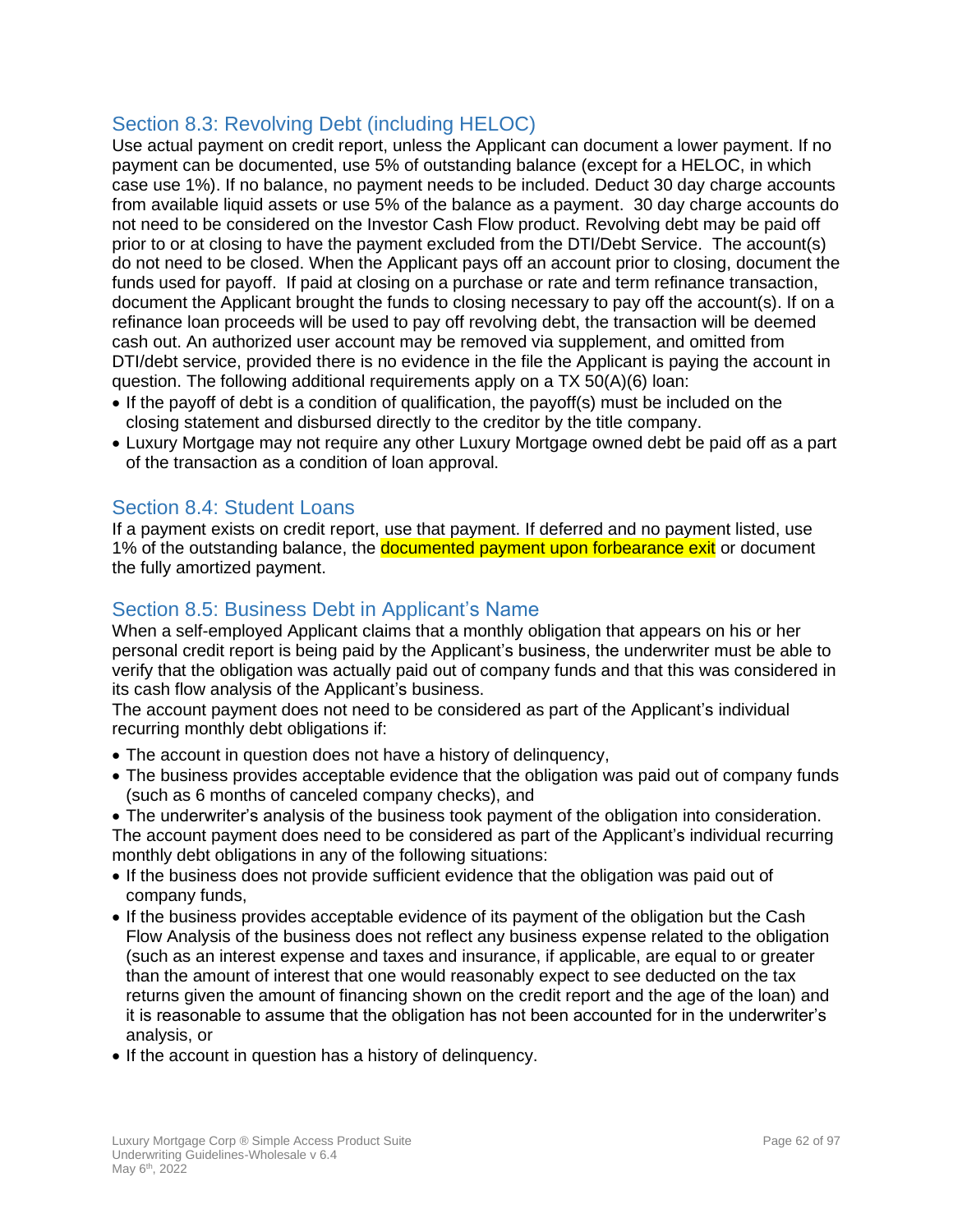To ensure that the obligation is counted only once, Luxury Mortgage will adjust the net income of the business by the amount of interest, taxes, or insurance expense, if any, that relates to the account in question.

### Section 8.6: Court-Ordered Assignment of Debt

When an Applicant has outstanding debt that was assigned to another party by court order (such as under a divorce decree or separation agreement) the Liability does not need to be considered as part of the Applicant's recurring monthly debt obligation. Verify through an executed copy of Divorce Decree and/or Settlement Agreement that the debt assigned to another party who is fully responsible for repayment of that debt.

# Section 8.7: Co-Signed Loans

When an Applicant is obligated for a debt but can provide satisfactory proof that another party is obligated on the loan and making the payment, the liability does not need to be considered as part of the Applicant's recurring monthly debt obligations. The underwriter must be able to verify a history of documented payments on the debt made by another party and ascertain that there is not a history of delinquent payments for that debt (since this could be an indication that the other party might have to assume the obligation at some point in the future).

Generally, the other party should have been making payments on the debt for at least 12 months (although shorter payment histories may be considered on a case-by-case basis). The liability does need to be considered as part of the Applicant's recurring monthly debt obligations if:

• The payment history by the other party cannot be sufficiently documented, or

• The other party has a history of being delinquent in making payments on the debt. For purposes of excluding a mortgage or HELOC, the co-signor may or may not be on title to the property tied to the loan in question.

## <span id="page-62-0"></span>Section 8.8: Lease Payments

Lease Payments must be included regardless of the remaining term. At the end of the lease term, the Applicant will be faced with either a buyout of the lease (purchase of the car) or a new lease contract obligation.

### Section 8.9: Relocation Benefits

The PITIA on the existing residence can be eliminated from the debt-to-income ratio analysis in a relocation situation if **all** the following conditions are met:

- A copy of the offer to purchase the existing residence must be provided,
- Any closing costs and points that may be included in the relocation package can be used as closing funds. However, the Applicant must provide funds for prepaid items unless specifically stated in the relocation package, and
- At loan closing, a copy of the equity advance or a settlement statement must be provided as evidence of sale and release from liability.

## Section 8.10: Deferred Installment Debt

Deferred Installment Debts, such as deferred student loans, must be included as part of the Applicant's recurring monthly debt obligations. If the Applicant's credit report does not indicate the monthly amount that will be payable at the end of the deferment period, the Applicant must obtain copies of the payment letters or forbearance agreements so that a monthly payment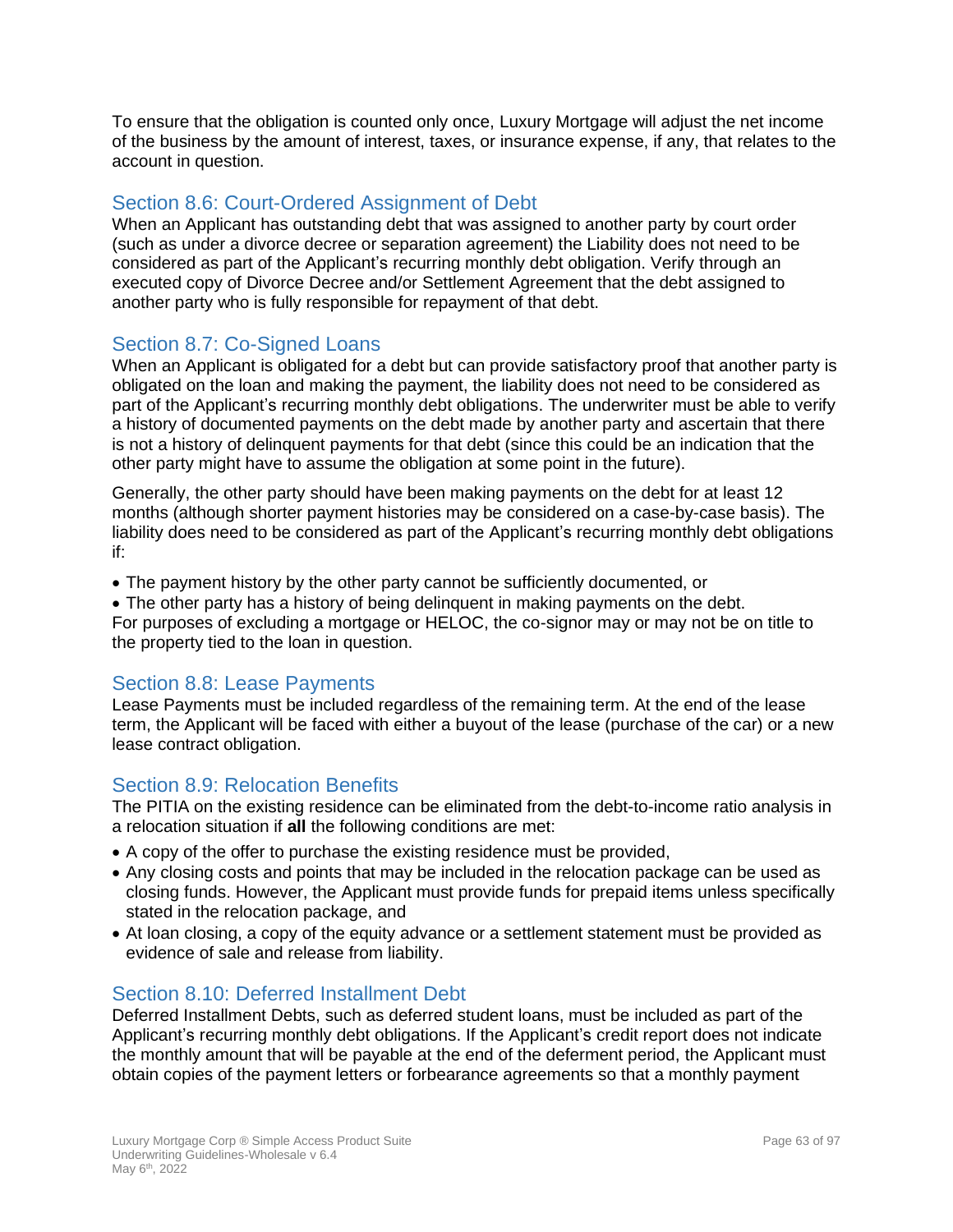amount can be determined and used in calculating the Applicant's total monthly obligations. If a payment cannot be determined, utilize 1% of the outstanding balance of the debt.

# Section 8.11: Loans Secured by Financial Assets

When an Applicant uses his or her financial assets, such as life insurance policies, 401(k) accounts, individual retirement accounts, certificates of deposit, stocks, bonds, etc., as security for a loan, the Applicant has a contingent liability. The underwriter is not required to include this contingent liability as part of the Applicant's recurring monthly debt obligations provided that the Applicant provides a copy of the applicable loan instrument that shows the Applicant's financial asset as collateral for the loan. If the Applicant intends to use the same asset to satisfy financial reserve requirements, Lender must reduce the value of the asset (the account balance, in most cases) by the proceeds from the secured loan and any related fees to determine whether the Applicant has sufficient reserves.

Payments on loans that are secured by an Applicant's specific liquid financial assets may be excluded from the DTI/debt service calculation in those circumstances where the repayment of the loan rebuilds the financial asset and the current verified balance in the account (or value of the financial asset) is sufficient to fully payoff the loan. Payments on loans secured by real estate or other personal property must always be included in the DTI ratio/debt service.

# Section 8.12: Sale of Departing Residence

If the Applicant is under non-contingent contract to sell a departing residence, the DTI/debt service can be calculated excluding the prior housing expenses (PITIA), if an additional 6 months of PITIA on the home to be sold is verified. If the Applicant is **not** under contract to sell departing residence OR under contract to sell with mortgage contingencies not yet released, the prior home will be treated as an investment property and standard underwriting guidelines apply. The debt for the prior home will be included in DTI/debt service.

# **Chapter 9: Property**

This section of the guideline addresses requirements related to the property to be encumbered by the mortgage.

# Section 9.1: Acceptable Property Types

The following property types are acceptable:

- 1-4 unit attached and detached properties
- Attached and detached PUDs
- Attached and detached Condos which are warrantable under Fannie Mae/Freddie Mac criteria
- Non-Warrantable condos with one Non-Warrantable feature-see [below.](#page-66-0) Max 80 LTV. Pricing adjustments apply.
- Mixed-Use properties-see relevant guideline section

## Section 9.1.1: Texas Home Equity Loans

The following additional requirements apply to Texas Home Equity Loans which fall under Article XVI, Section 50(a)(6). See the relevant *quideline section* for additional information.

- The property must be residential in nature. Properties used for agricultural purposes are not allowed.
- Single Family Residences Only
- The property's tax certification and exemptions must be reviewed and confirm the following: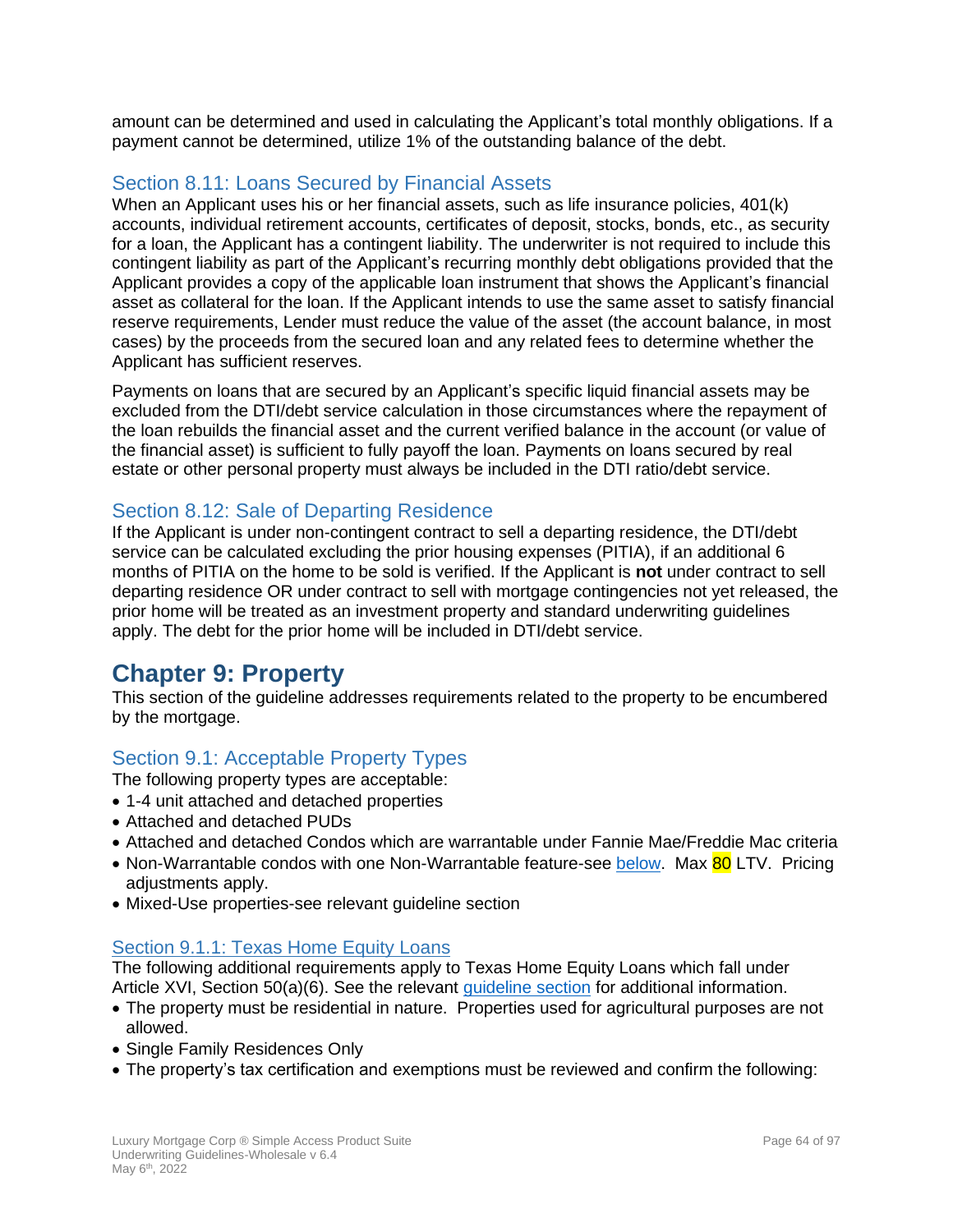- $\circ$  Property must be borrower's homestead in the state of Texas. Agriculturally designated homesteads are eligible with a 5% reduction to LTV.
- o All separate structures must be included in the homestead exemption
- $\circ$  Only the parcel designated as the homestead parcel may secure the loan allowed (property may have to be surveyed out prior to the appraisal being ordered)
- $\circ$  The homestead parcel, as identified on the county appraisal district records, must include ingress/egress to a properly identified public road
- $\circ$  The new lien may only be secured by the homestead parcel and the market value for LTV calculation can only be assessed on that parcel
- Properties deemed to be urban may not exceed 10 acres. Properties deemed to be rural may not exceed 20 acres, and those that exceed 10 acres must be common and customary to area with highest and best use as residential.

o Urban properties are defined as follows:

- Not more than 10 acres,
- Property must be located within municipal boundaries, a municipality's extraterritorial jurisdiction, or a platted subdivision,
- Served by police and paid or volunteer fire protection, and
- Have at least three of the following services provided by a municipality or under contract to a municipality:
	- Electric
	- Natural Gas
	- Sewer
	- Storm Sewer
	- **Water**
- o Rural properties are defined as follows:
	- Note more than 20 acres, those that exceed 10 acres must be shown to be common/customary and highest and best use,
	- Property is not located within municipal boundaries or a municipality's extraterritorial jurisdiction, or, if the property is located within one of those areas it is not served by police protection or fire protection provided by the municipality or under contract to a municipality, and
	- The municipality provides directly or under contract less than three (3) of the following services:
		- Electric
		- Natural Gas
		- Sewer
		- Storm Sewer
		- **Water**

## Section 9.2: Unacceptable Property Types

The following property types are unacceptable:

- Acreage greater than 20 acres (appraisal must include total acreage)
- Agricultural zoned property that is greater than 20 acres. See [here](#page-68-0) for properties on not greater than 20 acres.
- Multi Unit Properties with ADUs (considered on an exception basis)
- Condo hotel
- Hobby Farms
- Income producing properties with acreage
- Log Homes (may be eligible on a case-by-case basis)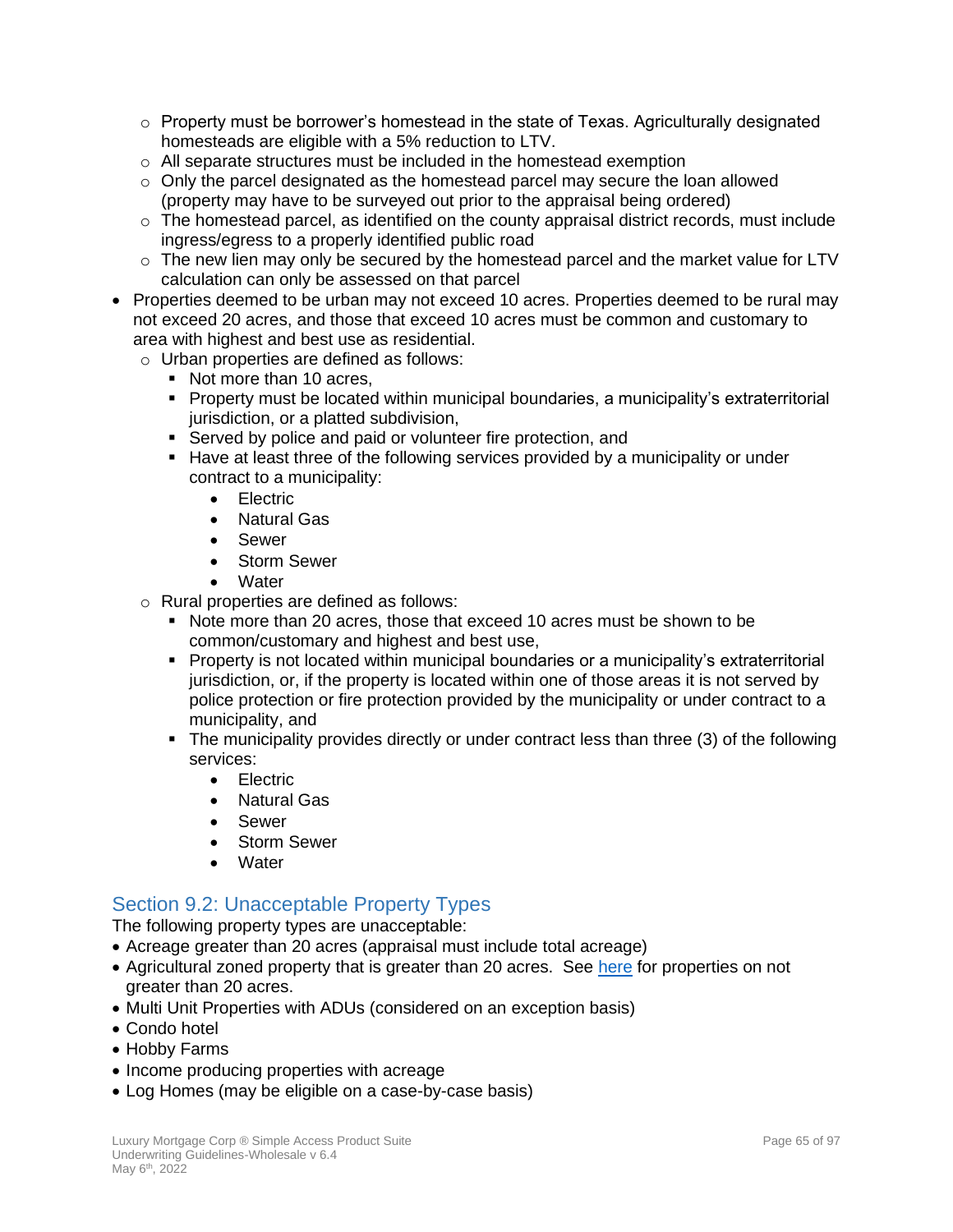- Manufactured housing
- Modular homes
- Properties subject to oil and/or gas leases
- Unique properties
- Working farms, ranches, or orchards
- Coops
- Properties with a condition rating of C5 or C6

# Section 9.3: Appraisal Requirements

All loans shall have an appraisal performed by an independent unbiased appraiser as part of the credit decision making process. All real estate appraisals must be performed according to the Uniform Standards of Professional Appraisal Practice (USPAP) adopted by the Appraisal Standards Board of the Appraisal Foundation. Appraisals must be completed on the appropriate form and include proper documentation, and legible exterior / interior photos including but not limited to all bedrooms and bathrooms. Changes or alterations made to an appraisal (including value estimate) must be completed by the original appraiser. The appraisal must be ordered in a manner compliant with Dodd-Frank's AIR requirements.

Generally, all appraisals must be completed by a Luxury Mortgage approved Appraisal Management Company (AMC). In instances when the Applicant has already had an appraisal completed by another lender, Luxury Mortgage will consider utilizing the previously completed report(s) provided all other requirements of this section including regulatory compliance are met. The ultimate decision on acceptance of an appraisal report completed for another lender will be made by Credit Risk Management. At a minimum, the following documentation will be required for each transferred appraisal:

- Copy of appraiser's license
- Copy of appraiser's E&O insurance declaration page
- AIR Certification from the appraisal management company who facilitated the order
- Assignment letter from previous lender
- A Collateral Desktop Analysis (CDA) with variance between 0 and positive 10%, inclusive

Note: The ECOA Valuations Rule requires copies of appraisals and other written valuations be delivered to the Applicant promptly upon completion, or three (3) business days before consummation, whichever is earlier.

### Number of Appraisals Required

The table below addresses the number of appraisals for a loan. Any requirements per regulation (such as HPML) supersede this requirement.

| Loan Amount                              | <b>Appraisal Requirement</b> |
|------------------------------------------|------------------------------|
| $\leq$ \$2,000,000                       | One Full Appraisal           |
| > \$2,000,000                            | Two Full Appraisals          |
| <b>HPML Loan with a Flipped Property</b> | Two Full Appraisals          |

### Age of Appraisal

As of the note date, the appraisal report(s) may not be more than 120 days old. A recertification of value is acceptable to extend the expiration date of the report provided the original report is not more than 180 days old as of the date of closing.

#### Determining Collateral Value

Collateral valuations impact the determination of the loan-to-value ratios, as well as approval and identification of exceptions. Loans wherein the best usage is as a "tear down" and replace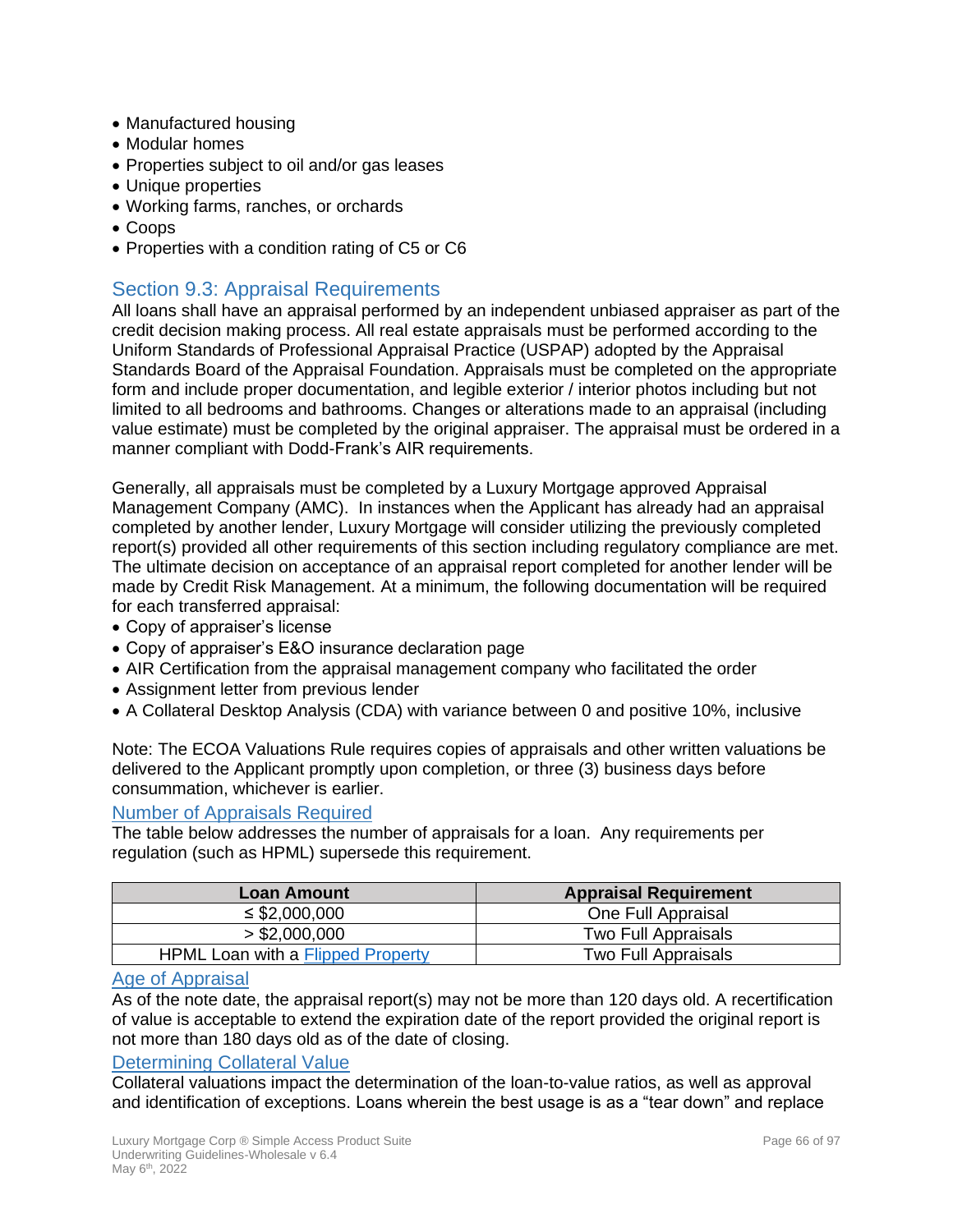are not eligible. The methods for determining collateral value are different for purchase versus refinance transactions.

### Purchase Transaction

The collateral value is based upon the lesser of the sales price (minus concessions or excess contributions) or the appraised value.

### Refinance Transactions

Generally, collateral value is calculated from the new appraised value. For cash out refinances where the property is owned less than six months as of the application date, lesser of purchase price or appraised value must be utilized. For properties owned less than 12 months as of the application date, current value may be used provided the value is supported both by appraisal and a secondary valuation source to be chosen at underwriter's discretion. If value not supported, use lesser of purchase price plus documented improvements or market value. If more than 12 months, use market value.

#### For Technical Refinance use lessor of purchase price or appraised value. See [Technical](#page-12-0)  [Refinance](#page-12-0) section for details

### Appraisal Review Requirements

All appraisals are subject to review and acceptance by Luxury Mortgage. Loan amounts above \$1.5MM and up to \$2MM may not utilize the CU score in lieu of obtaining a CDA. Additional appraisal due diligence may be required at the discretion of underwriting.

## Section 9.4: Condominiums

A condominium is a form of ownership where the Applicant has title to their individual unit along with an undivided share of the condo's common elements. Condominium applications submitted should be warrantable to Fannie Mae's or Freddie Mac's criteria. Limited review is eligible based on the below table. All others must undergo a full review. Non-Warrantable condos are subject to the [Non-warrantable condo](#page-66-0) criteria and will be subject to a pricing adjustment. The following documentation must be provided for condo submissions:

- Condo questionnaire (depending on the review being completed)
	- o Project review waiver may be applicable if projects meet waiver requirements
- Master insurance certificate including all required coverages (See [Insurance\)](#page-86-0)
- Most recent budget (when utilizing a full review)
- Recorded declarations/CC&R's and by-laws (when project does not meet established criteria)
- Other documentation as required by underwriting to complete project review

| <b>Limited Review-Established Condo Projects</b> |                               |  |
|--------------------------------------------------|-------------------------------|--|
| <b>Occupancy Type</b>                            | <b>Maximum LTV/CLTV/HCLTV</b> |  |
| Principal residence                              | 90/90/90                      |  |
| Second home                                      | 80/80/80                      |  |
| Investment property                              | 80/80/80                      |  |

Limited review table-all states

<span id="page-66-0"></span>Note that limited review is eligible for established projects only.2-4 unit and detached condos follow Fannie Mae's or Freddie Mac's guidelines.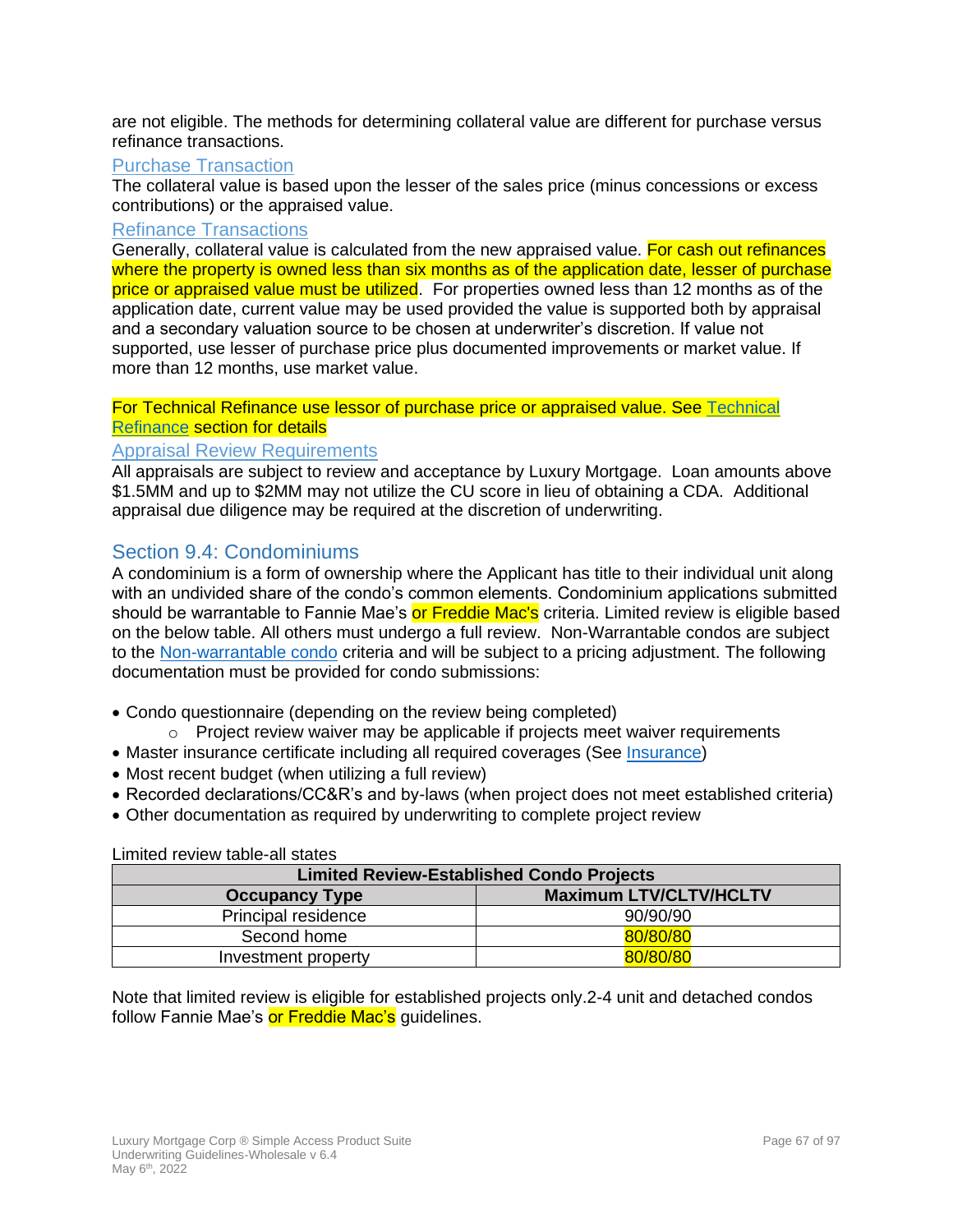# Section 9.4.1: Non-Warrantable Condominiums

Condo projects which do not meet Fannie Mae warrantability criteria may be acceptable under the Simple Access program, depending on the reason it is not warrantable. Condos which are otherwise warrantable but ineligible due to one of the following criteria may be considered. A condo which has multiple features that would deem it non-warrantable is not acceptable. A nonwarrantable condo requires a full condo review. Non-Warrantable condos are subject to a pricing adjustment. Max 80 LTV for a non-warrantable condo. Maximum of one non-warrantable condo feature is allowed.

### Owner Occupancy Requirement on Investment Property

An investment condo unit situated in a project which meets Fannie Mae's presale requirements for number of units sold but does not meet Fannie Mae's owner occupancy requirement is eligible under the Simple Access program. This guideline can be used for either a new or an established condo project.

### First Closing in a Non-Owner Occupied Unit

An Applicant whose closing will be the first in a new condo project is acceptable. In order to be the first closing for a non-owner occupied unit, a 70% presale requirement must be met.

### **Single Entity Ownership**

A single entity may own up to 30% of the units in the project (excludes the sponsor in an initial marketing phase, where this cap does not apply). May consider higher percentage on exception basis

#### Low Presales

40% presold is acceptable for a condo project. The underwriter must perform additional due diligence by reviewing the sales history of the project.

### Insufficient Budgeted Reserves

A condo which undergoes full review and has less than 10% of reserves budgeted may be acceptable. The management company must advise what their intent is to fund future capital improvements and provide the last two years financials (audited, if available).

#### Commercial Space

A condo project comprised of up to  $50\%$  commercial space is acceptable, provided it is common and customary to the area and does not have an adverse impact on marketability. However, a single entity may only own up to 30% of the units in the project (excludes the sponsor in an initial marketing phase, where this cap does not apply)

#### PERS Review

Condo projects that would ordinarily require a PERS approval may be approved under full review criteria.

#### Rent Stabilized Units

Condos which do not meet the presale or owner occupancy requirements due to a high number of rent stabilized units may have those units excluded from the relevant calculations. For example, a condo with 100 units of which 50 are rent stabilized would only be deemed to have 50 units. If 40 of the 50 units are sold, then it would be deemed 80% sold. The developer must confirm it has the intent to sell the units as they become available. If this is the only criteria that would deem the condo to be non-warrantable, then the condo is warrantable for purposes of this program. A maximum of 20% of the units in the project may be deducted from the unit count.

### Section 9.5: Mixed Use Properties

Mixed Use properties are allowed under the Simple Access Product Suite. Examples of this would include Business use in addition to residential use, such as property with space aside for a day care facility, a beauty or barber shop, or a doctor's office. Mixed use properties outside of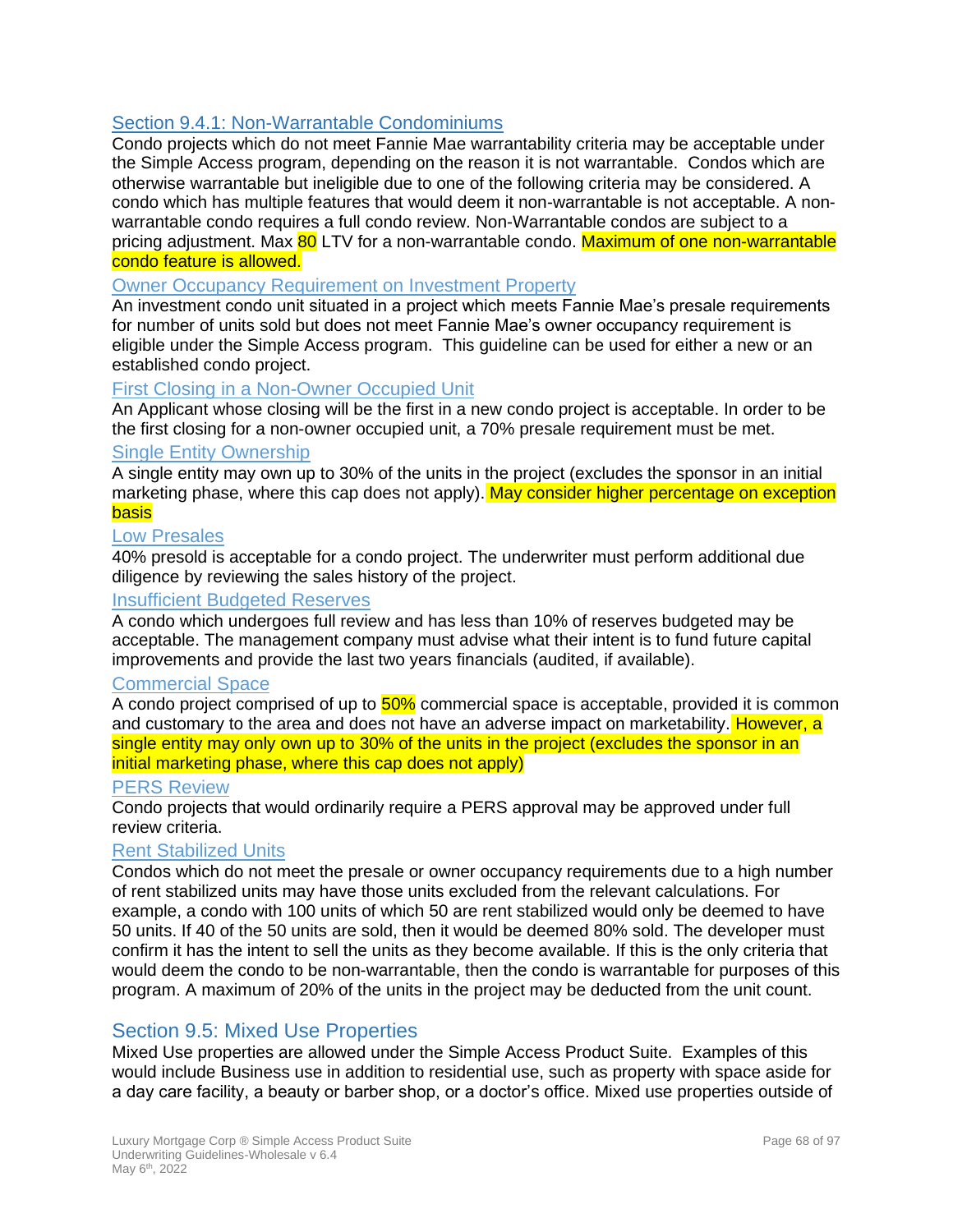FNMA's criteria are subject to a maximum LTV of the lesser of 75 or guidelines. The following also applies:

- The property may consist of one commercial unit and up to three residential units,
- The Applicant may, but is not required to be, be both the owner and the operator of the business. On investor Cash Flow loans, the Applicant may not occupy either the property or operate/own the business that operates out of the commercial unit,
- The property must be primarily residential in nature. For purposes of this guideline, primarily residential is deemed to be 51% or more residential square footage,
- The dwelling may not be modified in a manner that has an adverse impact on its marketability as a residential property, and
- The Applicant may either occupy the property as a primary residence or hold it for investment purposes.

The property must meet appraisal requirements for mixed use properties. The property must be appraised on a 1025 form by a general appraiser.

## **Appraisal must indicate:**

- A detailed description of the mixed-use characteristics of the subject property,
- That the mixed use of the property is a legal, permissible use of the property under the local zoning requirements,
- Any adverse impact on marketability and market resistance to the commercial use of the property, and
- Market value of the property based on the sales comparison approach, rather than the income based approach.

# <span id="page-68-0"></span>Section 9.6: Agriculturally Zoned Properties

Properties which are agriculturally zoned but are not situated on more than twenty acres may be considered acceptable. To proceed, the appraiser must confirm no adverse impact to marketability as a result of the zoning designation and that there is no agricultural use at the property. All other standard appraisal and property conditions considerations must be followed.

## Section 9.7: Unpermitted Additions

Unpermitted additions are allowed on a case by case basis at underwriter's discretion. The appraiser must comment that the addition was completed in a workmanlike manner and demonstrate that the addition does not have any adverse impact on marketability.

## Section 9.8: Deferred Maintenance

Any items that the appraiser notes of deferred maintenance must be reviewed on a case by case basis. If appraisal is marked as "subject to" rather than "as is" then the required work must be completed prior to closing.

## Section 9.9: Escrow Holdbacks

Escrow holdbacks may be considered on a case by case basis. The holdback amount will generally be 1.5 times the cost to cure.

### Section 9.10: Properties with Security Bars

Security Bars on windows are a potential safety issue that must be addressed prior to closing. Security bars must comply with local fire codes and meet one of the following conditions: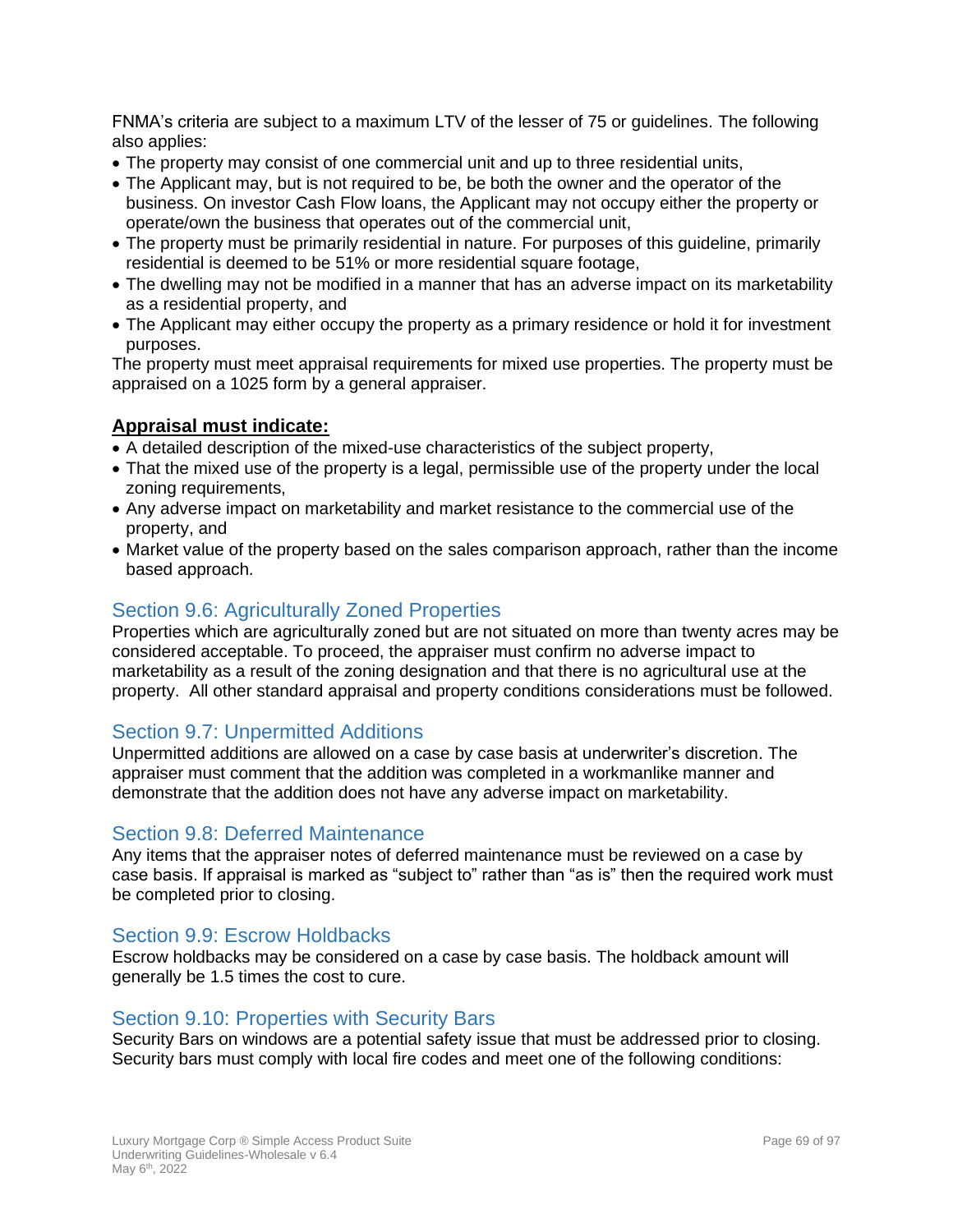- There must be a "Quick Release" on at least one window in each bedroom. Appraiser must comment on whether or not security bars meet local codes and whether or not there are safety release latches installed and provide photos of the release latches, or
- All bedrooms must have adequate egress to the exterior of the home. Appraiser must provide comments

# Section 9.11: Deed Restricted Properties

Generally, Luxury Mortgage does not finance properties with deed or resale restriction(s). Properties that are subject to deed or resale restrictions such as those listed below must be approved by Luxury Mortgage prior to submission.

- Resale restrictions are either a right in perpetuity or for a certain number of years, stated in the form of a restriction, easement, covenant, or condition in any deed, mortgage, ground lease, agreement, or other instrument executed by or on behalf of the owner of the land.
- Resale restrictions may limit the use of all or part of the land to occupancy by persons or families of low-income or moderate-income or may restrict the resale price of the property to ensure its availability to future low-income and moderate-income Applicants.
- The restricted resale price provides a subsidy to the homeowner, in an amount equal to the difference between the sales price and the market value of the property without resale restrictions.
- The resale restrictions are binding on current and subsequent property owners and remain in effect until they are formally removed or modified, or terminated in accordance with their terms, that being at foreclosure or acceptance of deed in lieu of foreclosures, or after a specific number of years.
- Private Tax Fee
- Resale restrictions related to age (55+ communities)

# Section 9.12: Leasehold Properties

Generally, a leasehold property is a property type whereby the property owner possesses (owns) the improvements, and the land is owned by another individual who leases the land to the property owner.

Given the dependence on the maintenance of a contractual leasehold agreement with a third party, leaseholds are considered to have more legal implications than properties owned outright, regardless of the stated length of the lease. Conditions for leasehold acceptance:

- The appraiser must produce a detailed description of the terms, conditions, and restrictions of the ground lease,
- The appraiser must consider and report any effect the terms of the lease have on the value and marketability of the mortgaged premises,
- The leasehold must run five years beyond the maturity date of the mortgage, this requirement does not apply if fee simple title will vest in the Applicant or an owner's association at an earlier date,
- Due to the complexity of the lease, a copy of the underlying lease (and sublease if applicable) must be obtained and reviewed by Luxury Mortgage as needed,
- When sales of similar properties that have the same lease terms are available, the appraiser should use these sales as comparable sales,
- If there are no comparable sales of leasehold properties, the appraiser should use sales of similar properties owned in fee simple as comparable sales, and
- The lease must meet all standards identified in "Additional Requirements" in this section.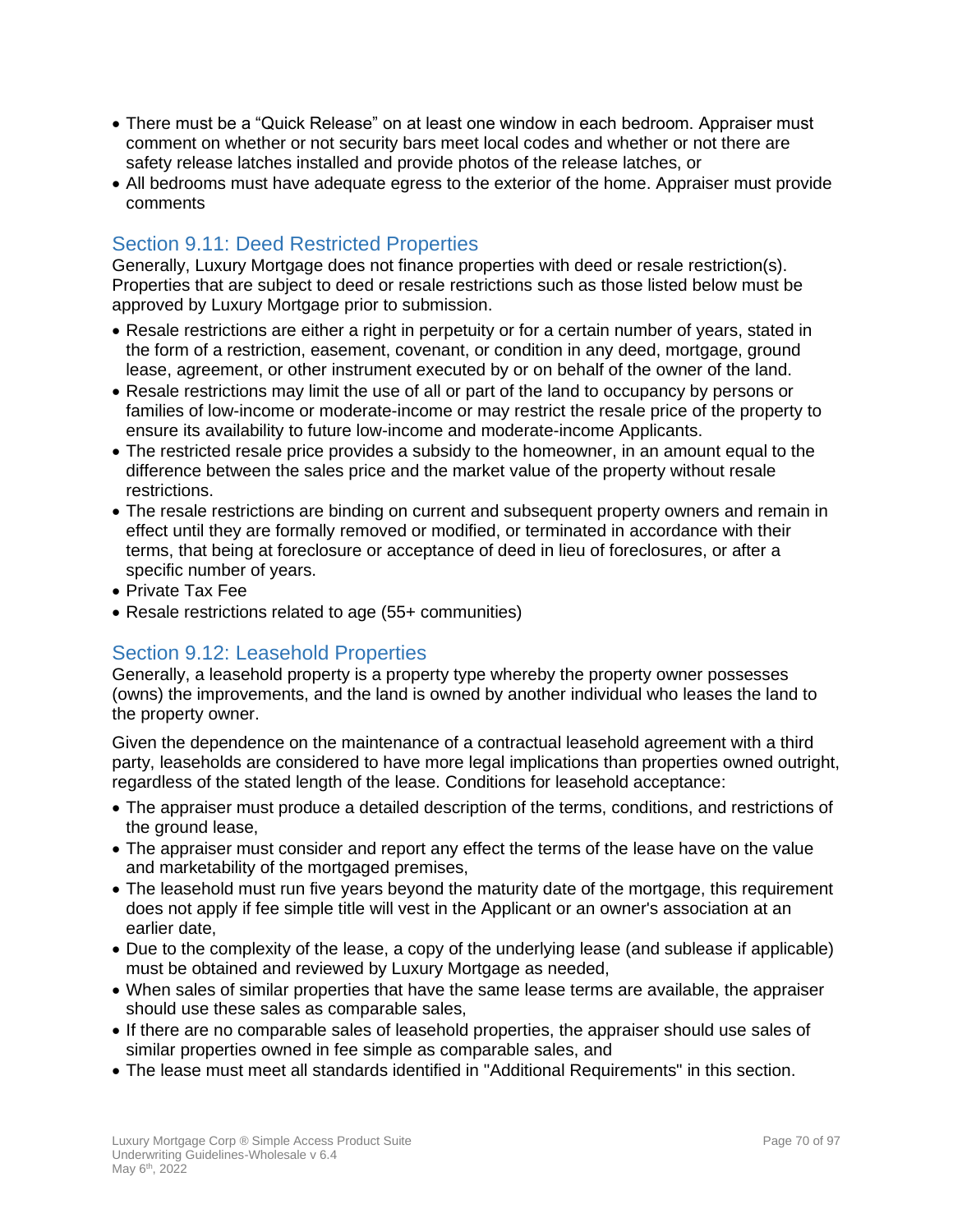# Additional Requirements

The leasehold must meet the following requirements:

- The lease must provide that the Applicant will pay taxes, insurance, and owner's association dues relative to the land in addition to those being paid on the improvements,
- The lease is valid, in good standing, and all assessments due are paid,
- The lease is assignable and transferable without restriction, or upon payment of a reasonable fee and delivery of reasonable documentation to the lessor. The lessor may not require a credit review or impose other qualifying criteria on any assignee, transferee, mortgagee, or sublessee. The leasehold estate and the mortgage must not be impaired by any merger of title between the lessor and lessee or by any default of a sublessor,
- The lease must provide for no default provisions except for non-payment of lease rents, or failure to adhere to typical covenants and restrictions,
- All rents must be current,
- The lease must have a provision to protect a mortgagee's interest in the event of foreclosure or condemnation,
- If the lease has an option for the Applicant to purchase the fee interest in the land, the option must be the Applicant's sole option and must be assignable. If exercised, the mortgage must become a lien on the title in the same priority it had on the leasehold,
- Any potential increase in rent payments must be factored into the Applicant's housing payment and analyzed when calculating the Applicant's housing payment and analyzed when calculating the Applicant's debt to income ratio. Also, the appraiser must assess the impact of such an increase on the future marketability of the property,
- The lease must provide for notification of default by Applicant to the mortgagee (usually within 30 days),
- The lease must allow the mortgagee to cure the default, at least a 30-day cure period, or take over Applicant's rights under the lease,
- The lease must protect mortgagee's interest in the event of condemnation,
- The lease must constitute real property that is subject to a mortgage lien that can be insured by ALTA Leasehold Title Insurance Policy and Hazard Insurance Policy,
- The lease must be recorded in public land records and executed by all parties,
- The lease must provide Applicant will retain voting rights in any owner's association,
- The mortgage must cover the property improvements as well as the leasehold interest in the land,
- The leasehold must be common for the area and readily marketable. The appraiser should address this and advise if there is any negative impact on value or marketability. Comparable provided should also be leasehold properties,
- When the property improvements for a leasehold estate are already constructed as the same time the lease is executed, the initial purchase price should be established as the appraised value of the land on the date the lease is executed. (If the lease is tied to an external index, such as the Consumer Price Index (CPI) - the initial land rent should be established as a percentage of the appraised value of the land that the lease is executed, and the purchase price may be adjusted annually during the term of the lease to reflect the percentage increased or decreased in the index from the preceding year), and
- When the property improvements for a leasehold estate will be constructed after the lease is executed, the purchase price of the land should be the **lower** of: the current appraised value of the land or the amount that results when the percentage of the total original appraised value that represented the land alone is applied to the current appraised value of the land and improvements. (If lease is tied to an external index, the initial land value may not exceed 40% of the combined appraised value of the lands and improvements).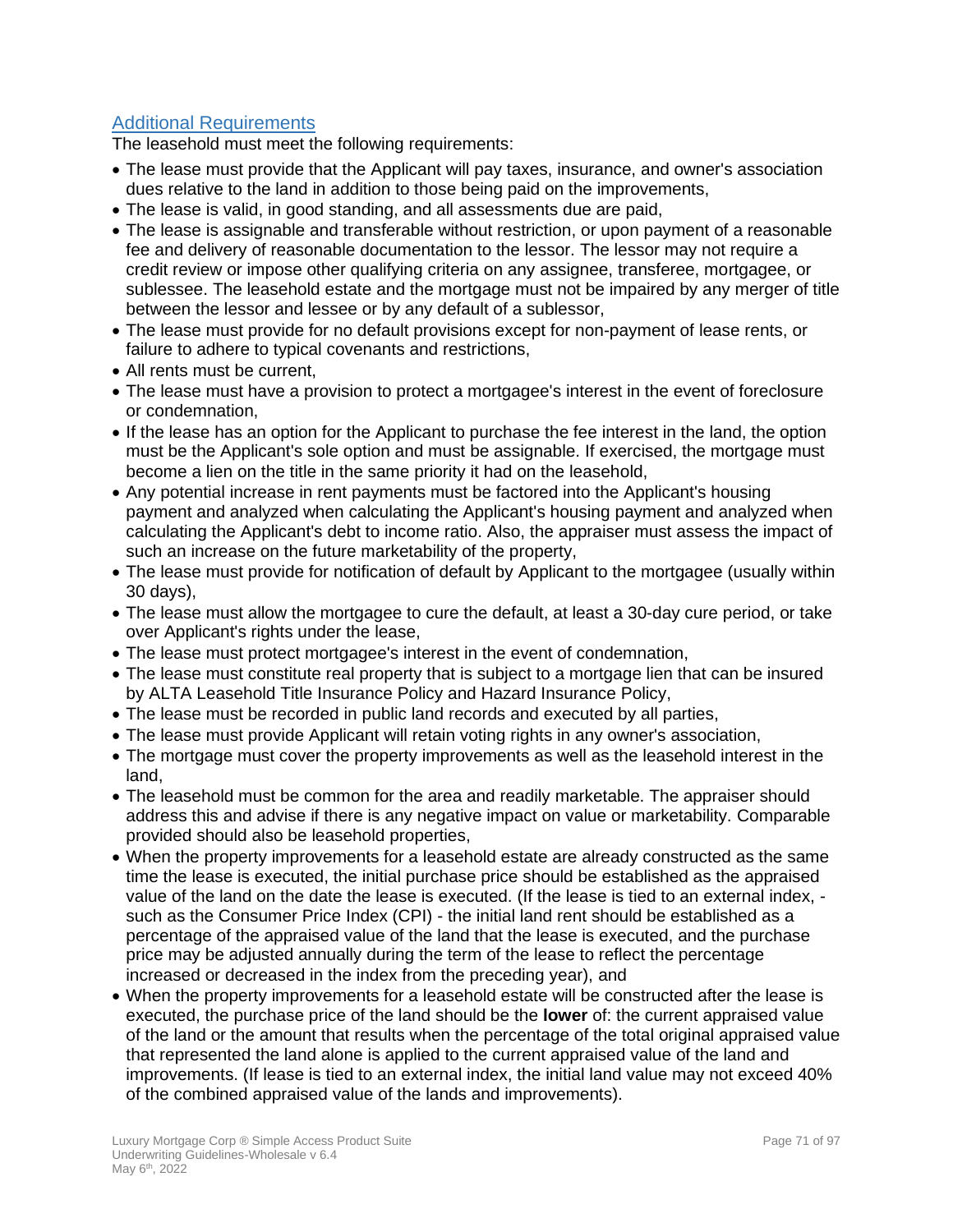# Section 9.13: Land Contracts

A mortgage in which the proceeds are used to pay the outstanding balance under a recorded land contract or contract for deed may be considered either a purchase transaction or a rate and term refinance, as described below. A copy of the executed land contract or contract for deed and cancelled checks are required.

Purchase Transaction Requirements

- The land contract or contract for deed must have been executed less than 12 months prior to the loan application interview date.
- All of the loan proceeds must be used to pay the outstanding balance under the land contract or contract for deed, and no loan proceeds may be disbursed to the Applicant.
- The LTV must be calculated using the lesser of the following:
	- o The current appraised value, or
	- $\circ$  The total acquisition cost (the purchase price indicated in the original land contract or contract for deed, plus any cost the Applicant has expended for rehabilitation, renovation, refurbishment, or energy conservation improvements). The loan must contain sufficient documentation on which to calculate the total acquisition cost.

### Refinance Transaction Requirements

- The land contract or contract for deed must have been executed at least 12 months prior to the loan application interview date,
- The LTV must be calculated using the current appraised value,
- Third-party documentation evidencing no late payments in accordance with the land contract or contract for deed for the most recent 12-month period must be provided, and
- The transaction must meet the requirements for a rate and term ("no cash out") refinance.

# Section 9.14: Interested Third Party Contributions

Interested Third Party Contributions are the cost of items normally paid by the Applicant, but which are paid by the seller, or another interested third party to the transaction. Interested parties generally include the builder, the developer, the seller of the property, the real estate agent, etc.

Examples of sales incentives include: commission paid to a realtor, a program developed by a seller or third party (e.g., a property management company, a builder, an investment group, a marketing company, etc.) to entice a buyer to purchase the property or a finder's fee or bonus paid to a realtor or a third party.

Generally, Luxury Mortgage does not consider contributions that are from a person related to the Applicant, the Applicant's employer, a municipality, a non-profit organization as interested party contributions.

Interested party contributions must be:

- Disclosed in the sales contract,
- Documented in the loan,
- Clearly shown on the Closing Disclosure, and
- Paid to the appropriate vendor by the Title Insurance Company or Closing Attorney.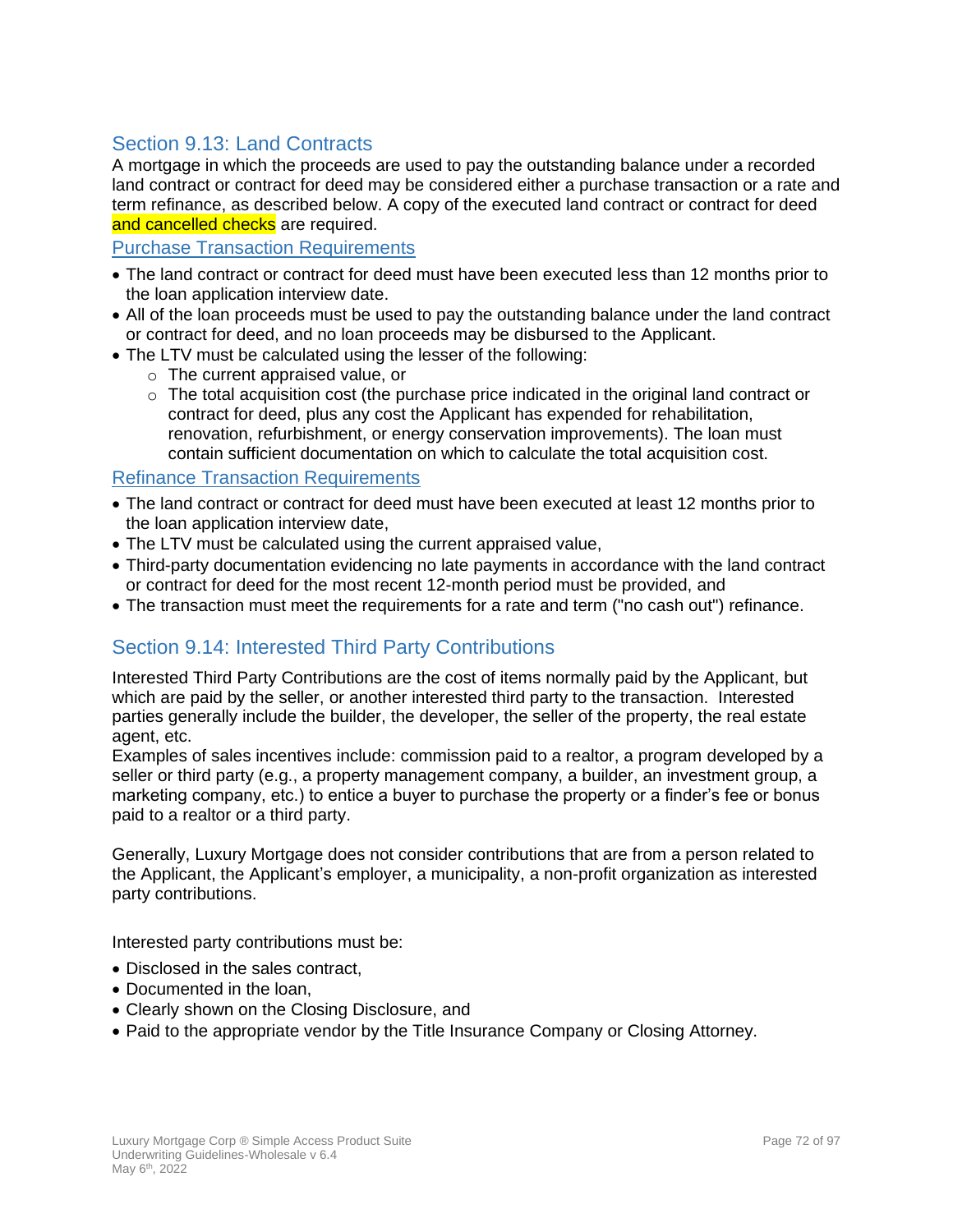#### Seller Credit/Financing Contributions

Funds originating from an interested third party and paid to the appropriate vendor are acceptable when they are used to permanently reduce the interest rate on the mortgage or pay related mortgage financing costs, closing costs, required pre-paids, and escrow costs. The total of financing contributions may not exceed the lesser of the total of the closing costs and prepaids or the LTV described in the guideline below.

#### Maximum Financing Contributions

**Full Documentation, Bank Statements, 1099 Only, Asset Qualifier** On a primary or second home, 9% up to 75 LTV and 6% to 90 LTV. On an investment property, 3%. **Investor Cash Flow Product** 3%.

#### Section 9.15: Properties Recently Listed for Sale

On a refinance where the property has been listed for sale in the last 6 months, the property must be delisted prior to application and the Applicant must provide an acceptable motivation letter on their intent to retain the property going forwards. Extra due diligence shall be performed in the case of a cash out refinance.

#### Section 9.16: Declining Markets

In the event an appraisal indicates a property is located in a declining market, the file will be subject to review by Credit Risk Management.

### **Chapter 10: Underwriting Requirements**

Luxury Mortgage takes a common sense approach to credit policy to ensure simplicity in the underwriting process. We recognize that not every loan falls within our credit guidelines and may deserve further consideration. Luxury Mortgage will originate 1-4 family mortgage loans that are in compliance with the Dodd-Frank Ability to Repay (ATR) rule as defined in 12 CFR 1026 unless exempt by definition. Luxury Mortgage Corp. will comply with all state and federal guidelines regarding points and fees.

The General ATR Option consists of eight minimum underwriting considerations as defined below and requirements for verifying the information used to underwrite the loan. The considerations are:

- The consumer's current or reasonably expected income or assets, other than the value of the dwelling, including any real property attached to the dwelling, that secures the loan,
- If the creditor relies on income from the consumer's employment in determining repayment ability, the consumer's current employment status,
- The consumer's monthly payment on the covered transaction, calculated in accordance with these guidelines,
- The consumer's monthly payment on any simultaneous loan that the creditor knows or has reason to know will be made, calculated in accordance with these guidelines,
- The consumer's monthly payment for mortgage-related obligations,
- The consumer's current debt obligations, alimony, and child support,
- The consumer's monthly debt-to-income ratio or residual income determined in accordance with these guidelines, and
- The consumer's credit history.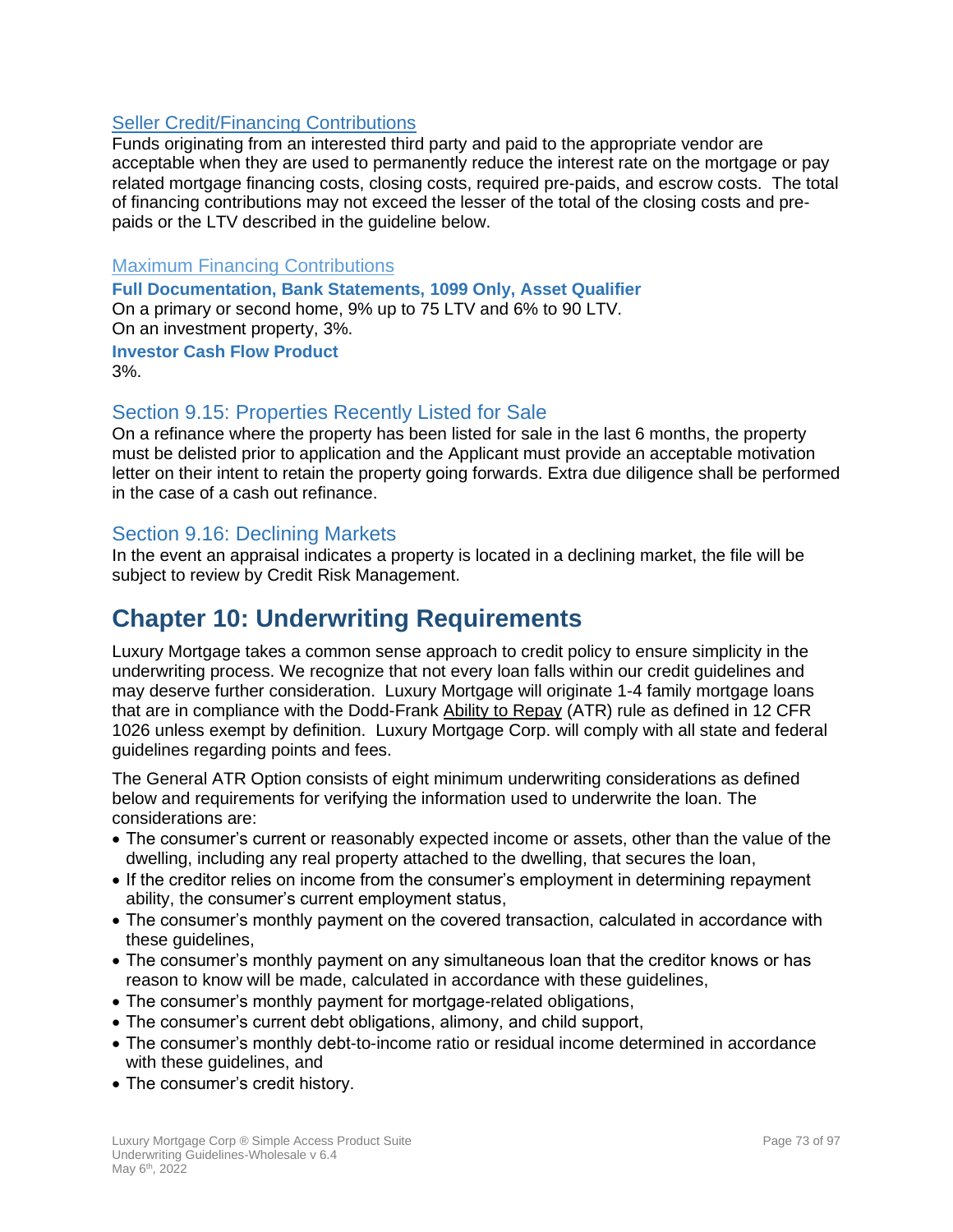#### Section 10.1: ARM Features

Cap structure: 2/1/5 Index: 30 Day Average of SOFR Floor Rate: Note Rate Adjustment Period: 6 Months Margin:

- Full Documentation: 4.000%
- Bank Statements/1099 Only/Asset Qualifier: 4.250%
- Investor Cash Flow: 4.500%

#### Section 10.2: Loan Term

The standard loan term under the Simple Access product is 15 or 30 years. 40 year term loans are eligible for loans with an interest only payment feature, a maximum LTV of 80, and on all doc types other than Investor Cash Flow. 40 year term loans are also not available on 5/6 ARM products.

#### Section 10.3: Qualifying Ratios

Note that these requirements are superseded by any regulatory requirements such as HPML, unless exempt by definition.

#### Fixed Rate Loans

Fixed rate loans are qualified at the note rate.

Amortizing ARM Loans

Full Documentation, Bank Statements, 1099 Only, and Asset Qualifier

Amortizing ARM Loans Qualify at the greater of the start or the Fully Indexed Rate (index + margin) over the life of the loan.

#### Investor Cash Flow

Qualify the Applicant at the start rate.

#### Interest Only Loans

#### Full Documentation, Bank Statements, 1099 Only, and Asset Qualifier

Qualify at the applicable FRM/ARM rate (see above) based on the amortizing term of the loan. The interest only term is 10 years. The following amortization terms would be used for qualifying on a 30 year term loan. A 40 year term loan would qualify based on a 30 year term. The 40 year term option is not available on a 5/6 ARM product.

#### • 5/6 IO ARM: 20 years

- 7/6 IO ARM: 20 years
- 10/6 IO ARM: 20 years
- 30 FRM w/ IO: 20 years
- 40 FRM w/ IO: 30 years

Note: IO feature not allowed for TX 50(A)(6) loans

#### Investor Cash Flow

Qualify the Applicant at the start rate based on a 30 year term, unless the loan qualifies to utilize the Interest Only payment to calculate the DSCR.

#### Section 10.4: Debt To Income Ratio (DTI)

To determine the DTI on a loan (when applicable), divide the gross monthly expenses by the gross monthly income. Note that the DTI figure is a precise calculation and may not be rounded down to determine qualification. The standard maximum DTI on Full Doc, Bank Statement, and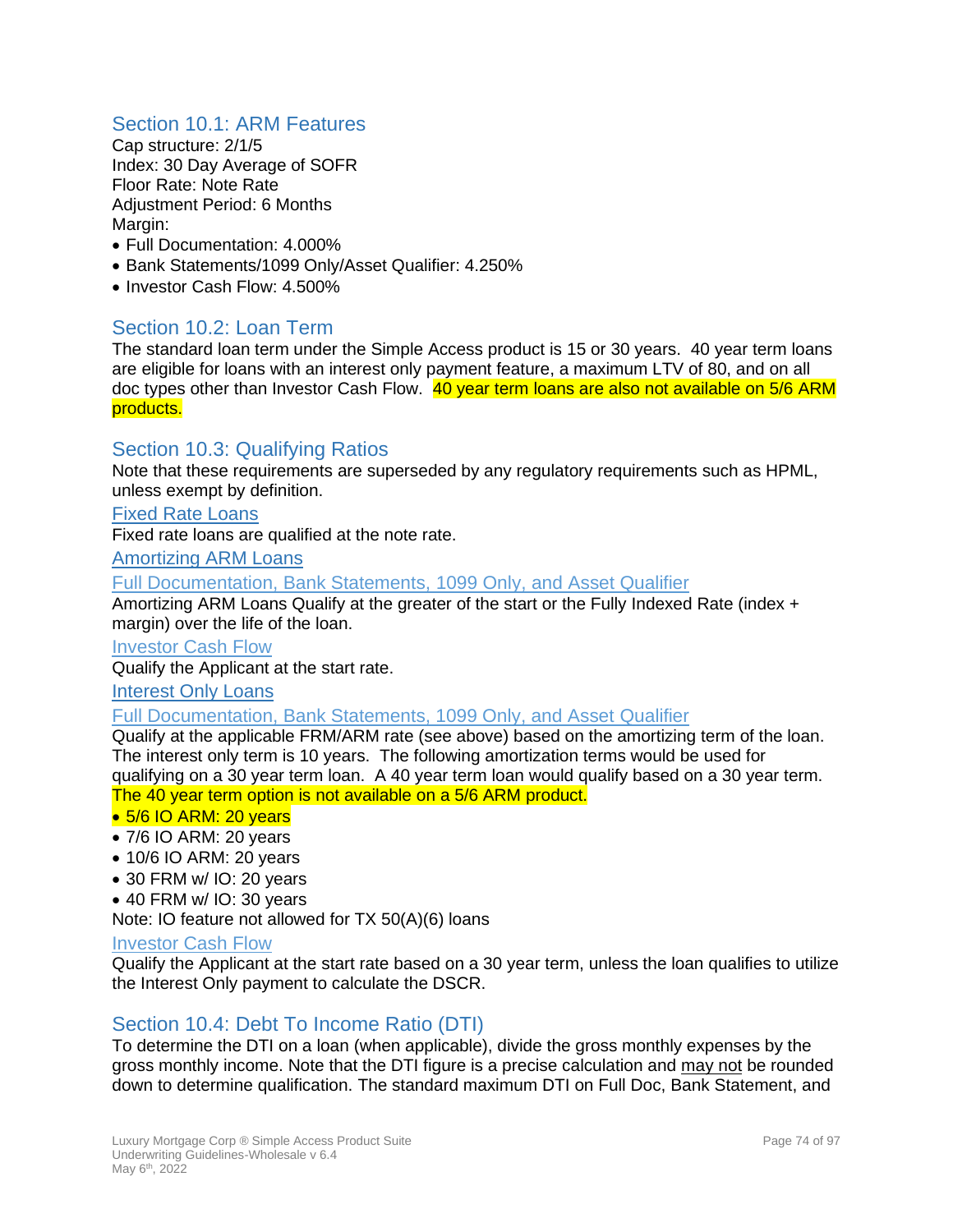1099 Only is 50.000. The DTI may be increased to 55.000 when the following requirements are met:

- Min FICO: 680
- Max LTV: 70
- Eligible Transactions: Purchase or Rate and Term Refinance
- Minimum Residual Income: greater of .5% of the loan amount or \$2k.

In instances where a file has a DTI >50.000, the monthly residual income is tested to determine the post-closing reserve requirement. If the Applicant has the greater of \$2k per month or .5% of the loan amount in monthly residual income, then no additional reserves are necessary and standard requirements are followed. If the Applicant does not meet this requirement, they must have an additional 6 months PITIA on the subject property above and beyond all standard requirements. In no case may the residual income be below \$1,500 per month. Utilize the Simple Access Residual Income Calculator to determine any residual income requirement.

No DTI is developed for either the Asset Qualifier or Investor Cash Flow products.

The residual income for the Asset Qualifier product must meet or exceed \$1,500 per month. For purposes of the product, gross income is determined by taking assets to be utilized for Asset Qualification and dividing by 48 months. Do not impute tax deductions when determining residual income.

#### Section 10.5: Loan To Value and Combined Loan To Value Calculations

The Lender must determine if the loan meets the LTV and CLTV eligibility requirements for the specific loan being reviewed. LTV and CLTV calculations are below.

#### LTV Ratio

The LTV of a property is the relationship of the mortgage amount(s) to the property's value. For this calculation the property value is the lower of the sales price, documented cost, or the current appraised value. LTV plays an important role in the overall analysis of the loan request and final disposition. Unless otherwise noted in the Guidelines, the LTV ratio calculation depends on whether the transaction is a purchase or refinance transaction.

- **Purchase Money Transactions**: Loan Amount/Lower of sales price or appraisal value
- **Refinance Transaction**: Loan Amount/Value utilized for underwriting

#### CLTV Ratio

Where the Applicant has subordinate financing, the combined or total LTV (CLTV/TLTV) of the junior liens and first lien must be considered in determining if the loan request falls within the product or program parameters. The CLTV ratio is calculated by dividing the total of all liens (First Mortgage Loan Amount + all subordinate financing, including the credit limit of any Home Equity Lines of Credit regardless of amount drawn) by the value to be utilized for the transaction.

See *[Determining Collateral Value](#page-65-0)* for additional information

#### Section 10.6: Subordinate Financing

Subordinate financing is eligible for this product. See the liabilities section of this guide for payments to be utilized. The CLTV (as calculated above) must be in compliance with the product guidelines. New and existing subordinate financing is permitted.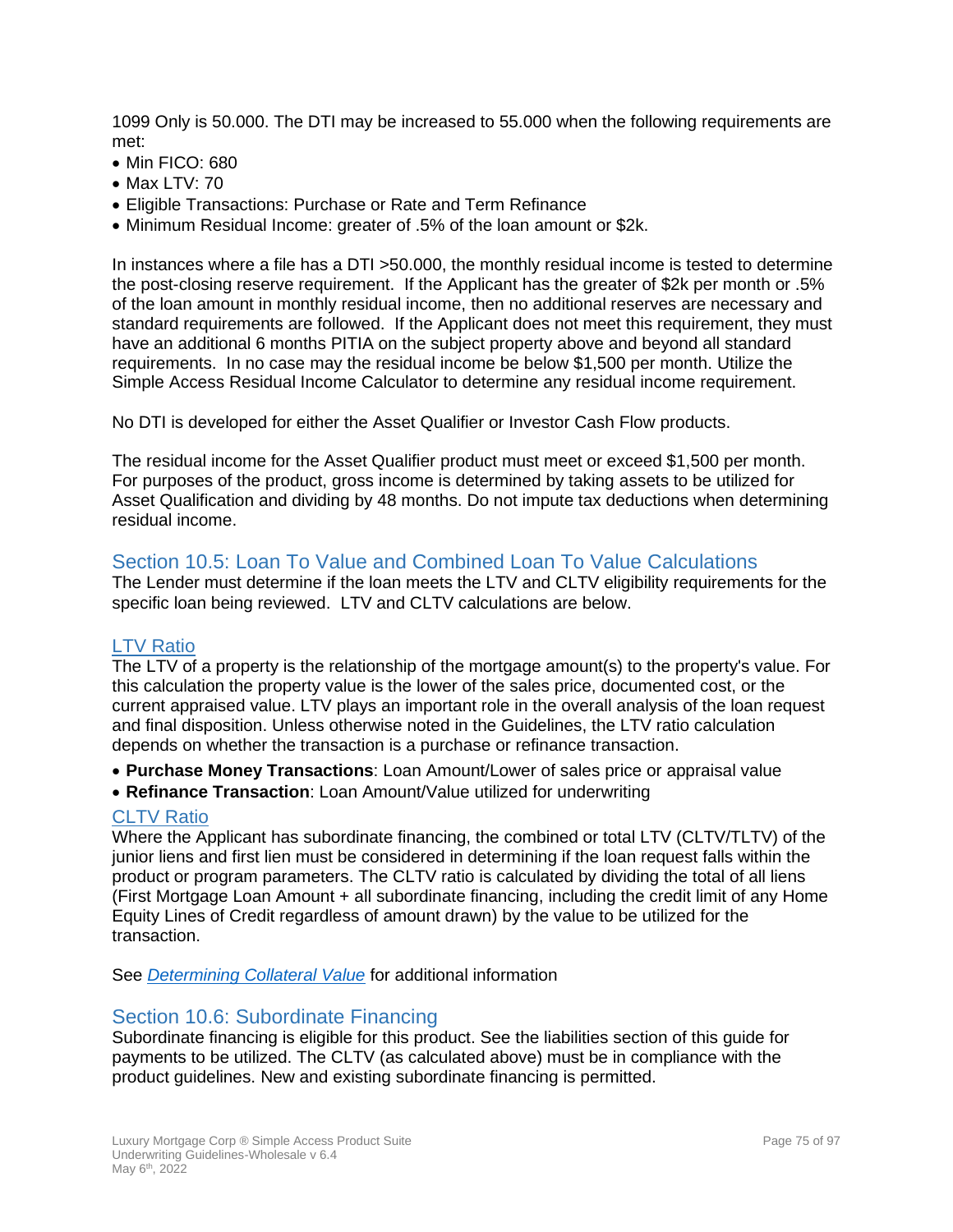Subordinate financing does not need to be institutional in nature, but it must comply with the below guidelines:

- Variable payment mortgages that comply with the details below.
- Mortgages with regular payments that cover at least the interest due so that negative amortization does not occur.
- Mortgages with deferred payments only in connection with employer subordinate financing (see below).
- Mortgage terms that require interest at a market rate. If the note does not contain a rate of interest (i.e., a seller held second), impute a market rate of interest with an interest only payment calculation.

The following are unacceptable subordinate financing features:

- May not contain negative amortization
- Subordinate financing that does not fully amortize under a level monthly payment plan where the maturity or balloon payment date is less than five years after the note date of the new first mortgage (with the exception of employer subordinate financing that has deferred payments).

Subordinate financing with either of the last two features may be acceptable when the amount of the debt relative to the Applicant's financial assets and credit profile is of minimal impact.

#### Section 10.7: Limitations on Other Real Estate Owned

Loan/Property restrictions per Applicant are as follows:

- Applicants are collectively limited to eight (8) loans issued by Luxury Mortgage not to exceed \$10,000,000 under the Simple Access Program.
- Applicants with > 15 financed properties are not eligible for any 2nd home or investment property transaction (purchase, rate/term, or cash-out). This is aggregate based on all **Applicants** 
	- o >15 and up to 30 financed properties are allowed however this is limited to Investor Cash Flow Program only.
- Applicants with >10 financed properties will require a PFS, rather than listing on the schedule of REO
- Applicants may have Luxury Mortgage financing on a maximum of 10% of the properties in a PUD or condominium project.
- For projects ≤ 10 total units, financing on a maximum of 1 unit is allowed

Luxury Mortgage financing is limited to a maximum overall concentration of 20% in any Florida condominium project. This limitation is per project and not per Applicant.

#### Section 10.8: Short Sale

Homes purchased through a short sale may be eligible for financing. The underwriter must diligently review purchase transactions for possible red flags that could indicate suspicious activity related to the short sale and that would subsequently render the loan ineligible.

#### Short Sale Fee Documentation

The following documentation is required for the loan.

- Written details provided to the Applicant outlining the additional fees or payments and the additional necessary funds to complete the transaction.
- The servicer who is agreeing to the short sale must provide confirmation that they have the option of renegotiating the payoff amount to release its lien.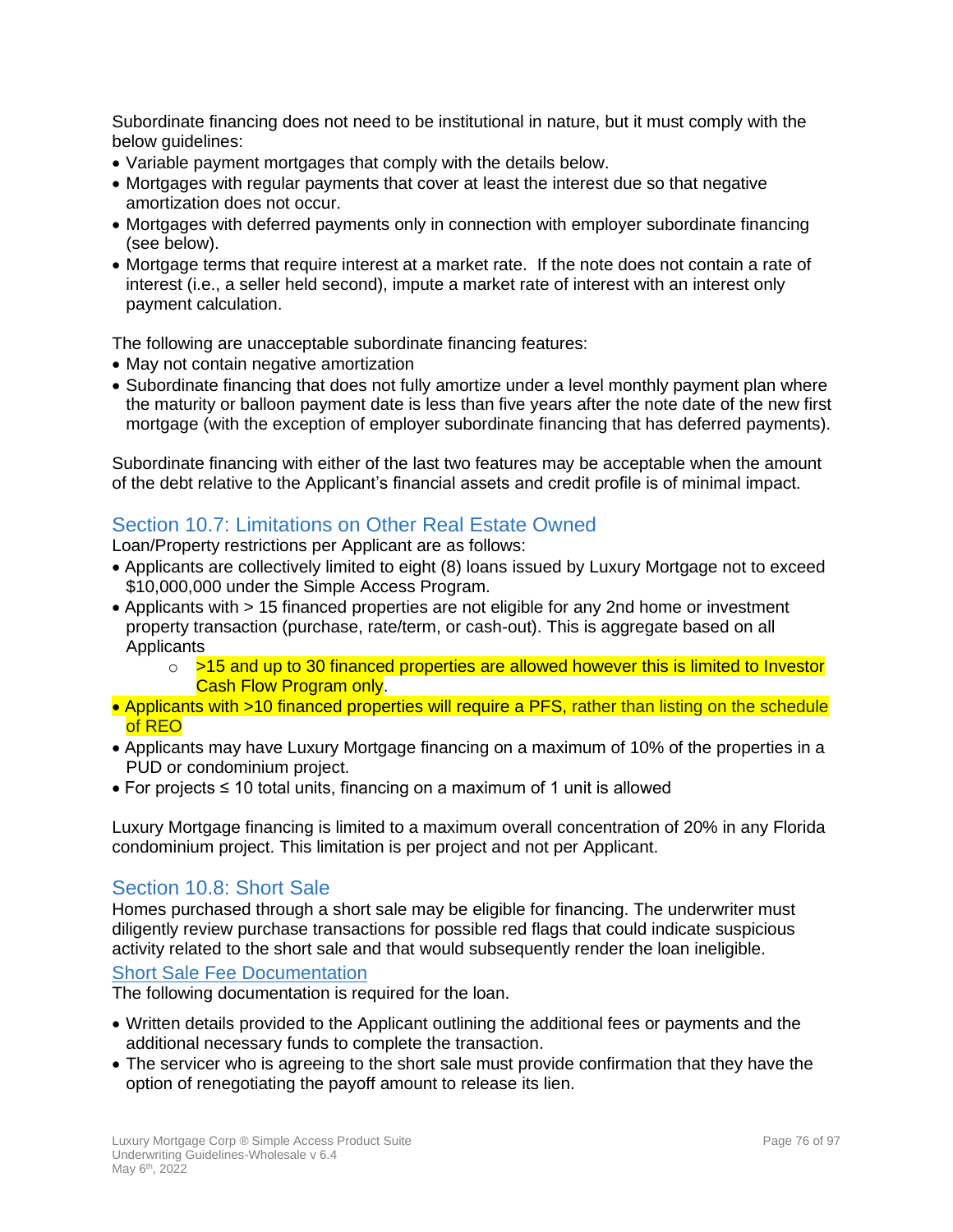- All parties (buyer, seller, and servicer) must provide their written agreement to the final details of the transaction, including the additional fees or payments. This can be accomplished by using the Request for Approval of Short Sale form or any alternative form or addendum that clearly indicates that all parties (buyer, seller, and servicer) agree to the final details of the transaction, including any additional fees.
- The Closing Settlement Statement must include all fees and payment included in the transaction.

#### Section 10.9: Power of Attorney

A power of attorney is allowed. Except as otherwise required by applicable law, or unless they are the Applicant's relative (or a person who is a fiancé, fiancée, or domestic partner of the Applicant), none of the following persons connected to the transaction shall sign the security instrument or note as the attorney-in-fact or agent under a power of attorney:

- The lender,
- Any affiliate of the lender,
- Any employee of the lender or any other affiliate of the lender,
- The loan originator,
- The employer of the loan originator,
- Any employee of the employer of the loan originator,
- The title insurance company providing the title insurance policy or any affiliate of such title insurance company (including, but not limited to, the title agency closing the loan), or any employee of either such title insurance company or any such affiliate, or
- Any real estate agent that has a financial interest in the transaction or any person affiliated with such real estate agent.

A Power of Attorney (POA) is ineligible for cash-out refinance loans or loans where title is vested in an entity/trust.

In the event there is only one Applicant on the loan, the appointed individual signing on behalf of the Applicant must be either a relative or their attorney at law.

#### Section 10.10: Prepayment Penalties

Prepayment penalties may be placed on investment properties (all documentation types) where allowed by state and federal law. The standard prepayment penalty term is 3 years, unless a shorter period is either chosen or required by state or federal law. If the prepay length is adjusted or prepay removed, pricing implications apply. Any pay downs (including complete payoff) which exceed 20% per year are penalized in an amount not less than 3.75% of the amount prepaid which exceeds 20% of the original principal balance, unless restricted by state/federal law.

Any loan which has a prepayment penalty must be a business purpose loan as defined in 12 CFR 1026.3(a). To that end, proper documentation of the loan's business purpose must be provided. Depending on the specifics of the file, this may include but is not limited to a certification of business purpose, a cash out LOE from Applicant confirming intended use of loan proceeds as being for a business purpose, or some other relevant documentation. Any loans that are consumer purpose based on either intended occupancy or purpose of loan proceeds including cash out proceeds may not close with a prepayment penalty.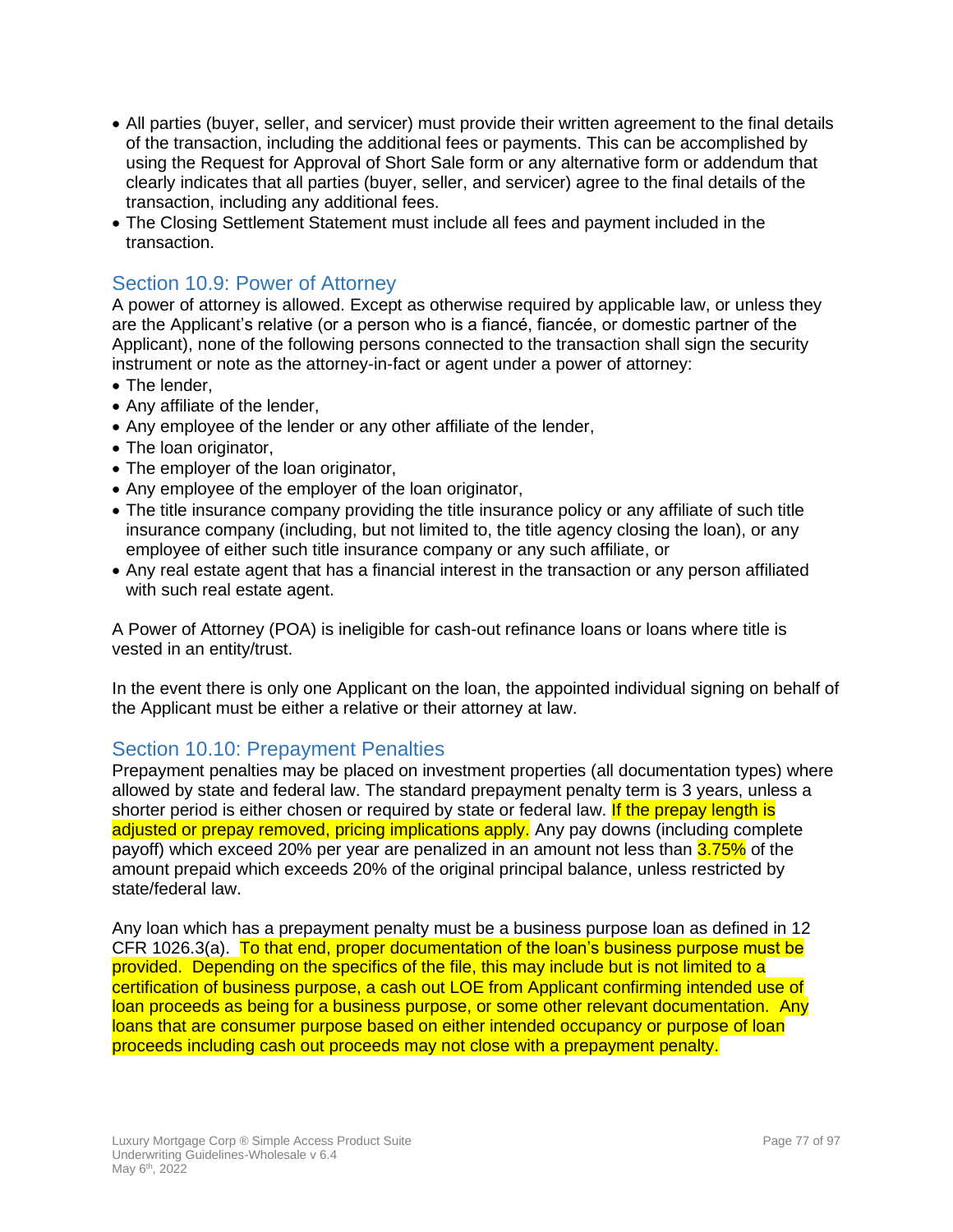For example, a purchase of an investment property which will be occupied by a family member would be a consumer purpose loan. A cash out refinance where the intended use of the cash out proceeds is to pay personal debt would be a consumer purpose loan.

Any Investor Cash Flow with an LTV >70 and DSCR < 1.0 must have at least a 1 year prepayment penalty.

#### Section 10.11: Regulatory Requirements

Any regulatory requirements that apply supersede the requirements of this guideline.

Higher Priced Mortgage Loan (HPML)

A Higher Priced Mortgage Loan (HPML, better defined in 12 CFR 1026.35) is a loan secured by an Applicant's principal residence where the Annual Percentage Rate (APR) exceeds the Average Prime Offer Rate (APOR) by 1.5% or more for a loan whose principal balance under or equal to maximum amount loan amount that would be purchased by Freddie Mac based on the property's type and location or where the APR exceeds the APOR by 2.5% or more for loan balances greater than those which would be purchased by Freddie Mac based on the property's type and location.

The following requirements apply (these are examples and not an exhaustive list of requirements):

- Compliance with ATR must be fully documented
- Escrows are mandatory for a minimum of 5 years
- No prepayment penalties allowed
- A second appraisal is required if the seller of a property acquired the property less than 90 days prior the new contract date and there is an increase in value of 10% or more; OR if the seller acquired less than 180 days ago and there is an increase in value of 20% or more.

#### High Cost Loans

Loans which are deemed High Cost Loans are not eligible for this program. Please refer to applicable Federal, State, and Local law for the definition and scope of High Cost

| High Cost Loans | • APR exceeds APOR by more than 6.5%<br>• Total lender/broker points and fees exceed 5% of total loan<br>amount                                                                 |
|-----------------|---------------------------------------------------------------------------------------------------------------------------------------------------------------------------------|
|                 | Includes but not limited to: origination fee, broker fee,<br>$\circ$<br>processing fee, underwriting fee, document preparation<br>fee, wire fee, and loan servicing set up fee. |

#### Points and Fees

Points and Fees, as calculated in accordance with 12 CFR 1026.32, may not exceed 5%. This figure excludes the maximum prepayment penalty that may apply. Any loan that is subject to a Federal, State, or Local regulation that has a lower point and fee limit to avoid a High Cost designation would follow the more restrictive requirement.

#### Section 10.12: Exceptions

If the approval of a loan constitutes a deviation from the Underwriting Guidelines, the deviation will be classified as an exception. The exception should be requested prior to submission of the loan, if possible. The exception approval should be maintained with the loan. If the details of the loan should change adversely from the original exception, the exception must be re-approved prior to closing.

#### Section 10.13: Mortgage Insurance Not required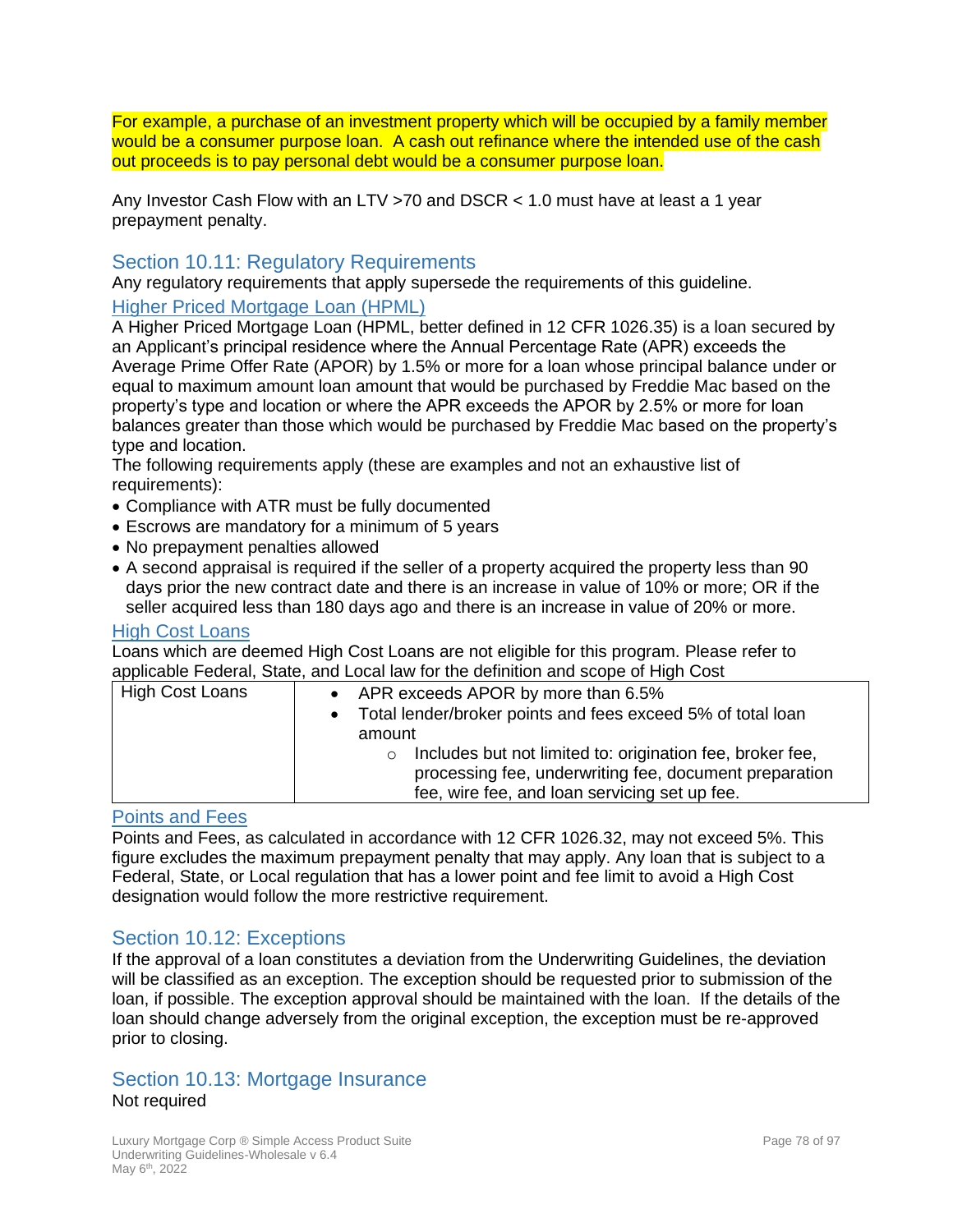#### Section 10.14: Minimum/Maximum Loan Amounts

#### **Standard Applicants**

Minimum Loan Amount: \$150,000 (all occupancies) Maximum Loan Amount:

- \$4,000,000 (purchase/rate and term refi)
- \$2,500,000 (cash out refi)

#### **Foreign National Applicants**

Minimum Loan Amount: \$200,000 Maximum Loan Amount:

- Purchase/Rate Term Refinance: \$3,000,000 (all occupancies)
- Cash Out Refinance: \$2,500,000 (all occupancies)

Loan sizes >\$3MM require Credit Risk Management review.

### **Chapter 11: Title Vesting**

The following forms of title vesting are eligible for this product Section 11.1: Individual Names

Applicants may take title to the property in the individual names as tenants in common, joint tenants, tenancy by the entirety, or community property (with or without survivorship). Not all Applicants need to be on title so long as at least one is, unless required by the manner of title or state law.

#### Section 11.2: Living Trust

An *inter vivos* revocable (living) trust is created by a written legal document that transfers legal title to property from an individual to a trust, usually for estate planning or privacy purposes. The individual or individuals that create the trust (often referred to as "creators," "settlors," "grantors," or "donors") are usually named as trustees within the trust and have full control over the property. If the trust is revocable, the individual or individuals setting up the trust have the right to revoke or alter the trust.

#### General Requirements

The *inter vivos* revocable trust must be established by one or more natural persons, solely or jointly. The primary beneficiary of the trust must be the individual(s) establishing the trust. If the trust is established jointly, there may be more than one primary beneficiary as long as the income or assets of at least one of the individuals establishing the trust will be used to qualify for the mortgage. The trustee(s) must include either:

- The individual establishing the trust (or at least one of the individuals, if there are two or more), or
- An institutional trustee that customarily performs trust functions and is authorized to act as trustee under the laws of the applicable state.

The trustee(s) must have the power to mortgage the property for the purpose of securing a loan to the party (or parties) who are the Applicant(s) under the mortgage or deed of trust note.

For loans that close in the name of a trust, the name, physical address of the trustee and the identifying number of the trust (trustor's social security number) must be obtained as part of the trust review process and retained in the loan.

Luxury Mortgage will accept a fully executed Trust Certificate in lieu of the complete trust agreement in states where it is customary to do so.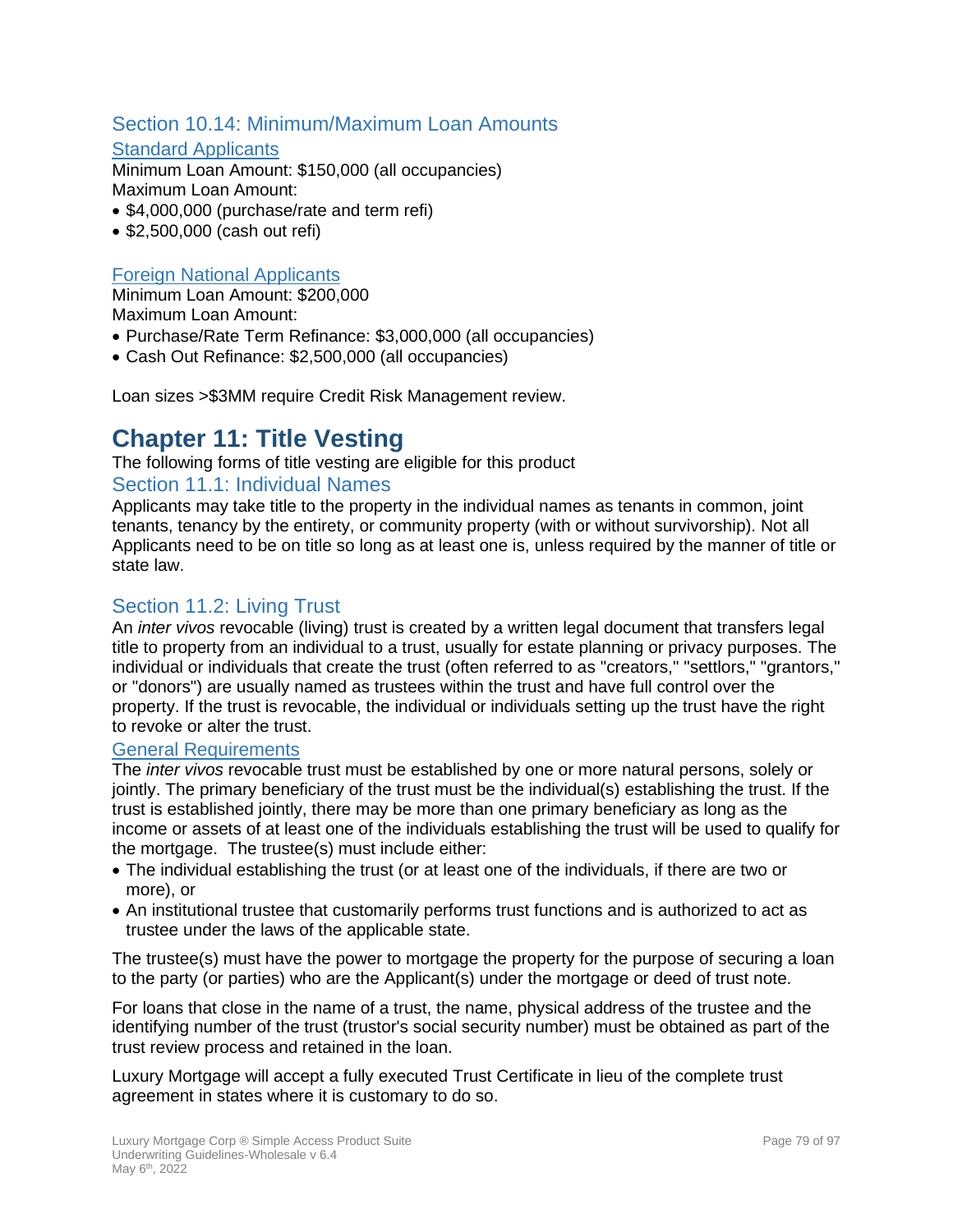#### Irrevocable Trusts are **not** eligible for financing

#### Legal Requirements for Revocable Trusts

The *inter vivos* revocable or living trust must comply with the following legal requirements:

- The trust document names one or more trustees to hold legal title to and manage the property in trust and the trustee must have the power to mortgage the property for the creator of the trust,
- The title policy must specifically indicate that title is vested in the trustees of the *inter vivos* trust or such other manner as is customary in the jurisdiction for living trusts,
- Loan documents are to be executed so as to ensure full recourse against the underlying creators/Applicant. The creator/Applicant will sign the Note individually as guarantor(s),
- The trust complies with all applicable state and local laws and regulations, and
- The trust meets the requirements of Fannie Mae

#### Section 11.3: Blind Trust

A blind trust is a trust in which the trustee(s) or those to whom power of attorney has been given, have full discretion over the assets, and the trust beneficiaries have no knowledge of the holdings of the trust and no right to intervene in their handling. Blind trusts are generally used when a settlor (sometimes called a trustor or donor) wishes to keep the beneficiary unaware of the specific assets in the trust, such as to avoid conflict of interest between the beneficiary and the investments.

#### Legal Requirements for Blind Trusts

- The Blind Trust must be set up as revocable trust,
- Loan documents are to be executed so as to ensure recourse against the underlying creators/Applicant. The creator/Applicant will sign the Note individually as guarantor(s), and
- The trust complies with all applicable state and local laws and regulations,

#### An attorney opinion letter should be provided

#### Required Verbiage for Blind Trusts

The governing Trust document must be amended to include the following language.

#### REPAYMENT OF LOAN

Anything contained herein to the contrary notwithstanding, with regards to that certain loan dated [*date*], between Grantor and [*lender*] **or its successor in interest or any subsequent purchaser or assignee of said loan** as collateralized by the note and mortgage assigned to this trust ("Loan"), said Loan, plus any interest and penalties related thereto shall be repaid upon the death of Grantor prior to any distribution made to any beneficiary under this trust or any amendment and/or restatement thereto.

#### Section 11.4: Land Trusts

A land trust is a trust in which the real estate is declared as personal property under the terms of a trust agreement. The trustee holds legal and equitable title to that property subject to the provisions of the trust agreement that sets out the rights of the beneficiaries. A property owner will transfer the property title to a corporation or financial institution that currently is in the business of acting as trustee under an "Illinois Land Trust". Concurrently, the owner (beneficiary) retains the power to manage, sell and control the property. There are two parts to the "Illinois Land Trust":

- The "Deed of Trust" that transfers the title from the beneficiary to the trustee, and
- The "Trust Agreement" that states the rights and power of direction.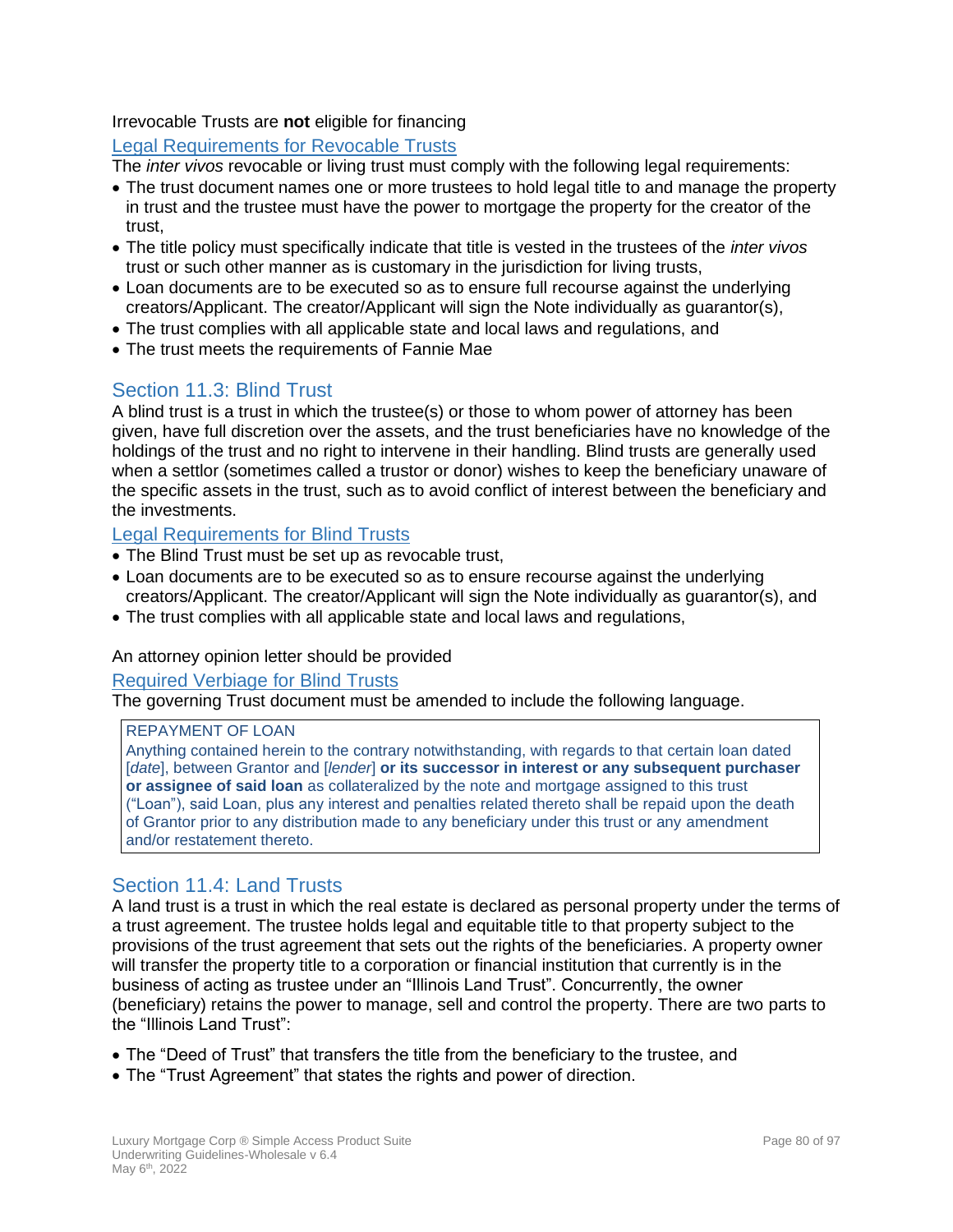The trust agreement must ensure that for all land trusts, regardless of product type:

- At least one Applicant must be a beneficiary of the trust
- The trustee must be an Institutional Trustee
- The title search results must be consulted to ensure that current title reflects an accurate Trust Number and Trust Date
- If the current trustee differs from the one referenced in the trust documents, documentation must be provided to explain the discrepancy
- If the trust's term (as stated in the trust documents) have expired, additional documentation must be provided to demonstrate that it has been renewed and are in effect

#### Additionally:

- A letter from the Institutional Trustee must certify that Luxury Mortgage will be notified if the trust attempts to change its name,
- The Note must be signed by the Applicant(s) and by the Institutional Trustee,
- The Mortgage or Deed of Trust must be signed by the trustee only, and
- A Power of Attorney is not allowed

### Section 11.5: Limited Liability Company ("LLC")

An LLC is a non-corporate business whose owners actively participate in the organization's management and are protected against personal liability for the organization's debts and obligations. LLCs formed in the US are eligible subject to the requirements below. All Applicants will sign the note individually. Any non-borrowing member of the LLC must sign the note and mortgage/deed of trust in their capacity as member of the LLC.

- Must be legal in the state in which the LLC is being formed,
- LLC must generally be formed in the same state where property is located. Out of state LLCs are permitted provided the LLC registers in the state where the subject property is located as a foreign entity
- Maximum 4 members who must be natural persons. A natural person is not a trust or other entity.
- Members of the LLC must be beneficial owners of the property,
- The operating agreement must provide the term of the LLC and the members authorized to encumber the LLC as guarantors,
- At least one member of the LLC is required to qualify for the loan and to guarantee the loan. Additionally, the Applicants on the loan must combined to own >50% of the LLC. If all members of the LLC are not Applicants on the loan, then a six-month lookback will be completed as of the application date and any members whose ownership has been reduced below 50% during this time period would need to be added to the application. If the LLC was formed less than six months ago, the lookback period will be measured from LLC creation date to application date,
- LLCs are acceptable in all lending areas and all occupancies.

#### Documentation Requirements

- Articles of Organization
- Operating Agreement
- Unanimous Consent & Resolution to Borrow, which must include lender name, loan amount, and property address
- SS-4 form or equivalent listing federal tax ID Number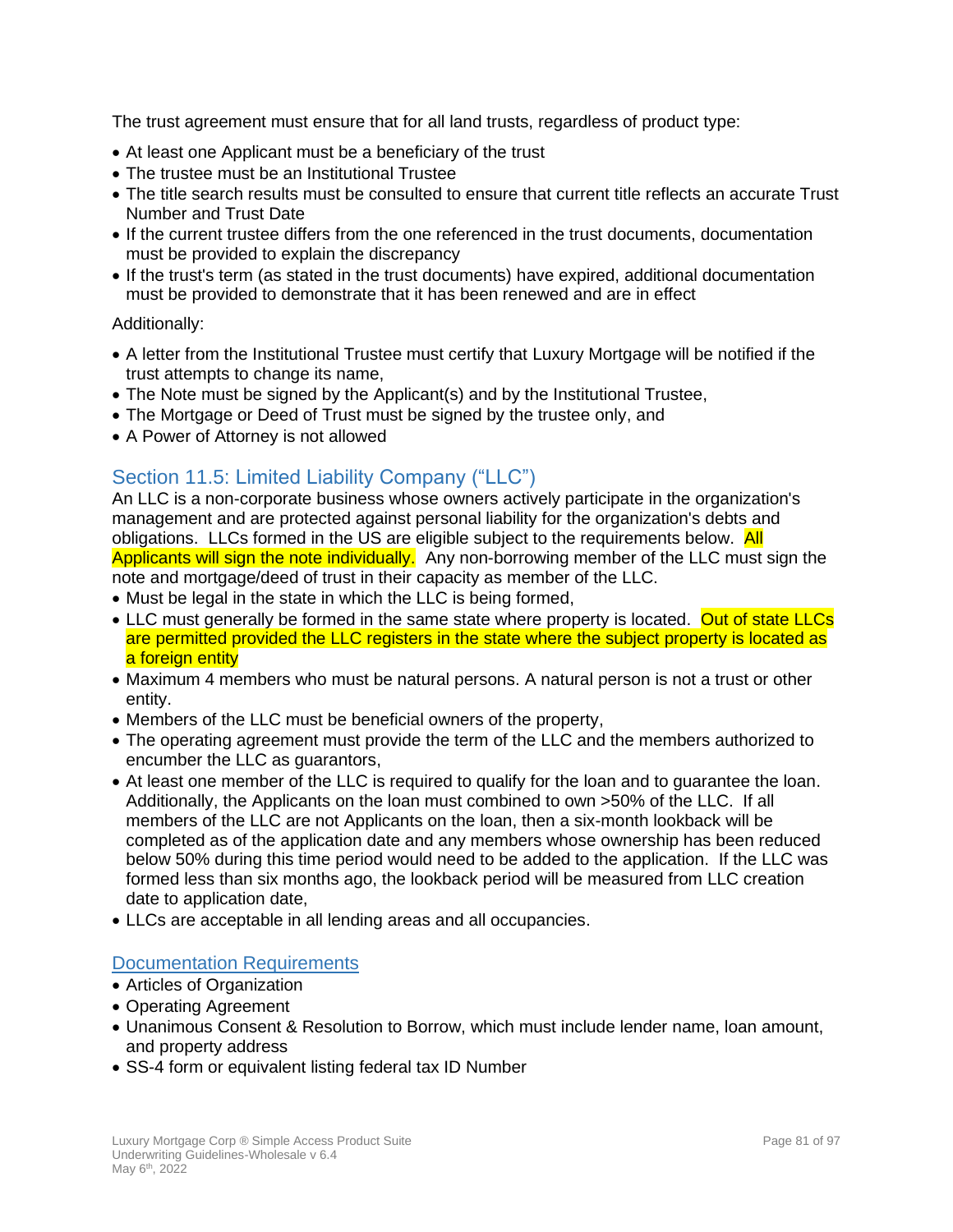• Certificate of Good Standing from the Secretary of State's office for the state where the LLC was formed dated within 60 days of the note date. If LLC formed in a state other than that were subject property located, a Certificate of Good Standing is needed from both the state of incorporation and the state where the subject property is located

#### Section 11.6: Partnerships and Corporations (not LLC's)

Vesting in the name of a partnership or corporation is acceptable. The entity must be legally formed, domestic to the state where the property is located. If the entity is formed outside of the state where the subject property is located, the entity must also be registered in the subject property's state. At least one shareholders/partners/members must be an Applicant and meet all underwriting criteria. Additionally, the Applicants on the loan must combined to own >50% of the entity.

| <b>Status of Entity</b>                                                              | Requirement                                                                                                                                                                                                                                  |
|--------------------------------------------------------------------------------------|----------------------------------------------------------------------------------------------------------------------------------------------------------------------------------------------------------------------------------------------|
| If all shareholders/partners/members of the<br>entity are not Applicants on the loan | • Then a six-month lookback will be<br>completed as of the application date and<br>• Any shareholders/partners/members whose<br>ownership has been reduced below 50%<br>during this time period would need to be<br>added to the application |
| If the entity was formed less than 6 months<br>ago                                   | • The lookback period will be measured from<br>entity creation date to application date                                                                                                                                                      |

Any non-borrowing shareholder/partner/member will be required to sign the note and mortgage/deed of trust in their capacity as shareholder/partner/member. Max four shareholders/partners/members, all of whom must be natural persons.

#### Documentation Requirements

- Articles of incorporation
- Partnership agreement, by-laws, or equivalent
- SS-4 Form or equivalent listing federal tax ID Number
- Share certificates or equivalent documentation showing ownership
- Certificate of Good Standing from the Sec of State Office for the state where the entity was formed dated within 60 days of the note date. If the entity was formed in a state other than that were subject property located, a Certificate of Good Standing is needed from both the state of incorporation and the state where the subject property is located
- Unanimous Consent & Resolution to Borrow, which must include lender name, loan amount, and property address

### **Chapter 12: Insurance**

#### Section 12.1: Hazard Insurance

The subject property must be protected (including when vacant) against loss or damage from fire and other perils with a Homeowners/Master Casualty Policy, through a company, which has an acceptable rating to Luxury Mortgage. Hazard Insurance is required for all 1-4 unit attached and detached properties. An individual Homeowners policy is acceptable for 2-4 unit properties. Requirements for Attached PUDs and Condominiums are detailed in separate sections below.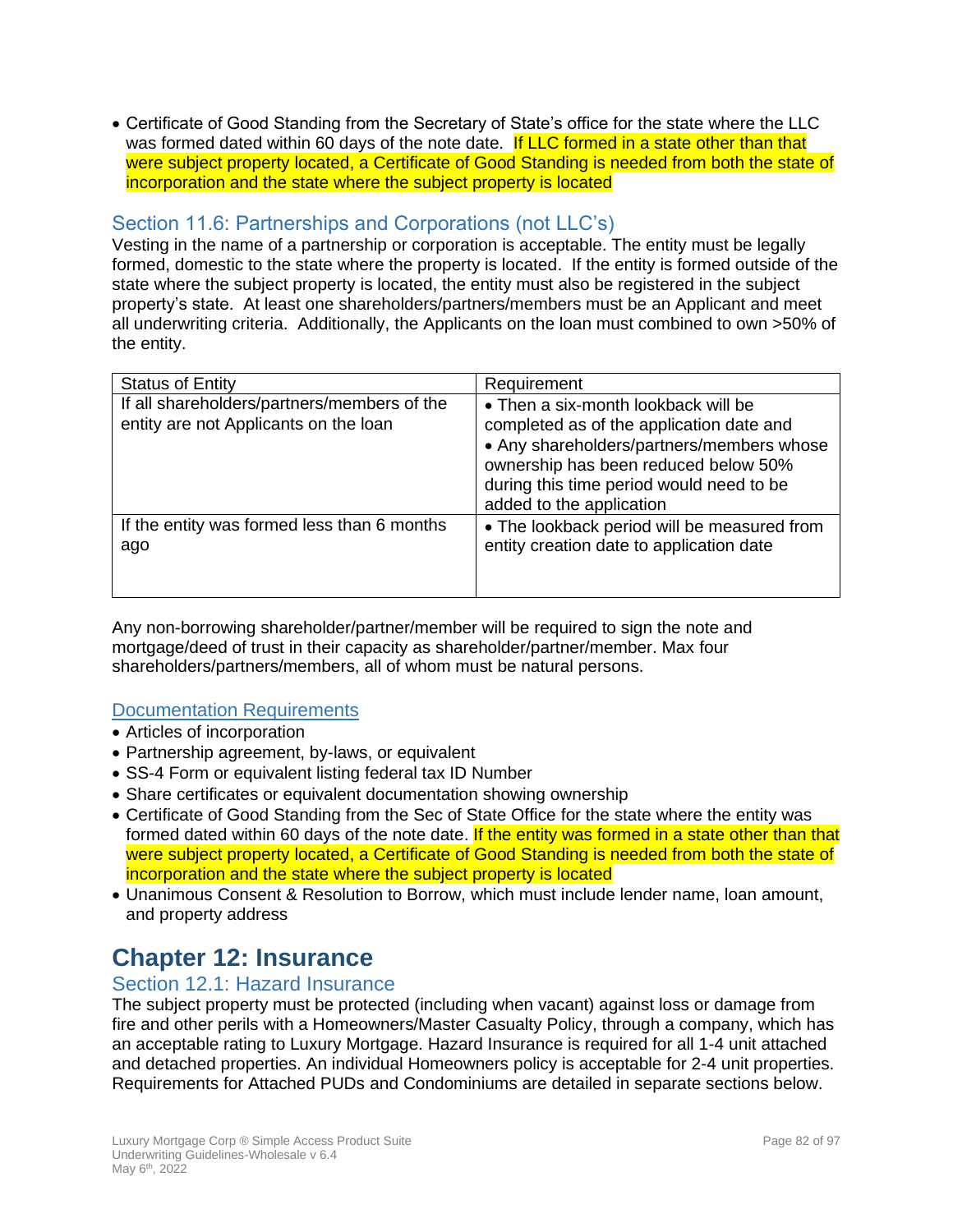- The insurance must be in force at the time of closing.
- The loan must include evidence of the existence of insurance for the subject property and project (when applicable) prior to the close of escrow.
	- $\circ$  Acceptable proof would be front and back copy of canceled check, Closing Disclosure showing payment, and receipt for payment of the premium, the insurance binder, or the policy with a minimum of 30 days remaining on the policy at the time of funding.
- The hazard insurance policy must contain a mortgagee clause, naming Luxury Mortgage as the loss payee.
- The insurance must be maintained throughout the duration of the loan.

#### Attached PUD Specific Hazard Insurance Requirement

The homeowner may provide insurance protection from either an individual insurance policy or a master insurance policy provided by the HOA using one of the following options:

| <b>Documentation Provided</b>                                                                                                                              | Requirement                                                                                              |
|------------------------------------------------------------------------------------------------------------------------------------------------------------|----------------------------------------------------------------------------------------------------------|
| If a master policy provided by HOA includes<br>full insurance protection for the individual<br>(both exterior and walls-in) as well as the<br>common areas | No further documentation required                                                                        |
| A master policy provided by HOA includes<br>coverage for the exterior of the unit as well as<br>common areas.                                              | The homeowner must then provide a walls-in<br>policy                                                     |
| A master policy provided by HOA covers only<br>the common areas                                                                                            | The homeowner must then provide coverage<br>for both the exterior and interior (walls-in) of<br>the unit |

Either the master policy or the individual unit policy must provide adequate liability coverage in addition to structural coverage

Acceptable Rating Categories

Luxury Mortgage will accept hazard insurance policies from a carrier rated:

- A.M. Best Company "B" or better financial strength rating in Best's Insurance Reports,
- Demotech, Inc. "A" or better rating in Demotech's Hazard Insurance Financial Stability Ratings, or
- Standard and Poor's Inc. "BBB" or better insurer financial strength rating in Standard and Poor's Rating Direct Insurance Services.

Luxury Mortgage will accept policies underwritten by Lloyd's of London or Hawaiian Insurance and Guaranty Company even though they are not rated by one of the acceptable rating agencies. In addition, coverage obtained through state insurance plans is acceptable to Luxury Mortgage, if that is the only coverage available.

#### Amount of Coverage

The amount of coverage must be at least equal to:

- Replacement Cost coverage or similar verbiage as stated in the declarations page, or
- 100% of the insurable value of the improvements as established on a replacement cost estimator by the insurer or coverage amounts as determined by Luxury Mortgage's calculation from a full appraisal.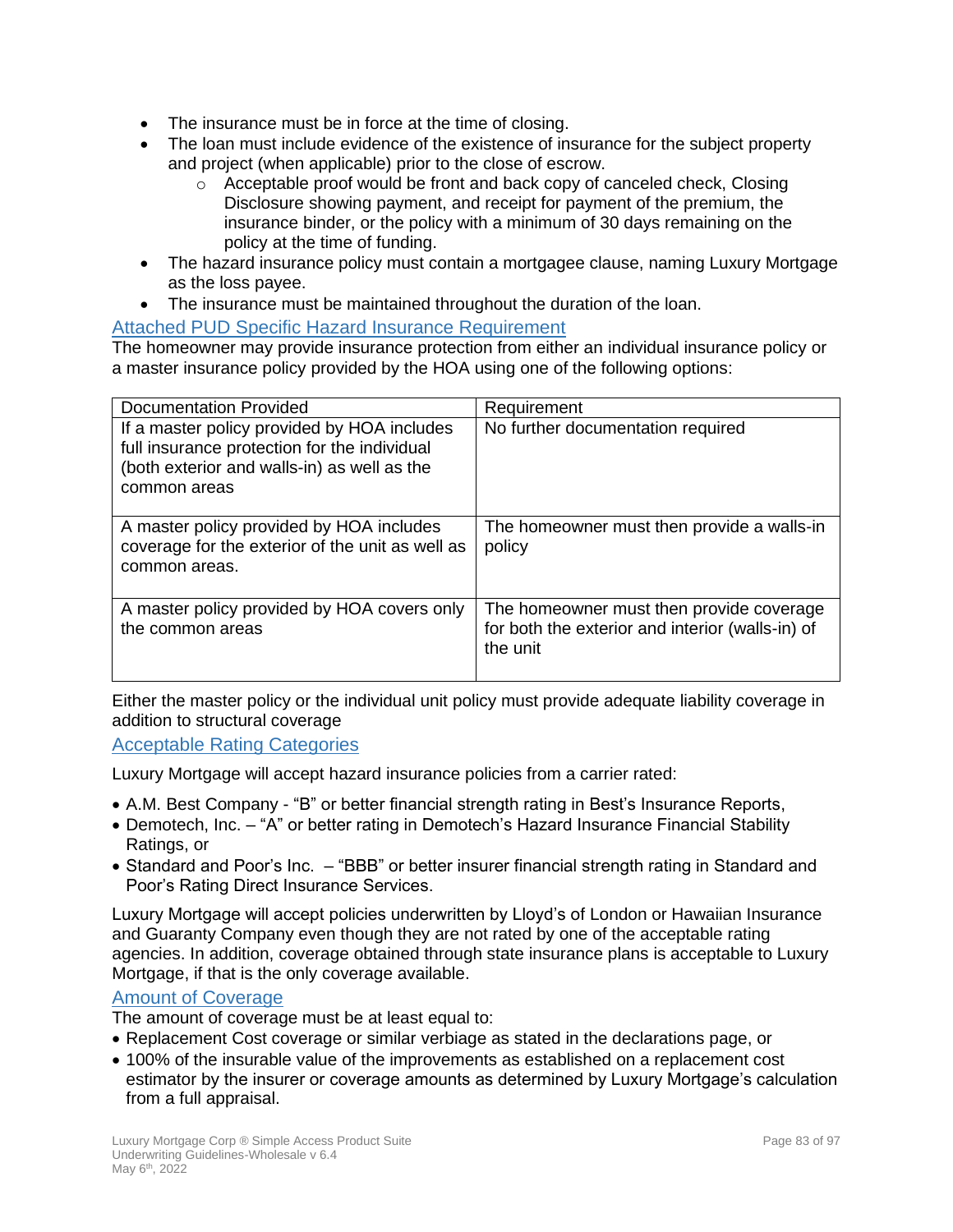Luxury Mortgage will not accept hazard insurance policies that limit or exclude from coverage windstorm, hurricane, hail damages, or any other peril normally included under an extended coverage endorsement unless a separate policy or endorsement is obtained that provides adequate coverage for the limited or excluded peril.

The separate policy may come from an insurance pool established by a state to cover the limitations or exclusions.

#### Rent Loss Coverage

For 2-4 unit principal residence and 1-4 unit investment properties rental loss insurance is not required.

#### Acceptable Terms

Hazard policies may have a term of one year or life of loan.

#### **Deductible**

Minimum deductibles may be dictated by state regulation. The maximum deductible for casualty insurance is 5% of the face amount of the policy.

#### Lender Placed Coverage

Luxury Mortgage will lender place insurance (at Applicant's expense) on any collateral where the Applicant's act of omission or commission nullifies the required insurance coverage.

#### Section 12.2: Flood Insurance

Flood insurance is required for any property located within any area designated by the Federal Emergency Management Agency (FEMA) as an Area of Special Flood Hazard. This is typically denoted as Flood Zone A or Zone V (coastal areas). Properties in Flood Zone A or V must be located in a community which participates in the FEMA program to be eligible for financing. **Flood insurance is required to be escrowed.** 

#### Flood Zone Determination

Determination whether a subject property is in a flood zone must be established by a Life of Loan Flood Certificate provided by the Federal Emergency Management Agency (FEMA). In addition, the appraisal report should accurately reflect the flood zone.

Luxury Mortgage requires that a completed Life of Loan Flood Certificate (FEMA Form 81-93) be included with the loan.

#### Coverage and Deductibles

If the subject property is located in a Special Flood Hazard Area, flood insurance is required and maintained as follows:

- Buildings and improvements in Flood Zone A (lettered or numbered) or Zones V1 through V30 must have flood insurance,
- Minimum flood insurance coverage must be the lowest of:
	- $\circ$  100% of replacement cost of dwelling,
	- o The maximum insurance available from the National Flood Insurance Program (NFIP), or
	- $\circ$  The unpaid principal balance (UPB) of the mortgage.
- Deductibles permitted up to the maximum deductible available under the National Flood Insurance Program (NFIP),
- The Applicant's name and the subject property must be on the flood insurance application or binder,
- The flood insurance policy must contain a mortgagee clause, naming Luxury Mortgage as the loss payee,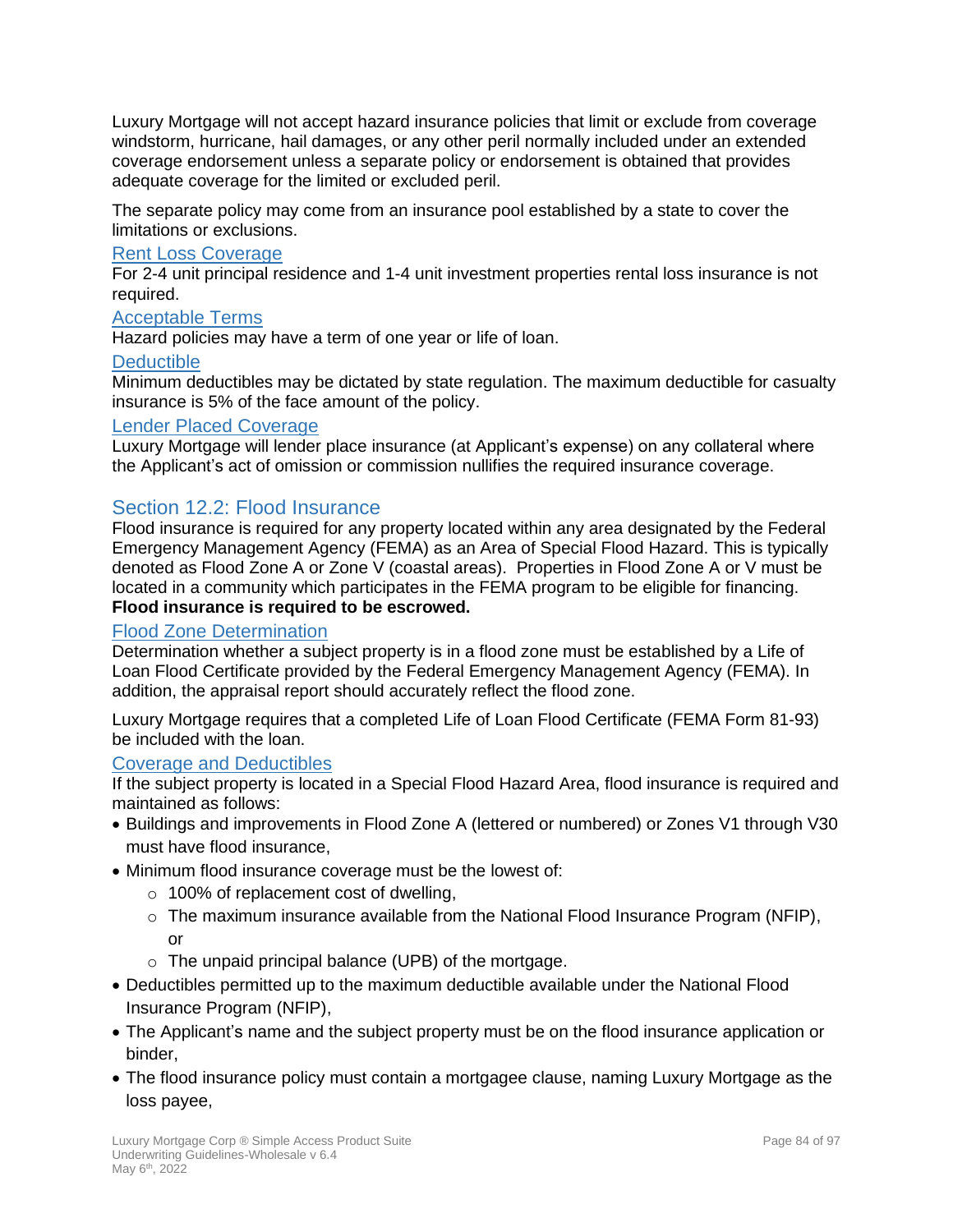- Evidence of coverage must be provided at closing; (for refinance transactions, if an existing flood insurance policy is in place and the expiration date of the policy is less than 30 days from the closing date of the transaction, then an updated flood insurance policy is required), and
- The insurance must be maintained throughout the duration of the loan.

Luxury Mortgage will force place flood insurance if an Applicant allows a policy to lapse or if it is determined that the current coverage is inadequate.

The flood insurance requirement may be waived if the Applicant obtains a letter from FEMA, Letter of Map Adjustment ("LOMA") stating that its maps have been amended so that the subject property is no longer in an area of Special Flood Hazard. The appraisal report and flood determination form should be amended by the appropriate vendors to accurately reflect the change to the flood zone.

#### Section 12.3: Title Insurance

The subject property must be covered by a title insurance policy or other approved form of title evidence issued by a title insurer acceptable to Fannie Mae/Freddie Mac or Luxury Mortgage. The title insurer must be qualified to do business in the state where the subject property is located. The title insurance policy must be a current standard form of the American Land Title Association (ALTA) Policy. If applicable in the subject property state, an attorney's opinion letter may be submitted. The title report/commitment/certification is valid for 60 days. See [Texas](#page-13-0)  [Home Equity Loans](#page-13-0) for additional information that may be needed.

The title insurance policy must insure and protect the mortgagee of the loan and all successors and assigns against:

- Unrecorded mechanic's liens,
- Unrecorded physical easements,
- Facts that a physical survey would reveal,
	- o Water and mineral rights, and/or
	- o Rights of parties in possession (Vesting).
		- **Tenants under unrecorded instruments, and**
		- Buyers under unrecorded instruments.
- Additional issues which may be covered by attached Endorsements,
	- $\circ$  Environmental Protection Lien Endorsement which is required for all loans (Forms: ALTA 8 or 8.1; or CLTA 110.8 or 110.9),
	- $\circ$  Comprehensive Endorsement and a Location Endorsement required for all loans without surveys (CLTA Form 100 and Form 116),
	- o ARM endorsement,
	- o PUD endorsement,
	- o Condominium Endorsement,
	- $\circ$  Mineral rights endorsement insuring against loss due to surface entry (CLTA Form 100.29), and/or
	- o Leasehold Endorsement is required for all leasehold properties.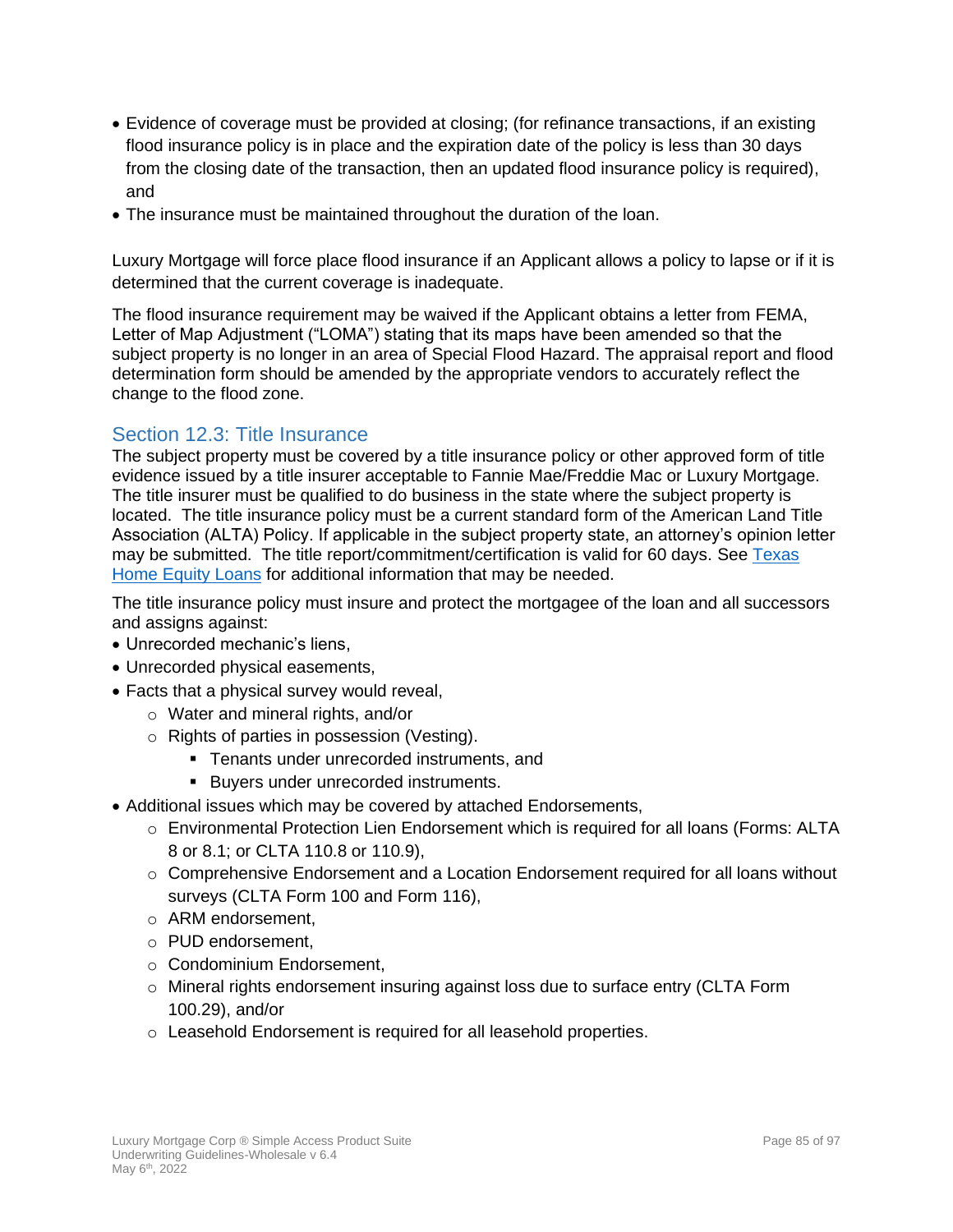#### Required Information

All files are to contain a 24-month title history from an acceptable source. Transfer date, price, and buyer and seller names on any title transfers that occurred within the previous 24 months must be listed.

#### Title Policy Requirements

All loans must be covered by a title insurance policy or other approved form of title evidence that is paid in full, and is valid, binding and remains in full force and effect.

- The lien(s) must be insured in the designated position of the most recent holder of the collateral;
- The amount of coverage must be equal to the face value of the loan amount;
- An ALTA insurance company must issue all title commitments and/or policies with Endorsements. Copies of documents verifying proof of satisfaction or release to eliminate any items on title is retained with the title work; and
- Real estate taxes must reflect "not yet due and payable" upon closing. On condominiums and single family dwellings taxes can only be assessable against the subject unit and its undivided interest in the common areas, and not the project as a whole.

#### Acceptable Title Exceptions

- Customary public utility subsurface easements, the location of which are fixed and can be verified. The exercise of rights of easement will not interfere with the use and enjoyment of any present improvement of the subject property or proposed improvements upon which the appraisal or loan is based,
- Above-surface public utility easements that extend along one or more property lines for distribution purposes or along the rear property line for drainage, provided they do not extend more than 12 feet from the subject property lines and do not interfere with any of the buildings or improvements, or with the use of the subject property; restrictions, provided their violation will not result in the forfeiture or reversion of title or a lien of any kind for damages, or have an adverse effect on the fair market value of the subject property,
- Mutual easement agreements that establish joint driveways or party walls constructed on the subject property and on an adjoining property, provided all future owners have unlimited and unrestricted use of them,
- Encroachments on one (1) foot or less on adjoining property by eaves or other overhanging projections or by driveways provided there is at least a ten (10) foot clearance between the buildings on the subject property and the property line affected by the encroachments,
- Encroachments on the subject property by improvements on adjoining property provided these encroachments extend one (1) foot or less over the property line of the subject property, have a total area of 50 square feet or less, do not touch any buildings, and do not interfere with the use of any improvements on the subject property or the use of the subject property not occupied by improvements,
- Encroachments on adjoining properties by hedges or removable fences, and
- Liens for real estate or ad valor taxes and assessments not yet due and payable.

#### Survey Requirements

If not insured against loss by title insurance, a survey will be provided to the title agent for review and removal of the survey exception. Surveys must be certified, dated, and signed by the licensed civil engineer or registered surveyor performing the survey. The survey must conform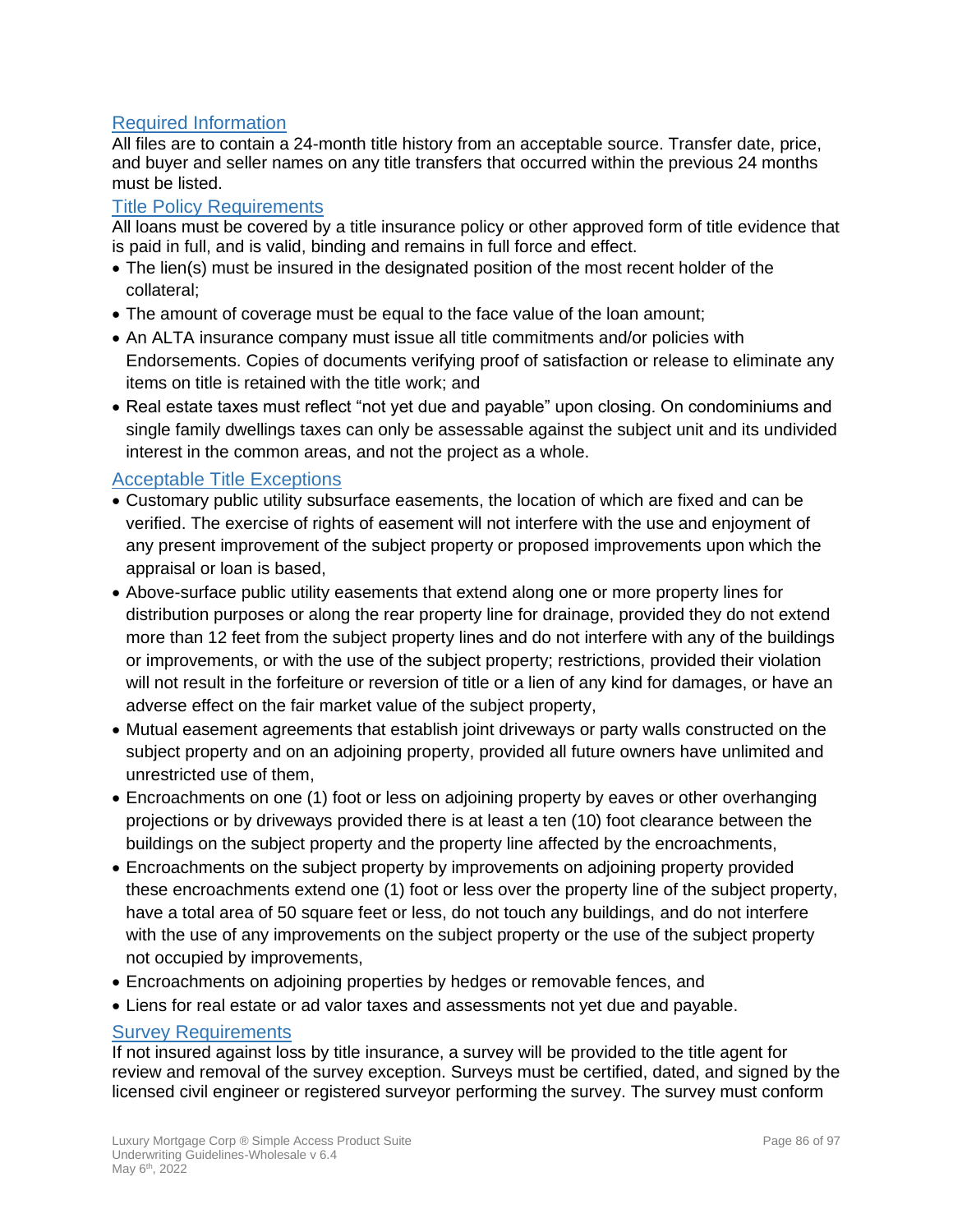to Fannie Mae/Freddie Mac guidelines. See [Texas Equity Loan](#page-13-0) guidelines for specific requirements on Texas Cash Out transactions.

#### Section 12.4: Condominium Insurance Requirements

#### Master/Blanket Insurance Policy

The Homeowners' Association (HOA) must maintain a policy of property insurance, with premiums being paid as a common expense. The policy must cover all of the common elements except for those that are normally excluded such as land, foundation, or excavations. Included common elements may be fixtures, building service equipment, common personal property, and supplies. Luxury Mortgage requires the following the following insurance for condominium projects:

#### Hazard Insurance

Luxury Mortgage will accept condominium hazard coverage as detailed in Fannie Mae's Correspondent Seller Guide, Hazard and Flood Insurance, or coverage which complies with the following:

| Requirements:                                                                                                                                                                                                    |
|------------------------------------------------------------------------------------------------------------------------------------------------------------------------------------------------------------------|
| The Condominium Project must maintain a commercial insurance policy that provides<br>for at least fire, and has an extended coverage endorsement                                                                 |
| The policy must cover 100% of the insurable replacement cost of the entire project,<br>including the individual units                                                                                            |
| Deductible not to exceed 5% of the policy. If policy provides for a separate wind-loss<br>deductible (either in the policy itself or in a separate endorsement), deductible must not<br>exceed 5% of the policy. |
| If policy includes a coinsurance clause, Luxury Mortgage requires an "Agreed Amount"<br>Endorsement" to waive the requirement for coinsurance,                                                                   |
| Operating reserve accounts must include funds to cover the deductible amounts for the<br>condominium project.                                                                                                    |

Acceptable Rating Categories

Luxury Mortgage will accept hazard insurance policies from a carrier rated:

- A.M. Best Company "B" or better financial strength rating in Best's Insurance Reports,
- Demotech, Inc. "A" or better rating in Demotech's Hazard Insurance Financial Stability Ratings, or
- Standard and Poor's Inc. "BBB" or better insurer financial strength rating in Standard and Poor's Rating Direct Insurance Services.

Luxury Mortgage will accept policies underwritten by Lloyd's of London or Hawaiian Insurance and Guaranty Company even though they are not rated by one of the acceptable rating agencies. In addition, coverage obtained through state insurance plans is acceptable to Luxury Mortgage, if that is the only coverage available.

#### Amount of Coverage

Policy must include one of the following endorsements to ensure full insurable value replacement cost coverage:

- A "*Replacement Cost Endorsement*," under which the insurer agrees to pay up to, but no more than, 100% of the property's insurable replacement cost, or
- A "*Replacement Cost Endorsement*," under which the insurer agrees to replace the property up to a specified percentage over the policy limit, or agrees to replace the property regardless of the cost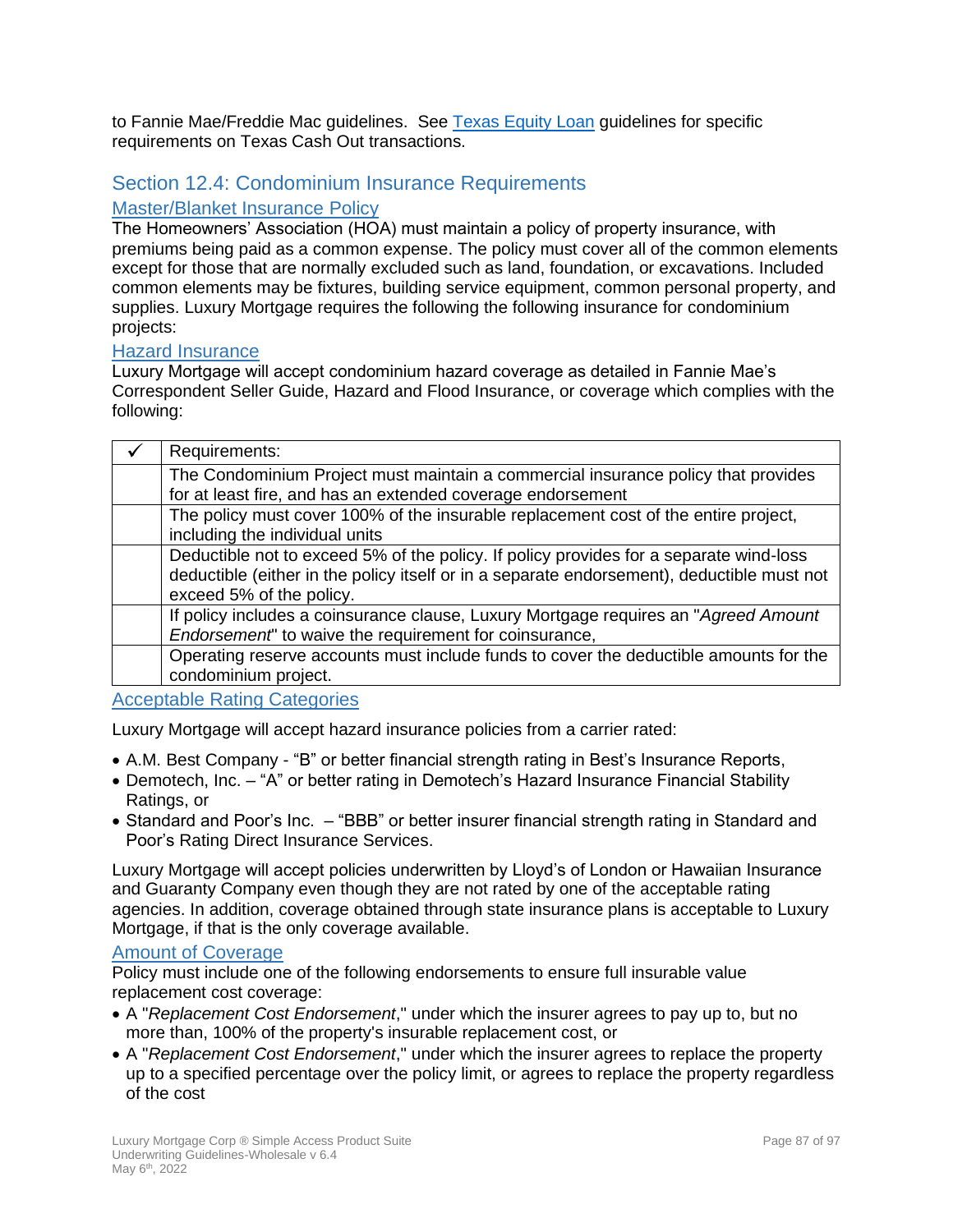Insurance should cover replacement cost of the project improvements, including the individual unit. Coverage does not need to include land, foundations or excavations or other items that are usually excluded from insurance coverage

Luxury Mortgage will not accept hazard insurance policies that limit or exclude from coverage windstorm, hurricane, hail damages, or any other peril normally included under an extended coverage endorsement unless a separate policy or endorsement is obtained that provides adequate coverage for the limited or excluded peril.

The separate policy may come from an insurance pool established by a state to cover the limitations or exclusions.

#### Flood Insurance

Luxury Mortgage will accept condominium flood insurance as detailed in the relevant section of Fannie Mae's Guide.

#### Title Insurance

Luxury Mortgage will require condominium title insurance as detailed in the relevant section of Fannie Mae's Guide.

#### **Fidelity**

Fidelity insurance is required for condominium projects consisting of more than 20 units. In those states that have statutory fidelity insurance requirements, Luxury Mortgage will accept the state fidelity insurance requirements. The following requirements apply:

| Requirements:                                                                                                                                                                              |
|--------------------------------------------------------------------------------------------------------------------------------------------------------------------------------------------|
| The owners' association must have blanket fidelity insurance coverage for anyone who<br>either handles (or is responsible for) funds that it holds or administers, whether or not          |
| that individual receives compensation for services                                                                                                                                         |
| The insurance policy should name the owners' association as the insured                                                                                                                    |
| A management agent that handles funds for the owners' association should be covered<br>by its own fidelity insurance policy, which must provide the same coverage required by<br>the HOA.  |
| The fidelity insurance policy should cover the maximum funds that will be in the<br>custody of the owners' association or its management agent at any time while the<br>policy is in force |

#### Directors and Officers Liability Insurance

The owners' association must have blanket Directors and Officers insurance policy payable to the Directors and Officer of a company or to the Organization(s) itself as indemnification (reimbursement) for losses or advancement of defense costs in the event an insured suffers such loss as a of a legal action brought for alleged wrongful acts in their capacity as directors and officers. Such coverage can extend to defense costs arising out of criminal and regulatory investigations/trials as well; in fact, often civil and criminal actions are brought against directors/officers simultaneously.

- The minimum policy is to cover \$1 million per occurrence
- Maximum \$25,000 Deductible

#### Liability Insurance

The HOA must maintain a commercial general liability insurance policy for the entire project, including all common areas and elements, public ways, and any other areas that are under its supervision. This insurance should also cover commercial spaces that are owned by the HOA, even if they are leased to others. The commercial general liability insurance policy should provide coverage for bodily injury and property damage that result from the operation, maintenance, or use of the project's common areas and elements.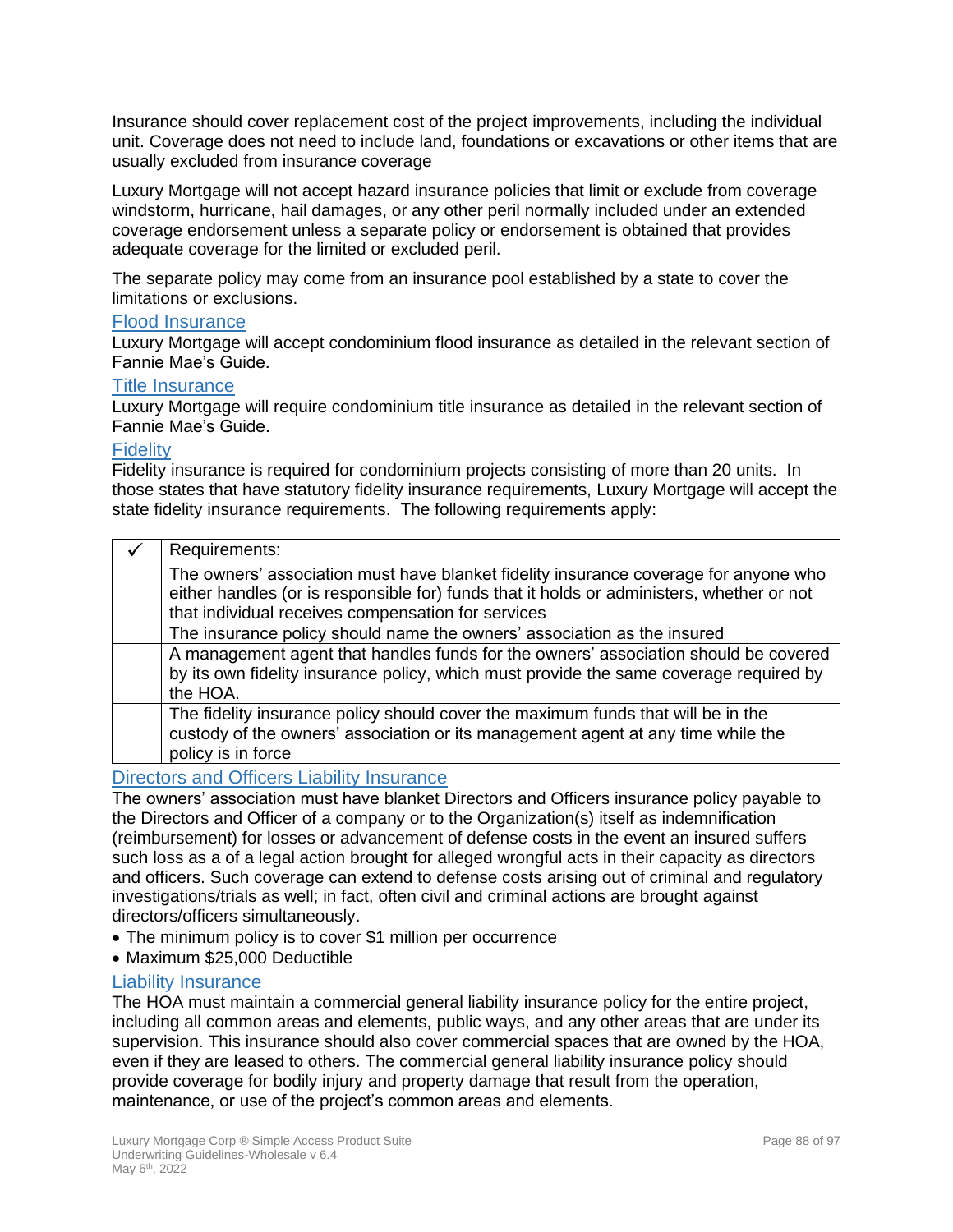| Requirements:                                                                                                                                                                                                                                                                                      |
|----------------------------------------------------------------------------------------------------------------------------------------------------------------------------------------------------------------------------------------------------------------------------------------------------|
| The amount of coverage should be at least \$1 million for bodily injury and property<br>damage for any single occurrence and the owners' association must be the named<br>insured.                                                                                                                 |
| If the policy does not include "severability of interest" in its terms, Luxury Mortgage<br>requires a specific endorsement to preclude the insurer's denial of a unit owner's claim<br>because of negligent acts of the owners' association or of other unit owners.                               |
| The policy should provide for at least ten days' written notice to the owners' association<br>before the insurer can cancel or substantially modify it. For condominium projects,<br>similar notice must also be given to each holder of a first mortgage on an individual unit<br>in the project. |

#### Additional Coverage

The association must also carry any additional coverage commonly required for developments similar in construction, location, and use, including the following where applicable and available:

- An Umbrella/Excess liability policy is required for projects with elevators.
- Comprehensive automobile liability,
- Bailee's liability,
- Elevator collision liability,
- Garage keeper's liability,
- Host liquor liability,
- Workers' compensation and employer's liability, and
- Contractual liability.

The insurer's limit of liability per occurrence for personal injury, bodily injury, or property damage under the terms of the above coverages must be at least \$1 million and the owners' association must be the named insured.

### **Chapter 13: Foreign National Applicants**

Foreign Nationals are defined as Applicants who do not work in or reside in the U.S. The Applicant must reside in and work in a foreign country. Foreign Nationals are eligible under the Simple Access product series to purchase or refinance either second homes or investment properties. First Time Home Buyers may be eligible, under the same guidelines as standard First Time Home Buyer Applicants. Foreign Nationals may purchase property in an entity, subject to the entity section. All other underwriting requirements must be met. See [Exhibit C](file://///STAMSRV5/Home/LWinters/Starwood/Underwriting%20Guidelines/Retail/LMC%20Simple%20Access%20Underwriting%20Guidelines-Retail%20v%206.2.docx%23_Exhibit_C:_LTV/FICO/Loan) for LTV/FICO/Loan Amount matrices.

An IRS form W-8BEN, Certificate of Foreign Status must be filed with the IRS (all Applicants). A copy of the Certificate must be retained in the file.

Any documentation provided from an Applicant's home country must be provided in its original language listing that country's currency, as applicable. A certified translation must also be provided.

#### Section 13.1: Visa Requirements

Applicants must provide a legible, valid foreign passport AND visa. The visa must evidence that the Applicant has legally entered the US, though no defined length of stay is required. The passport and visa should contain all necessary information on the Applicant and include a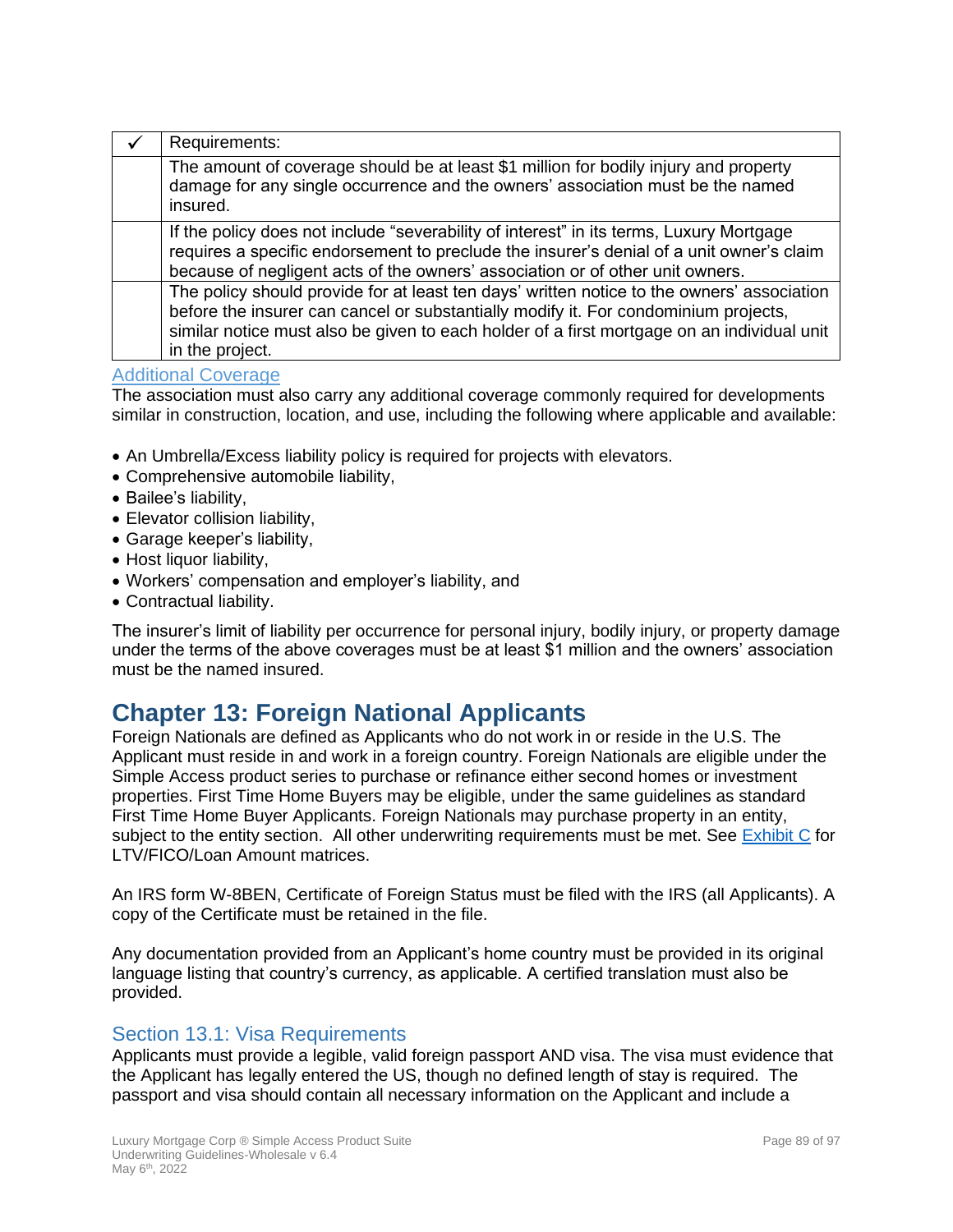photograph and signature. Applicants who are citizens of Canada do not need to present a visa. Applicants who are from countries on the State Department's Visa Waiver Program do not need to present a Visa, however they must present their passport and the applicable paperwork related to the visa waiver program. Applicants who are citizens of Mexico may provide one of the following to meet the visa requirements:

- A laser visa card; it is both a border crossing card and a B1/B2 visa, or
- A NAFTA treaty visa (TN, TC, E1 & E2)

Applicants with diplomatic immunity are ineligible for this program.

#### Section 13.2: Credit Requirements

A credit report and credit score are not required. However, if an Applicant on the loan has a social security number, a credit report must be obtained and reviewed. Applicants that have established credit in the U.S. and do not meet the standard trade line requirement may not have their credit history disregarded. The credit history (i.e., combination of credit report and supplemental credit references), including payment history and any derogatory credit, must comply with the requirements listed in this Underwriting Guideline. Foreign credit does not need to be provided, documented, or verified.

| <b>US Credit Score</b>               | Requirement                                                                                                                  |
|--------------------------------------|------------------------------------------------------------------------------------------------------------------------------|
| Applicants with a US credit score    | • Must use their score for pricing and eligibility                                                                           |
|                                      | purposes                                                                                                                     |
| Applicants without a US credit score | • Will be underwritten based on a 680 FICO score,<br>but no LTV/FICO LLPA shall be utilized, either<br>positive or negative. |

#### Section 13.3: Income

#### Foreign Full Documentation

#### Not eligible

#### Asset Qualifier

A foreign national Applicant may utilize method two of the asset qualifier product to qualify. The Applicant must document 110% of the subject mortgage and 25% of all other debt outstanding in the US. Foreign debts/liabilities do not need to be document or included in the total. As with all other documents, the documents must be provided both in their original form and as a certified translation. A currency conversion must be completed by the underwriter. Any deposits >10% of the face value of the end account must be sourced and documented.

Funds to be utilized for funds to close must be moved into the U.S. prior to closing.

Assets that will be utilized for reserves or asset qualification purposes may remain in a foreign account provided that the institution which is custodian of the funds is on the *Acceptable Institution List* [Exhibit A.](file://///STAMSRV5/Home/LWinters/Starwood/Underwriting%20Guidelines/Retail/LMC%20Simple%20Access%20Underwriting%20Guidelines-Retail%20v%206.2.docx%23_Exhibit_A:_Acceptable) Otherwise, reserve funds must be moved to an account in the US prior to closing.

#### Investor Cash Flow

Applicants utilizing the Investor Cash Flow method may be qualified under the same requirements and methodology as standard Applicants. A minimum 1.000 DSCR applies. The interest only payment may NOT be utilized to calculate the DSCR on a loan with an interest only feature.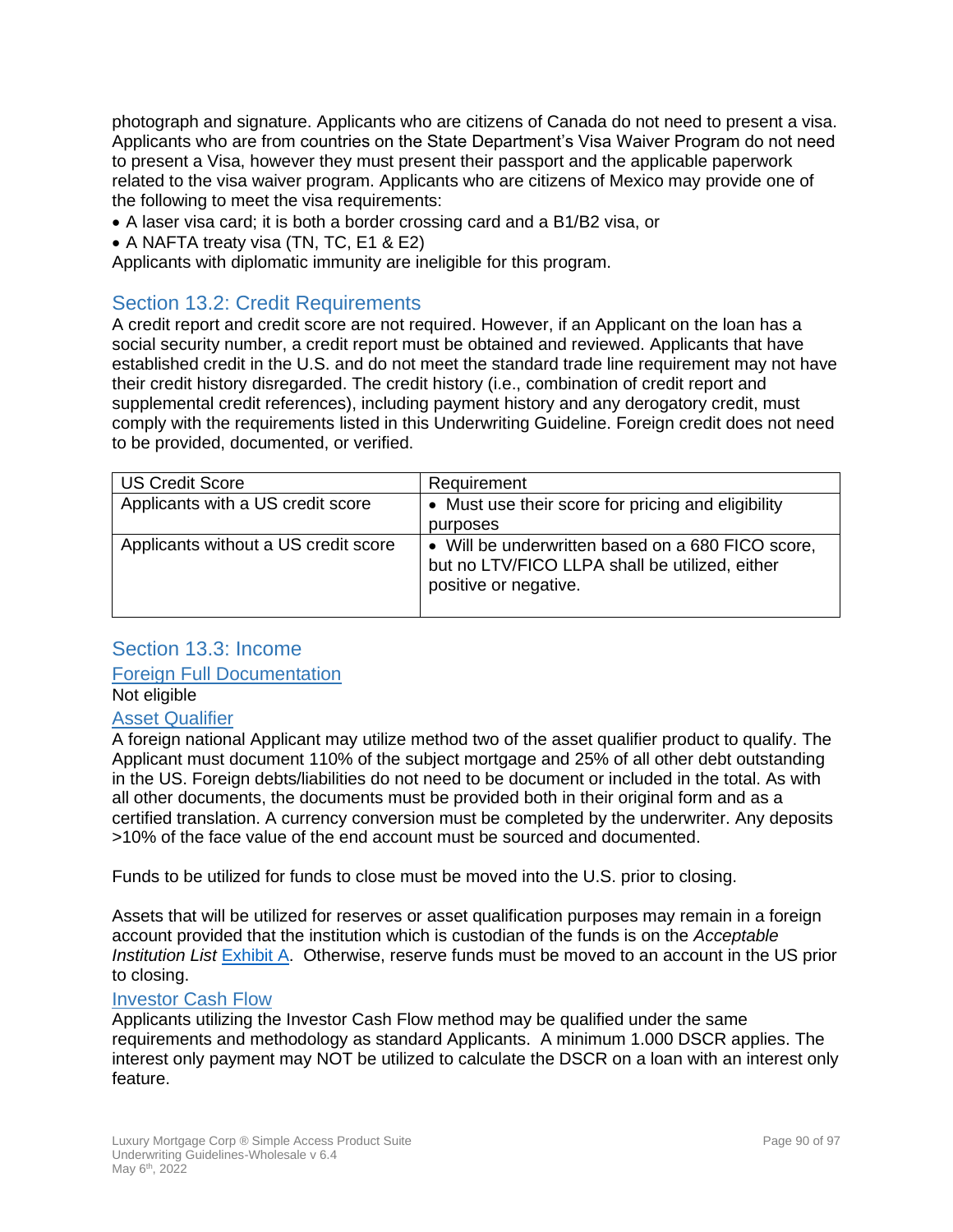#### Section 13.4: Liabilities

Applicants must provide a complete schedule of real estate owned listing property type, property value, rental income (if any), mortgage amount (if any), mortgage payment (if any), and taxes, insurance, and common charges (if any). Any US liabilities must be taken into account. Foreign liabilities, including carrying costs on foreign properties, do not need to be documented or included in the underwriting analysis of the file.

#### Section 13.5: Assets

Applicants must document transfer of funds that will be used for closing to a US account prior to closing. They must also source funds used for the transaction for the most recent 60 day period. Any foreign asset statements provided must be presented both in original format (home country language and currency) as well as certified translated into English. See [Section 13.8](#page-90-0)

Assets that will be utilized for reserves or asset qualification purposes may remain in a foreign account provided that the institution which is custodian of the funds is on the *Acceptable Institution List* [\(Exhibit A\)](file://///STAMSRV5/Home/LWinters/Starwood/Underwriting%20Guidelines/Retail/LMC%20Simple%20Access%20Underwriting%20Guidelines-Retail%20v%206.2.docx%23_Exhibit_A:_Acceptable). Otherwise, funds must be moved to an account in the US prior to closing.

The minimum reserve requirement is increased to 12 months for all loan amounts when using the Investor Cash Flow income underwriting method. No additional reserves are required for the Asset Qualifier method, other than those outlined [above.](file://///STAMSRV5/Home/LWinters/Starwood/Underwriting%20Guidelines/Retail/LMC%20Simple%20Access%20Underwriting%20Guidelines-Retail%20v%206.2.docx%23_Asset_Qualifier_1) Any additional reserve overlays still apply.

Business funds are eligible under standard Applicant requirements. Assets types and questions not directly addressed here should be underwritten in accordance with the [Assets](file://///STAMSRV5/Home/LWinters/Starwood/Underwriting%20Guidelines/Retail/LMC%20Simple%20Access%20Underwriting%20Guidelines-Retail%20v%206.2.docx%23_Chapter_6:_Assets) section of this guide.

#### Section 13.6: Know Your Customer

All foreign Applicants will undergo a Know Your Customer (KYC) check to be completed by Luxury Mortgage. Any alerts that arise must be acceptably addressed before a final approval may be granted. If an Applicant cannot clear the KYC check, they will be ineligible for financing.

#### Section 13.7: Automated Clearing House (ACH) Requirement

Any loan made to a Foreign National must have an ACH agreement signed at the closing table. The ACH must be set to draw from a US bank account. The Applicant shall provide proof that a US bank account is opened in their name (or in the name of the entity which owns the property, if applicable) and that the account is funded with the first month's payment.

#### <span id="page-90-0"></span>Section 13.8: Translation Requirements

Any foreign documentation provided must be provided it its original form. The documentation must also be translated by a certified translator. Luxury Mortgage will vet the Applicant selected translator for acceptability.

#### Section 13.9 Escrows

Escrows/impounds for taxes and all insurance coverage is mandatory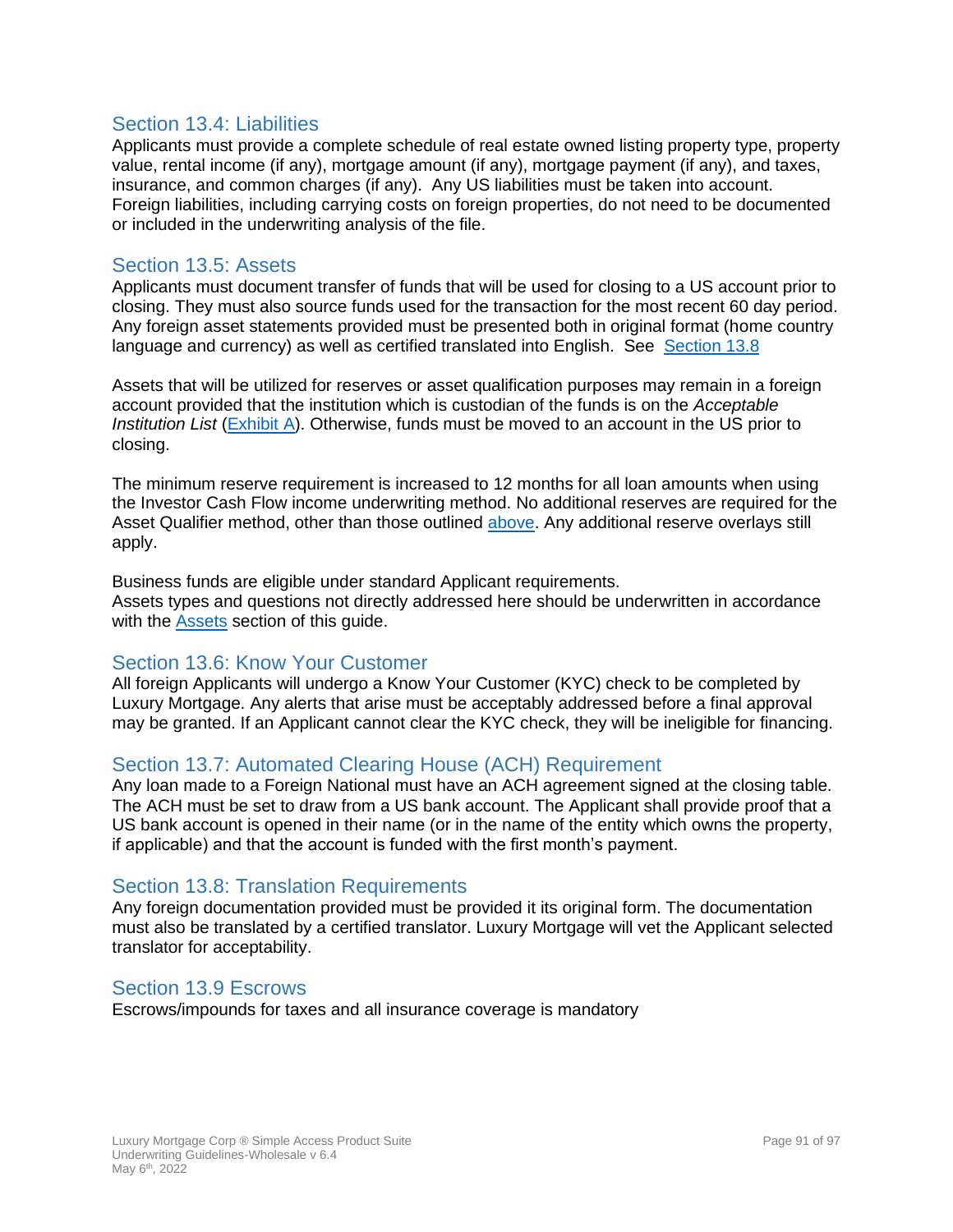### **Exhibit A: Acceptable Bank List for Foreign National Asset (Globally Systemically Important Financial Institutions<sup>1</sup> )**

Agricultural Bank of China\* Banco Bradesco Banco do Brasil Bank of America\* Bank of China\* Bank of Montreal Bank of New York Mellon\* Barclays\* BBVA\* BNP Paribas\* BTG Pactual Caixa Econômica Federal (CEF) CIBC (Canadian Imperial Bank of Commerce) Citigroup\* Credit Suisse\* Deutsche Bank\* First International Bank of Israel Goldman Sachs\* Groupe BPCE Group Crédit Agricole HSBC\* Industrial and Commercial Bank of China Limited ING Bank\* Itau Unibanco JP Morgan Chase\* Mitsubishi UFJ FG Mizuho FG Morgan Stanley\* Nordea Royal Bank of Scotland Royal Bank of Canada (RBC Bank) Santander\* Société Générale Standard Chartered\* State Street\* Sumitomo Mitsui FG TD Bank UBS\* Unicredit Group XP Investimentos Wells Fargo\*

(\* denotes branch located in the U.S.)

<sup>1</sup> http://www.fsb.org/wp-content/uploads/P211117-1.pdf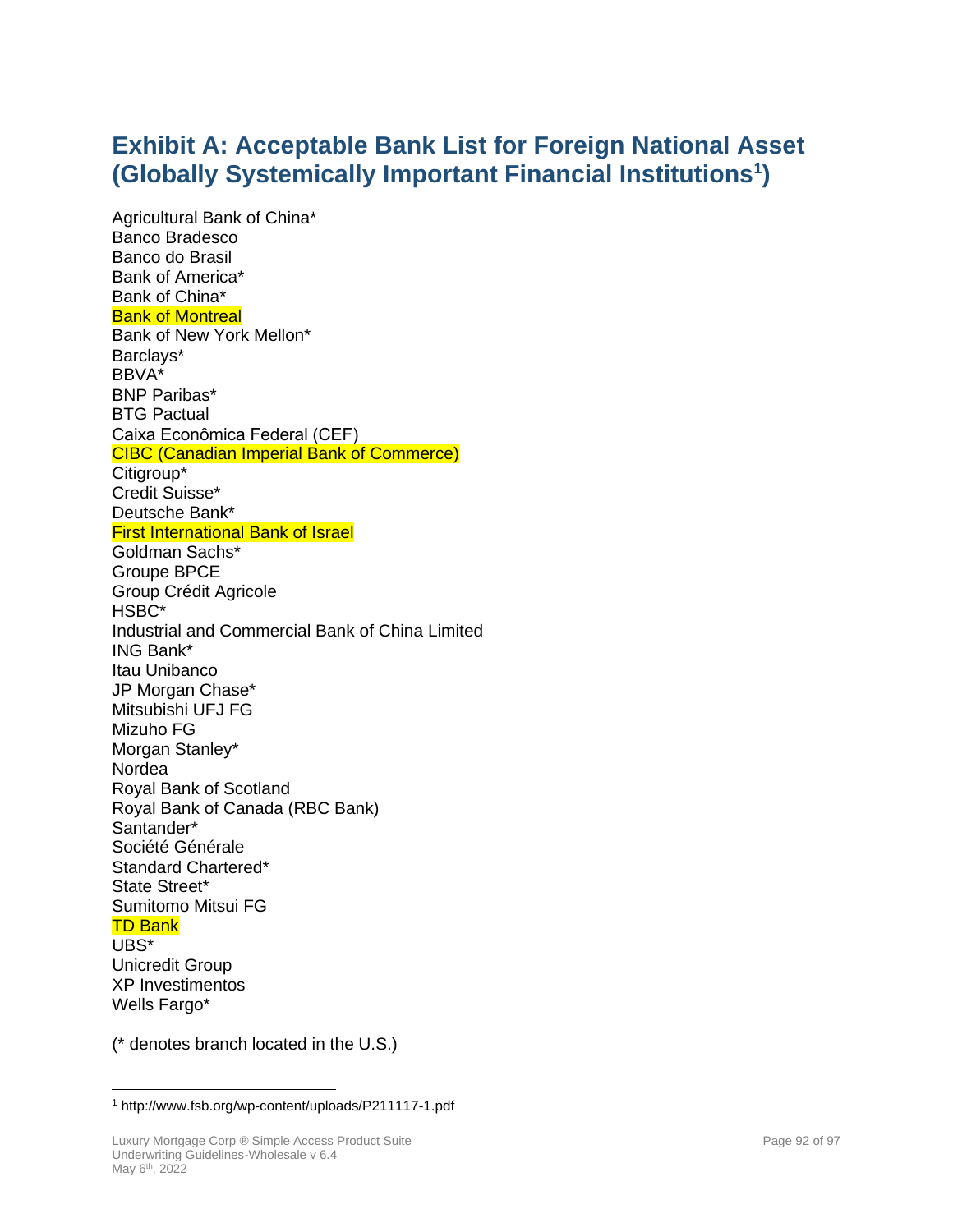## **Exhibit B: LTV/FICO/Loan Amount Matrices (All Products, Standard Applicants)**

| <b>PURCHASE/RATE &amp; TERM REFINANCE</b> |      |       |    |                             |    |  |
|-------------------------------------------|------|-------|----|-----------------------------|----|--|
| <b>Primary Residence</b>                  |      |       |    |                             |    |  |
| <b>FICO</b>                               | LTV* | CLTV* |    | DTI**<br><b>Loan Amount</b> |    |  |
|                                           | 70%  | 70%   | \$ | 4,000,000                   | 50 |  |
| 720                                       | 75%  | 75%   | \$ | 3,500,000                   | 50 |  |
|                                           | 80%  | 80%   | \$ | 3,000,000                   | 50 |  |
|                                           | 90%  | 90%   | \$ | 1,500,000                   | 50 |  |
|                                           | 60%  | 60%   | \$ | 4,000,000                   | 50 |  |
| 680                                       | 65%  | 65%   | \$ | 3,500,000                   | 50 |  |
|                                           | 75%  | 75%   | \$ | 3,000,000                   | 50 |  |
|                                           | 85%  | 85%   | \$ | 2,000,000                   | 50 |  |
|                                           | 70%  | 70%   | \$ | 3,000,000                   | 50 |  |
| 660                                       | 80%  | 80%   | \$ | 2,000,000                   | 50 |  |
|                                           | 90%  | 90%   | \$ | 1,000,000                   | 50 |  |
| 640                                       | 70%  | 70%   | \$ | 2,000,000                   | 50 |  |
| 620                                       | 65%  | 65%   | \$ | 2,000,000                   | 50 |  |
|                                           | 75%  | 75%   | \$ | 1,000,000                   | 50 |  |

Notes:

LTV=CLTV (all occupancies), Asset Qualifier: DTI=NA

\*Rate and Term: Max 85 LTV

\*\* DTI may be increased to 55 with specified compensating factors-see [guideline section](file://///STAMSRV5/Home/LWinters/Starwood/Underwriting%20Guidelines/Correspondent/LMC%20Simple%20Access%20Underwriting%20Guidelines-Correspondent%20v%206.2.docx%23_Qualifying_Ratios) See [Geographic Eligibility](#page-13-1) for states/counties with LTV limitations

| <b>CASH-OUT REFINANCE</b>                                             |                          |     |    |           |    |  |  |
|-----------------------------------------------------------------------|--------------------------|-----|----|-----------|----|--|--|
|                                                                       | <b>Primary Residence</b> |     |    |           |    |  |  |
| <b>FICO</b><br><b>CLTV</b><br><b>LTV</b><br>DTI<br><b>Loan Amount</b> |                          |     |    |           |    |  |  |
| 720                                                                   | 70%                      | 70% | \$ | 2,500,000 | 50 |  |  |
|                                                                       | 75%                      | 75% | \$ | 2,000,000 | 50 |  |  |
|                                                                       | 65%                      | 65% | \$ | 2,500,000 | 50 |  |  |
| 680                                                                   | 70%                      | 70% | \$ | 2,000,000 | 50 |  |  |
|                                                                       | 75%                      | 75% | \$ | 1,000,000 | 50 |  |  |
|                                                                       | 65%                      | 65% | \$ | 2,000,000 | 50 |  |  |
| 660                                                                   | 70%                      | 70% | \$ | 1,000,000 | 50 |  |  |
| 620                                                                   | 60%                      | 60% | \$ | 2,000,000 | 50 |  |  |
|                                                                       | 65%                      | 65% | \$ | 1,000,000 | 50 |  |  |

#### Notes:

LTV=CLTV (all occupancies), Asset Qualifier: DTI=NA Max CO Proeeds: No limit up to 75 LTV, \$500k above 75 LTV See [Geographic Eligibility](#page-13-1) for states/counties with LTV limitations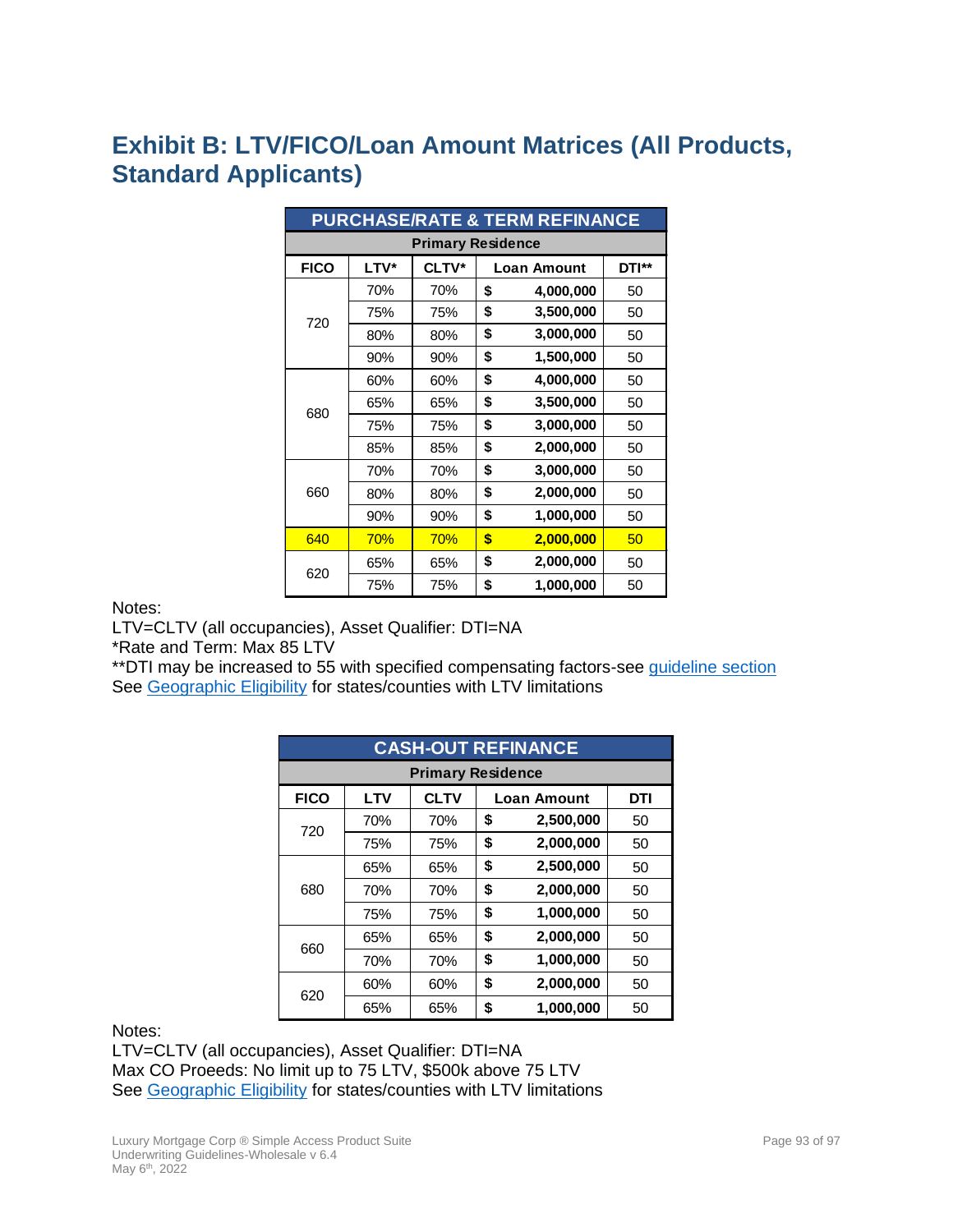| <b>PURCHASE/RATE &amp; TERM REFINANCE</b> |                    |                                            |    |           |    |  |  |
|-------------------------------------------|--------------------|--------------------------------------------|----|-----------|----|--|--|
|                                           | <b>Second Home</b> |                                            |    |           |    |  |  |
| <b>FICO</b>                               | <b>LTV</b>         | <b>CLTV</b><br>DTI**<br><b>Loan Amount</b> |    |           |    |  |  |
|                                           | 65%                | 65%                                        | \$ | 4,000,000 | 50 |  |  |
| 720                                       | 70%                | 70%                                        | \$ | 3,500,000 | 50 |  |  |
|                                           | 75%                | 75%                                        | \$ | 3,000,000 | 50 |  |  |
|                                           | 50%                | 50%                                        | \$ | 4,000,000 | 50 |  |  |
| 680                                       | 60%                | 60%                                        | \$ | 3,500,000 | 50 |  |  |
|                                           | 70%                | 70%                                        | \$ | 3,000,000 | 50 |  |  |
|                                           | 80%                | 80%                                        | \$ | 2,000,000 | 50 |  |  |
|                                           | 65%                | 65%                                        | \$ | 3,000,000 | 50 |  |  |
| 660                                       | 70%                | 70%                                        | \$ | 2,000,000 | 50 |  |  |
|                                           | 75%                | 75%                                        | \$ | 1,000,000 | 50 |  |  |
|                                           | 60%                | 60%                                        | \$ | 2,000,000 | 50 |  |  |
| 620                                       | 65%                | 65%                                        | \$ | 1,000,000 | 50 |  |  |

#### Notes:

LTV=CLTV (all occupancies), Asset Qualifier: DTI=NA

\*\*DTI may be increased to 55 with specified compensating factors-see [guideline section](file://///STAMSRV5/Home/LWinters/Starwood/Underwriting%20Guidelines/Correspondent/LMC%20Simple%20Access%20Underwriting%20Guidelines-Correspondent%20v%206.2.docx%23_Qualifying_Ratios) See [Geographic Eligibility](#page-13-1) for states/counties with LTV limitation

|             | <b>CASH-OUT REFINANCE</b>                                     |     |    |           |    |  |  |
|-------------|---------------------------------------------------------------|-----|----|-----------|----|--|--|
|             | <b>Second Home</b>                                            |     |    |           |    |  |  |
| <b>FICO</b> | <b>CLTV</b><br><b>LTV</b><br><b>DTI</b><br><b>Loan Amount</b> |     |    |           |    |  |  |
| 720         | 70%                                                           | 70% | \$ | 2,500,000 | 50 |  |  |
|             | 75%                                                           | 75% | \$ | 2,000,000 | 50 |  |  |
|             | 65%                                                           | 65% | \$ | 2,500,000 | 50 |  |  |
| 680         | 70%                                                           | 70% | \$ | 2,000,000 | 50 |  |  |
|             | 75%                                                           | 75% | \$ | 1,000,000 | 50 |  |  |
|             | 65%                                                           | 65% | \$ | 2,000,000 | 50 |  |  |
| 660         | 70%                                                           | 70% | \$ | 1,000,000 | 50 |  |  |
|             | 60%                                                           | 60% | \$ | 2,000,000 | 50 |  |  |
| 620         | 65%                                                           | 65% | \$ | 1,000,000 | 50 |  |  |

Notes:

LTV=CLTV (all occupancies), Asset Qualifier: DTI=NA Max CO Proeeds: No limit up to 75 LTV, \$500k above 75 LTV See [Geographic Eligibility](#page-13-1) for states/counties with LTV limitations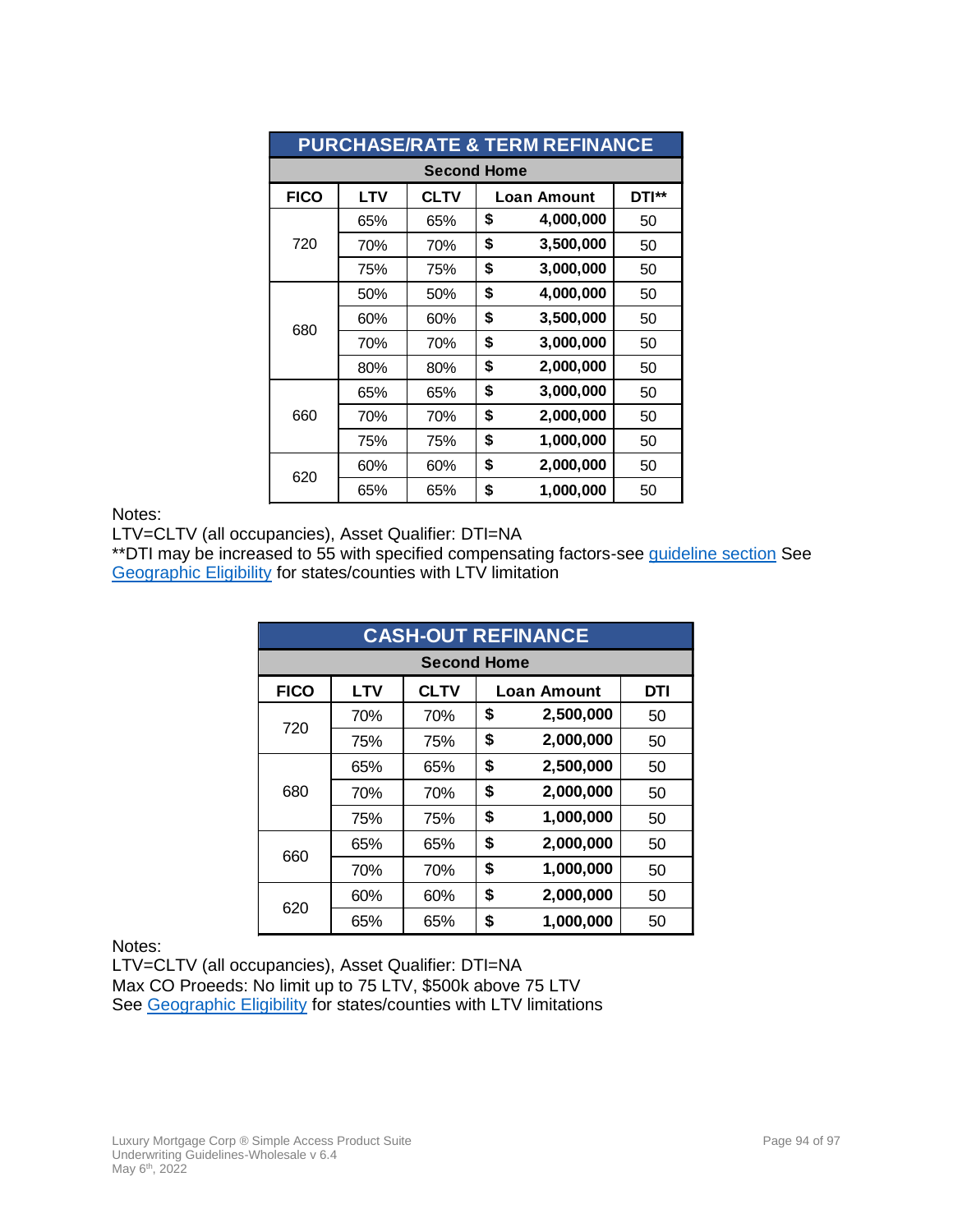| <b>PURCHASE/RATE &amp; TERM REFINANCE</b> |            |             |    |                             |    |  |  |
|-------------------------------------------|------------|-------------|----|-----------------------------|----|--|--|
| <b>Investment Property</b>                |            |             |    |                             |    |  |  |
| <b>FICO</b>                               | <b>LTV</b> | <b>CLTV</b> |    | DTI**<br><b>Loan Amount</b> |    |  |  |
|                                           | 65%        | 65%         | \$ | 4,000,000                   | 50 |  |  |
| 720                                       | 70%        | 70%         | \$ | 3,500,000                   | 50 |  |  |
|                                           | 75%        | 75%         | \$ | 3,000,000                   | 50 |  |  |
|                                           | 50%        | 50%         | \$ | 4,000,000                   | 50 |  |  |
| 680                                       | 60%        | 60%         | \$ | 3,500,000                   | 50 |  |  |
|                                           | 70%        | 70%         | \$ | 3,000,000                   | 50 |  |  |
|                                           | 80%        | 80%         | \$ | 2,000,000                   | 50 |  |  |
|                                           | 65%        | 65%         | \$ | 3,000,000                   | 50 |  |  |
| 660                                       | 70%        | 70%         | \$ | 2,000,000                   | 50 |  |  |
|                                           | 75%        | 75%         | \$ | 1,000,000                   | 50 |  |  |
|                                           | 60%        | 60%         | \$ | 2,000,000                   | 50 |  |  |
| 620                                       | 65%        | 65%         | \$ | 1,000,000                   | 50 |  |  |

#### Notes:

LTV=CLTV (all occupancies), Asset Qualifier/Investor Cash Flow: DTI=NA

\*\* DTI may be increased to 55 with specified compensating factors-see [guideline section](file://///STAMSRV5/Home/LWinters/Starwood/Underwriting%20Guidelines/Correspondent/LMC%20Simple%20Access%20Underwriting%20Guidelines-Correspondent%20v%206.2.docx%23_Qualifying_Ratios) See [Geographic Eligibility](#page-13-1) for states/counties with LTV limitations

| <b>CASH-OUT REFINANCE</b>  |            |             |    |                           |    |  |  |
|----------------------------|------------|-------------|----|---------------------------|----|--|--|
| <b>Investment Property</b> |            |             |    |                           |    |  |  |
| <b>FICO</b>                | <b>LTV</b> | <b>CLTV</b> |    | DTI<br><b>Loan Amount</b> |    |  |  |
| 720                        | 70%        | 70%         | \$ | 2,500,000                 | 50 |  |  |
|                            | 75%        | 75%         | \$ | 2,000,000                 | 50 |  |  |
| 680                        | 65%        | 65%         | \$ | 2,500,000                 | 50 |  |  |
|                            | 70%        | 70%         | \$ | 2,000,000                 | 50 |  |  |
|                            | 75%        | 75%         | \$ | 1,000,000                 | 50 |  |  |
| 660                        | 65%        | 65%         | \$ | 2,000,000                 | 50 |  |  |
|                            | 70%        | 70%         | \$ | 1,000,000                 | 50 |  |  |
| 620                        | 60%        | 60%         | \$ | 2,000,000                 | 50 |  |  |
|                            | 65%        | 65%         | \$ | 1,000,000                 | 50 |  |  |

#### Notes:

LTV=CLTV (all occupancies), Asset Qualifier/Investor Cash Flow: DTI=NA Max CO Proeeds: No limit up to 75 LTV, \$500k above 75 LTV See [Geographic Eligibility](#page-13-1) for states/counties with LTV limitations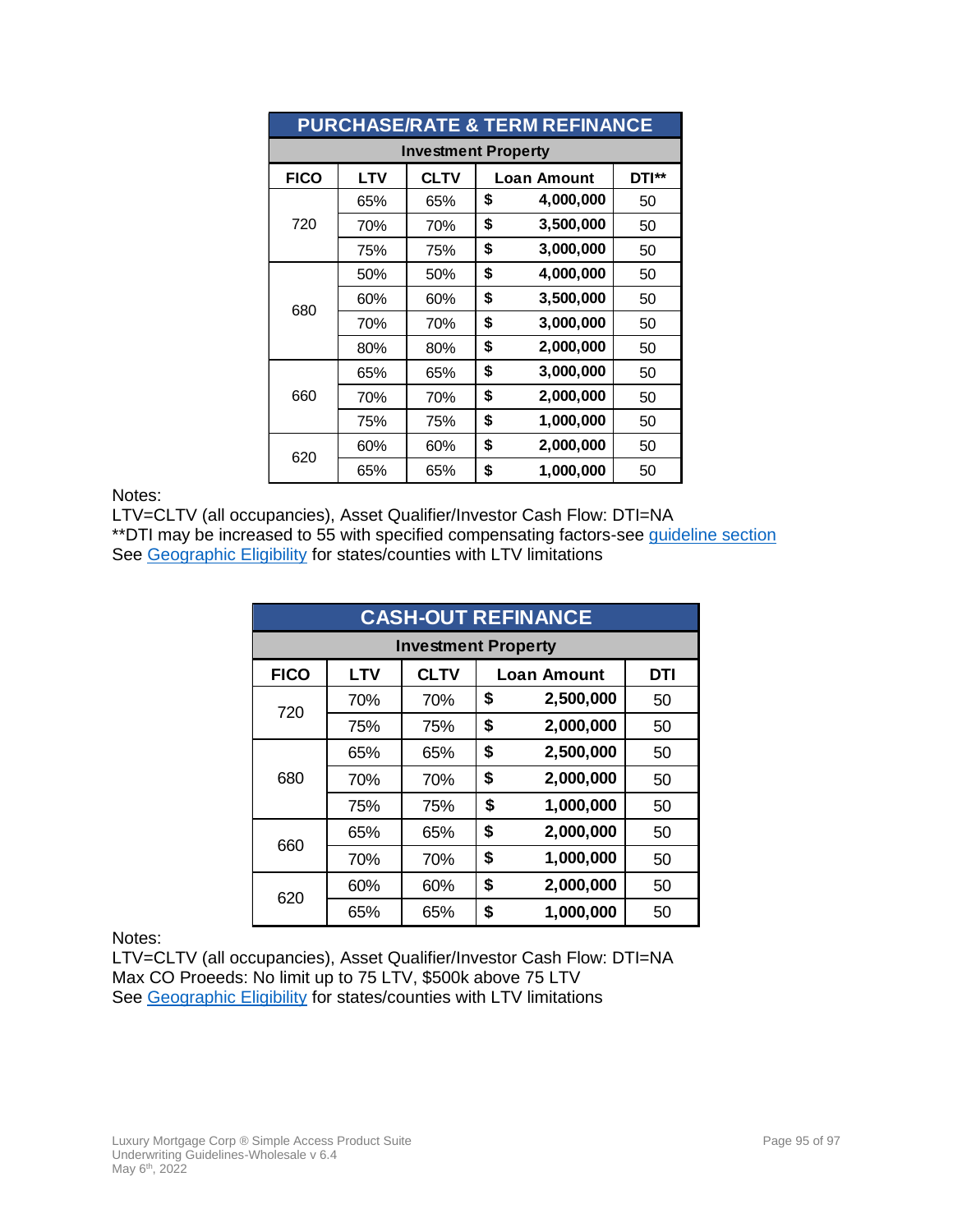## **Exhibit C: LTV/FICO/Loan Amount Matrices (Foreign National Applicants)**

| <b>PURCHASE/RATE &amp; TERM REFINANCE</b> |            |            |    |                    |  |
|-------------------------------------------|------------|------------|----|--------------------|--|
| <b>Foreign National</b>                   |            |            |    |                    |  |
| <b>FICO</b>                               | <b>LTV</b> | <b>CLV</b> |    | <b>Loan Amount</b> |  |
| 680                                       | 70%        | 70%        | \$ | 3,000,000          |  |
|                                           | 75%        | 75%        | \$ | 2,000,000          |  |
| 660                                       | 70%        | 70%        | \$ | 2,000,000          |  |
|                                           | 75%*       | <b>75%</b> | \$ | 1,000,000          |  |
| 620                                       | 60%        | 60%        | \$ | 2,000,000          |  |
|                                           | 65%        | 65%        |    | 1,000,000          |  |

\*>70 LTV limited to purchase transactions only

If Applicant has no US FICO, use 680 for guideline purposes.

| <b>CASH-OUT REFINANCE</b> |            |            |    |                    |  |
|---------------------------|------------|------------|----|--------------------|--|
| <b>Foreign National</b>   |            |            |    |                    |  |
| <b>FICO</b>               | <b>LTV</b> | <b>CLV</b> |    | <b>Loan Amount</b> |  |
| 680                       | 65%        | 65%        | \$ | 2,500,000          |  |
|                           | 70%        | 70%        | \$ | 2,000,000          |  |
| 660                       | 65%        | 65%        | \$ | 2,000,000          |  |
|                           | 70%        | 70%        | \$ | 1,000,000          |  |
| 620                       | 60%        | 60%        | \$ | 2,000,000          |  |
|                           | 65%        | 65%        | \$ | 1,000,000          |  |

If Applicant has no US FICO, use 680 for guideline purposes Max CO Proceeds: No Limit